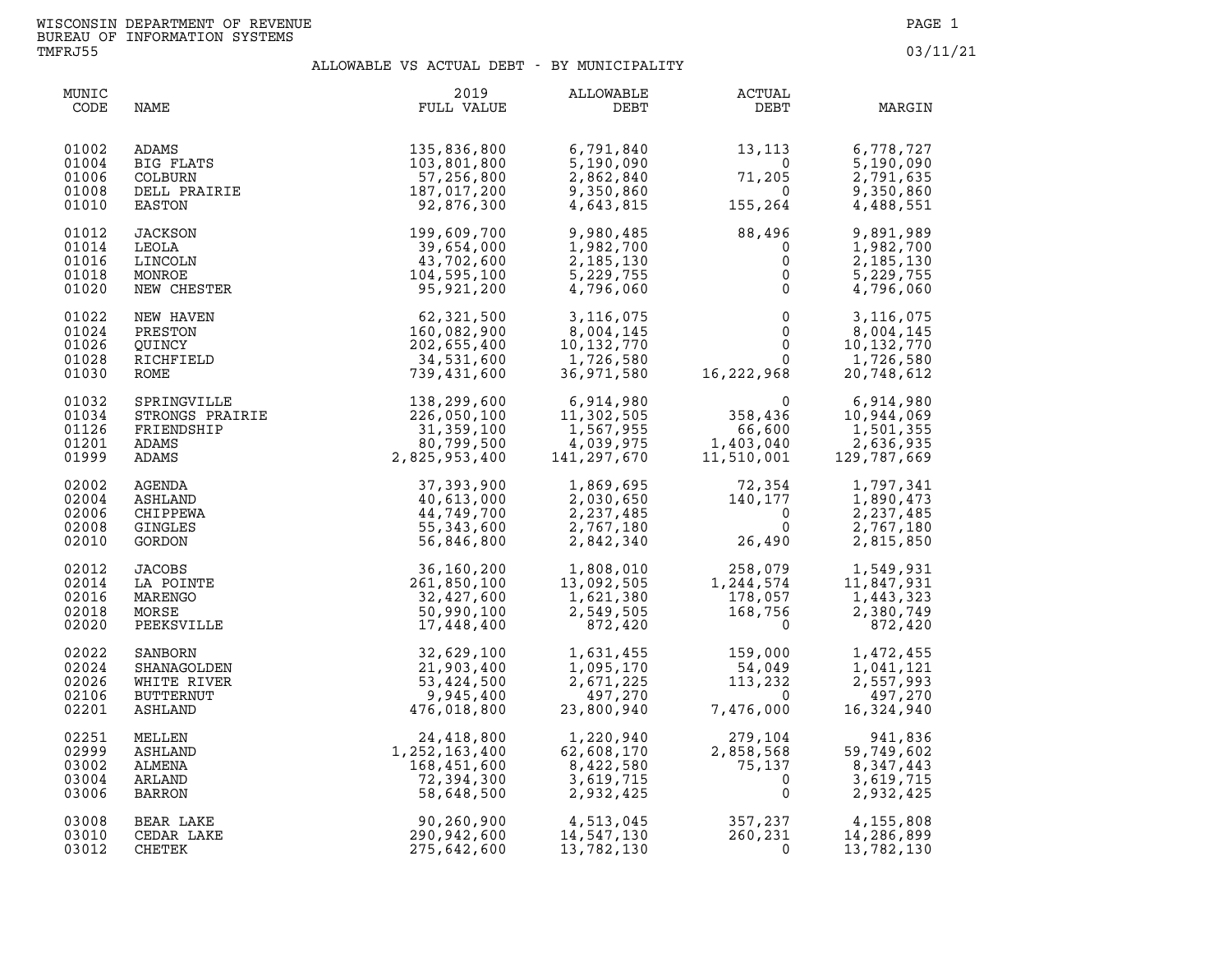| MUNIC<br>CODE                             | NAME                                                                    | 2019<br>FULL VALUE                                                                                                 | ALLOWABLE<br>DEBT                                                                                                         | ACTUAL<br>DEBT                                                                                         | MARGIN                                                                                                        |
|-------------------------------------------|-------------------------------------------------------------------------|--------------------------------------------------------------------------------------------------------------------|---------------------------------------------------------------------------------------------------------------------------|--------------------------------------------------------------------------------------------------------|---------------------------------------------------------------------------------------------------------------|
| 03014<br>03016                            | CLINTON<br>CRYSTAL LAKE                                                 | $\mathbf{E}$<br>91,324,000<br>84,297,500                                                                           | 4,566,200<br>4,214,875                                                                                                    | $\begin{smallmatrix}&&&0\\123,821\end{smallmatrix}$                                                    | 4,566,200<br>4,091,054                                                                                        |
| 03018<br>03020<br>03022<br>03024<br>03026 | CUMBERLAND<br>DALLAS<br><b>DOVRE</b><br>DOYLE<br>LAKELAND               | 85,339,700<br>41,339,500<br>135,738,400<br>53,299,500<br>156,523,000                                               | 4,266,985<br>2,066,975<br>6,786,920<br>2,664,975<br>7,826,150                                                             | $\begin{smallmatrix}&&0\0&&0\0&0\223,944\end{smallmatrix}$                                             | 4,266,985<br>2,066,975<br>6,786,920<br>2,555,836<br>7,602,206                                                 |
| 03028<br>03030<br>03032<br>03034<br>03036 | MAPLE GROVE<br>MAPLE PLAIN<br>OAK GROVE<br>PRAIRIE FARM<br>PRAIRIE LAKE | $61, 946, 000$<br>$203, 252, 900$<br>$85, 311, 200$<br>$38, 982, 700$<br>$184, 931, 000$                           | 3,097,300<br>10,162,645<br>4,265,560<br>1,266,560<br>1,949,135<br>9,246,550                                               | $0\ 0\ 0\ 254\ 446\ 91\ 000\ 102\ 665$<br>102,665                                                      | $\begin{array}{ccc} 0 & 3,097,300 \\ 0 & 10,162,645 \\ 446 & 4,011,114 \end{array}$<br>1,858,135<br>9,143,885 |
| 03038<br>03040<br>03042<br>03044<br>03046 | RICE LAKE<br>SIOUX CREEK<br>STANFOLD<br>STANLEY<br>SUMNER               | 248,053,800<br>80,197,100<br>63,143,400<br>227,439,900<br>71,685,600                                               | 12,402,690<br>4,009,855<br>3,157,170<br>3,157,170<br>11,371,995<br>3,584,280                                              | $199,061\ 0$<br>$199,061$<br>$119,805$<br>$320,355$<br>$0$                                             | 12,203,629<br>4,009,855<br>3,037,365<br>11,051,640<br>3,584,280                                               |
| 03048<br>03050<br>03101<br>03111<br>03116 | TURTLE LAKE<br>VANCE CREEK<br>ALMENA<br>CAMERON<br>DALLAS               | 94,826,900<br>42,883,000<br>30,637,000<br>110,219,100<br>13,749,500                                                | 4,741,345<br>2,144,150<br>1,531,850<br>5,510,955<br>687,475                                                               | $\begin{smallmatrix}&&&0\0&&&&0\0&2\, ,\,3\,2\,3\, ,\,1\,1\,4\ 1\,9\, 3\, ,\,4\,5\,6\end{smallmatrix}$ | 4,741,345<br>2, 144, 150<br>1,531,850<br>3,187,841<br>494,019                                                 |
| 03136<br>03171<br>03186<br>03206<br>03211 |                                                                         | HAUGEN 15,429,900<br>PRAIRIE FARM 19,104,200<br>TURTLE LAKE 98,295,500<br>BARRON 139,456,600<br>CHETEK 164,973,600 | 771,495<br>955,210<br>4,914,775<br>6,972,830<br>8,248,680                                                                 | 125,269<br>0<br>583,407<br>2,934,211<br>894,381                                                        | $\begin{array}{cc} 269 & 646,226 \\ 0 & 0 \end{array}$<br>4,331,368<br>4,038,619<br>7,354,299                 |
| 03212<br>03276<br>03999<br>04002<br>04004 | CUMBERLAND<br>RICE LAKE<br><b>BARRON</b><br>BARKSDALE<br><b>BARNES</b>  | 178,253,200<br>744,475,900<br>4,502,277,100<br>77,571,500<br>347,356,600                                           | 8,912,660<br>37,223,795<br>225,113,855<br>3,878,575<br>3,878,575<br>17,367.830                                            | $4,617,514$<br>$15,172,707$<br>$7,484,985$<br>$721,338$<br>$0$                                         | 4,295,146<br>22,051,088<br>217,628,870<br>3,157,237<br>17,367,830                                             |
| 04006<br>04008<br>04010<br>04012<br>04014 | BAYFIELD<br>BAYVIEW<br>BELL<br>CABLE<br>CLOVER                          | 170,901,800<br>81,566,800<br>104,151,600<br>187,467,600<br>70,785,600                                              | 8,545,090<br>4,078,340<br>5,207,580<br>9,373,380<br>3,539,280                                                             | 241,646<br>196,160<br>439,335<br>685,663<br>439,335<br>0<br>585,663                                    | 8,303,444<br>3,882,180<br>4,768,245<br>9,373,380<br>2,953,617                                                 |
| 04016<br>04018<br>04020<br>04021<br>04022 | DELTA<br>DRUMMOND<br>EILEEN<br>GRAND VIEW<br>HUGHES                     | 141,835,800<br>73,129,000                                                                                          | 91,024,600 4,551,230<br>210,897,500 10,544,875<br>68,621,300 3,431,065<br>141,835,800 7,091,790<br>7,091,790<br>3,656,450 | 362,720<br>92,669<br>3,408,029<br>23,036<br>3,408,029<br>0<br>3,656.450                                |                                                                                                               |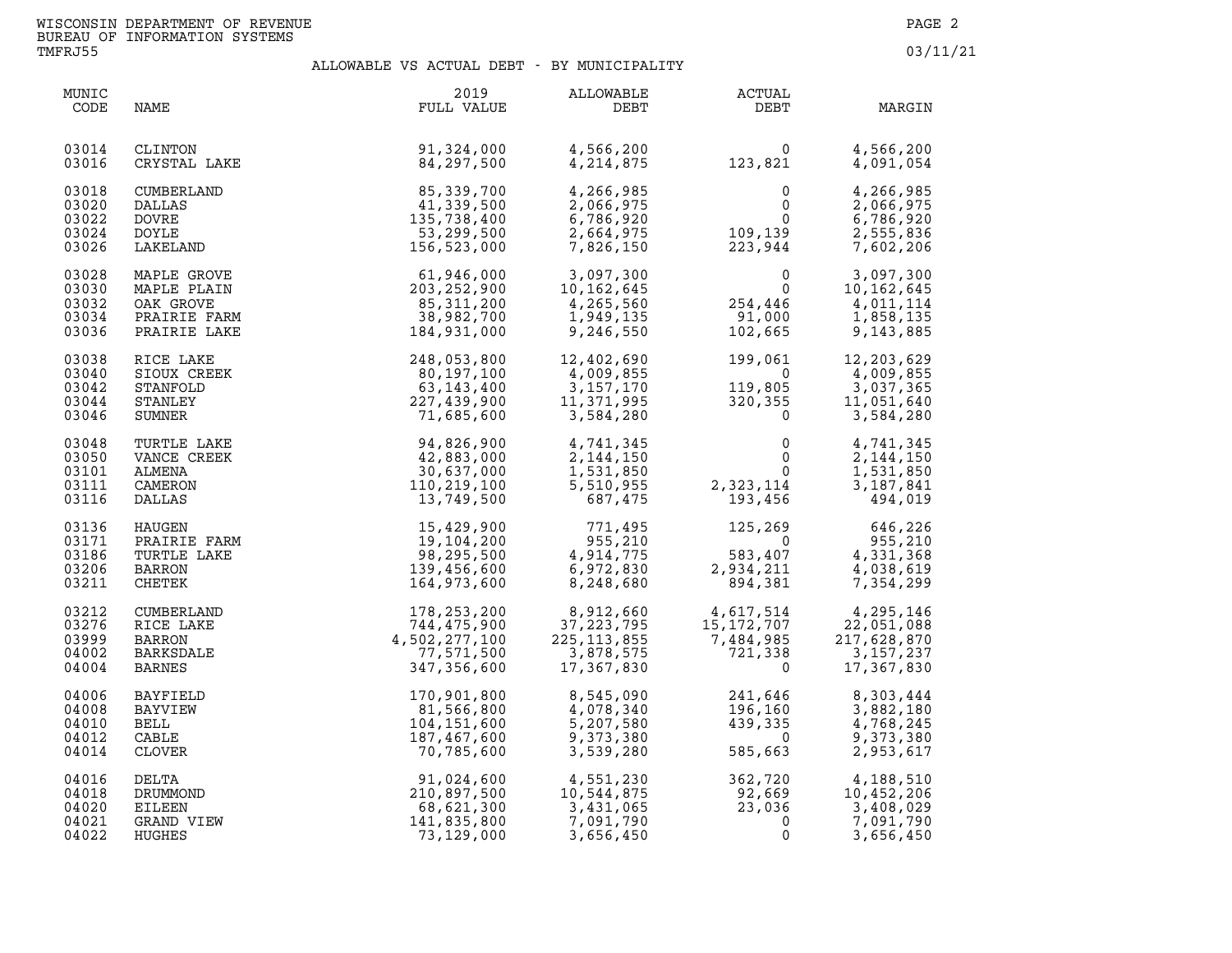| MUNIC<br>CODE                             | NAME                                                   | 2019<br>FULL VALUE                                                        | ALLOWABLE<br>DEBT                                                | <b>ACTUAL</b><br>DEBT                               | MARGIN                                                                       |
|-------------------------------------------|--------------------------------------------------------|---------------------------------------------------------------------------|------------------------------------------------------------------|-----------------------------------------------------|------------------------------------------------------------------------------|
| 04024<br>04026<br>04028<br>04030<br>04032 | IRON RIVER<br>KELLY<br>KEYSTONE<br>LINCOLN<br>MASON    | 199,516,600<br>37,793,000<br>27,641,700<br>35,560,600<br>21,940,100       | 9,975,830<br>1,889,650<br>1,382,085<br>1,778,030<br>1,097,005    | 489,684<br>205,165<br>536,911<br>150,451<br>188,457 | 9,486,146<br>1,684,485<br>845,174<br>1,627,579<br>908,548                    |
| 04034                                     | NAMAKAGON                                              | 248,050,600                                                               | 12,402,530                                                       | 204,594                                             | 12, 197, 936                                                                 |
| 04036                                     | ORIENTA                                                | 42,940,800                                                                | 2,147,040                                                        | $\overline{0}$                                      | 2,147,040                                                                    |
| 04038                                     | OULU                                                   | 40,697,500                                                                | 2,034,875                                                        | 60,330                                              | 1,974,545                                                                    |
| 04040                                     | PILSEN                                                 | 16,817,900                                                                | 840,895                                                          | 107,053                                             | 733,842                                                                      |
| 04042                                     | PORT WING                                              | 55,941,200                                                                | 2,797,060                                                        | 309,209                                             | 2,487,851                                                                    |
| 04046                                     | RUSSELL                                                | 38, 231, 400                                                              | 1,911,570                                                        | 199,647<br>208,781                                  | 1,711,923                                                                    |
| 04048                                     | TRIPP                                                  | 24,472,500                                                                | 1,223,625                                                        | 208,781                                             | 1,014,844                                                                    |
| 04050                                     | WASHBURN                                               | 52,540,600                                                                | 2,627,030                                                        | $\Omega$                                            | 2,627,030                                                                    |
| 04151                                     | MASON                                                  | 3,650,100                                                                 | 182,505                                                          | 87,500                                              | 95,005                                                                       |
| 04206                                     | BAYFIELD                                               | 111,673,200                                                               | 5,583,660                                                        | 87,500<br>1,698,569                                 | 3,885,091                                                                    |
| 04291<br>04999<br>05010<br>05012<br>05014 | WASHBURN<br>BAYFIELD<br>EATON<br>GLENMORE<br>GREEN BAY | 132,071,800<br>2,714,849,300<br>152,084,000<br>116,245,000<br>262,292,400 | 6,603,590<br>135,742,465<br>7,604,200<br>5,812,250<br>13,114,620 | $\mathbf{0}$<br>$\mathbf 0$<br>$\Omega$             | 2,863,713<br>3,245,000 132,497,465<br>7,604,200<br>5,812,250<br>13, 114, 620 |
| 05018                                     | HOLLAND                                                | 167,240,600                                                               | 8,362,030                                                        | 150,000                                             | 8,212,030                                                                    |
| 05022                                     | HUMBOLDT                                               | 115,407,500                                                               | 5,770,375                                                        | 30,379                                              | 5,739,996                                                                    |
| 05024                                     | LAWRENCE                                               | 711,478,500                                                               | 35,573,925                                                       | 19,259,641                                          | 16, 314, 284                                                                 |
| 05025                                     | LEDGEVIEW                                              | 1,037,503,900                                                             | 51,875,195                                                       | 35,795,857                                          | 16,079,338                                                                   |
| 05026                                     | MORRISON                                               | 139, 213, 500                                                             | 6,960,675                                                        | $\Omega$                                            | 6,960,675                                                                    |
| 05028                                     | NEW DENMARK                                            | 172,722,400                                                               | 8,636,120                                                        | 0                                                   | 8,636,120                                                                    |
| 05030                                     | PITTSFIELD                                             | 280, 311, 400                                                             | 14,015,570                                                       | 1,697,822                                           | 12, 317, 748                                                                 |
| 05034                                     | ROCKLAND                                               | 217,960,000                                                               | 10,898,000                                                       | 154,567                                             | 10,743,433                                                                   |
| 05036                                     | SCOTT                                                  | 377,971,200                                                               | 18,898,560                                                       | 1,787,484                                           | 17, 111, 076                                                                 |
| 05040                                     | WRIGHTSTOWN                                            | 229,799,100                                                               | 11,489,955                                                       | 365,884                                             | 11, 124, 071                                                                 |
| 05102                                     | ALLOUEZ                                                | 1,057,335,000                                                             | 52,866,750                                                       | 22,905,355                                          | 29,961,395                                                                   |
| 05104                                     | ASHWAUBENON                                            | 2,586,600,100                                                             | 129,330,005                                                      | 59,782,341                                          | 69,547,664                                                                   |
| 05106                                     | <b>BELLEVUE</b>                                        | 1,428,502,400                                                             | 71,425,120                                                       | 25,043,146                                          | 46,381,974                                                                   |
| 05116                                     | DENMARK                                                | 174,476,900                                                               | 8,723,845                                                        | 7,580,051                                           | 1,143,794                                                                    |
| 05126                                     | HOBART                                                 | 971,510,200                                                               | 48,575,510                                                       | 28,379,273                                          | 20,196,237                                                                   |
| 05136                                     | HOWARD                                                 | 1,917,535,200                                                             | 95,876,760                                                       | 45,755,000                                          | 50, 121, 760                                                                 |
| 05171                                     | PULASKI                                                | 236, 223, 900                                                             | 11,811,195                                                       | 9,982,061                                           | 1,829,134                                                                    |
| 05178                                     | SUAMICO                                                | 1,416,046,200                                                             | 70,802,310                                                       | 10,170,979                                          | 60,631,331                                                                   |
| 05191                                     | WRIGHTSTOWN                                            | 294,181,900                                                               | 14,709,095                                                       | 12,489,841                                          | 2,219,254                                                                    |
| 05216                                     | DE PERE                                                | 2,209,815,400                                                             | 110,490,770                                                      | 2,132,404                                           | 108,358,366                                                                  |
| 05231                                     | GREEN BAY                                              | 6,966,932,800                                                             | 348,346,640                                                      | 163,855,000                                         | 184,491,640                                                                  |
| 05999                                     | <b>BROWN</b>                                           | 23, 181, 417, 300                                                         | 1,159,070,865                                                    | 89,720,000                                          | 1,069,350,865                                                                |
| 06002                                     | ALMA                                                   | 43,156,600                                                                | 2,157,830                                                        | $\Omega$                                            | 2,157,830                                                                    |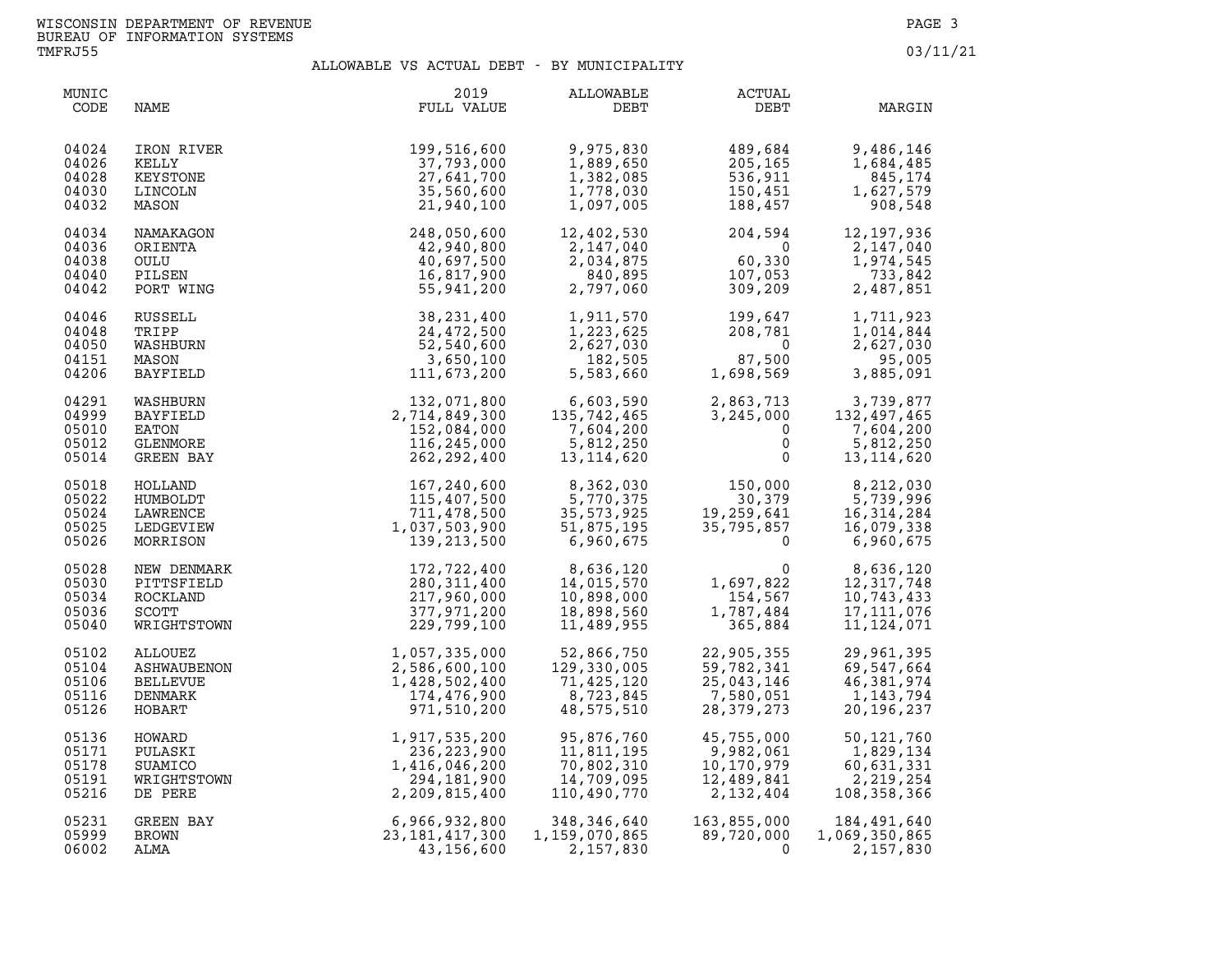| MUNIC<br>CODE                             | NAME                                                                                                                                | 2019<br>FULL VALUE                                                      | ALLOWABLE<br>DEBT                                               | <b>ACTUAL</b><br>DEBT                                                                    | MARGIN                                                            |
|-------------------------------------------|-------------------------------------------------------------------------------------------------------------------------------------|-------------------------------------------------------------------------|-----------------------------------------------------------------|------------------------------------------------------------------------------------------|-------------------------------------------------------------------|
| 06004<br>06006                            | <b>BELVIDERE</b><br><b>BUFFALO</b>                                                                                                  | 63,736,400<br>75,544,200                                                | 3,186,820<br>3,777,210                                          | 0<br>$\mathsf{O}$                                                                        | 3,186,820<br>3,777,210                                            |
| 06008<br>06010<br>06012<br>06014<br>06016 | CANTON<br>CROSS<br><b>DOVER</b><br>GILMANTON<br><b>GLENCOE</b>                                                                      | 31,785,900<br>43,557,400<br>38,568,400<br>44,339,800<br>41,949,700      | 1,589,295<br>2,177,870<br>1,928,420<br>2,216,990<br>2,097,485   | 33,000<br>$\overline{0}$<br>$\mathsf{O}$<br>$\mathsf{O}$<br>$\mathsf{O}$                 | 1,556,295<br>2,177,870<br>1,928,420<br>2,216,990<br>2,097,485     |
| 06018<br>06020<br>06022<br>06024<br>06026 | LINCOLN<br>MAXVILLE<br>MILTON<br>MODENA<br>MONDOVI                                                                                  | 32,470,000<br>40,772,900<br>58,346,900<br>35,874,400<br>42,892,300      | 1,623,500<br>2,038,645<br>2,917,345<br>1,793,720<br>2, 144, 615 | $\mathsf{O}\xspace$<br>$\overline{0}$<br>$\overline{0}$<br>$\overline{0}$<br>$\mathbf 0$ | 1,623,500<br>2,038,645<br>2,917,345<br>1,793,720<br>2, 144, 615   |
| 06028<br>06030<br>06032<br>06034<br>06111 | MONTANA<br>NAPLES<br>NELSON<br>WAUMANDEE<br>COCHRANE<br>NELSON<br>ALMA<br>BUFFALO CITY<br>FOUNTAIN CITY<br>FOUNTAIN CITY<br>MONDOVI | 40,103,400<br>57,992,100<br>75,794,800<br>52, 183, 400<br>26,911,000    | 2,005,170<br>2,899,605<br>3,789,740<br>2,609,170<br>1,345,550   | $\mathbf 0$<br>$\mathbf 0$<br>$0 \qquad \qquad$<br>250,000<br>$\overline{0}$             | 2,005,170<br>2,899,605<br>3,789,740<br>2,359,170<br>1,345,550     |
| 06154<br>06201<br>06206<br>06226<br>06251 |                                                                                                                                     | 18,966,100<br>57,196,900<br>77,807,200<br>55,570,500<br>172,663,000     | 948,305<br>2,859,845<br>3,890,360<br>2,778,525<br>8,633,150     | $0$<br>516,419<br>$249, 294$<br>375,552<br>2,892,203                                     | 948,305<br>2,343,426<br>3,641,066<br>2,402,973<br>5,740,947       |
| 06999<br>07002<br>07004<br>07006<br>07008 | BUFFALO<br>ANDERSON<br><b>BLAINE</b><br>DANIELS<br>DEWEY                                                                            | 1,228,183,300<br>36,729,300<br>40,687,800<br>94,976,800<br>51,800,700   | 61,409,165<br>1,836,465<br>2,034,390<br>4,748,840<br>2,590,035  | $2,745,000$<br>$25,690$<br>$394,321$<br>$20,000$                                         | 58,664,165<br>1,810,775<br>2,034,390<br>4,354,519<br>2,570,035    |
| 07010<br>07012<br>07014<br>07016<br>07018 | GRANTSBURG<br><b>JACKSON</b><br>LA FOLLETTE<br>LINCOLN<br>MEENON                                                                    | 78,099,800<br>273,350,000<br>111,952,700<br>37,053,600<br>162,046,500   | 3,904,990<br>13,667,500<br>5,597,635<br>1,852,680<br>8,102,325  | 201,182<br>305,704<br>252,300<br>19,981<br>343,079                                       | 3,703,808<br>13, 361, 796<br>5,345,335<br>1,832,699<br>7,759,246  |
| 07020<br>07022<br>07024<br>07026<br>07028 | OAKLAND<br>ROOSEVELT<br>RUSK<br>SAND LAKE<br>SCOTT                                                                                  | 263,876,700<br>27,216,600<br>90,896,100<br>107,336,800<br>267,710,100   | $13,135,7$<br>1,360,830<br>4,544,805<br>5,366,840<br>13,385,505 | $\mathbf 0$<br>$\mathbf 0$<br>$\mathbf 0$<br>20,000<br>$\mathbf 0$                       | 13, 193, 835<br>1,360,830<br>4,544,805<br>5,346,840<br>13,385,505 |
| 07030<br>07032<br>07034<br>07036<br>07038 | SIREN<br>SWISS<br>TRADE LAKE<br>UNION<br>WEBB LAKE                                                                                  | 195,608,700<br>185,206,500<br>129,005,800<br>106,120,400<br>247,603,500 | 9,780,435<br>9,260,325<br>6,450,290<br>5,306,020<br>12,380,175  | 118,643<br>$118,643$<br>0<br>0<br>0<br>$\mathbf 0$<br>102,400                            | 9,661,792<br>9,260,325<br>6,450,290<br>5,306,020<br>12, 277, 775  |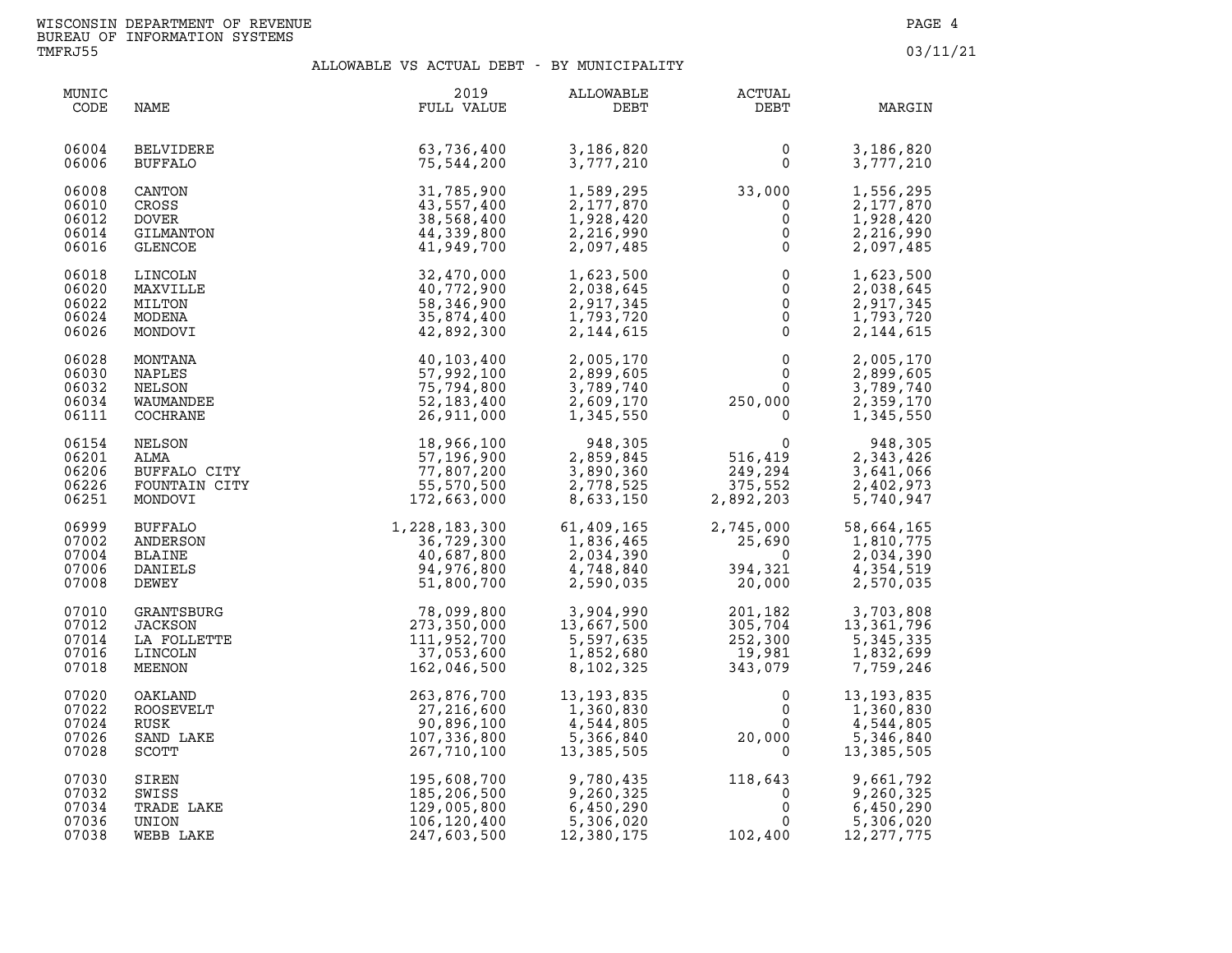| MUNIC<br>CODE                             | NAME                                                                                                                             | 2019<br>FULL VALUE                                                                                       | ALLOWABLE<br>DEBT                                                                                      | ACTUAL<br>DEBT                                                                           | MARGIN                                                              |
|-------------------------------------------|----------------------------------------------------------------------------------------------------------------------------------|----------------------------------------------------------------------------------------------------------|--------------------------------------------------------------------------------------------------------|------------------------------------------------------------------------------------------|---------------------------------------------------------------------|
| 07040<br>07042<br>07131<br>07181<br>07191 | WEST MARSHLAND<br>WOOD RIVER<br>GRANTSBURG<br>SIREN<br>WEBSTER                                                                   | 32,832,900<br>126,418,100<br>71,964,300<br>74,796,000<br>32,420,300                                      | 1,641,645<br>6,320,905<br>3,598,215<br>3,739,800<br>1,621,015                                          | $\begin{smallmatrix} 0 \ 878,000 \end{smallmatrix}$<br>1,462,834<br>1,792,640<br>533,662 | 1,641,645<br>5,442,905<br>2, 135, 381<br>1,947,160<br>1,087,353     |
| 07999<br>08002<br>08004<br>08006<br>08008 | BURNETT<br><b>BRILLION</b><br>BROTHERTOWN<br>CHARLESTOWN<br>CHILTON                                                              | 34, 420, 300<br>2, 845, 710, 000<br>114, 957, 700<br>153, 898, 700<br>73, 472, 000<br>112. 071. 363      | 142,285,500<br>5,747,885<br>7,694,935<br>3,673,600<br>5,603,565                                        | 5, 124, 671<br>$\overline{0}$<br>$\Omega$<br>$46,022$<br>0                               | 137,160,829<br>5,747,885<br>7,694,935<br>3,627,578<br>5,603,565     |
| 08010<br>08012<br>08014<br>08016<br>08018 | HARRISON<br>NEW HOLSTEIN<br>RANTOUL<br>STOCKBRIDGE<br>WOODVILLE                                                                  | $\begin{array}{c} 0 \\ 128,563,900 \\ 78,469,700 \end{array}$<br>78,469,700<br>173,495,200<br>83,353,300 | $\mathbf{0}$<br>6,428,195<br>3,923,485<br>8,674,760<br>4,167,665                                       | $\mathsf{O}$<br>0<br>$\overline{0}$<br>$\mathbf{0}$<br>$\mathbf{0}$                      | $\Omega$<br>6,428,195<br>3,923,485<br>8,674,760<br>4,167,665        |
| 08131<br>08136<br>08160<br>08179<br>08181 | HARRISON<br>HILBERT<br>POTTER<br><b>SHERWOOD</b><br>STOCKBRIDGE                                                                  | 1, 213, 180, 500<br>81, 704, 700<br>14, 012, 200<br>321, 105, 500<br>73, 150, 600                        | 60,659,025<br>4,085,235<br>700,610<br>16,055,275<br>3,657,530                                          | 3,128,400<br>2, 215, 145<br>36,060<br>5,095,660<br>$\Omega$                              | 57,530,625<br>1,870,090<br>664,550<br>10,959,615<br>3,657,530       |
| 08206<br>08211<br>08261<br>08999<br>09002 |                                                                                                                                  | 227,650,100<br>281,736,000<br>191,794,000<br>4,490,140,000<br>264, 318, 700                              | 11,382,505<br>14,∪o∪,J<br>9,589,700<br>000 <sup>דח⊐</sup><br>224,507,000<br>$\overline{13}$ , 215, 935 | 8,748,530<br>3,312,999<br>4,688,802<br>30,681,555<br>42,260                              | 2,633,975<br>10,773,801<br>6,900,898<br>193,825,445<br>13, 173, 675 |
| 09004<br>09006<br>09008<br>09010<br>09012 | CHILTON<br>NEW HOLSTEIN<br>CALUMET<br>CALUMET<br>ANSON<br>WRTHUR<br>UBURN<br>URCH CREEK<br>COMER<br>EVELAND<br>BURN<br>XS VALLET | 67, 275, 700<br>66,789,800<br>116,127,000<br>102,636,000<br>84,552,400                                   | 3,363,785<br>3,339,490<br>5,806,350<br>5,131,800<br>4,227,620                                          | $242, 294$<br>0<br>0<br>$\mathsf{O}$<br>$\Omega$                                         | 3,121,491<br>3,339,490<br>5,806,350<br>5,131,800<br>4,227,620       |
| 09014<br>09016<br>09018<br>09020<br>09022 | COOKS VALLEY<br>DELMAR<br>EAGLE POINT<br>EDSON                                                                                   | 94,106,500<br>72,849,900<br>62,795,600<br>409,903,800<br>77,598,500                                      | 4,705,325<br>3,642,495<br>3,139,780<br>20,495,190<br>3,879,925                                         | $77,626$<br>0<br>0<br>0<br>0                                                             | 4,627,699<br>3,642,495<br>3,139,780<br>20,495,190<br>3,879,925      |
| 09024<br>09026<br>09028<br>09032<br>09034 | ESTELLA<br>GOETZ<br>HALLIE<br>HOWARD<br>LAFAYETTE                                                                                | 42,861,600<br>61,656,500<br>16,792,300<br>78,346,000<br>707,148,900                                      | 2,143,080<br>3,082,825<br>839,615<br>3,917,300<br>35,357,445                                           | $\Omega$<br>80,351<br>$\mathbf 0$<br>$\Omega$<br>512, 310                                | 2,143,080<br>3,002,474<br>839,615<br>3,917,300<br>34,845,135        |
| 09035<br>09036<br>09038                   | LAKE HOLCOMBE<br>RUBY<br>SAMPSON                                                                                                 | 171,393,200<br>38,394,100<br>229,755,600                                                                 | 8,569,660<br>1,919,705<br>11,487,780                                                                   | 125,327<br>23,626<br>0                                                                   | 8,444,333<br>1,896,079<br>11,487,780                                |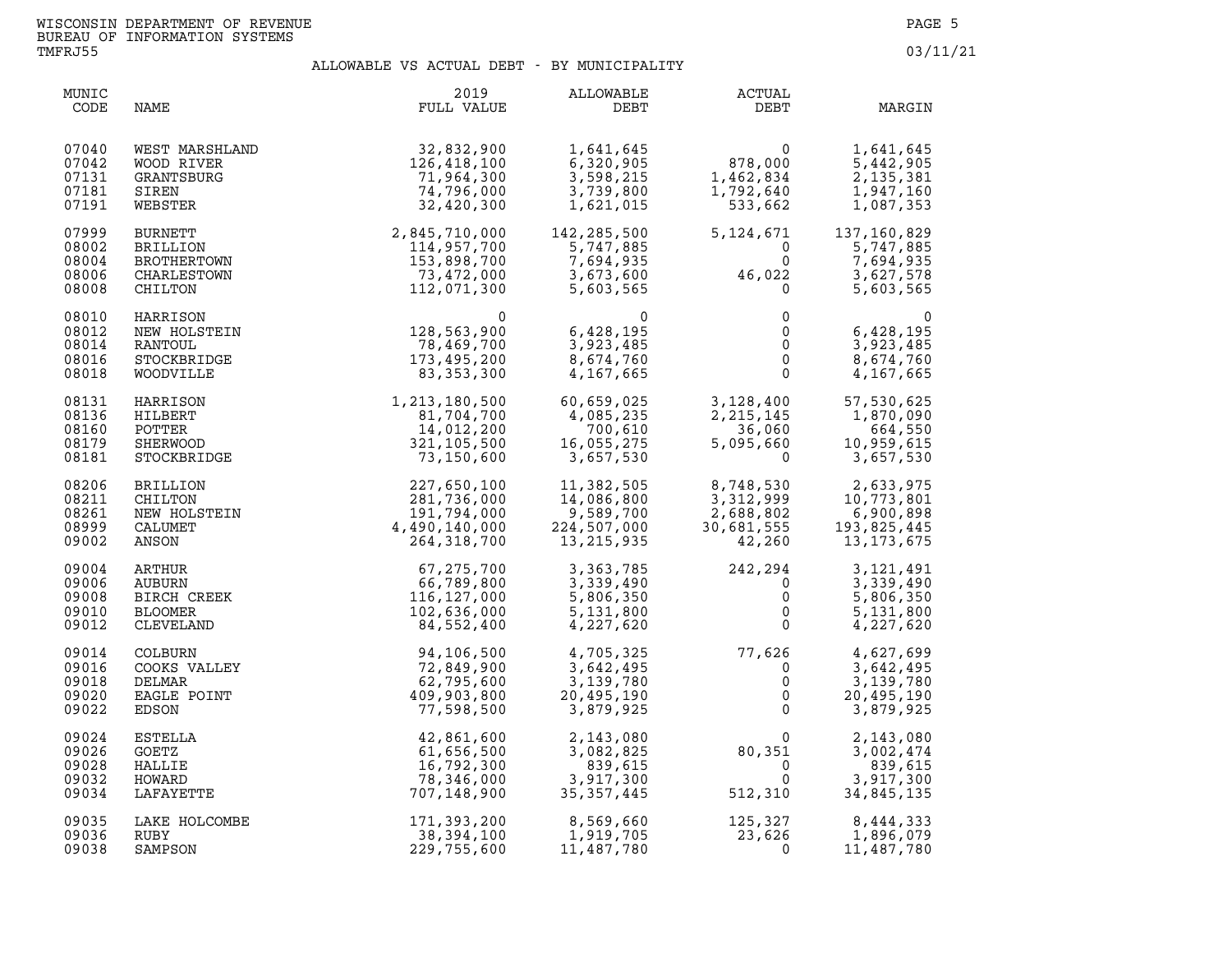| MUNIC<br>CODE                             | NAME                                                                     | 2019<br>FULL VALUE                                                                | ALLOWABLE<br>DEBT                                               | ACTUAL<br>DEBT                                                                                               | MARGIN                                                              |
|-------------------------------------------|--------------------------------------------------------------------------|-----------------------------------------------------------------------------------|-----------------------------------------------------------------|--------------------------------------------------------------------------------------------------------------|---------------------------------------------------------------------|
| 09040                                     | SIGEL                                                                    | 87,598,100                                                                        | 4,379,905                                                       | 0                                                                                                            | 4,379,905                                                           |
| 09042                                     | TILDEN                                                                   | 149,887,900                                                                       | 7,494,395                                                       | 45,749                                                                                                       | 7,448,646                                                           |
| 09044<br>09046<br>09106<br>09111<br>09128 | WHEATON<br>WOODMOHR<br><b>BOYD</b><br><b>CADOTT</b><br>LAKE HALLIE       | 286,147,500<br>95,114,800<br>27,565,600<br>87, 427, 300<br>710,173,400            | 14,307,375<br>4,755,740<br>1,378,280<br>4,371,365<br>35,508,670 | $\begin{smallmatrix}&&&0\0&214\,,408\0&3\,,052\,,214\end{smallmatrix}$<br>$\Omega$<br>3,052,214<br>7,365,000 | 14,307,375<br>4,755,740<br>1, 163, 872<br>1,319,151<br>28, 143, 670 |
| 09161<br>09206<br>09211<br>09213<br>09281 | NEW AUBURN<br>BLOOMER<br>CHIPPEWA FALLS<br>COPNEIL<br>CORNELL<br>STANLEY | 49,726,600<br>283,584,600<br>1,116,087,900<br>73,746,300<br>122,387,600           | 2,486,330<br>14,179,230<br>55,804,395<br>3,687,315<br>6,119,380 | 0<br>2,865,000<br>29,552,755<br>175,000<br>175,000<br>3, 158, 274                                            | 2,486,330<br>11,314,230<br>26, 251, 640<br>3,512,315<br>2,961,106   |
| 09999                                     | CHIPPEWA                                                                 | 6, 046, 130, 300<br>46, 546, 500<br>11, 360, 200<br>45, 350, 100<br>106, 165, 800 | 302,306,515                                                     | 8,725,000                                                                                                    | 293,581,515                                                         |
| 10002                                     | <b>BEAVER</b>                                                            |                                                                                   | 2,327,325                                                       | $\mathbf 0$                                                                                                  | 2,327,325                                                           |
| 10004                                     | <b>BUTLER</b>                                                            |                                                                                   | 568,010                                                         | $\mathbf 0$                                                                                                  | 568,010                                                             |
| 10006                                     | COLBY                                                                    |                                                                                   | 2,267,505                                                       | $\mathbf{0}$                                                                                                 | 2,267,505                                                           |
| 10008                                     | DEWHURST                                                                 |                                                                                   | 5,308,290                                                       | 84,697                                                                                                       | 5,223,593                                                           |
| 10010                                     | EATON                                                                    | 59,721,100                                                                        | 2,986,055                                                       | 83,000                                                                                                       | 2,903,055                                                           |
| 10012                                     | FOSTER                                                                   | 27,663,000                                                                        | 1,383,150                                                       | $\overline{0}$                                                                                               | 1,383,150                                                           |
| 10014                                     | FREMONT                                                                  | 63,048,600                                                                        | 3,152,430                                                       | 251,677                                                                                                      | 2,900,753                                                           |
| 10016                                     | GRANT                                                                    | 51,818,500                                                                        | 2,590,925                                                       | 157,316                                                                                                      | 2,433,609                                                           |
| 10018                                     | GREEN GROVE                                                              | 44,725,800                                                                        | 2,236,290                                                       | $\Omega$                                                                                                     | 2,236,290                                                           |
| 10020                                     | HENDREN                                                                  | 36,386,300                                                                        | 1,819,315                                                       | 31,598                                                                                                       | 1,787,717                                                           |
| 10022                                     | <b>HEWETT</b>                                                            | 31,009,100                                                                        | 1,550,455                                                       | 60,000                                                                                                       | 1,490,455                                                           |
| 10024                                     | HIXON                                                                    | 49,872,000                                                                        | 2,493,600                                                       | 100,000                                                                                                      | 2,393,600                                                           |
| 10026                                     | HOARD                                                                    | 39,467,300                                                                        | 1,973,365                                                       | $\overline{0}$                                                                                               | 1,973,365                                                           |
| 10028                                     | LEVIS                                                                    | 44,530,000                                                                        | 2,226,500                                                       | 140,000                                                                                                      | 2,086,500                                                           |
| 10030<br>10032<br>10034<br>10036<br>10038 | LONGWOOD<br>LOYAL<br>LYNN<br>MAYVILLE<br>MEAD                            | 50,537,400<br>47,032,100<br>51,276,600<br>58,749,400<br>45,494,700                | 2,526,870<br>2,351,605<br>2,563,830<br>2,937,470<br>2, 274, 735 | 92,676<br>$\frac{1}{5}$ , 0/6<br>48<br>$\overline{0}$<br>$\mathbf{0}$                                        | 2,434,194<br>2,346,594<br>2,515,830<br>2,937,470<br>2, 274, 735     |
| 10040                                     | MENTOR                                                                   | 120,485,000                                                                       | 6,024,250                                                       | 186,134                                                                                                      | 5,838,116                                                           |
| 10042                                     | PINE VALLEY                                                              | 95,006,500                                                                        | 4,750,325                                                       | $\overline{0}$                                                                                               | 4,750,325                                                           |
| 10044                                     | RESEBURG                                                                 | 46,391,600                                                                        | 2,319,580                                                       | 138,858                                                                                                      | 2,180,722                                                           |
| 10046                                     | SEIF                                                                     | 20,933,600                                                                        | 1,046,680                                                       | $\overline{0}$                                                                                               | 1,046,680                                                           |
| 10048                                     | SHERMAN                                                                  | 56,223,300                                                                        | 2,811,165                                                       | 0                                                                                                            | 2,811,165                                                           |
| 10050                                     | SHERWOOD                                                                 | 24,617,300                                                                        | 1,230,865                                                       | 36,278                                                                                                       | 1,194,587                                                           |
| 10052                                     | THORP                                                                    | 57,421,300                                                                        | 2,871,065                                                       | 82,215                                                                                                       | 2,788,850                                                           |
| 10054                                     | UNITY                                                                    | 49,940,700                                                                        | 2,497,035                                                       | $\overline{0}$                                                                                               | 2,497,035                                                           |
| 10056                                     | WARNER                                                                   | 36,935,000                                                                        | 1,846,750                                                       | 54,925                                                                                                       | 1,791,825                                                           |
| 10058                                     | WASHBURN                                                                 | 26,401,600                                                                        | 1,320,080                                                       | 0                                                                                                            | 1,320,080                                                           |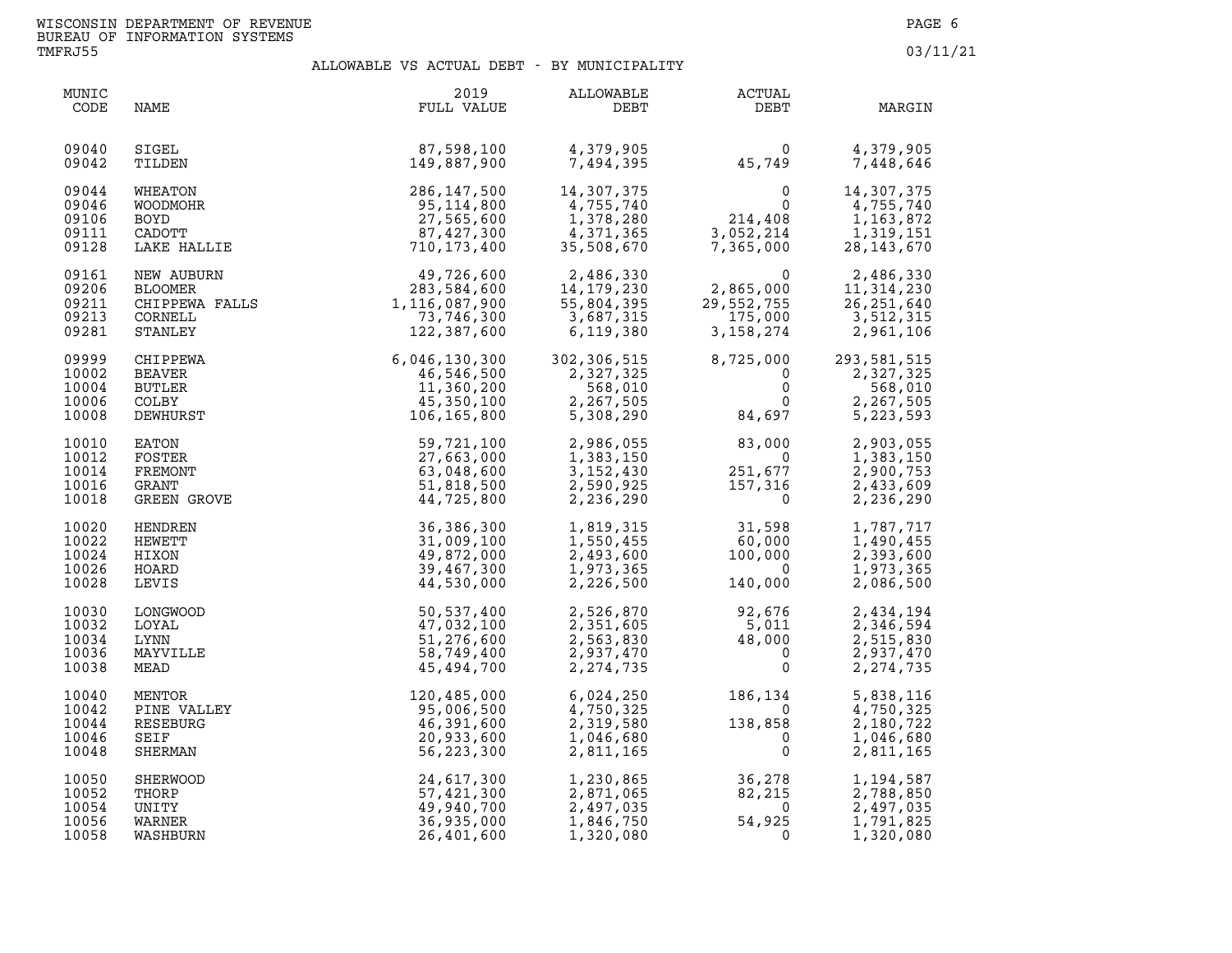| MUNIC<br>CODE                             | NAME                                                        | 2019<br>FULL VALUE                                                                                                                                                                                                                                                       | ALLOWABLE<br>DEBT                                                                    | <b>ACTUAL</b><br>DEBT                                                                                                                                                                                                                                            | MARGIN                                                                        |
|-------------------------------------------|-------------------------------------------------------------|--------------------------------------------------------------------------------------------------------------------------------------------------------------------------------------------------------------------------------------------------------------------------|--------------------------------------------------------------------------------------|------------------------------------------------------------------------------------------------------------------------------------------------------------------------------------------------------------------------------------------------------------------|-------------------------------------------------------------------------------|
| 10060<br>10062<br>10064<br>10066<br>10111 | WESTON<br>WITHEE<br>WORDEN<br>YORK<br>CURTISS               | 46, 113, 300<br>56,535,200<br>54,370,500<br>45,237,900<br>29,931,800                                                                                                                                                                                                     | 2,305,665<br>2,826,760<br>2,718,525<br>2,261,895<br>1,496,590                        | $\begin{smallmatrix}&&&0\188,518\0\0&120\,000\0&800\,000\end{smallmatrix}$<br>$\frac{1}{800}$ , 000<br>800, 000                                                                                                                                                  | 2,305,665<br>18<br>0<br>000<br>2,638,242<br>2,718,525<br>2,141,895<br>696,590 |
| 10116<br>10131<br>10191<br>10201<br>10211 | DORCHESTER<br>GRANTON<br>WITHEE<br>ABBOTSFORD<br>COLBY      | $\begin{array}{r} 25,351,800\ 50,506,800\ 13,011,000\ 22,596,100\ 138,804,000\ 85,414,600\ \end{array}$                                                                                                                                                                  | 2,525,340<br>650,550<br>1,129,805<br>6,940,200<br>4,270,730                          | $258,967$<br>0<br>$268,333$<br>4,680,409<br>1,190,865                                                                                                                                                                                                            | 2,266,373<br>650,550<br>861,472<br>2,259,791<br>3,079,865                     |
| 10231<br>10246<br>10261<br>10265<br>10286 |                                                             | COLBY<br>GREENWOOD<br>LOYAL<br>LOYAL<br>MEILLSVILLE<br>OWEN<br>MEILLSVILLE<br>OWEN<br>THORP<br>CLARK<br>CLARK<br>2,289,782,500<br>ARLINGTON<br>259,023,100<br>134,244,700<br>54,290,300<br>99,041,400<br>25,445,700<br>25,445,700<br>ARLINGTON<br>25,445,700<br>25,445,7 | 2,212,935<br>2,951,155<br>6,712,235<br>2,714,515<br>4,952,070                        | $881,169$<br>$1,041,878$<br>$1,760,845$<br>$629,276$<br>$2,824,699$                                                                                                                                                                                              | 1,331,766<br>1,909,277<br>4,951,390<br>2,085,239<br>2, 127, 371               |
| 10999<br>11002<br>11004<br>11006<br>11008 |                                                             |                                                                                                                                                                                                                                                                          | 114,489,125<br>5,177,285<br>$12,622,285$<br>4,816,400<br>2.255<br>2.255<br>2,875,875 | $\mathbf 0$<br>0<br>$\mathsf 0$<br>$\overline{0}$<br>$\Omega$                                                                                                                                                                                                    | 114,489,125<br>5,177,285<br>12,622,285<br>4,816,400<br>2,875,875              |
| 11010<br>11012<br>11014<br>11016<br>11018 |                                                             | 30, 328, 000<br>FORT WINNEBAGO<br>FORT WINNEBAGO<br>FOUNTAIN PRAIRIE<br>HAMPDEN<br>LEEDS<br>LEEDS<br>28, 108, 900<br>57, 517, 500<br>89, 108, 900<br>75, 337, 600<br>89, 205<br>57, 517, 500<br>75, 337, 600<br>89, 205<br>57, 517, 500<br>89, 108, 900<br>75, 3         | 20,706,755<br>4,185,300<br>4,905,445<br>3,766,880<br>4,460,275                       | $2,160,000$<br>$0$<br>$0$<br>$122,766$                                                                                                                                                                                                                           | 2,160,000 18,546,755<br>4,185,300<br>4,905,445<br>3,766,880<br>4,337,509      |
| 11020<br>11022<br>11024<br>11026<br>11028 | LODI<br><b>LOWVILLE</b><br>MARCELLON<br>NEWPORT             |                                                                                                                                                                                                                                                                          |                                                                                      | $\begin{array}{cccc} 134,071,500 & 6,703,575 & 0 & 6,703,575 \\ 528,579,600 & 26,428,980 & 38,625 & 26,390,355 \\ 106,225,800 & 5,311,290 & 133,130 & 5,178,160 \\ 96,156,000 & 4,807,800 & 0 & 4,807,800 \\ 67,792,600 & 3,389,630 & 0 & 3,389,630 \end{array}$ |                                                                               |
| 11030<br>11032<br>11034<br>11036<br>11038 | <b>OTSEGO</b><br>PACIFIC<br>RANDOLPH<br>SCOTT<br>SPRINGVALE | 75,199,200<br>288,066,100<br>89,815,800<br>65,427,600<br>64,906,100                                                                                                                                                                                                      | 3,759,960<br>14,403,305<br>4,490,790<br>3,271,380<br>3, 245, 305                     | $\begin{matrix}0\\0\\0\\0\\0\end{matrix}$                                                                                                                                                                                                                        | 3,759,960<br>14,403,305<br>4,490,790<br>3,271,380<br>3, 245, 305              |
| 11040<br>11042<br>11101<br>11111<br>11116 | WEST POINT<br>WYOCENA<br>ARLINGTON<br>CAMBRIA<br>DOYLESTOWN | 391,348,900<br>200,491,200<br>82,994,300<br>47,209,400<br>15,546,300                                                                                                                                                                                                     | 19,567,445<br>10,024,560<br>4,149,715<br>2,360,470<br>777,315                        | 53,523<br>287,023<br>932,285<br>988,263<br>932,285<br>988,263<br>0                                                                                                                                                                                               | 19,513,922<br>9,737,537<br>3, 217, 430<br>1,372,207<br>777,315                |
| 11126<br>11127<br>11171                   | FALL RIVER<br>FRIESLAND<br>PARDEEVILLE                      | 158,543,800<br>21,997,200<br>146,370,800                                                                                                                                                                                                                                 | 7,927,190<br>1,099,860<br>7,318,540                                                  | 131,580<br>194,837<br>499.386<br>499,386                                                                                                                                                                                                                         | 7,795,610<br>905,023<br>6,819,154                                             |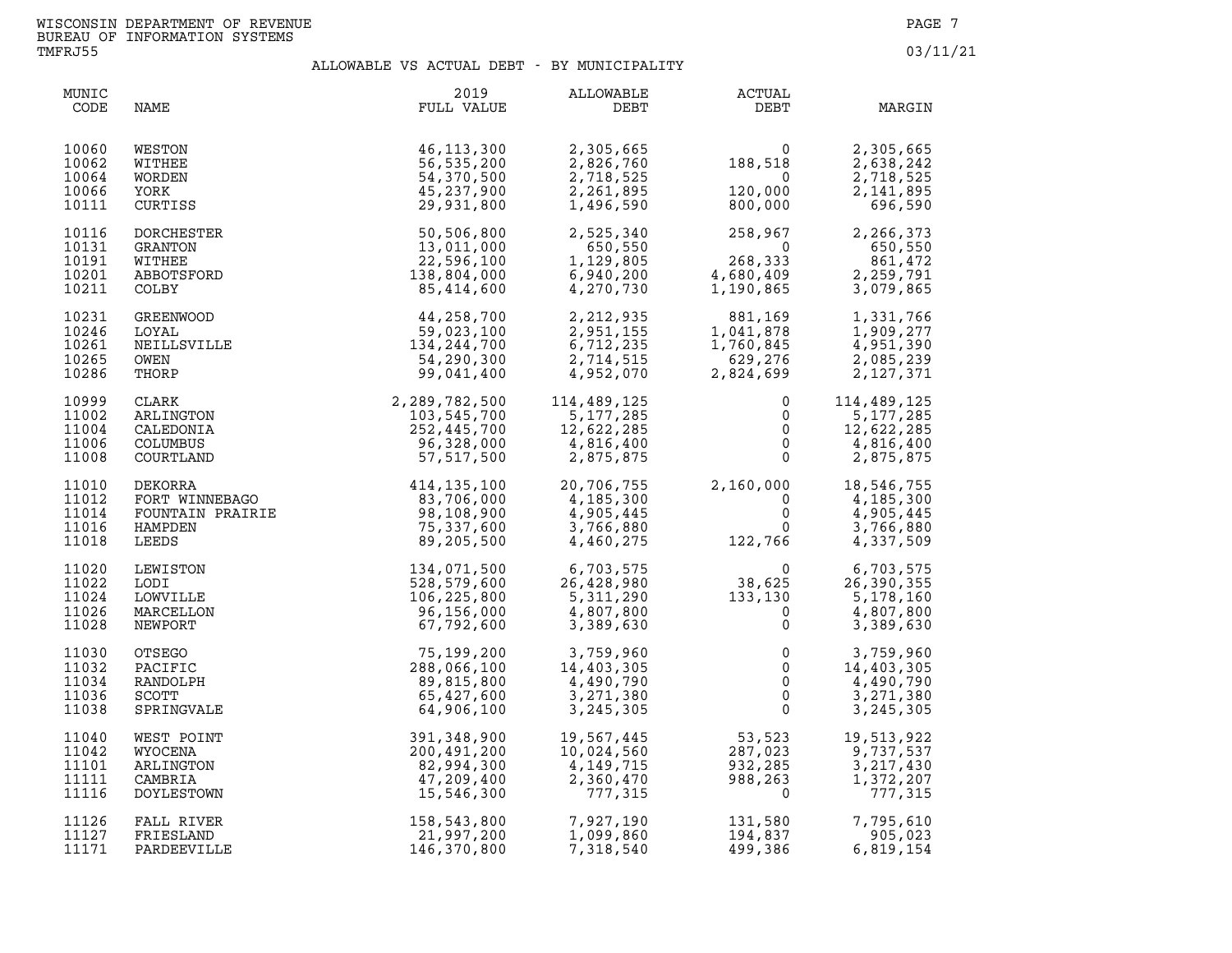| MUNIC<br>CODE                             | NAME                                                                   | 2019<br>FULL VALUE                                                                                                                                                                                                                                        | ALLOWABLE<br>DEBT                                                   | ACTUAL<br>DEBT                                                                                                                                                                                                                                                         | MARGIN                                                                       |
|-------------------------------------------|------------------------------------------------------------------------|-----------------------------------------------------------------------------------------------------------------------------------------------------------------------------------------------------------------------------------------------------------|---------------------------------------------------------------------|------------------------------------------------------------------------------------------------------------------------------------------------------------------------------------------------------------------------------------------------------------------------|------------------------------------------------------------------------------|
| 11172<br>11177                            | POYNETTE<br>RIO.                                                       | 186,991,100<br>68,429,200                                                                                                                                                                                                                                 | 9,349,555<br>3,421,460                                              | 3,840,000<br>1,248,073                                                                                                                                                                                                                                                 | 5,509,555<br>2, 173, 387                                                     |
| 11191<br>11211<br>11246<br>11271<br>11291 | WYOCENA<br>COLUMBUS<br>LODI<br>PORTAGE<br>WISCONSIN DELLS              | $\begin{array}{r} 42,937,300 \ 475,533,400 \ 279,991,900 \ 680,563,500 \ \end{array}$ DELLS                                                                                                                                                               | 2,146,865<br>23,776,670<br>13,999,595<br>34,028,175<br>22,449,925   | 221,941<br>9,984,917<br>3,905,727<br>7,779,555<br>7,175,000<br>9,984,917<br>3,905,727<br>17,779,555<br>7,175,000                                                                                                                                                       | 1,924,924<br>13,791,753<br>10,093,868<br>16,248,620<br>15, 274, 925          |
| 11999<br>12002<br>12004<br>12006<br>12008 | COLUMBIA<br>BRIDGEPORT<br>CLAYTON<br>EASTMAN<br>FREEMAN                | 5,863,531,000<br>115,029,600<br>80,924,200<br>76,743,600<br>97,088,900                                                                                                                                                                                    | 293,176,550<br>5,751,480<br>4,046,210<br>3,837,180<br>4,854,445     | $54, 742, 456$<br>$100, 000$<br>$266, 682$                                                                                                                                                                                                                             | 54,742,456 238,434,094<br>5,751,480 5<br>3,946,210<br>3,837,180<br>4,587,763 |
| 12010<br>12012<br>12014<br>12016<br>12018 | HANEY<br>MARIETTA<br>PRAIRIE DU CHIEN<br>SCOTT<br>SENECA               | 25,834,000<br>46,206,000<br>69,852,700<br>41,000,400<br>98,948,000                                                                                                                                                                                        | 1,291,700<br>2,310,300<br>3,492,635<br>2,050,020<br>4,947,400       | $\begin{smallmatrix}&&&0\0&&&0\0&322,025\264,000\0&0\end{smallmatrix}$                                                                                                                                                                                                 | 1,291,700<br>2,310,300<br>3,170,610<br>1,786,020<br>4,947,400                |
| 12020<br>12022<br>12106<br>12121<br>12126 | UTICA<br>WAUZEKA<br>BELL CENTER<br>EASTMAN<br>FERRYVILLE               | 48,851,400<br>29,769,900<br>6,576,000<br>17,554,500<br>24,760,900                                                                                                                                                                                         | 2,442,570<br>1,488,495<br>328,800<br>877,725<br>1,238,045           | $0$<br>$69,957$<br>$9,310$<br>$376,201$<br>$236,116$                                                                                                                                                                                                                   | 2,442,570<br>1,418,538<br>319,490<br>501,524<br>1,001,929                    |
| 12131<br>12146<br>12151<br>12181<br>12182 | GAYS MILLS<br>LYNXVILLE<br>MOUNT STERLING<br>SOLDIERS GROVE<br>STEUBEN | $\begin{array}{c} 26,320,100 \\ 10,212,100 \\ 7,506,700 \\ \text{E} \end{array}$<br>The contract of the contract of the contract of the contract of the contract of the contract of the contract of the contract of the contract of the contract of the c | 1,316,005<br>510,605<br>375,335<br>1,199,605<br>249,655             | $265,473$<br>0<br>306,091<br>103,936                                                                                                                                                                                                                                   | 1,050,532<br>510,605<br>375,335<br>306,091 893,514<br>103,936 145,719        |
| 12191<br>12271<br>12999<br>13002<br>13004 |                                                                        | WAUZEKA 22,225,900<br>PRAIRIE DU CHIEN 379,296,900<br>CRAWFORD 1,257,908,400<br>ALBION 244,023,300<br>BERRY 220,340,700                                                                                                                                   | 1, 111, 295<br>18,964,845<br>62,895,420<br>12,201,165<br>11,017,035 | 246,222 865,073<br>9,872,385 9,092,460<br>4,830,000 58,065,420<br>402,713 11,798,452<br>440,074 10,576,961                                                                                                                                                             |                                                                              |
| 13006<br>13008<br>13010<br>13012<br>13014 |                                                                        | BLACK EARTH<br>BLOOMING GROVE<br>BLOOMING GROVE<br>BLUE MOUNDS<br>BRISTOL<br>BRISTOL<br>BURKE<br>BURKE<br>510,552,200                                                                                                                                     | 3,991,525<br>9,200,880<br>7,887,895<br>29,397,865<br>25,527,610     | $236,979$<br>0<br>64,257<br>132,025<br>0                                                                                                                                                                                                                               | 3,754,546<br>9,200,880<br>7,823,638<br>29, 265, 840<br>25,527,610            |
| 13016<br>13018<br>13020<br>13022<br>13024 | CHRISTIANA<br>COTTAGE GROVE<br>CROSS PLAINS<br>DANE<br>DEERFIELD       | $\begin{array}{r} 139,688,900 \ 460,310,800 \ 273,379,100 \ 133,948,200 \ 206,331,200 \end{array}$                                                                                                                                                        | 6,984,445<br>23,015,540<br>13,668,955<br>6,697,410                  | $6,984,445$<br>$23,015,540$<br>$13,668,955$<br>$6,697,410$<br>$10,316,560$<br>$16,560$<br>$16,697$<br>$16,560$<br>$16,697$<br>$16,560$<br>$16,697$<br>$16,697$<br>$16,697$<br>$16,697$<br>$16,697$<br>$16,697$<br>$16,697$<br>$16,697$<br>$16,697$<br>$16,697$<br>$16$ | 6,984,445<br>22,381,123<br>12,715,235<br>6,082,472<br>9,861,121              |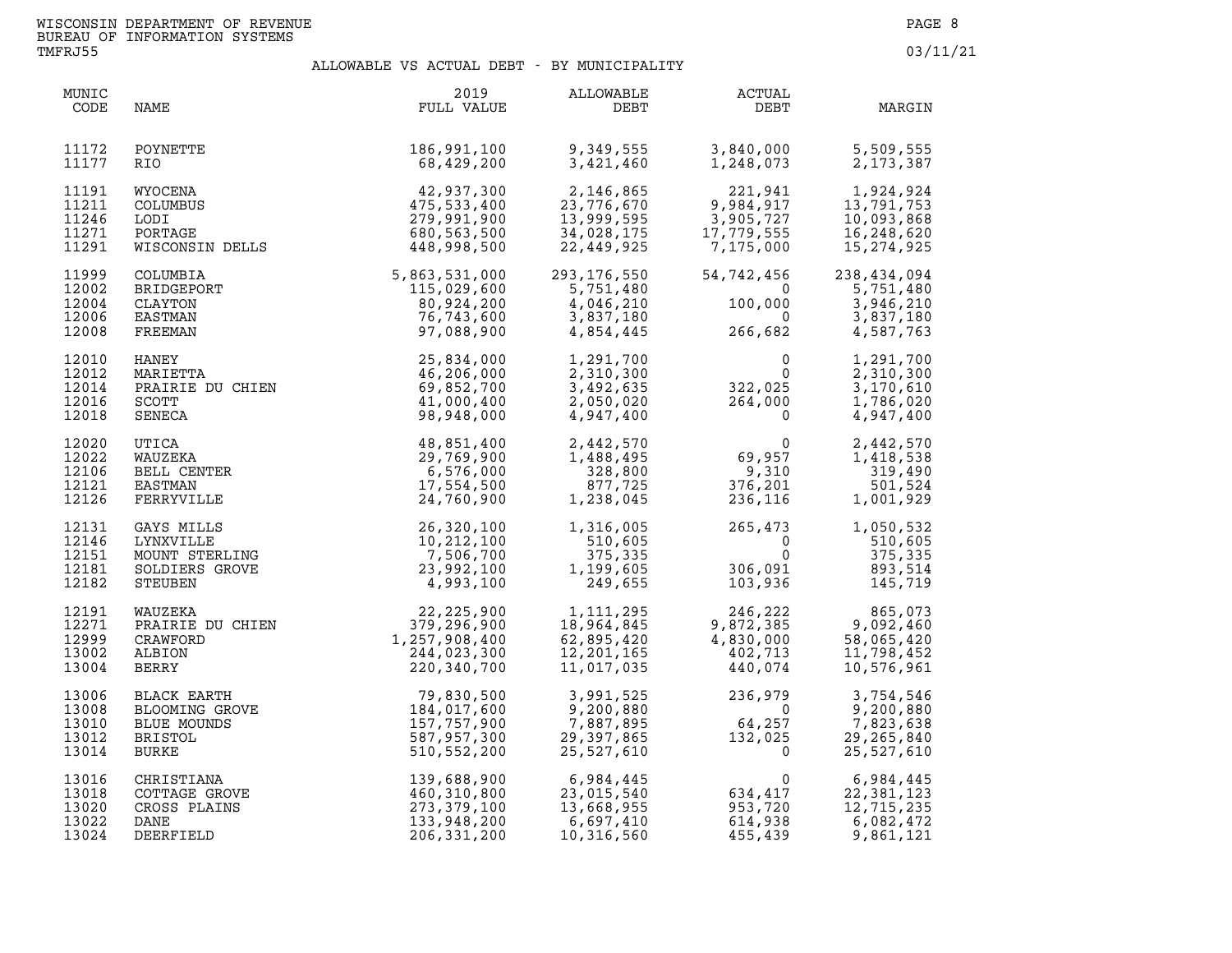| MUNIC<br>CODE                             | NAME                                                                 | 2019<br>FULL VALUE                                                                          | ALLOWABLE<br>DEBT                                                                                                      | ACTUAL<br>DEBT                                                                                                                       | MARGIN                                                             |
|-------------------------------------------|----------------------------------------------------------------------|---------------------------------------------------------------------------------------------|------------------------------------------------------------------------------------------------------------------------|--------------------------------------------------------------------------------------------------------------------------------------|--------------------------------------------------------------------|
| 13026<br>13028<br>13032<br>13034<br>13036 | DUNKIRK<br>DUNN<br>MADISON<br>MAZOMANIE<br>MEDINA                    | 219,794,100<br>834,455,200<br>471,858,200<br>136,207,400<br>159,482,200                     | 10,989,705<br>41,722,760<br>23,592,910<br>23,592,910<br>6,810,370<br>7,974,110                                         | 450,000<br>1,526,335<br>1,332,378<br>121,963<br>211,545                                                                              | 10,539,705<br>40,196,445<br>22,260,532<br>6,688,407<br>7,762,565   |
| 13038<br>13040<br>13042<br>13044<br>13046 | MIDDLETON<br>MONTROSE<br>OREGON<br>PERRY<br>PLEASANT SPRINGS         | 1,366,516,300<br>144,129,900<br>457,324,900<br>90,247,900<br>521,185,000                    | 68,325,815<br>7,206,495<br>22,866,245<br>4,512,395<br>26,059,250                                                       | 2,937,550<br>2,937,550<br>113,944<br>443,918<br>911,761<br>451,038<br>113,944<br>443,918<br>911,761<br>451,038<br>443,918<br>911,761 | 65,388,265<br>7,092,551<br>22, 422, 327<br>3,600,634<br>25,608,212 |
| 13048<br>13050<br>13052<br>13054<br>13056 | PRIMROSE<br>ROXBURY<br>RUTLAND<br>SPRINGDALE<br>SPRINGFIELD          | 100,938,600<br>265,038,400<br>281,682,200<br>338,618,500<br>468,273,800                     | 5,046,930<br>13,251,920<br>14,084,110<br>16,930,925<br>23,413,690                                                      | $13,340$<br>$709,054$<br>$416,712$<br>$0$<br>$707,962$                                                                               | 5,033,590<br>12,542,866<br>13,667,398<br>16,930,925<br>22,705,728  |
| 13058<br>13060<br>13062<br>13064<br>13066 | SUN PRAIRIE<br>VERMONT<br>VERONA<br>VIENNA<br>WESTPORT               | 312,573,900<br>161,650,700<br>356,827,800<br>263,602,400<br>941,015,000                     | 15,628,695<br>8,082,535<br>17,841,390<br>13,180,120<br>47,050,750                                                      | $83,518$<br>0<br>397,001<br>1,602,000                                                                                                | 15,628,695<br>7,999,017<br>17,841,390<br>12,783,119<br>45,448,750  |
| 13070<br>13106<br>13107<br>13108<br>13111 | YORK<br><b>BELLEVILLE</b><br>BLACK EARTH<br>BLUE MOUNDS<br>CAMBRIDGE | 84,268,900<br>234,814,700<br>131,306,600<br>83,155,400<br>173,297,900                       | 4, 213, 445<br>11, 740, 735<br>6, 565, 330<br>4, 213, 445<br>11, 740, 735<br>6, 565, 330<br>4, 157, 770<br>8, 664, 895 | 0<br>9,247,126<br>3,185,281<br>2,725,000<br>5,097,630                                                                                | 4,213,445<br>2,493,609<br>3,380,049<br>1,432,770<br>3,567,265      |
| 13112<br>13113<br>13116<br>13117<br>13118 | COTTAGE GROVE<br>CROSS PLAINS<br>DANE<br>DEERFIELD<br>DEFOREST       | 798,718,600<br>WE 798,718,600<br>423,233,600<br>104,206,100<br>241,325,500<br>1,336,023,100 | 39,935,930<br>21,161,680<br>5,210,305<br>12,066,275<br>66,801,155                                                      | 19,478,972 20,456,958<br>11,245,000 9,916,680<br>1,032,273 4,178,032<br>3,095,000 8,971,275<br>43,535,636 23,265,519                 |                                                                    |
| 13151<br>13152<br>13153<br>13154<br>13157 | MAPLE BLUFF<br>MARSHALL<br>MAZOMANIE<br>MCFARLAND<br>MOUNT HOREB     | 470,074,600<br>234,843,900<br>173, 152, 400<br>1,056,153,600<br>793,824,100                 | 23,503,730<br>11,742,195<br>8,657,620<br>52,807,680<br>39,691,205                                                      | 9,453,620<br>5,625,973<br>3,984,990<br>16,165,000<br>23,426,855                                                                      | 14,050,110<br>6,116,222<br>4,672,630<br>36,642,680<br>16,264,350   |
| 13165<br>13176<br>13181<br>13191<br>13196 | OREGON<br>ROCKDALE<br>SHOREWOOD HILLS<br>WAUNAKEE<br>WINDSOR         | 1,232,395,400<br>16,260,700<br>635,370,300<br>2,070,712,600<br>1,000,157,500                | 61,619,770<br>813,035<br>31,768,515<br>103,535,630<br>50,007,875                                                       | 19,243,425<br>91,321<br>15,770,000<br>36,413,774<br>23,660,000                                                                       | 42,376,345<br>721,714<br>15,998,515<br>67,121,856<br>26, 347, 875  |
| 13225<br>13251<br>13255                   | FITCHBURG<br>MADISON<br>MIDDLETON                                    | 3,419,112,900<br>30,910,698,000<br>3,829,510,100                                            | 170,955,645<br>1,545,534,900<br>191,475,505                                                                            | 48,215,000<br>519.336.172<br>519,336,172<br>41,879,202                                                                               | 122,740,645<br>1,026,198,728<br>149,596,303                        |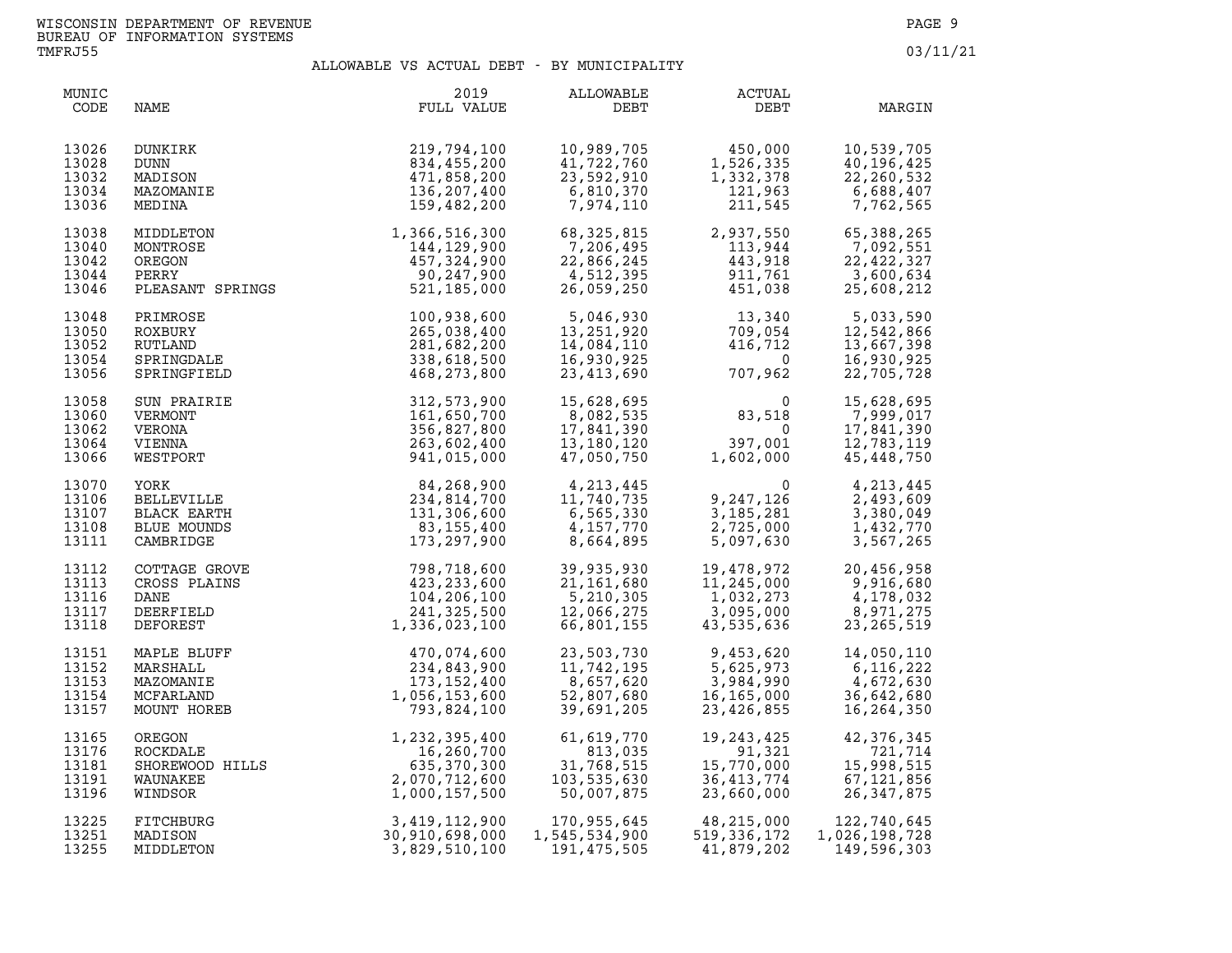| MUNIC<br>CODE                             | NAME                                                          | 2019<br>FULL VALUE                                                                          | ALLOWABLE<br>DEBT                                                       | ACTUAL<br>DEBT                                                                                 | MARGIN                                                                   |
|-------------------------------------------|---------------------------------------------------------------|---------------------------------------------------------------------------------------------|-------------------------------------------------------------------------|------------------------------------------------------------------------------------------------|--------------------------------------------------------------------------|
| 13258<br>13281                            | MONONA<br>STOUGHTON                                           | 1,386,302,300<br>1,233,724,300                                                              | 69,315,115<br>61,686,215                                                | 56,055,501<br>38,409,944                                                                       | 13, 259, 614<br>23, 276, 271                                             |
| 13282<br>13286<br>13999<br>14002<br>14004 | SUN PRAIRIE<br>VERONA<br>DANE<br>ASHIPPUN<br>BEAVER DAM       | 3, 634, 094, 300<br>3, 072, 163, 900<br>69, 928, 053, 700<br>286, 994, 200<br>353, 540, 800 | 181,704,715<br>153,608,195<br>3,496,402,685<br>14,349,710<br>17,677,040 | 90,620,827<br>51,834,130<br>405,410,000<br>236,708<br>$\Omega$                                 | 91,083,888<br>101,774,065<br>3,090,992,685<br>14, 113, 002<br>17,677,040 |
| 14006<br>14008<br>14010<br>14012<br>14014 | <b>BURNETT</b><br>CALAMUS<br>CHESTER<br>CLYMAN<br>ELBA        | 81,080,900<br>100,417,800<br>56,378,100<br>79,623,400<br>114,912,800                        | 4,054,045<br>5,020,890<br>2,818,905<br>3,981,170<br>5,745,640           | $202, 27$<br>94,748<br>$\mathbf{0}$<br>213,925<br>100,000                                      | 3,851,804<br>4,926,142<br>2,818,905<br>3,767,245<br>5,645,640            |
| 14016<br>14018<br>14020<br>14022<br>14024 | EMMET<br>FOX LAKE<br>HERMAN<br>HUBBARD<br>HUSTISFORD          | 141,423,900<br>221, 277, 400<br>113,655,100<br>221,889,100<br>160,139,300                   | 7,071,195<br>11,063.870<br>5,682,755<br>11,094,455<br>8,006,965         | $\begin{array}{c} 0 \\ 0 \\ 0 \\ 124,037 \\ 0 \end{array}$                                     | 7,071,195<br>11,063,870<br>5,682,755<br>10,970,418<br>8,006,965          |
| 14026<br>14028<br>14030<br>14032<br>14034 | LEBANON<br>LEROY<br>LOMIRA<br>LOWELL<br>OAK GROVE             | 139,931,500<br>94,516,600<br>142,492,300<br>114,779,100<br>103,972,500                      | 6,996,575<br>4,725,830<br>7,124,615<br>5,738,955<br>5,198,625           | 254,374<br>$\overline{0}$<br>64,377<br>$\frac{64,377}{266,038}$<br>80,000<br>266,038<br>80,000 | 6,742,201<br>4,725,830<br>7,060,238<br>5,472,917<br>5, 118, 625          |
| 14036<br>14038<br>14040<br>14042<br>14044 | PORTLAND<br>RUBICON<br>SHIELDS<br>THERESA<br>TRENTON          | 110,662,500<br>233,903,500<br>55,190,600<br>99,693,500<br>126,871,600                       | 5,533,125<br>11,695,175<br>2,759,530<br>4,984,675<br>6,343,580          | $\begin{array}{c} 0 \\ 0 \\ 0 \\ 212,607 \\ 121,410 \end{array}$                               | 5,533,125<br>11,695,175<br>2,759,530<br>4,772,068<br>6,222,170           |
| 14046<br>14106<br>14111<br>14136<br>14141 | WESTFORD<br>BROWNSVILLE<br>CLYMAN<br>HUSTISFORD<br>IRON RIDGE | 150,506,500<br>92,471,900<br>21,069,000<br>78,117,400<br>55,497,500                         | 7,525,325<br>4,623,595<br>1,053,450<br>3,905,870<br>2,774,875           | $\begin{array}{c} & 0 \\ 986,084 \\ 332,778 \\ 1,288,582 \\ 1,294,160 \end{array}$             | 7,525,325<br>3,637,511<br>720,672<br>2,617,288<br>1,480,715              |
| 14143<br>14146<br>14147<br>14161<br>14176 | KEKOSKEE<br>LOMIRA<br>LOWELL<br>NEOSHO<br>RANDOLPH            | 90,829,200<br>176,246,400<br>13,884,400<br>41,514,000<br>103,694,900                        | 4,541,460<br>8,812,320<br>694,220<br>2,075,700<br>5, 184, 745           | $\begin{array}{c} 0 \\ 5,121,111 \\ 331,699 \\ 593,225 \\ 1,526,142 \end{array}$               | 4,541,460<br>3,691,209<br>362,521<br>1,482,475<br>3,658,603              |
| 14177<br>14186<br>14206<br>14226<br>14236 | REESEVILLE<br>THERESA<br>BEAVER DAM<br>FOX LAKE<br>HORICON    | 38,278,900<br>59,899,200<br>1,233,748,100<br>89,624,800<br>269,420,700                      | 1,913,945<br>2,994,960<br>61,687,405<br>4,481,240<br>13,471,035         | $341,952$<br>0<br>20,344,034<br>2, 174, 475<br>4,762,682                                       | 1,571,993<br>2,994,960<br>41, 343, 371<br>2,306,765<br>8,708,353         |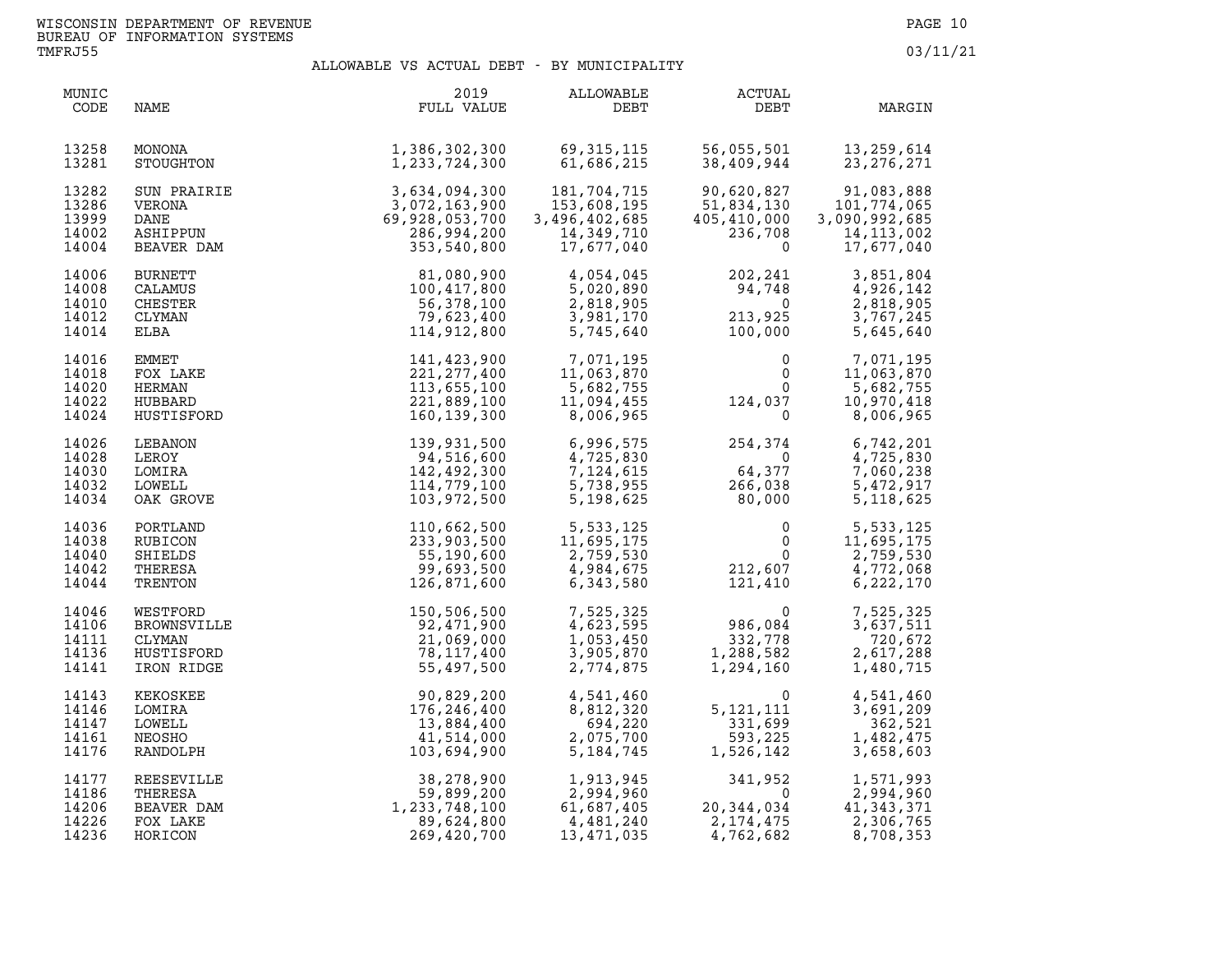| MUNIC<br>CODE                             | NAME                                                                  | 2019<br>FULL VALUE                                                                                                                                                   | ALLOWABLE<br>DEBT                                                  | ACTUAL<br>DEBT                                                                     | MARGIN                                                                                                        |
|-------------------------------------------|-----------------------------------------------------------------------|----------------------------------------------------------------------------------------------------------------------------------------------------------------------|--------------------------------------------------------------------|------------------------------------------------------------------------------------|---------------------------------------------------------------------------------------------------------------|
| 14241<br>14251<br>14292<br>14999<br>15002 | JUNEAU<br>MAYVILLE<br>WAUPUN<br>DODGE<br>BAILEYS HARBOR               | 115,802,500<br>375,715,200<br>475,520,800<br>6,971,933,100<br>506,334,900                                                                                            | 5,790,125<br>18,785,760<br>23,776,040<br>ردہ,596,0<br>25,316,745   | 2, 115, 306<br>13,949,372<br>$\frac{1}{2}$                                         | 3,674,819<br>3, 131, 980<br>15, 653, 780<br>13, 949, 372<br>0<br>348, 596, 655<br>1, 316, 731<br>24, 000, 014 |
| 15004<br>15006<br>15008<br>15010<br>15012 | <b>BRUSSELS</b><br>CLAY BANKS<br>EGG HARBOR<br>FORESTVILLE<br>GARDNER | 89,040,400<br>68,922,300<br>571, 143, 500<br>85,323,600<br>252,015,400                                                                                               | 4,452,020<br>3,446,115<br>28,557,175<br>4,266,180<br>12,600,770    | 476,380<br>17,584<br>$\overline{0}$<br>$0 \qquad \qquad$<br>1,202,701              | 3,975,640<br>3,428,531<br>28,557,175<br>4,266,180<br>11,398,069                                               |
| 15014<br>15016<br>15018<br>15020<br>15022 | GIBRALTAR<br>JACKSONPORT<br>LIBERTY GROVE<br>NASEWAUPEE<br>SEVASTOPOL | 762,053,100<br>290,655,900<br>963,566,100<br>390,063,000<br>753,088,400                                                                                              | 38,102,655<br>14,532,795<br>48,178,305<br>19,503,150<br>37,654,420 | 9,425,782<br>1,360,000<br>1,325,000<br>0<br>$\Omega$                               | 28,676,873<br>13, 172, 795<br>46,853,305<br>19,503,150<br>37,654,420                                          |
| 15024<br>15026<br>15028<br>15118<br>15121 | STURGEON BAY<br>UNION<br>WASHINGTON<br>EGG HARBOR<br>EPHRAIM          | 181,339,400<br>153,687,400<br>290,539,400<br>384,892,000<br>372,795,100                                                                                              | 9,066,970<br>7,684,370<br>14,526,970<br>19, 244, 600<br>18,639,755 | $0$<br>852,881<br>653,497<br>9,426,674<br>5,489,591                                | 9,066,970<br>6,831,489<br>13,873,473<br>9,817,926<br>13,150,164                                               |
| 15127<br>15181<br>15281<br>15999<br>16002 | FORESTVILLE<br>SISTER BAY<br>STURGEON BAY<br><b>DOOR</b><br>AMNICON   |                                                                                                                                                                      | 1,159,880<br>21,798,500<br>47,886,495<br>376,617,870<br>4,076,745  | $\overline{0}$<br>13,106,529<br>26,760,453<br>13,730,000 3<br>598,319              | 1,159,880<br>8,691,971<br>21, 126, 042<br>362,887,870<br>3,478,426                                            |
| 16004<br>16006<br>16008<br>16010<br>16012 | BENNETT<br><b>BRULE</b><br>CLOVERLAND<br>DAIRYLAND<br>GORDON          | $\begin{array}{r} 23,197,600 \ 435,970,000 \ 957,729,900 \ 7,532,357,400 \ 81,534,900 \ 63,899,100 \ 56,990,300 \ 20,728,800 \ 38,213,000 \ 109,583,700 \end{array}$ | 3,194,955<br>2,849,515<br>1,036,440<br>1,910,650<br>5,479,185      | $140, 204$<br>278,080<br>308,712<br>314,438                                        | 3,054,751<br>2,571,435<br>727,728<br>1,910,650<br>5, 164, 747                                                 |
| 16014<br>16016<br>16018<br>16020<br>16022 | HAWTHORNE<br>HIGHLAND<br>LAKESIDE<br>MAPLE<br>OAKLAND                 | 77,145,400<br>56,418,100<br>58,663,500<br>40,018,800<br>95,150,900                                                                                                   | 3,857,270<br>2,820,905<br>2,933,175<br>2,000,940<br>4,757,545      | 260,494<br>258,285<br>33,861<br>260,494<br>258,285<br>33,861<br>333,754<br>872,825 | 3,596,776<br>2,562,620<br>2,899,314<br>1,667,186<br>3,884,720                                                 |
| 16024<br>16026<br>16028<br>16030<br>16032 | PARKLAND<br>SOLON SPRINGS<br>SUMMIT<br>SUPERIOR<br>WASCOTT            | 91,018,500<br>130,411,200<br>92,301,300<br>210,291,500<br>295,425,300                                                                                                | 4,550,925<br>6,520,560<br>4,615,065<br>10,514,575<br>14,771,265    | 1,000,007<br>$\overline{0}$<br>2,075,721<br>438,507                                | 3,550,918<br>6,520,560<br>4,615,065<br>8,438,854<br>14,332,758                                                |
| 16146<br>16165<br>16171                   | LAKE NEBAGAMON<br>OLIVER<br>POPLAR                                    | 190,507,400<br>27,460,200<br>48,762,400                                                                                                                              | 9,525,370<br>1,373,010<br>2,438,120                                | 415,630<br>5,084<br>767,760                                                        | 9,109,740<br>1,367,926<br>1,670,360                                                                           |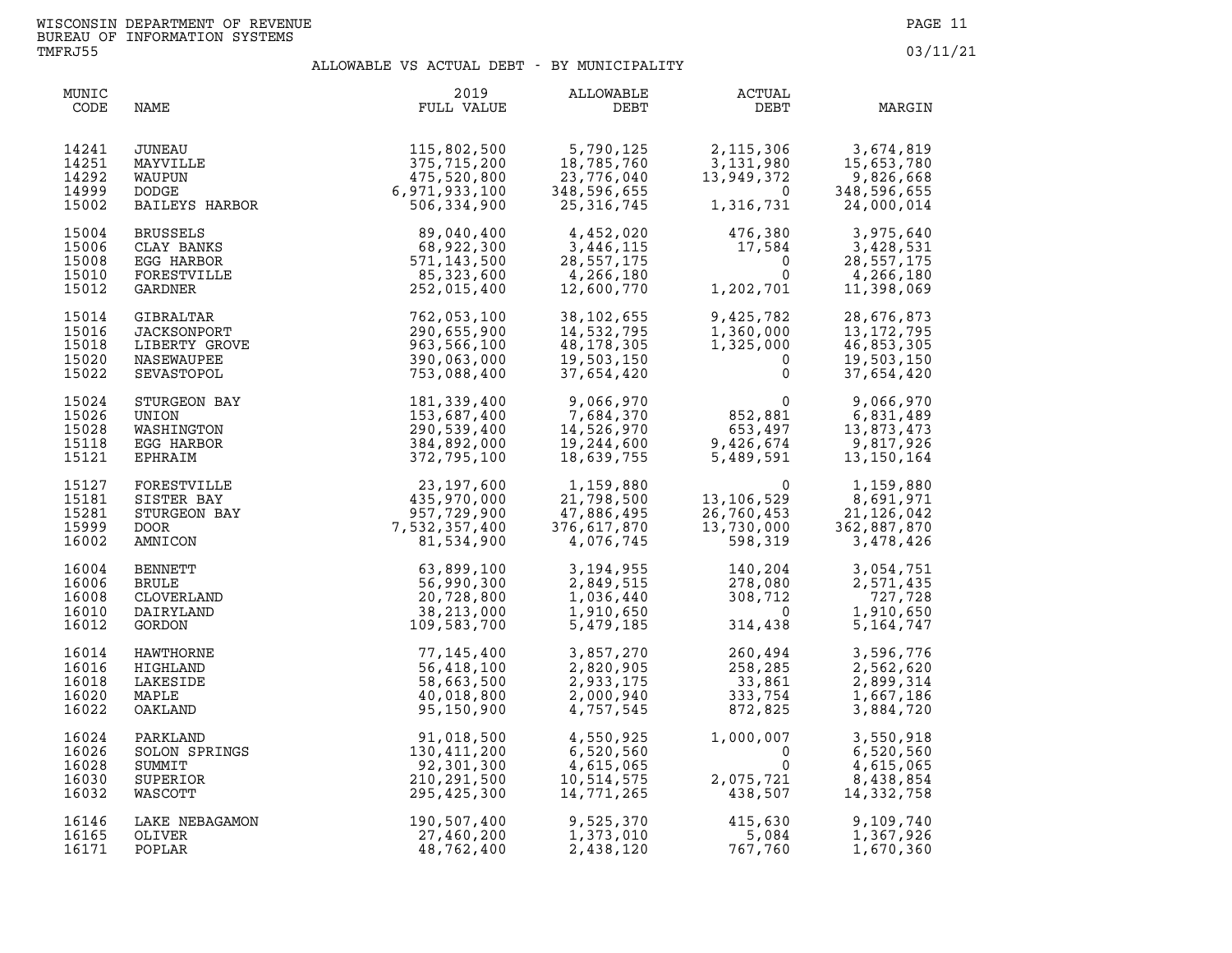**TMFRJ55 03/11/21** 

| MUNIC<br>CODE                             | NAME                                                         | 2019<br>FULL VALUE                                                            | ALLOWABLE<br>DEBT                                                  | ACTUAL<br>DEBT                                                                 | MARGIN                                                                        |
|-------------------------------------------|--------------------------------------------------------------|-------------------------------------------------------------------------------|--------------------------------------------------------------------|--------------------------------------------------------------------------------|-------------------------------------------------------------------------------|
| 16181<br>16182                            | SOLON SPRINGS<br>SUPERIOR                                    | 49,151,700<br>51,281,800                                                      | 2,457,585<br>2,564,090                                             | 269,224<br>23,669                                                              | 2,188,361<br>2,540,421                                                        |
| 16281<br>16999<br>17002<br>17004<br>17006 | SUPERIOR<br><b>DOUGLAS</b><br>COLFAX<br>DUNN<br>EAU GALLE    | 1,769,188,200<br>3,654,146,000<br>89,888,600<br>109,044,900<br>86,459,500     | 88,459,410<br>182,707,300<br>4,494,430<br>5,452,245<br>4,322,975   | 24,552,600<br>$\overline{0}$<br>198,791<br>$\Omega$                            | 39,286,078 49,173,332<br>158,154,700<br>4,494,430<br>5, 253, 454<br>4,322,975 |
| 17008<br>17010<br>17012<br>17014<br>17016 | ELK MOUND<br><b>GRANT</b><br>HAY RIVER<br>LUCAS<br>MENOMONIE | 142,752,200<br>42,471,700<br>63,349,900<br>61,813,800<br>256,438,200          | 7,137,610<br>2, 123, 585<br>3, 167, 495<br>3,090,690<br>12,821,910 | 64,794<br>$\overline{0}$<br>354,740<br>$\Omega$<br>198,641                     | 7,072,816<br>2,123,585<br>2,812,755<br>3,090,690<br>12,623,269                |
| 17018<br>17020<br>17022<br>17024<br>17026 | NEW HAVEN<br>OTTER CREEK<br>PERU<br>RED CEDAR<br>ROCK CREEK  | 47,288,100<br>43,642,700<br>18,165,000<br>216,125,400<br>76,328,900           | 2,364,405<br>2,182,135<br>908,250<br>10,806,270<br>3,816,445       | 225,744<br>$\overline{0}$<br>$\Omega$<br>$\overline{a}$<br>240,000<br>$\Omega$ | 2,138,661<br>2,182,135<br>908,250<br>10,566,270<br>3,816,445                  |
| 17028<br>17030<br>17032<br>17034<br>17036 | SAND CREEK<br>SHERIDAN<br>SHERMAN<br>SPRING BROOK<br>STANTON | 43,882,000<br>43,265,600<br>78,663,500<br>150,823,700<br>62,125,500           | 2,194,100<br>2,163,280<br>3,933,175<br>7,541,185<br>3,106,275      | $\begin{array}{c} 0 \\ 0 \\ 248, 200 \\ 36, 088 \\ 341, 932 \end{array}$       | 2,194,100<br>2,163,280<br>3,684,975<br>7,505,097<br>2,764,343                 |
| 17038<br>17040<br>17042<br>17044<br>17106 | TAINTER<br>TIFFANY<br>WESTON<br>WILSON<br><b>BOYCEVILLE</b>  | 246,420,000<br>45,235,900<br>52,994,100<br>41,763,300<br>48,976,700           | 12,321,000<br>2,261,795<br>2,649,705<br>2,088,165<br>2,448,835     | $\begin{smallmatrix}&&&0\cr 379,300\116,761\0\end{smallmatrix}$<br>2,007,391   | 12,321,000<br>1,882,495<br>2,532,944<br>2,088,165<br>441,444                  |
| 17111<br>17116<br>17121<br>17141<br>17176 | COLFAX<br>DOWNING<br>ELK MOUND<br>KNAPP<br>RIDGELAND         | 54,690,900<br>11,030,600<br>39,891,500<br>23,748,100<br>14,512,700            | 2,734,545<br>551,530<br>1,994,575<br>1,187,405<br>725,635          | 1,216,968<br>$\Omega$<br>1,198,155<br>1,198,155<br>176,936<br>$\Omega$         | 1,517,577<br>551,530<br>796,420<br>1,010,469<br>725,635                       |
| 17191<br>17251<br>17999<br>18002<br>18004 | WHEELER<br>MENOMONIE<br>DUNN<br>BRIDGE CREEK<br>BRUNSWICK    | 10,057,700<br>1,132,393,200<br>3, 354, 243, 900<br>156,233,700<br>186,146,400 | 502,885<br>56,619,660<br>167,712,195<br>7,811,685<br>9,307,320     | 46,663<br>27, 363, 302<br>38,774,100<br>53,559<br>$\Omega$                     | 456,222<br>29, 256, 358<br>128,938,095<br>7,758,126<br>9,307,320              |
| 18006<br>18008<br>18010<br>18012<br>18014 | CLEAR CREEK<br>DRAMMEN<br>FAIRCHILD<br>LINCOLN<br>LUDINGTON  | 64,568,800<br>73, 276, 200<br>31, 312, 200<br>103,987,100<br>98,727,200       | 3,228,440<br>3,663,810<br>1,565,610<br>5, 199, 355<br>4,936,360    | 95,654<br>$25,046$<br>132,559<br>0<br>0                                        | 3, 132, 786<br>3,638,764<br>1,433,051<br>5, 199, 355<br>4,936,360             |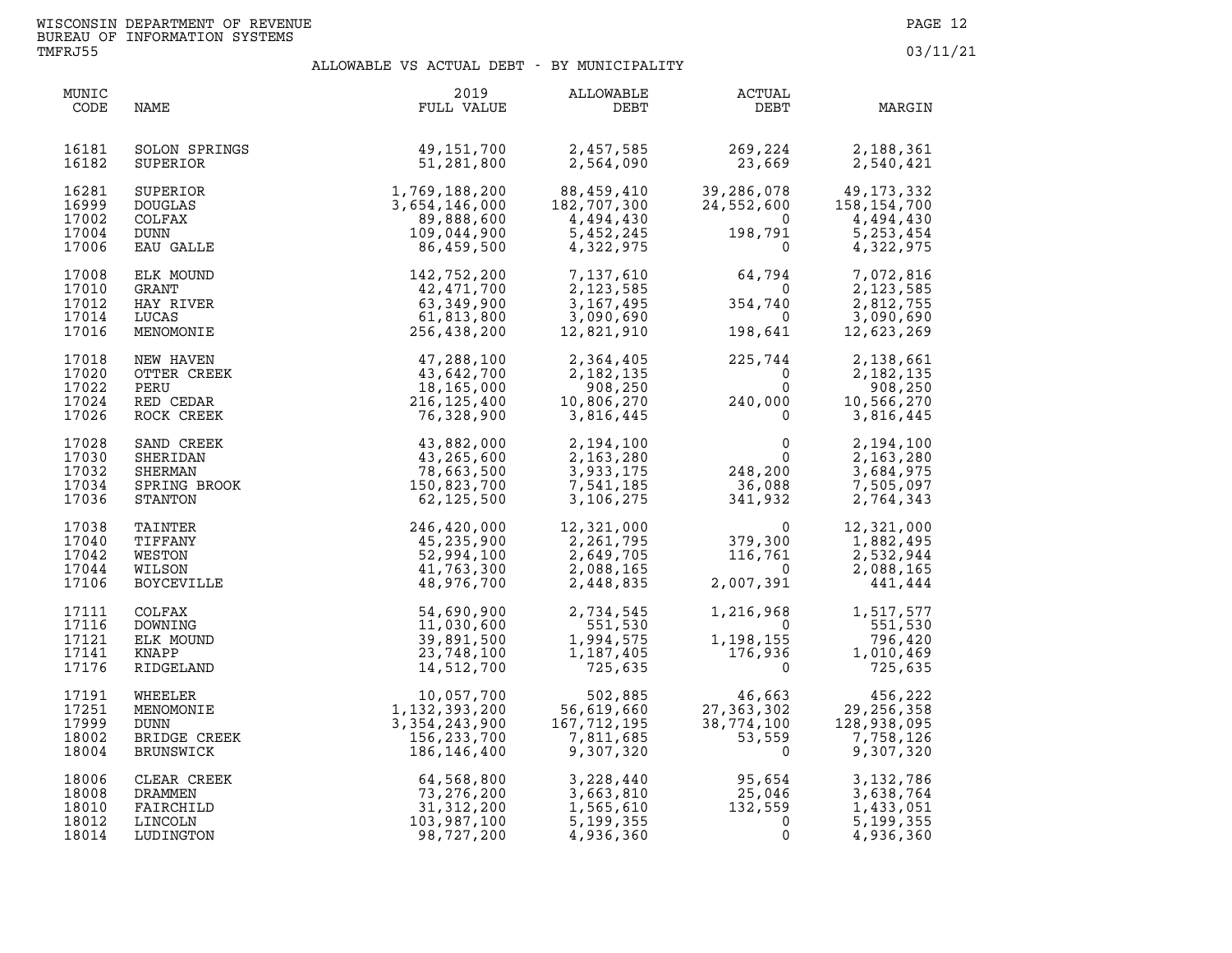| MUNIC<br>CODE                             | NAME                                                             | 2019<br>FULL VALUE                                                                                                                                                                                                                                             | ALLOWABLE<br>DEBT                                                 | <b>ACTUAL</b><br>DEBT                                                                         | MARGIN                                                              |
|-------------------------------------------|------------------------------------------------------------------|----------------------------------------------------------------------------------------------------------------------------------------------------------------------------------------------------------------------------------------------------------------|-------------------------------------------------------------------|-----------------------------------------------------------------------------------------------|---------------------------------------------------------------------|
| 18016<br>18018<br>18020<br>18022<br>18024 | OTTER CREEK<br>PLEASANT VALLEY<br>SEYMOUR<br>UNION<br>WASHINGTON | 34,572,900<br>414,853,400<br>324,339,300<br>450,287,900<br>798,060,600                                                                                                                                                                                         | 1,728,645<br>20,742,670<br>16,216,965<br>22,514,395<br>39,903,030 | $\Omega$<br>2,177,544<br>97,560<br>$\mathbf{0}$                                               | 1,728,645<br>18,565,126<br>16,119,405<br>22,514,395<br>39,903,030   |
| 18026<br>18126<br>18127<br>18201<br>18202 | WILSON<br>FAIRCHILD<br>FALL CREEK<br>ALTOONA<br>AUGUSTA          | 35,943,200<br>13,592,300<br>86,516,000<br>741,668,900<br>94,624,600                                                                                                                                                                                            | 1,797,160<br>679,615<br>4,325,800<br>37,083,445<br>4,731,230      | $\begin{array}{c} 0 \\ 101,039 \\ -205 \end{array}$<br>3,287,295<br>24,748,543<br>$\mathbf 0$ | 1,797,160<br>578,576<br>1,038,505<br>12,334,902<br>4,731,230        |
| 18221<br>18999<br>19002<br>19004<br>19006 |                                                                  | 94, 624, 600<br>EAU CLAIRE<br>EAU CLAIRE<br>EAU CLAIRE<br>200<br>AURORA<br>COMMONWEALTH<br>COMMONWEALTH<br>FERN 29, 220, 492, 300<br>51, 409, 700<br>51, 409, 700<br>40, 154, 800<br>FERN 49, 917, 300<br>FLORENCE<br>318, 231, 400<br>LONG LAKE<br>41, 373, 0 | 286,227,560<br>461,024,615<br>3,629,280<br>2,570,485<br>2,007,740 | 137,670,000<br>86,810,857<br>153,404<br>$\overline{0}$<br>$\mathbf 0$                         | 148,557,560<br>374, 213, 758<br>3,475,876<br>2,570,485<br>2,007,740 |
| 19008<br>19010<br>19012<br>19014<br>19016 |                                                                  |                                                                                                                                                                                                                                                                | 2,495,865<br>15,911,570<br>2,279,780<br>2,068,650<br>1,402,030    | 9,076<br>225.000    1<br>3,225,000<br>$\overline{0}$<br>120,660<br>$\Omega$                   | 2,486,789<br>12,686,570<br>2,279,780<br>1,947,990<br>1,402,030      |
| 19999<br>20002<br>20004<br>20006<br>20008 | FLORENCE<br>ALTO<br>ASHFORD<br>AUBURN<br>BYRON                   | 647,308,000<br>106,807,400<br>165,354,000<br>259,808,200<br>167,730,200                                                                                                                                                                                        | 32,365,400<br>5,340,370<br>8,267,700<br>12,990,410<br>8,386,510   | 1,975,000<br>$31,651$<br>0<br>0<br>$\Omega$                                                   | 30,390,400<br>5,308,719<br>8,267,700<br>12,990,410<br>8,386,510     |
| 20010<br>20012<br>20014<br>20016<br>20018 | CALUMET<br>EDEN<br>ELDORADO<br>EMPIRE<br>FOND DU LAC             | 201,409,700<br>115,601,500<br>127,053,900<br>333,834,700<br>383,475,800                                                                                                                                                                                        | 10,070,485<br>5,780,075<br>6,352,695<br>16,691,735<br>19,173,790  | $\mathsf{O}$<br>$\Omega$<br>913,074<br>148,607<br>--1.496<br>2,621,496                        | 10,070,485<br>5,780,075<br>5,439,621<br>16,543,128<br>16,552,294    |
| 20020<br>20022<br>20024<br>20026<br>20028 | FOREST<br>FRIENDSHIP<br>LAMARTINE<br>MARSHFIELD<br>METOMEN       | 109,378,600<br>191,336,300<br>157, 359, 100<br>124,192,800<br>66,687,000                                                                                                                                                                                       | 5,468,930<br>9,566,815<br>7,867,955<br>6, 209, 640<br>3,334,350   | $\Omega$<br>$\Omega$<br>288,498<br>$\bigcirc$<br>133,520                                      | 5,468,930<br>9,566,815<br>7,579,457<br>6,209,640<br>3,200,830       |
| 20030<br>20032<br>20034<br>20036<br>20038 | OAKFIELD<br>OSCEOLA<br>RIPON<br>ROSENDALE<br>SPRINGVALE          | 62,760,600<br>234,627,800<br>111,079,400<br>74,001,500<br>63,677,500                                                                                                                                                                                           | 3,138,030<br>11,731,390<br>5,553,970<br>3,700,075<br>3, 183, 875  | $\epsilon$<br>$\mathbf 0$<br>$\mathbf{0}$<br>640,000<br>$\overline{0}$<br>0                   | 3,138,030<br>11,731,390<br>4,913,970<br>3,700,075<br>3, 183, 875    |
| 20040<br>20042<br>20106                   | TAYCHEEDAH<br>WAUPUN<br><b>BRANDON</b>                           | 509, 335, 100<br>129,668,300<br>45,818,500                                                                                                                                                                                                                     | 25,400,,,,,<br>6,483,415<br>- 200,925<br>2,290,925                | 81,497<br>$\overline{0}$<br>211,563                                                           | 25, 385, 258<br>6,483,415<br>2,079,362                              |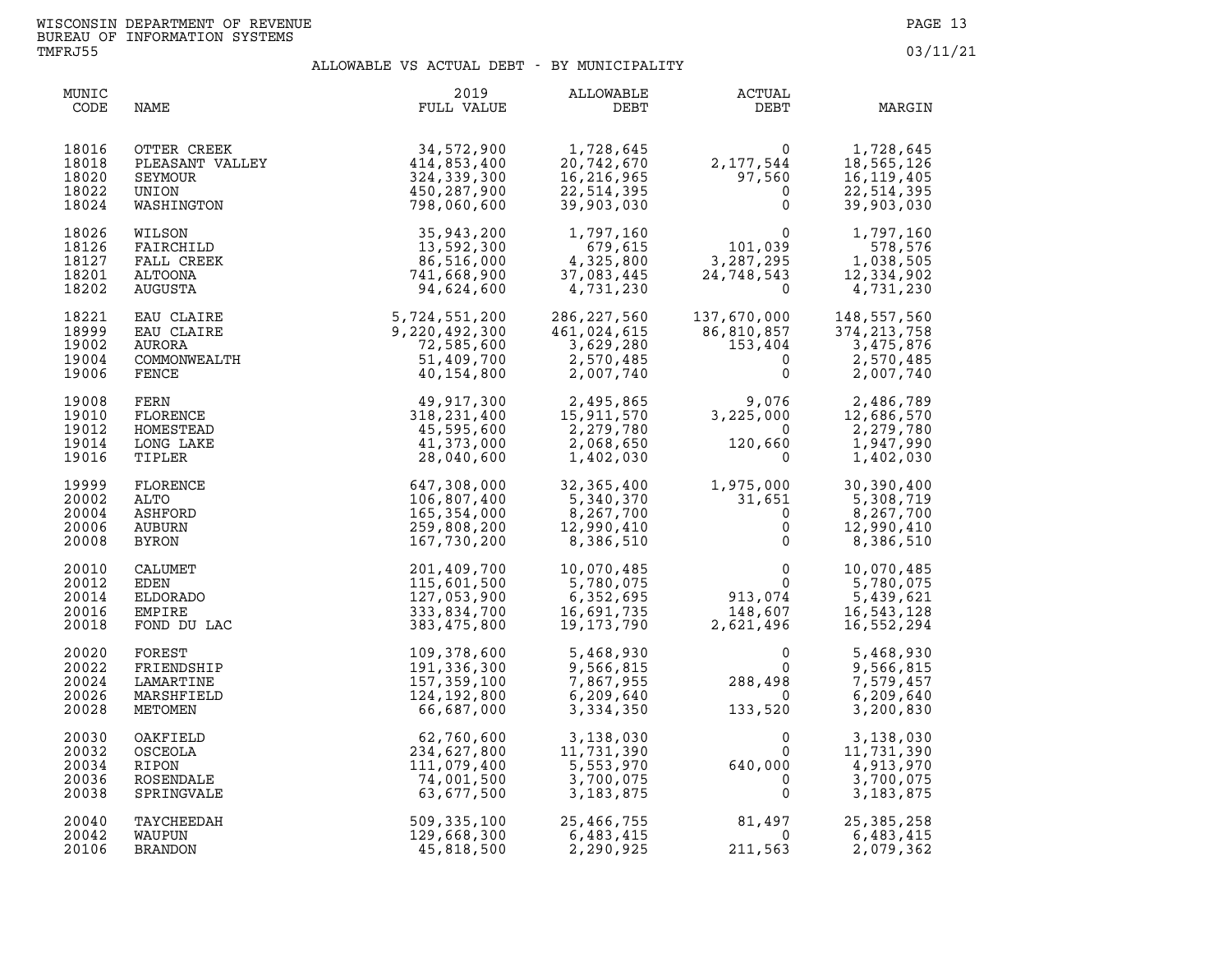**TMFRJ55 03/11/21** 

| MUNIC<br>CODE                             | NAME                                                                                                                             | 2019<br>FULL VALUE                                                                            | ALLOWABLE<br>DEBT                                                               | ACTUAL<br>DEBT                                                                  | MARGIN                                                            |
|-------------------------------------------|----------------------------------------------------------------------------------------------------------------------------------|-----------------------------------------------------------------------------------------------|---------------------------------------------------------------------------------|---------------------------------------------------------------------------------|-------------------------------------------------------------------|
| 20111<br>20121                            | CAMPBELLSPORT<br>EDEN                                                                                                            | 117,997,900<br>47,731,900                                                                     | 5,899,895<br>2,386,595                                                          | 3,270,416<br>1,698,520                                                          | 2,629,479<br>688,075                                              |
| 20126<br>20151<br>20161<br>20165<br>20176 | FAIRWATER 21,953,400<br>MOUNT CALVARY 35,498,400<br>NORTH FOND DU LAC 209,862,000<br>OAKFIELD 65,258,800<br>ROSENDALE 66,399,900 |                                                                                               | 1,097,670<br>1,774,920<br>10,493,100<br>3,262,940<br>3,319,995                  | 28,260<br>$\begin{array}{r} .52 \ .752 \ .754 \ .759 \ .787 \ .787 \end{array}$ | 1,069,410<br>1,474,920<br>4,682,719<br>2,480,098<br>3,249,995     |
| 20181<br>20226<br>20276<br>20999<br>21002 | SAINT CLOUD<br>FOND DU LAC<br>RIPON<br>FOND DU LAC<br>ALVIN                                                                      | 28,996,100<br>3,003,275,800<br>482,358,000<br>482, 358, 000<br>8, 046, 438, 000<br>42,052,600 | 1,449,805<br>150, 163, 790<br>24,117,900<br>402,321,900<br>2,102,630            | 371,093<br>81,905,002<br>12,042,350<br>12,042,350<br>76,318,443<br>0            | 1,078,712<br>68,258,788<br>12,075,550<br>326,003,457<br>2,102,630 |
| 21004<br>21006<br>21008<br>21010<br>21012 | ARGONNE<br>ARMSTRONG CREEK<br>BLACKWELL<br>CASWELL<br>CRANDON                                                                    | 40,181,400<br>43,852,200<br>22,586,600<br>11,592,700<br>60,205,400                            | 2,009,070<br>2,192,610<br>1,129,330<br>579,635<br>3,010,270                     | 51,268<br>85,496<br>$\mathbf{0}$<br>$\Omega$<br>24,309                          | 1,957,802<br>2,107,114<br>1,129,330<br>579,635<br>2,985,961       |
| 21014<br>21016<br>21018<br>21020<br>21022 | FREEDOM<br>HILES<br>LAONA<br>LINCOLN<br>NASHVILLE                                                                                | 82,445,600<br>136,776,300<br>106,912,100<br>190,894,400<br>221,440,300                        | 4,122,280<br>6,838,815<br>$\frac{1}{2}$<br>5,345,605<br>9,544,720<br>11,072,015 | 0<br>86,560<br>195,968<br>$\overline{\mathbf{0}}$<br>374,200                    | 4,122,280<br>6,752,255<br>5,149,637<br>9,544,720<br>10,697,815    |
| 21024<br>21026<br>21028<br>21211<br>21999 | POPPLE RIVER<br>ROSS 14,310,000<br>WABENO 82,536,300<br>CRANDON 104,782,700<br>FOREST 1,172,743,300                              |                                                                                               | 608,735<br>715,500<br>$4,126,815$<br>5,239,135<br>58,637,165                    | $\mathbf{0}$<br>0<br>$0 \qquad \qquad$<br>1,040,159<br>33,500                   | 608,735<br>715,500<br>4,126,815<br>4,198,976<br>58,603,665        |
| 22002<br>22004<br>22006<br>22008<br>22010 | BEETOWN<br>BLOOMINGTON<br><b>BOSCOBEL</b><br>CASSVILLE<br>CASTLE ROCK                                                            | 55,618,800<br>33,528,500<br>27,898,400<br>31,384,000<br>20,027,200                            | 2,780,940<br>1,676,425<br>1,394,920<br>1,569,200<br>1,001,360                   | $214,000$<br>0<br>$10,000$<br>50,453<br>0                                       | 2,566,940<br>1,676,425<br>1,384,920<br>1,518,747<br>1,001,360     |
| 22012<br>22014<br>22016<br>22018<br>22020 | CLIFTON<br>ELLENBORO<br>FENNIMORE<br><b>GLEN HAVEN</b><br>HARRISON                                                               | 35,792,200<br>44,465,800<br>34, 224, 800<br>27,760,000<br>50,095,000                          | 1,789,610<br>2,223,290<br>1,711,240<br>1,388,000<br>2,504,750                   | $27,023$<br>0<br>16,857<br>707,795<br>559,280                                   | 1,762,587<br>2,223,290<br>1,694,383<br>680,205<br>1,945,470       |
| 22022<br>22024<br>22026<br>22028<br>22030 | HAZEL GREEN<br>HICKORY GROVE<br>JAMESTOWN<br>LIBERTY<br>LIMA                                                                     | 73,865,600<br>34,900,600<br>211,258,600<br>47,688,900<br>53,075,000                           | 3,693,280<br>1,745,030<br>10,562,930<br>2,384,445<br>2,653,750                  | $\mathbf{0}$<br>$95,413$<br>0<br>12,934<br>88,414                               | 3,693,280<br>1,649,617<br>10,562,930<br>2,371,511<br>2,565,336    |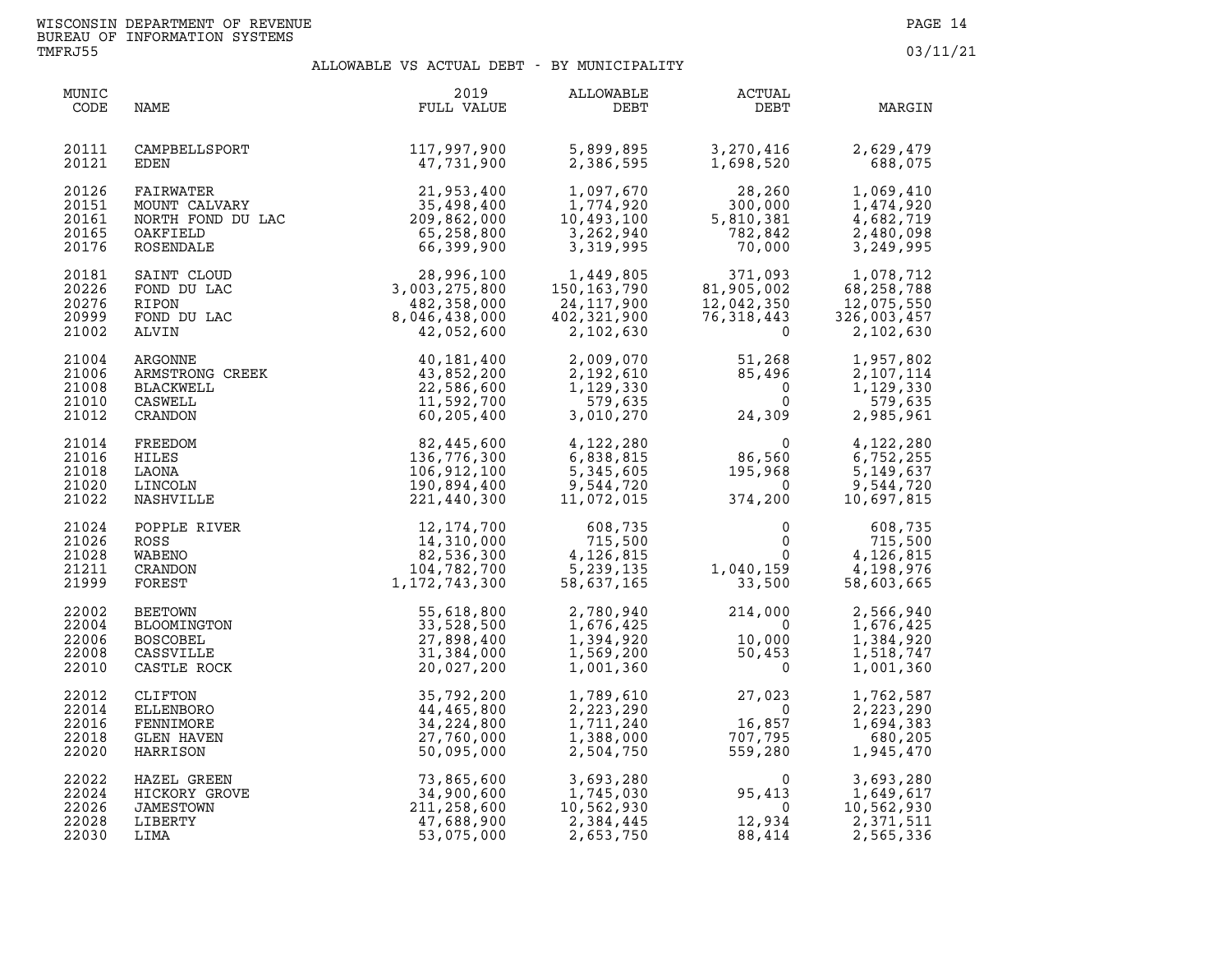| MUNIC<br>CODE                             | NAME                                                                | 2019<br>FULL VALUE                                                                                                                                                                                                                | ALLOWABLE<br>DEBT                                                                                                                                                                            | <b>ACTUAL</b><br>DEBT                                                                                                                                                                                                                      | MARGIN                                                        |
|-------------------------------------------|---------------------------------------------------------------------|-----------------------------------------------------------------------------------------------------------------------------------------------------------------------------------------------------------------------------------|----------------------------------------------------------------------------------------------------------------------------------------------------------------------------------------------|--------------------------------------------------------------------------------------------------------------------------------------------------------------------------------------------------------------------------------------------|---------------------------------------------------------------|
| 22032<br>22034<br>22036<br>22038<br>22040 |                                                                     | LITTLE GRANT<br>MARION 35,232,300<br>MILLVILLE 12,375,100<br>MOUNT HOPE 22,491,900<br>MOUNT IDA 34,425,300<br>MUSCODA 61,331,700<br>NORTH LANCASTER 49,529,500<br>PARIS 49,529,500<br>PARIS 65,920,400<br>PLATTEVILLE 135,057,200 |                                                                                                                                                                                              | $\begin{array}{llll} 1,382,095 & 0 \\ 1,761,615 & 336,566 \\ 618,755 & 67,296 \\ 1,124,595 & 0 \\ 1,721,265 & 254,207 \end{array}$                                                                                                         | 1,382,095<br>1,425,049<br>551,459<br>1,124,595<br>1,467,058   |
| 22042<br>22044<br>22046<br>22048<br>22050 |                                                                     |                                                                                                                                                                                                                                   |                                                                                                                                                                                              | 3,066,585<br>2,476,475 70,956<br>3,296,020 92,270<br>1,227,485 104,203<br>6,752,860 338,074                                                                                                                                                | 3,066,585<br>2,405,519<br>3,203,750<br>1,123,282<br>6,414,786 |
| 22052<br>22054<br>22056<br>22058<br>22060 |                                                                     | POTOSI 68,751,100<br>SMELSER 69,577,800<br>SOUTH LANCASTER 61,941,300<br>WATERLOO 52,477,100<br>WATTERSTOWN 29,519,300                                                                                                            |                                                                                                                                                                                              | 3,437,555<br>3,478,890<br>3,097,065<br>2,623,855<br>1,475,965<br>0                                                                                                                                                                         | 3,422,406<br>3,478,890<br>2,943,604<br>2,623,855<br>1,475,965 |
| 22062<br>22064<br>22066<br>22106<br>22107 | WINGVILLE<br>WOODMAN<br>WYALUSING<br>BAGLEY<br>BLOOMINGTON          | 30,880,100<br>16,523,800<br>33,368,200<br>22,790,800<br>30,489,900                                                                                                                                                                |                                                                                                                                                                                              | $\begin{array}{cccc} 1,544\,, 005 & 283\,, 154 & 1,260\,, 851 \\ 826\,, 190 & 152\,, 155 & 674\,, 035 \\ 1,668\,, 410 & 0 & 1,668\,, 410 \\ 1,139\,, 540 & 12\,, 247 & 1,127\,, 293 \\ 1,524\,, 495 & 535\,, 468 & 989\,, 027 \end{array}$ |                                                               |
| 22108<br>22111<br>22116<br>22136<br>22147 | BLUE RIVER<br>CASSVILLE<br>DICKEYVILLE<br>HAZEL GREEN<br>LIVINGSTON | 15,271,700<br>51,657,000<br>66,346,000<br>63,183,900<br>31,908,700                                                                                                                                                                |                                                                                                                                                                                              | $\begin{array}{cccc} 763,585 & 165,000 & 598,585 \\ 2,582,850 & 131,433 & 2,451,417 \\ 3,317,300 & 470,245 & 2,847,055 \\ 3,159,195 & 362,455 & 2,796,740 \\ 1,595,435 & 605,079 & 990,356 \end{array}$                                    |                                                               |
| 22151<br>22152<br>22153<br>22171<br>22172 | MONTFORT<br>MOUNT HOPE<br>MUSCODA<br>PATCH GROVE<br>POTOSI          | 38, 246, 300<br>7, 505, 400<br>86, 285, 700<br>8, 844, 900<br>38, 309, 300                                                                                                                                                        |                                                                                                                                                                                              | $\begin{array}{cccc} 1,912,315 & 1,219,172 & 693,143 \\ 375,270 & 12,464 & 362,806 \\ 4,314,285 & 970,000 & 3,344,285 \\ 442,245 & 0 & 442,245 \\ 1,915,465 & 43,461 & 1,872,004 \end{array}$                                              |                                                               |
| 22186<br>22191<br>22206<br>22211<br>22226 | TENNYSON<br>WOODMAN<br><b>BOSCOBEL</b><br>CUBA CITY<br>FENNIMORE    | 19, 328, 500<br>4, 330, 400<br>132, 108, 200<br>135, 333, 200<br>126, 693, 300<br>132,108,200<br>135,333,200<br>126,693,300                                                                                                       |                                                                                                                                                                                              | $\begin{array}{cccc} 966,425 & 224,727 & 741,698 \\ 216,520 & 0 & 216,520 \\ 6,605,410 & 1,220,841 & 5,384,569 \\ 6,766,660 & 1,365,728 & 5,400,932 \\ 6,334,665 & 2,242,000 & 4,092,665 \end{array}$                                      |                                                               |
| 22246<br>22271<br>22999<br>23002<br>23004 | LANCASTER<br>PLATTEVILLE<br>GRANT<br>ADAMS<br>ALBANY                | 3,411,037,100                                                                                                                                                                                                                     | $\begin{array}{llll} 248, 510, 900 & 12, 425, 545 \\ 707, 891, 400 & 35, 394, 570 \\ 411, 037, 100 & 170, 551, 855 \\ 57, 012, 700 & 2, 850, 635 \\ 117, 726, 400 & 5, 886, 320 \end{array}$ | $\begin{array}{cc} 11,347,489 & 1,078,056 \ 20,963,397 & 14,431,173 \ 25,890,000 & 144,661,855 \ 64,989 & 2,785,646 \ 0 & 5,886,320 \ \end{array}$                                                                                         |                                                               |
| 23006<br>23008<br>23010                   | BROOKLYN<br>CADIZ<br><b>CLARNO</b>                                  |                                                                                                                                                                                                                                   | 138,517,800 6,925,890 372,153<br>70,301,100 3,515,055 105,428<br>104,273,400 5,213,670 0                                                                                                     |                                                                                                                                                                                                                                            | 6,553,737<br>3,409,627<br>5,213,670                           |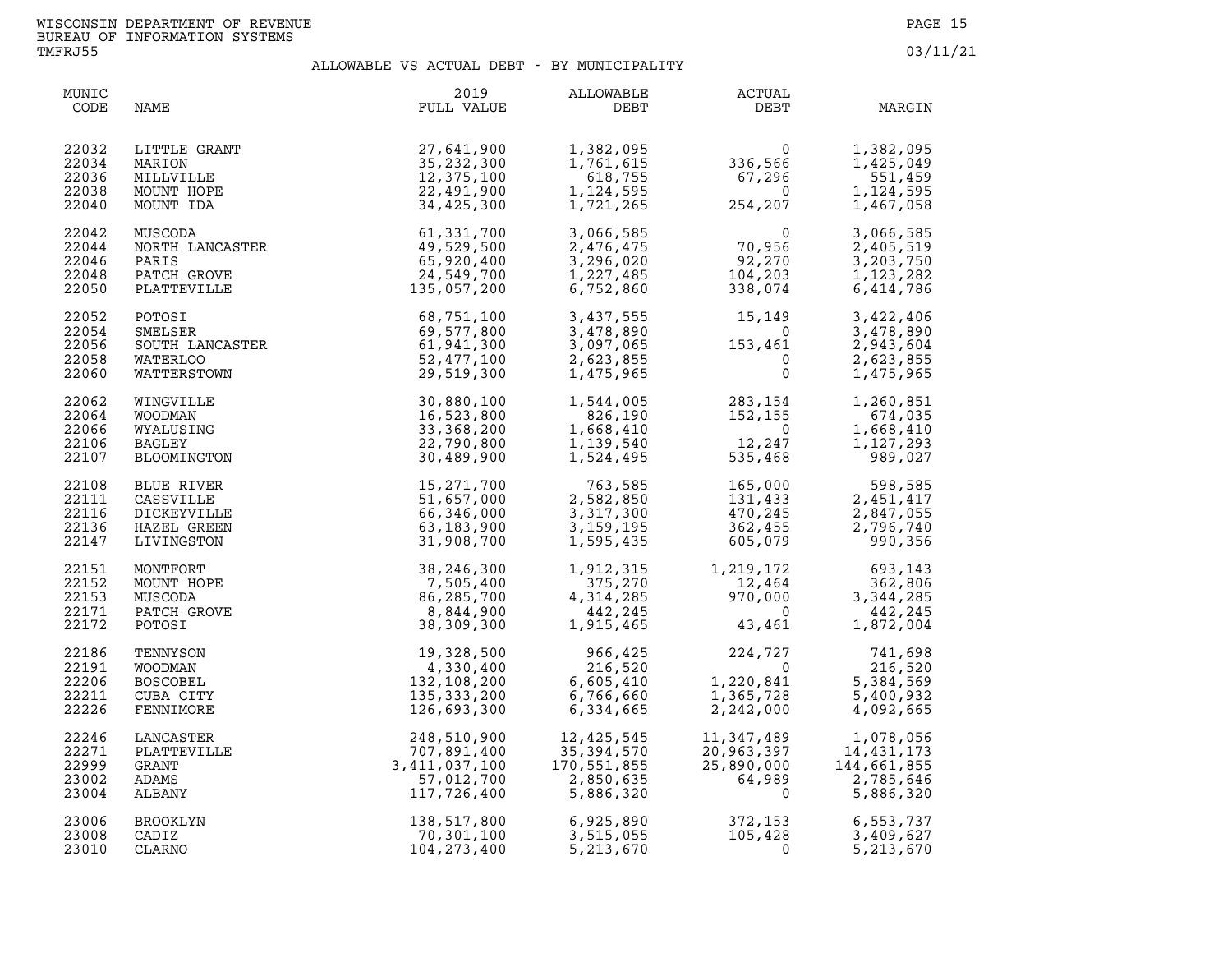| MUNIC<br>CODE                             | NAME                                                                 | 2019<br>FULL VALUE                                                                               | ALLOWABLE<br>DEBT                                                                                     | ACTUAL<br>DEBT                                                                                                             | MARGIN                                                                                                                                                                                    |
|-------------------------------------------|----------------------------------------------------------------------|--------------------------------------------------------------------------------------------------|-------------------------------------------------------------------------------------------------------|----------------------------------------------------------------------------------------------------------------------------|-------------------------------------------------------------------------------------------------------------------------------------------------------------------------------------------|
| 23012<br>23014                            | DECATUR<br>EXETER                                                    | 157,066,800<br>238,906,000                                                                       | 7,853,340<br>11.945.300                                                                               | 0<br>369,000                                                                                                               | 7,853,340<br>11,576,300                                                                                                                                                                   |
| 23016<br>23018<br>23020<br>23022<br>23024 | JEFFERSON<br>JORDAN<br>MONROE<br>MOUNT PLEASANT<br>NEW GLARUS        | 97,462,400<br>70,044,600<br>123,637,000                                                          | 4,873,120<br>3,502,230<br>6,181,850<br>3,209,595<br>8,961,120                                         | $61,262$<br>24,169<br>0<br>42,073<br>$\begin{array}{r} 24,262 \\ 24,169 \\ 0 \\ 42,073 \\ 17,182 \end{array}$<br>2,047,182 | 4,811,858<br>3,478,061<br>6,181,850<br>3,167,522<br>6,913,938                                                                                                                             |
| 23026<br>23028<br>23030<br>23032<br>23101 | SPRING GROVE<br>SYLVESTER<br>WASHINGTON<br>YORK<br>ALBANY            |                                                                                                  | 4,561,940<br>6,982,180<br>4,173,890<br>5,836,925<br>2,877,645                                         | $\begin{array}{c}0\\0\\314,319\\24,000\\1,719,390\end{array}$                                                              | 4,561,940<br>6,982,180<br>3,859,571<br>5,812,925<br>1,158,255                                                                                                                             |
| 23109<br>23110<br>23151<br>23161<br>23206 | BROOKLYN<br>BROWNTOWN<br>MONTICELLO<br>NEW GLARUS<br><b>BRODHEAD</b> |                                                                                                  | 5,537,600<br>$700, 270$<br>$4, 461, 505$<br>$10, 326, 900$<br>$9, 546, 095$<br>4,461,505<br>9,546,095 |                                                                                                                            | $\begin{array}{llll} 2,762,373 & \quad & 2,775,227 \\ 0 & \quad & 700,270 \\ 1,726,617 & \quad & 2,734,888 \\ 6,360,424 & \quad & 3,966,476 \\ 3,264,660 & \quad & 6,281,435 \end{array}$ |
| 23251<br>23999<br>24002<br>24004<br>24006 | MONROE<br>GREEN<br><b>BERLIN</b><br>BROOKLYN<br>GREEN LAKE           |                                                                                                  | 39,664,160<br>163, 162, 355<br>5,710,820<br>23, 357, 140<br>23,163,110                                | $\frac{19}{32}$<br>$\overline{0}$<br>300,837<br>$\mathsf{O}$                                                               | 19,219,098 20,445,062<br>32,320,000 130,842,355<br>5,710,820<br>23,056,303<br>23, 163, 110                                                                                                |
| 24008<br>24010<br>24012<br>24014<br>24016 | KINGSTON<br>MACKFORD<br>MANCHESTER<br>MARQUETTE<br>PRINCETON         | 56,163,000<br>68,502,100<br>77,213,600<br>325,784,900                                            | 2,879,935<br>2,808,150<br>3,425,105<br>3,860,680<br>16,289,245                                        | $280,649$<br>0<br>241,267<br>0                                                                                             | 2,599,286<br>2,808,150<br>3,425,105<br>3,619,413<br>16,289,245                                                                                                                            |
| 24018<br>24020<br>24141<br>24154<br>24206 | SAINT MARIE<br>SENECA<br>KINGSTON<br>MARQUETTE<br><b>BERLIN</b>      | 38,521,700<br>35,970,600<br>16,423,100<br>16,427,100<br>290,692,300                              | 1,926,085<br>1,798,530<br>821,155<br>821,355<br>14,534,615                                            | 164,878<br>$\overline{0}$<br>152,393<br>70,000<br>3,668,268                                                                | 1,761,207<br>1,798,530<br>668,762<br>751,355<br>10,866,347                                                                                                                                |
| 24231<br>24251<br>24271<br>24999<br>25002 | GREEN LAKE<br>MARKESAN<br>PRINCETON<br>GREEN LAKE<br>ARENA           | 248, 93, ,<br>71, 301, 900<br>54, 380, 700<br>2, 387, 398, 800<br>166, 546, 100<br>104, 648, 300 | 12,446,850<br>3,565,095<br>2,719,035<br>119,369,940<br>8,327,305                                      | 5,136,996<br>1,556,448<br>$540,956$<br>13,180,000<br>161,171                                                               | 7,309,854<br>2,008,647<br>2,178,079<br>106,189,940<br>8,166,134                                                                                                                           |
| 25004<br>25006<br>25008<br>25010<br>25012 | BRIGHAM<br><b>CLYDE</b><br>DODGEVILLE<br>EDEN<br>HIGHLAND            | 134,648,300<br>50,776,200<br>212,949,200<br>38,565,800<br>71,355,800                             | 6,732,415<br>2,538,810<br>10,647,460<br>1,928,290<br>3,567,790                                        | 209,720<br>81,614<br>67,512<br>225,000<br>$\Omega$                                                                         | 6,522,695<br>2,457,196<br>10,579,948<br>1,703,290<br>3,567,790                                                                                                                            |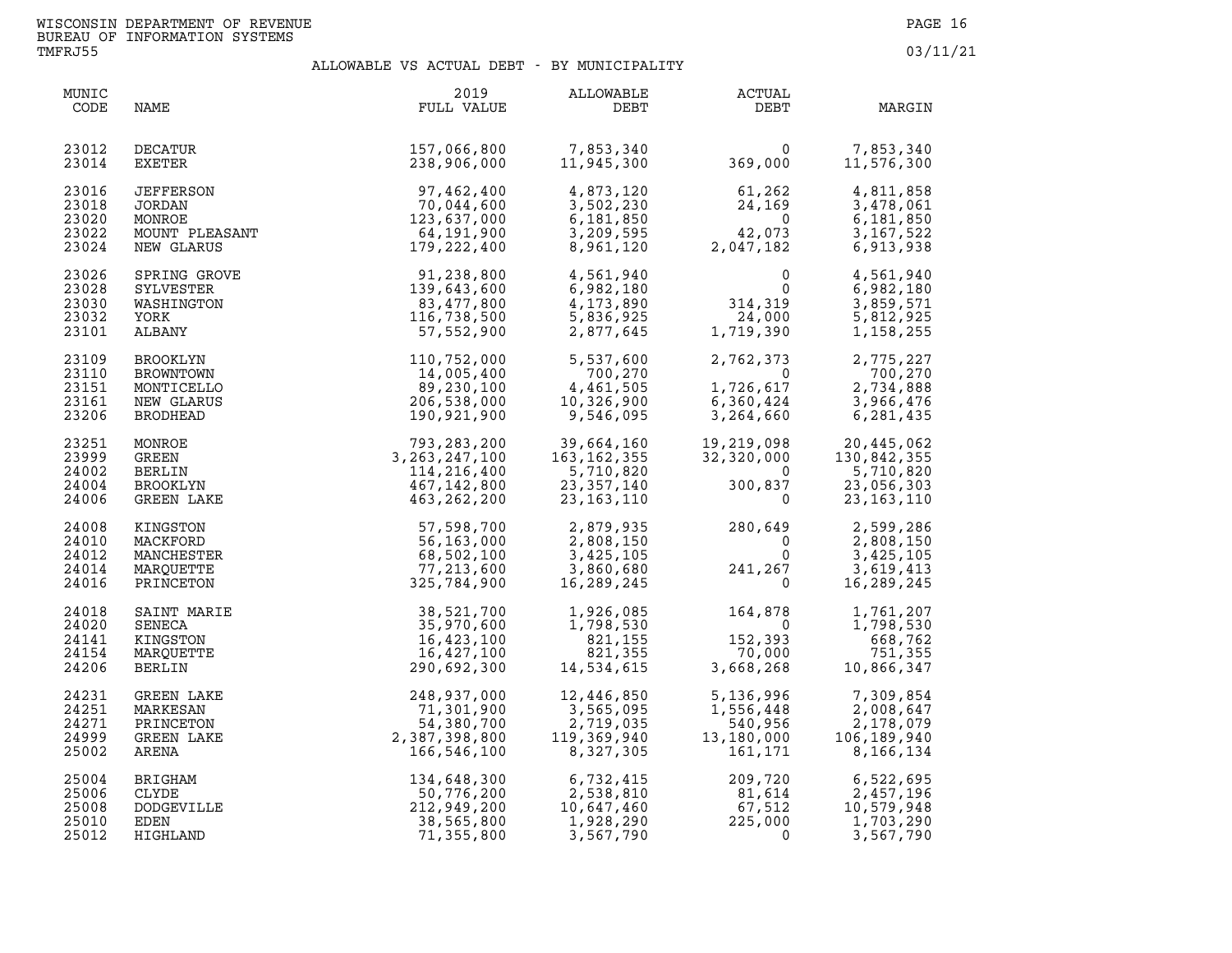| MUNIC<br>CODE                             | NAME                                                            | 2019<br>FULL VALUE                                                                 | ALLOWABLE<br>DEBT                                                             | ACTUAL<br>DEBT                                                                                                     | MARGIN                                                                           |
|-------------------------------------------|-----------------------------------------------------------------|------------------------------------------------------------------------------------|-------------------------------------------------------------------------------|--------------------------------------------------------------------------------------------------------------------|----------------------------------------------------------------------------------|
| 25014<br>25016<br>25018<br>25020<br>25022 | LINDEN<br>MIFFLIN<br>MINERAL POINT<br>MOSCOW<br>PULASKI         | 60,128,200<br>40,997,100<br>93,397,600<br>63,091,800<br>37, 184, 600               | 3,006,410<br>2,049,855<br>4,669,880<br>3,154,590<br>1,859,230                 | 20,640<br>76,881<br>198,587<br>821,813<br>30,572                                                                   | 2,985,770<br>1,972,974<br>4,471,293<br>2,332,777<br>1,828,658                    |
| 25024<br>25026<br>25028<br>25101<br>25102 | RIDGEWAY<br>WALDWICK<br>WYOMING<br>ARENA<br>AVOCA               | 69,738,300<br>45,963,900<br>99,970,500<br>50,458,000<br>18,248,000                 | 3,486,915<br>2,298,195<br>4,998,525<br>2,522,900<br>912,400                   | $88,963$<br>$150,000$<br>$25,285$<br>$567,353$<br>$300,115$<br>$88,963$<br>150,000<br>25,285<br>567,353<br>300,115 | 3,397,952<br>2,148,195<br>4,973,240<br>1,955,547<br>612,285                      |
| 25106<br>25111<br>25136<br>25137<br>25146 | <b>BARNEVELD</b><br>COBB<br>HIGHLAND<br>HOLLANDALE<br>LINDEN    | 147,073,100<br>27,510,000<br>42,352,600<br>14,657,100<br>20,016,400                | 7,353,655<br>1,375,500<br>2,117,630<br>732,855<br>1,000,820                   | 1,633,049<br>516,698<br>624,880<br>85,687<br>589,313                                                               | 5,720,606<br>858,802<br>1,492,750<br>647,168<br>411,507                          |
| 25176<br>25177<br>25216<br>25251<br>25999 | REWEY<br>RIDGEWAY<br><b>DODGEVILLE</b><br>MINERAL POINT<br>IOWA | 9,047,600<br>37,463,600<br>401,417,400<br>217,484,200<br>2, 197, 456, 200          | 452,380<br>1,873,180<br>20,070,870<br>10,874,210<br>109,872,810<br>20,070,870 | 3,015,191<br>2,040,544<br>4,377,885<br>615,000                                                                     | 56,179 396,201<br>015,191 -1,142,011<br>18,030,326<br>6,496,325<br>109, 257, 810 |
| 26002<br>26004<br>26006<br>26008<br>26010 | ANDERSON<br>CAREY<br><b>GURNEY</b><br>KIMBALL<br>KNIGHT         | 16,110,900<br>22,686,900<br>14,573,200<br>44,923,900<br>23,150,600                 | 805,545<br>1,134,345<br>728,660<br>2,246,195<br>1,157,530                     | $\begin{array}{c} 0 \\ 143,132 \\ 31,440 \\ 44,150 \end{array}$<br>44,150<br>49,217                                | 805,545<br>991,213<br>697,220<br>2,202,045<br>1,108,313                          |
| 26012<br>26014<br>26016<br>26018<br>26020 | MERCER<br>OMA<br>PENCE<br>SAXON<br>SHERMAN                      | 461,789,400<br>117,057,500<br>19,124,700<br>26,689,300<br>136,135,000              | 23,089,470<br>5,852,875<br>956,235<br>1,334,465<br>6,806,750                  | 265,362<br>$\overline{0}$<br>133,198<br>322,475<br>322,475<br>104,305                                              | 22,824,108<br>5,852,875<br>823,037<br>1,011,990<br>6,702,445                     |
| 26236<br>26251<br>26999<br>27002<br>27004 | HURLEY<br>MONTREAL<br>IRON<br>ADAMS<br>ALBION                   | 65,203,500<br>35,626,100<br>983,071,000<br>167,702,700<br>113,604,800              | 3,260,175<br>1,781,305<br>49,153,550<br>8,385,135<br>8,385,135<br>5,680,240   | 585,279<br>1,050,956<br>11,752,477<br>0<br>$\mathbf 0$<br>$\mathbf 0$                                              | 2,674,896<br>730,349<br>37,401,073<br>8,385,135<br>5,680,240                     |
| 27006<br>27008<br>27010<br>27012<br>27014 | ALMA<br>BEAR BLUFF<br>BROCKWAY<br>CITY POINT<br>CLEVELAND       | <b>LEY</b><br>125,401,900<br>32,192,400<br>113,459,800<br>34,944,900<br>45,672,100 | 6,270,095<br>1,609,620<br>5,672,990<br>1,747,245<br>2,283,605                 | $\mathsf{O}$<br>$\overline{0}$<br>$\mathsf{O}$<br>$0 \qquad \qquad$<br>219,339                                     | 6,270,095<br>1,609,620<br>5,672,990<br>1,747,245<br>2,064,266                    |
| 27016<br>27018<br>27020                   | <b>CURRAN</b><br>FRANKLIN<br>GARDEN VALLEY                      | 110,110,800<br>43,137,400<br>38,485,800                                            | 5,505,540<br>2,156,870<br>1,924,290                                           | $\mathsf{O}$<br>$\mathbf{0}$<br>116,650                                                                            | 5,505,540<br>2,156,870<br>1,807,640                                              |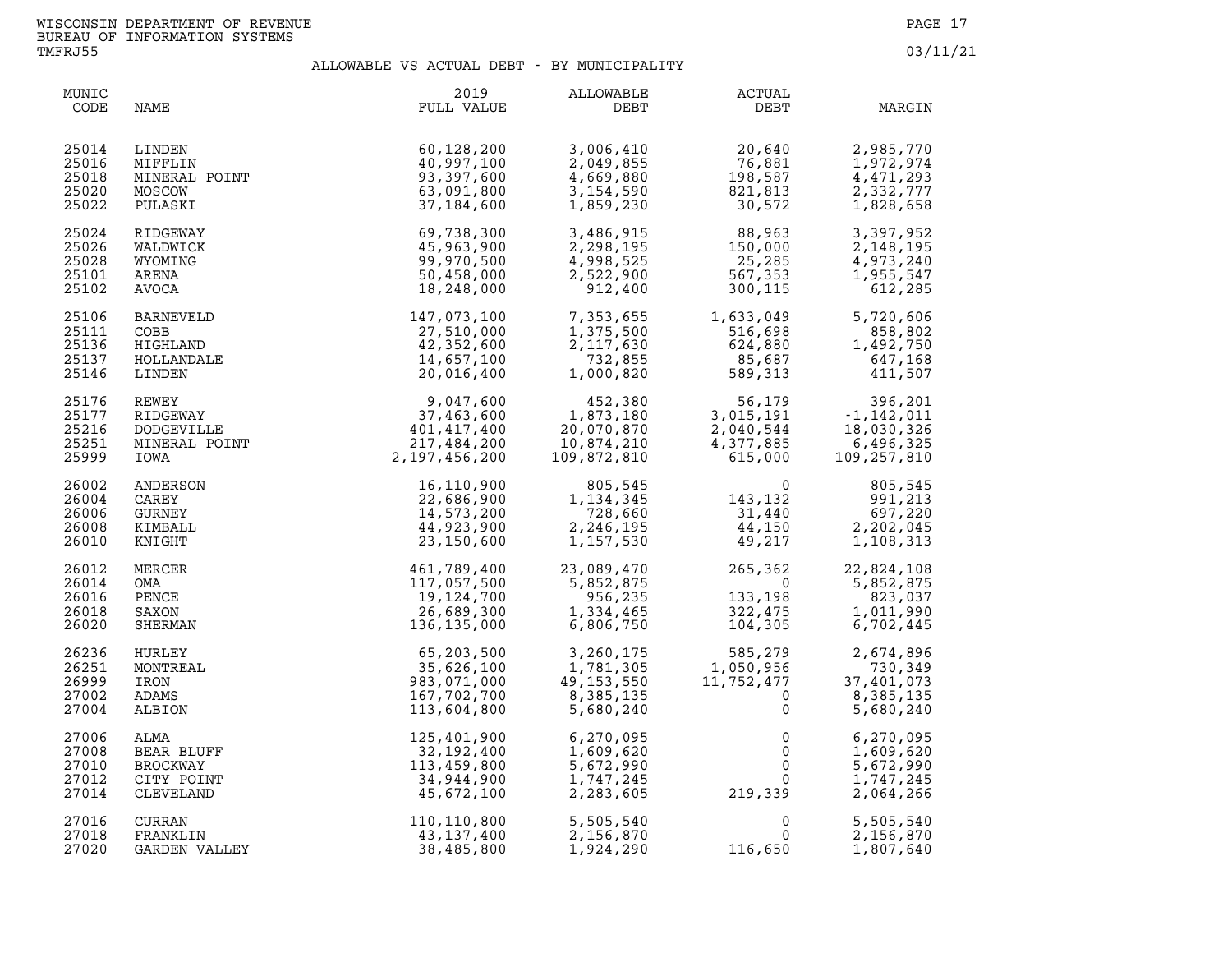| MUNIC<br>CODE                             | NAME                                                                    | 2019<br>FULL VALUE                                                                | ALLOWABLE<br>DEBT                                                   | ACTUAL<br>DEBT                                                                                             | MARGIN                                                            |
|-------------------------------------------|-------------------------------------------------------------------------|-----------------------------------------------------------------------------------|---------------------------------------------------------------------|------------------------------------------------------------------------------------------------------------|-------------------------------------------------------------------|
| 27022<br>27024                            | GARFIELD<br>HIXTON                                                      | 55,880,700<br>50,084,300                                                          | 2,794,035<br>2,504,215                                              | 735, 326<br>$\Omega$                                                                                       | 2,058,709<br>2,504,215                                            |
| 27026<br>27028<br>27030<br>27032<br>27034 | IRVING<br>KNAPP<br>KOMENSKY<br>MANCHESTER<br>MELROSE                    | 70,819,100<br>50,268,700<br>10,973,000<br>76,013,700<br>42,761,100                | 3,540,955<br>2,513,435<br>548,650<br>3,800,685<br>2,138,055         | 41,786<br>77,893<br>55,647<br>$\overline{\mathbf{0}}$<br>196,580                                           | 3,499,169<br>2,435,542<br>493,003<br>3,800,685<br>1,941,475       |
| 27036<br>27038<br>27040<br>27042<br>27101 | MILLSTON<br>NORTH BEND<br>NORTHFIELD<br>SPRINGFIELD<br>ALMA CENTER      | 17,563,600<br>44,111,900<br>51,422,500<br>66,119,500<br>19,098,200                | 878,180<br>2,205,595<br>2,571,125<br>3,305,975<br>954,910           | $\begin{smallmatrix}&&&0\13\, ,\, 096\138\, ,\, 384\2\  \  \, 77\, ,\, 034\457\, ,\, 672\end{smallmatrix}$ | 878,180<br>2,192,499<br>2,432,741<br>3,228,941<br>497,238         |
| 27136<br>27151<br>27152<br>27186<br>27206 | HIXTON<br>MELROSE<br>MERRILLAN<br>TAYLOR<br>BLACK RIVER FALLS           | 29,694,800<br>23,747,900<br>23, 257, 800<br>14,446,400<br>252,519,900             | 1,484,740<br>1,187,395<br>1,162,890<br>722,320<br>12,625,995        | $609,644$ <sup>0</sup><br>513,232<br>$\Omega$<br>2,563,471                                                 | 875,096<br>1,187,395<br>649,658<br>722,320<br>10,062,524          |
| 27999<br>28002<br>28004<br>28006<br>28008 | <b>JACKSON</b><br>AZTALAN<br>COLD SPRING<br>CONCORD<br>FARMINGTON       | 1,723,495,700<br>152,625,300<br>81,130,200<br>204,098,500<br>144,133,600          | 86, 174, 785<br>7,631,265<br>4,056,510<br>10,204,925<br>7,206,680   | 5,650,000<br>$\mathbf 0$<br>$\begin{smallmatrix}&&0\0\0\214\, , 698\0\end{smallmatrix}$                    | 80,524,785<br>7,631,265<br>4,056,510<br>9,990,227<br>7,206,680    |
| 28010<br>28012<br>28014<br>28016<br>28018 | HEBRON<br>IXONIA<br>JEFFERSON<br>KOSHKONONG<br>LAKE MILLS               | 115,479,200<br>523,708,100<br>218,791,000<br>428,515,200<br>352,996,700           | 5,773,960<br>26, 185, 405<br>10,939,550<br>21,425,760<br>17,649,835 | 575,000<br>$\frac{1}{2}$<br>1,386,681<br>209,640<br>657,490<br>360,000                                     | 5,198,960<br>24,798,724<br>10,729,910<br>20,768,270<br>17,289,835 |
| 28020<br>28022<br>28024<br>28026<br>28028 | MILFORD<br>OAKLAND<br>PALMYRA<br>SULLIVAN<br>SUMNER                     | 125,696,300<br>411,540,300<br>222,412,100<br>217,793,100<br>128, 222, 400         | 6,284,815<br>20,577,015<br>11,120,605<br>10,889,655<br>6,411,120    | 661, 115<br>121,166<br>121,166<br>489,803<br>66,000<br>121,166<br>489,803<br>66,000                        | 6,284,815<br>19,915,900<br>10,999,439<br>10,399,852<br>6,345,120  |
| 28030<br>28032<br>28141<br>28171<br>28181 | SUMNER<br>WATERLOO<br>WATERTOWN<br>JOHNSON CREEK<br>PALMYRA<br>SULLIVAN | 95,101,800<br>208,046,100<br>372,706,900<br>129,830,800<br>49,843,500             | 4,755,090<br>10,402,305<br>18,635,345<br>6,491,540<br>2,492,175     | 0<br>$\mathbf{0}$<br>4,576,081<br>1 672 508<br>1,672,508<br>584,627                                        | 4,755,090<br>10,402,305<br>14,059,264<br>4,819,032<br>1,907,548   |
| 28226<br>28241<br>28246<br>28290<br>28291 | FORT ATKINSON<br>JEFFERSON<br>LAKE MILLS<br>WATERLOO<br>WATERTOWN       | 994, 300, 600<br>573, 134, 000<br>600, 718, 700<br>234, 179, 200<br>1,573,528,400 | 49,715,030<br>28,656,700<br>30,035,935<br>11,708,960<br>78,676,420  | 20,860,411<br>$19,113,515$<br>$2,608,305$<br>$-635,269$                                                    | 28,854,619<br>20,020,799<br>10,922,420<br>9,100,655<br>43,041,151 |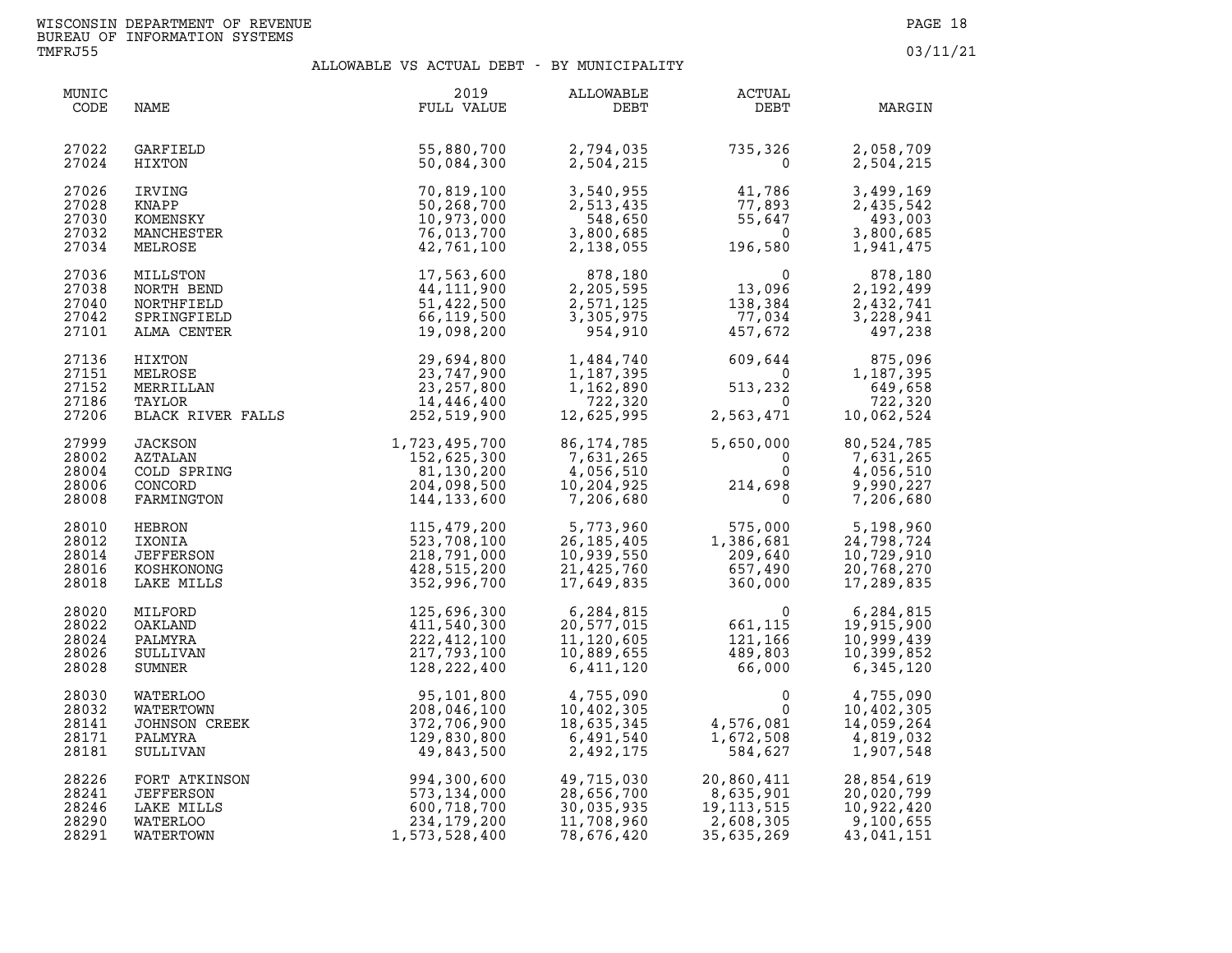| MUNIC<br>CODE                             | NAME                                                                        | 2019<br>FULL VALUE                                                          | ALLOWABLE<br>DEBT                                                                         | ACTUAL<br>DEBT                                                                                                                                                                                                           | MARGIN                                                                                                                                        |
|-------------------------------------------|-----------------------------------------------------------------------------|-----------------------------------------------------------------------------|-------------------------------------------------------------------------------------------|--------------------------------------------------------------------------------------------------------------------------------------------------------------------------------------------------------------------------|-----------------------------------------------------------------------------------------------------------------------------------------------|
| 28999<br>29002<br>29004<br>29006<br>29008 | JEFFERSON<br>ARMENIA<br>CLEARFIELD<br>CUTLER<br>FINLEY                      | 7,725,722,500<br>157,658,700<br>78,474,400<br>33,370,600<br>16,947,300      | 386,286,125<br>7,882,935<br>3,923,720<br>1,668,530<br>847,365                             | 13,590,512<br>$\overline{\mathbf{0}}$<br>$36,938$<br>$36,938$<br>$116,879$<br>$\overline{0}$                                                                                                                             | 372,695,613<br>7,882,935<br>3,886,782<br>1,551,651<br>847,365                                                                                 |
| 29010<br>29012<br>29014<br>29016<br>29018 | FOUNTAIN<br>GERMANTOWN<br>KILDARE<br>KINGSTON<br>LEMONWEIR                  | 47,165,300<br>423,321,700<br>79,685,000<br>4,304,700<br>143,021,700         | 2,358,265<br>21,166,085<br>3,984,250<br>215,235<br>7,151,085                              | 21,668<br>21,668<br>157,631                                                                                                                                                                                              | $\begin{array}{ccc} 142, 561 & 2, 215, 704 \\ 1, 074, 830 & 20, 091, 255 \\ 0 & 3, 984, 250 \end{array}$<br>3,984,250<br>193,567<br>6,993,454 |
| 29020<br>29022<br>29024<br>29026<br>29028 | LINDINA<br>LISBON<br>LYNDON<br>MARION<br>NECEDAH                            | 59,411,900<br>72,239,000<br>127,266,400<br>63,649,000<br>236,439,500        | 2,970,595<br>3,611,950<br>6,363,320<br>3,182,450<br>11,821,975                            | $\begin{matrix}0\0\0\0\0\end{matrix}$                                                                                                                                                                                    | 2,970,595<br>$\overline{0}$<br>3,611,950<br>6,363,320<br>3,182,450<br>11,821,975                                                              |
| 29030<br>29032<br>29034<br>29036<br>29038 | SUMMIT<br>WONEWOC                                                           | 59,562,300<br>48,077,900                                                    | 2,028,515                                                                                 | $2,028,515$<br>$3,118,565$<br>$1,618,005$<br>$2,978,115$<br>$2,403,895$<br>$15,492$                                                                                                                                      | 1,996,032<br>3, 118, 565<br>1,338,122<br>2,978,115<br>2,388,403                                                                               |
| 29111<br>29136<br>29146<br>29161<br>29186 | CAMP DOUGLAS<br>HUSTLER<br>LYNDON STATION<br>NECEDAH<br>UNION CENTER        | 23,798,000<br>11,184,500<br>26,717,500<br>44,169,100<br>15,979,600          |                                                                                           | $\begin{array}{cccc} 1,189,900 & & & 611,005 & & 578,895 \\ 559,225 & & 35,187 & & 524,038 \\ 1,335,875 & & 433,020 & & 902,855 \\ 2,208,455 & & 1,497,155 & & 711,300 \\ 798,980 & & & 192,977 & & 606,003 \end{array}$ |                                                                                                                                               |
| 29191<br>29221<br>29251<br>29261<br>29999 | WONEWOC<br>ELROY<br>MAUSTON<br>NEW LISBON<br>JUNEAU                         | 25,679,100<br>62,736,800<br>226,013,600<br>86,297,400<br>2,309,017,300      | $1,283,955$<br>3,136,840<br>11,300,680<br>4,314,870<br>115,450,865                        | $544, 291$<br>2, 136, 498<br>7,060,000<br>3,234,595<br>22,323,659                                                                                                                                                        | 739,664<br>1,000,342<br>4,240,680<br>1,080,275<br>93, 127, 206                                                                                |
| 30002<br>30006<br>30010<br>30014<br>30016 | BRIGHTON<br>PARIS<br>RANDALL<br>SOMERS<br>WHEATLAND                         | 226,661,500<br>248,068,200<br>550,770,200<br>92,155,600<br>365,920,800      | 11,333,075<br>12,403,410<br>27,538,510<br>4,607,780<br>18,296,040                         | $\mathbf{0}$<br>$\mathsf{O}$<br>1,760,000<br>1,224,064<br>463,288                                                                                                                                                        | 11,333,075<br>12,403,410<br>25,778,510<br>3,383,716<br>17,832,752                                                                             |
| 30104<br>30171<br>30174<br>30179<br>30182 | <b>BRISTOL</b><br>PADDOCK LAKE<br>PLEASANT PRAIRIE<br>SALEM LAKES<br>SOMERS | 642,025,600<br>258,737,500<br>3,900,339,500<br>1,488,804,300<br>896,046,600 | 32,101,280<br>$32, 336, 875$<br>$12, 936, 875$<br>195,016,975<br>74,440,215<br>44,802,330 | 2,322,750<br>6,000,000<br>91,585,000<br>19,260,000<br>11,007,904                                                                                                                                                         | 29,778,530<br>6,936,875<br>103,431,975<br>55,180,215<br>33,794,426                                                                            |
| 30186<br>30241<br>30999                   | TWIN LAKES<br>KENOSHA<br>KENOSHA                                            | 881,056,200<br>7,280,422,000<br>16,831,339,100                              | 44,052,810<br>364,021,100<br>841,566,955                                                  | 4,177,067<br>198,007,720<br>117,840,000                                                                                                                                                                                  | 39,875,743<br>166,013,380<br>723, 726, 955                                                                                                    |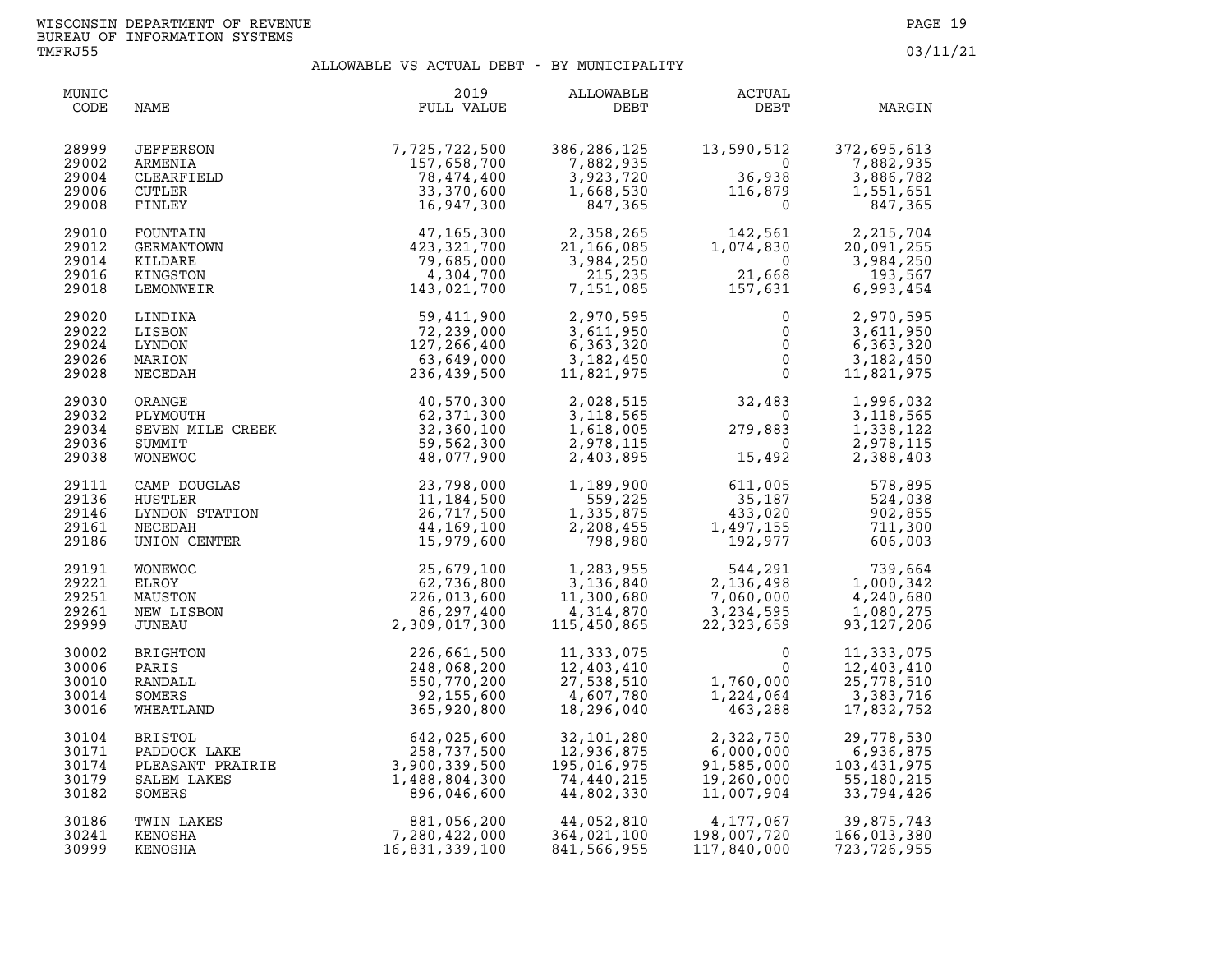| MUNIC<br>CODE                             | NAME                                                              | 2019<br>FULL VALUE                                                                                                                              | ALLOWABLE<br>DEBT                                                                                                                                                                                             | <b>ACTUAL</b><br>DEBT                                                                                                                                   | MARGIN                                                                                             |
|-------------------------------------------|-------------------------------------------------------------------|-------------------------------------------------------------------------------------------------------------------------------------------------|---------------------------------------------------------------------------------------------------------------------------------------------------------------------------------------------------------------|---------------------------------------------------------------------------------------------------------------------------------------------------------|----------------------------------------------------------------------------------------------------|
| 31002<br>31004                            | AHNAPEE<br>CARLTON                                                | $96,592,800$<br>$112.607.100$                                                                                                                   | 4,829,640<br>5,630,355                                                                                                                                                                                        | $134,048$<br>0 $4,695,592$<br>5,630,355                                                                                                                 |                                                                                                    |
| 31006<br>31008<br>31010<br>31012<br>31014 | CASCO<br>FRANKLIN<br>LINCOLN<br>LUXEMBURG<br>MONTPELIER           | 112,068,300<br>103,899,400<br>107,762,200<br>151,124,600<br>142,305,400                                                                         | 5,603,415<br>5,194,970<br>5,388,110<br>7,556,230<br>7,115,270                                                                                                                                                 | $\begin{smallmatrix} & & 0\ & & & 0\ & & & 0\ & & & 0\ & & & 27\, ,224 \end{smallmatrix}$                                                               | 5,603,415<br>5,194,970<br>5,388,110<br>7,556,230<br>7,088,046                                      |
| 31016<br>31018<br>31020<br>31111<br>31146 | PIERCE<br>RED RIVER<br>WEST KEWAUNEE<br>CASCO<br>LUXEMBURG        | 88,363,600<br>168,730,000<br>115,529,200<br>33,951,700<br>199,569,200                                                                           | 4,418,180<br>8,436,500<br>5,776,460<br>1,697,585<br>9,978,460                                                                                                                                                 | $80,000$<br>$632,644$<br>2,668,535                                                                                                                      | 4,418,180<br>8,356,500<br>5,776,460<br>1,064,941<br>7,309,925                                      |
| 31201<br>31241<br>31999<br>32002<br>32004 | ALGOMA<br>KEWAUNEE<br>KEWAUNEE<br>BANGOR<br>BARRE                 | 184,012,800<br>171,763,600<br>1,788,279,900<br>68,508,200<br>126,185,000                                                                        | 9,200,640<br>8,588,180<br>89,413,995<br>3,425,410<br>6,309,250                                                                                                                                                | $\begin{array}{cccc} 6,182,777 & 3,017,863 \\ 5,186,521 & 3,401,659 \\ 10,945,000 & 78,468,995 \\ 80,000 & 3,345,410 \\ 86,276 & 6,222,974 \end{array}$ |                                                                                                    |
| 32006<br>32008<br>32010<br>32012<br>32014 | <b>BURNS</b><br>CAMPBELL<br>FARMINGTON<br>GREENFIELD<br>HAMILTON  | 100,426,300<br>355,848,700<br>189,316,700<br>182,691,100<br>284,728,200                                                                         | $\begin{array}{cccc} 5,021,315 & 0 & 5,021,315 \\ 17,792,435 & 1,287,322 & 16,505,113 \\ 9,465,835 & 379,701 & 9,086,134 \\ 9,134,555 & 495,931 & 8,638,624 \\ 14,236,410 & 208,181 & 14,028,229 \end{array}$ |                                                                                                                                                         |                                                                                                    |
| 32016<br>32018<br>32020<br>32022<br>32024 | HOLLAND<br>MEDARY<br>ONALASKA<br>SHELBY<br>WASHINGTON             | 445,156,900<br>185,765,400<br>617,582,600<br>465,787,900<br>60,552,300                                                                          | 22,257,845<br>9,288,270<br>9,288,270<br>30,879,130<br>23,289,395<br>3,027,615                                                                                                                                 | $144, 128$<br>0<br>806,338<br>760,000<br>0                                                                                                              | 22, 113, 717<br>9,288,270<br>30,072,792<br>22,529,395<br>3,027,615                                 |
| 32106<br>32136<br>32176<br>32191<br>32246 | <b>BANGOR</b><br>HOLMEN<br>ROCKLAND<br>WEST SALEM<br>LA CROSSE    | 88,361,800<br>771,084,100<br>44,416,900<br>448,876,000<br>4,022,713,300                                                                         | $\begin{array}{ccc} 4,418,090 & 1,775,030 \ 38,554,205 & 15,499,670 \ 2,220,845 & 795,530 \ 22,443,800 & 1,027,268 \ 201,135,665 & 74,552,395 \ \end{array}$                                                  |                                                                                                                                                         | 2,643,060<br>23,054,535<br>1,425,315<br>21,416,532<br>126,583,270                                  |
| 32265<br>32999<br>33002<br>33004<br>33006 | ONALASKA<br>LA CROSSE<br>ARGYLE<br>BELMONT<br>BENTON              | 2,098,305,900<br>10,552,445,000<br>49,868,100<br>62,103,500<br>42,534,900<br>29,203,200<br>84,588,200<br>42,522,200<br>35,525,000<br>47,958,900 | 104,915,295<br>527,622,250<br>2,493,405<br>3,105,175<br>2,126,745                                                                                                                                             | $42,111,460$<br>$82,574,910$<br>$0$<br>$244,952$<br>0                                                                                                   | 62,803,835<br>$\begin{array}{c} 0.35 \\ -2,493,405 \\ 2,493,405 \\ 2,860,223 \\ 2,106 \end{array}$ |
| 33008<br>33010<br>33012<br>33014<br>33016 | BLANCHARD<br>DARLINGTON<br>ELK GROVE<br>FAYETTE<br><b>GRATIOT</b> | 29, 203, 200<br>84, 588, 200<br>42, 522, 200<br>35, 525, 000<br>47, 958, 900<br>47,958,900                                                      | 1,460,160<br>4,229,410<br>2,126,110<br>1,776,250<br>2,397,945                                                                                                                                                 | $\begin{array}{c} 0 \\ 24,904 \\ 63,989 \\ 189,054 \\ 221,749 \end{array}$                                                                              | 1,460,160<br>4,204,506<br>2,062,121<br>1,587,196<br>2,176,196                                      |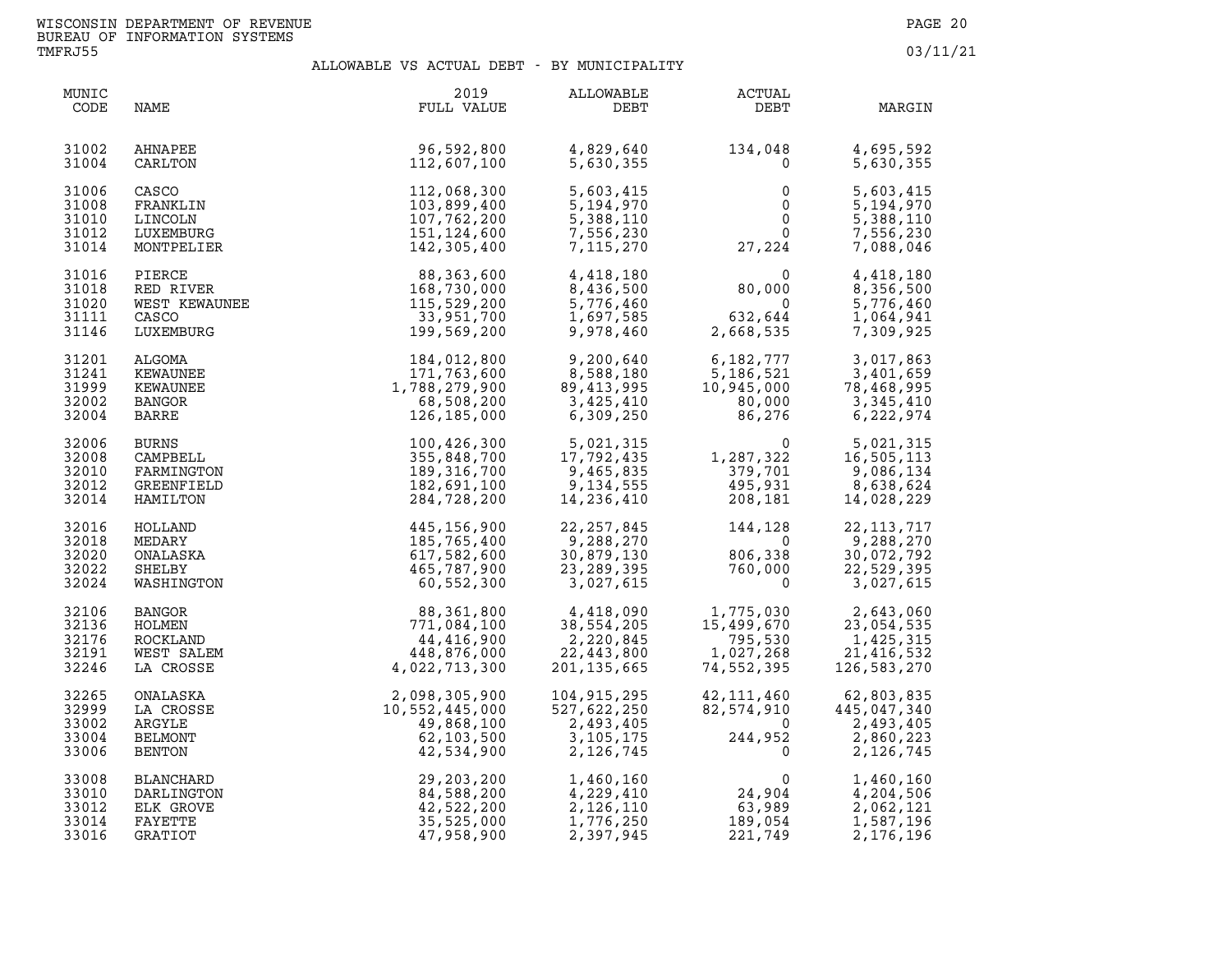| MUNIC<br>CODE                             | NAME                                                                | 2019<br>FULL VALUE                                                                                                                                                                                                                                                 | ALLOWABLE<br>DEBT                                                                           | <b>ACTUAL</b><br>DEBT                                                                                     | MARGIN                                                        |
|-------------------------------------------|---------------------------------------------------------------------|--------------------------------------------------------------------------------------------------------------------------------------------------------------------------------------------------------------------------------------------------------------------|---------------------------------------------------------------------------------------------|-----------------------------------------------------------------------------------------------------------|---------------------------------------------------------------|
| 33018                                     | KENDALL                                                             | 37,118,000                                                                                                                                                                                                                                                         | 1,855,900                                                                                   | 105,145                                                                                                   | 1,750,755                                                     |
| 33020                                     | LAMONT                                                              | 22,086,400                                                                                                                                                                                                                                                         | 1,104,320                                                                                   | $\mathbf{0}$                                                                                              | 1,104,320                                                     |
| 33022                                     | MONTICELLO                                                          | 13,297,400                                                                                                                                                                                                                                                         | 664,870                                                                                     | $\mathsf{O}$                                                                                              | 664,870                                                       |
| 33024                                     | NEW DIGGINGS                                                        | 34, 332, 300                                                                                                                                                                                                                                                       | 1,716,615                                                                                   | $\Omega$                                                                                                  | 1,716,615                                                     |
| 33026                                     | SEYMOUR                                                             | 41,565,800                                                                                                                                                                                                                                                         | 2,078,290                                                                                   | 105,089                                                                                                   | 1,973,201                                                     |
| 33028<br>33030<br>33032<br>33034<br>33036 | SHULLSBURG<br>WAYNE<br>WHITE OAK SPRINGS<br>WILLOW SPRINGS<br>WIOTA | 43,944,800<br>38,700,400<br>12,507,500<br>71,349,700<br>74,901,300                                                                                                                                                                                                 | 2,197,240<br>1,935,020<br>625,375<br>3,567,485<br>3,745,065                                 | $\begin{smallmatrix} 46,393\ 110,000\ 0\ 12,524\ 0 \end{smallmatrix}$                                     | 2,150,847<br>1,825,020<br>625,375<br>3,554,961<br>3,745,065   |
| 33101                                     | ARGYLE                                                              | 39,068,200                                                                                                                                                                                                                                                         | 1,953,410                                                                                   | 914,117                                                                                                   | 1,039,293                                                     |
| 33106                                     | BELMONT                                                             | 76,744,800                                                                                                                                                                                                                                                         | 3,837,240                                                                                   | 1,248,814                                                                                                 | 2,588,426                                                     |
| 33107                                     | <b>BENTON</b>                                                       | 47,203,000                                                                                                                                                                                                                                                         | 2,360,150                                                                                   | $\overline{0}$                                                                                            | 2,360,150                                                     |
| 33108                                     | BLANCHARDVILLE                                                      | 41,658,400                                                                                                                                                                                                                                                         | 2,082,920                                                                                   | 370,180                                                                                                   | 1,712,740                                                     |
| 33131                                     | GRATIOT                                                             | 7,870,400                                                                                                                                                                                                                                                          | 393,520                                                                                     | 130,452                                                                                                   | 263,068                                                       |
| 33181<br>33216<br>33281<br>33999<br>34002 | SOUTH WAYNE<br>DARLINGTON<br>SHULLSBURG<br>LAFAYETTE<br>ACKLEY      | 19,737,300<br>134,846,400<br>63,245,700<br>1,225,242,500<br>42,498,700<br>42,498,700<br>108,428,600<br>26,231,800<br>36,453,800<br>65,916,400<br>73,521,600<br>74,178,000<br>15,159,800<br>30,784,900<br>30,784,900<br>30,784,900<br>30,784,900<br>30,784,900<br>3 | $\begin{array}{r} 986,865 \\ 6,742,320 \\ 3,162,285 \\ 61,262,125 \\ 2,124,935 \end{array}$ | $314, 160$<br>$2, 676, 460$<br>$2, 363, 630$<br>$6, 203, 798$<br>$0$<br>$\mathbf{0}$                      | 672,705<br>4,065,860<br>798,655<br>55,058,327<br>2,124,935    |
| 34004                                     | AINSWORTH                                                           |                                                                                                                                                                                                                                                                    | 4,169,300                                                                                   | $\mathsf{O}$                                                                                              | 4,169,300                                                     |
| 34006                                     | ANTIGO                                                              |                                                                                                                                                                                                                                                                    | 5,421,430                                                                                   | 0                                                                                                         | 5,421,430                                                     |
| 34008                                     | ELCHO                                                               |                                                                                                                                                                                                                                                                    | 13,461,590                                                                                  | $\Omega$                                                                                                  | 13,461,590                                                    |
| 34010                                     | EVERGREEN                                                           |                                                                                                                                                                                                                                                                    | 1,822,690                                                                                   | $\overline{0}$                                                                                            | 1,822,690                                                     |
| 34012                                     | LANGLADE                                                            |                                                                                                                                                                                                                                                                    | 3,295,820                                                                                   | 240,000                                                                                                   | 3,055,820                                                     |
| 34014                                     | NEVA                                                                |                                                                                                                                                                                                                                                                    | 3,676,080                                                                                   | 0                                                                                                         | 3,676,080                                                     |
| 34016                                     | NORWOOD                                                             |                                                                                                                                                                                                                                                                    | 3,708,900                                                                                   | $\overline{0}$                                                                                            | 3,708,900                                                     |
| 34018                                     | PARRISH                                                             |                                                                                                                                                                                                                                                                    | 757,990                                                                                     | $\Omega$                                                                                                  | 757,990                                                       |
| 34020                                     | PECK                                                                |                                                                                                                                                                                                                                                                    | 1,539,245                                                                                   | $\mathsf 0$                                                                                               | 1,539,245                                                     |
| 34022                                     | POLAR                                                               |                                                                                                                                                                                                                                                                    | 4,253,365                                                                                   | $\overline{0}$                                                                                            | 4,253,365                                                     |
| 34024<br>34026<br>34028<br>34030<br>34032 | PRICE<br>ROLLING<br>SUMMIT<br>UPHAM<br>VILAS                        | 21,295,800<br>107,794,100<br>23,276,800<br>196,844,000<br>31,123,000                                                                                                                                                                                               | 1,064,790<br>5,389,705<br>1,163,840<br>9,842,200<br>1,556,150                               | $\mathbf 0$<br>$\Omega$<br>$\overline{0}$<br>$\begin{smallmatrix}&&&0\183\,,&360\\0&&&0\end{smallmatrix}$ | 1,064,790<br>5,389,705<br>1,163,840<br>9,658,840<br>1,556,150 |
| 34034                                     | WOLF RIVER                                                          | $124,940,100$ $19,805,800$ $397,798,800$ $1,807,505,300$ $39,780$ $700$                                                                                                                                                                                            | 6,247,005                                                                                   | $\mathbf 0$                                                                                               | 6,247,005                                                     |
| 34191                                     | WHITE LAKE                                                          |                                                                                                                                                                                                                                                                    | 990,290                                                                                     | $\Omega$                                                                                                  | 990,290                                                       |
| 34201                                     | ANTIGO                                                              |                                                                                                                                                                                                                                                                    | 19,889,940                                                                                  | 9,050,000                                                                                                 | 10,839,940                                                    |
| 34999                                     | LANGLADE                                                            |                                                                                                                                                                                                                                                                    | 90,375,265                                                                                  | 2,965,000                                                                                                 | 87,410,265                                                    |
| 35002                                     | <b>BIRCH</b>                                                        |                                                                                                                                                                                                                                                                    | 1,989,035                                                                                   | $\Omega$                                                                                                  | 1,989,035                                                     |
| 35004<br>35006<br>35008                   | BRADLEY<br>CORNING<br>HARDING                                       | 466,982,000<br>75,592,400<br>50,058,900                                                                                                                                                                                                                            | $23,34,779,620$<br>3,779,620<br>2,502,945                                                   | $\mathbf 0$<br>$\mathbf{0}$<br>$\mathbf{0}$                                                               | 23, 349, 100<br>3,779,620<br>2,502,945                        |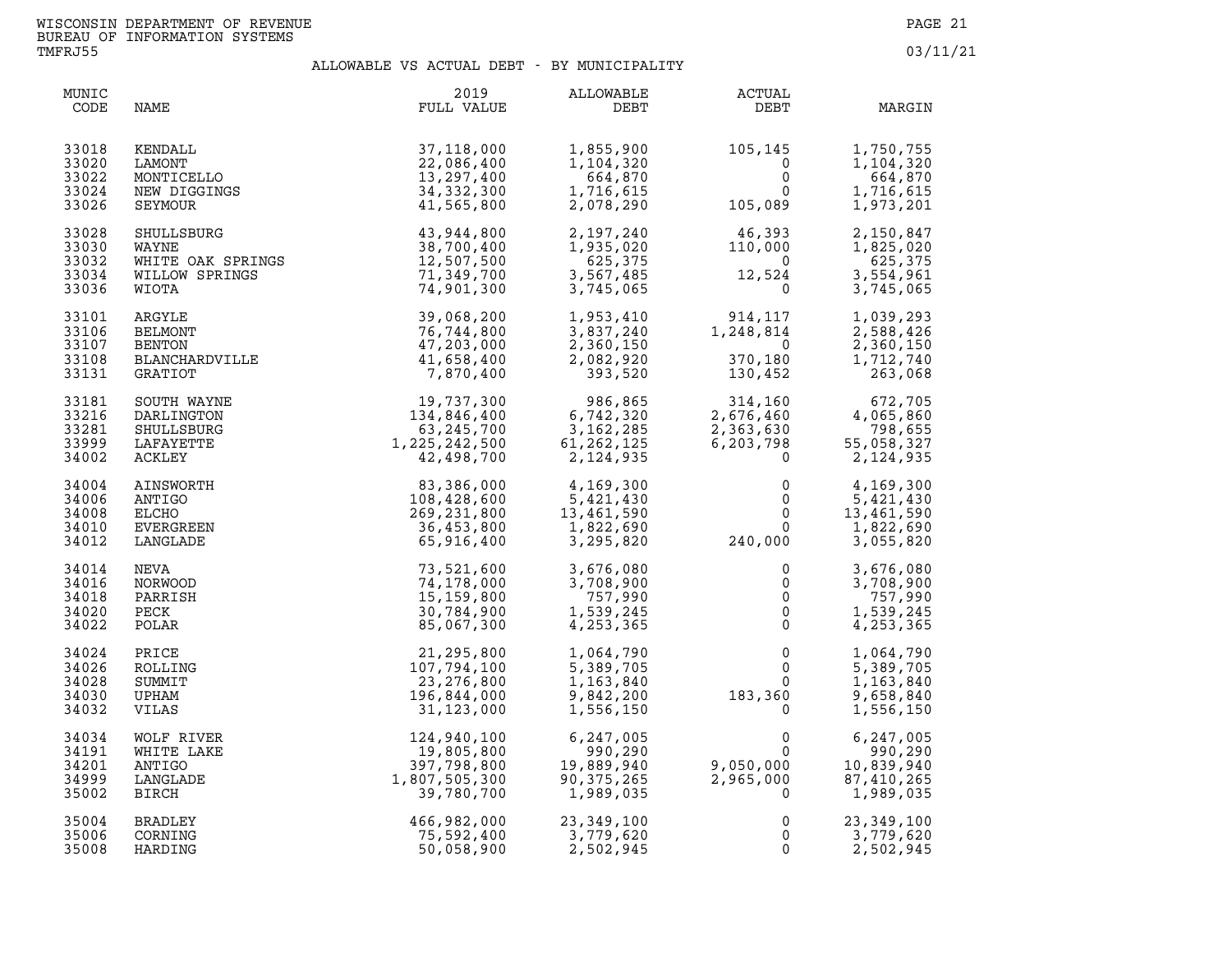| MUNIC<br>CODE                             | NAME                                                                 | 2019<br>FULL VALUE                                                                                                                   | ALLOWABLE<br>DEBT                                                                            | <b>ACTUAL</b><br>DEBT                                                                 | MARGIN                                                                        |
|-------------------------------------------|----------------------------------------------------------------------|--------------------------------------------------------------------------------------------------------------------------------------|----------------------------------------------------------------------------------------------|---------------------------------------------------------------------------------------|-------------------------------------------------------------------------------|
| 35010<br>35012                            | HARRISON<br>KING                                                     | 170,321,900<br>176,589,200                                                                                                           | 8,516,095<br>8,829,460                                                                       | $\mathbf 0$<br>$\Omega$                                                               | 8,516,095<br>8,829,460                                                        |
| 35014<br>35016<br>35018<br>35020<br>35022 | MERRILL<br>PINE RIVER<br>ROCK FALLS<br>RUSSELL<br>SCHLEY             | 213, 183, 300<br>147,532,600<br>86,623,500<br>45,429,800<br>70,997,300                                                               | 10,659,165<br>7,376,630<br>4,331,175<br>2,271,490<br>3,549,865                               | $160,877$<br>$319,773$<br>$0$<br>$181,500$<br>$0$                                     | 10,498,288<br>7,056,857<br>4,331,175<br>2,089,990<br>3,549,865                |
| 35024<br>35026<br>35028<br>35030<br>35032 | <b>SCOTT</b><br><b>SKANAWAN</b><br>SOMO<br>TOMAHAWK<br>WILSON        | 106, 277, 800<br>51,194,600<br>19,551,000<br>73,020,100<br>70,209,700                                                                | 5,313,890<br>2,559,730<br>977,550<br>3,651,005<br>3,510,485                                  | $222,918$<br>0<br>0<br>0<br>0<br>0                                                    | 5,090,972<br>2,559,730<br>977,550<br>$\overline{0}$<br>3,651,005<br>3,510,485 |
| 35251<br>35286<br>35999<br>36002<br>36004 | MERRILL<br>TOMAHAWK<br>LINCOLN<br>CATO<br>CENTERVILLE                | 445,884,400<br>232,009,300<br>2,541,238,500<br>155,780,000<br>77,997,800                                                             | 22, 294, 220<br>$22,294,225$<br>11,600,465<br>127,061,925<br>7,789,000<br>7,789,000<br>3,900 | 18,128,635<br>5,294,351<br>15,245,000 11<br>0<br>$\mathbf 0$                          | 4,165,585<br>6,306,114<br>111,816,925<br>7,789,000<br>3,899,890               |
| 36006<br>36008<br>36010<br>36012<br>36014 | COOPERSTOWN<br>EATON<br>FRANKLIN<br>GIBSON<br>KOSSUTH                | 120,810,200<br>84,267,500<br>120,080,400<br>125,877,000<br>179,487,700                                                               | 6,040,510<br>4, 213, 375<br>6,004,020<br>6,293,850<br>8,974,385                              | $38,168$<br>$84,841$<br>$777,989$<br>$0$<br>0                                         | 6,002,342<br>4,128,534<br>5,226,031<br>6,293,850<br>8,974,385                 |
| 36016<br>36018<br>36020<br>36022<br>36024 | MAPLE GROVE<br>MEEME                                                 | LIBERTY<br>MANITOWOC RAPIDS<br>MANITOWOC RAPIDS 223,582,200<br>223,582,200<br>223,582,200<br>20,007,600<br>80,007,600<br>137,393,100 | 7,664,580<br>4,961,345<br>11, 179, 110<br>4,000,380<br>6,869,655                             | $130,000$<br>0<br>89,622<br>0<br>18,504<br>$\overline{0}$<br>$\overline{0}$<br>18,504 | 7,534,580<br>4,961,345<br>11,089,488<br>4,000,380<br>6,851,151                |
| 36026<br>36028<br>36030<br>36032<br>36034 | MISHICOT<br>NEWTON<br>ROCKLAND<br>SCHLESWIG<br>TWO CREEKS            | 103, 285, 100<br>239,430,200<br>98,369,700<br>254,921,400<br>46,108,600                                                              | 5, 164, 255<br>11, 971, 510<br>4, 918, 485<br>12, 746, 070<br>2, 305, 430<br>5, 164, 255     |                                                                                       | 5,070,087<br>11,971,510<br>4,918,485<br>12,746,070<br>2,305,430               |
| 36036<br>36112<br>36126<br>36132<br>36147 | TWO RIVERS<br>CLEVELAND<br>FRANCIS CREEK<br>KELLNERSVILLE<br>MARIBEL | 153,788,000<br>101,825,200<br>41,707,400<br>14,370,800<br>20,204,900                                                                 | 7,689,400<br>5,091,260<br>2,085,370<br>718,540<br>1,010,245                                  |                                                                                       | 7,689,400<br>4,436,260<br>1,710,863<br>647,418<br>536,219                     |
| 36151<br>36176<br>36181<br>36186<br>36191 | MISHICOT<br>REEDSVILLE<br>SAINT NAZIANZ<br>VALDERS<br>WHITELAW       | 83,871,900<br>53,103,800<br>38,315,000<br>57,534,200<br>40,119,500                                                                   | 4,193,595<br>2,655,190<br>1,915,750<br>2,876,710<br>2,005,975                                | 1,712,319<br>657,371<br>294,769<br>1,017,407<br>1,917,497<br>448,235                  | 2,481,276<br>1,997,819<br>1,620,981<br>959,213<br>1,557,740                   |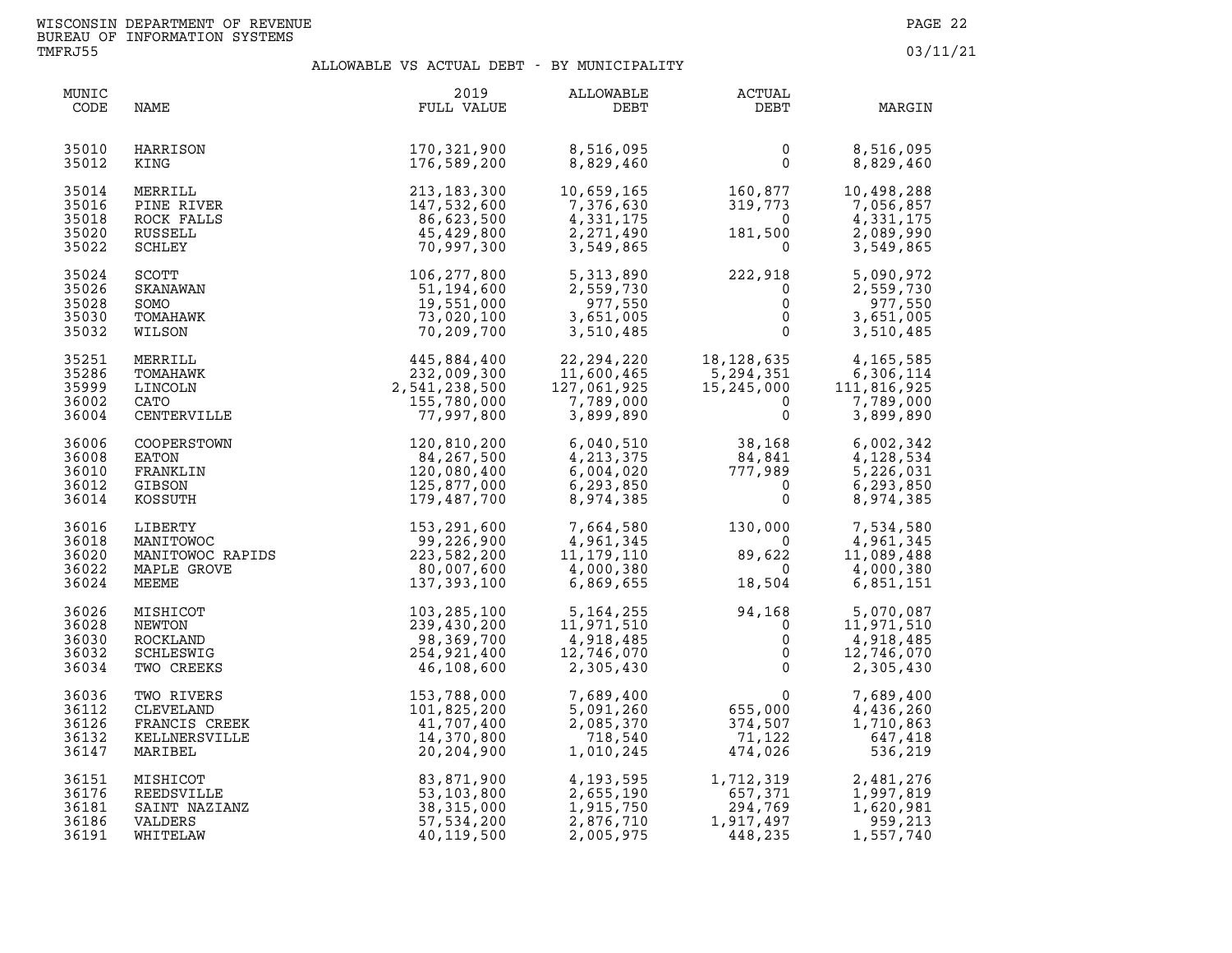| MUNIC<br>CODE                             | NAME                                                                                                                                    | 2019<br>FULL VALUE                                                         | ALLOWABLE<br>DEBT                                                                   | <b>ACTUAL</b><br>DEBT                                                                 | MARGIN                                                             |
|-------------------------------------------|-----------------------------------------------------------------------------------------------------------------------------------------|----------------------------------------------------------------------------|-------------------------------------------------------------------------------------|---------------------------------------------------------------------------------------|--------------------------------------------------------------------|
| 36241<br>36251<br>36286<br>36999<br>37002 | KIEL<br>MANITOWOC<br>TWO RIVERS<br>MANITOWOC<br><b>BERGEN</b>                                                                           | 319,787,900<br>2,032,365,000<br>525,096,800<br>5,737,214,100<br>77,431,400 | 15,989,395<br>101,618,250<br>26,254,840<br>286,860,705<br>3,871,570                 | 11,665,336<br>53,342,196<br>53,342,196<br>17,500,288<br>28,665,000<br>48,842          | 4,324,059<br>48,276,054<br>8,754,552<br>258, 195, 705<br>3,822,728 |
| 37004<br>37006<br>37008<br>37010<br>37012 | BERLIN<br>BERN<br><b>BEVENT</b><br>BRIGHTON<br>CASSEL                                                                                   | 79,507,800<br>38,781,200<br>98,747,100<br>46,156,400<br>76,233,300         | 3,975,390<br>1,939,060<br>4,937,355<br>2,307,820<br>3,811,665                       | $\mathbf{0}$<br>$\begin{smallmatrix}&&0\0\1&31\,,\,313\0&16\,,\,854\end{smallmatrix}$ | 3,975,390<br>1,939,060<br>4,806,042<br>2,290,966<br>3,811,665      |
| 37014<br>37016<br>37018<br>37020<br>37022 | CASSEL<br>CLEVELAND<br>DAY<br>EASTON<br>EAU PLEINE<br>ELDERON<br>EMMET<br>FRANKFORT<br>FRANKFORT<br>FRANZEN<br>GREEN VALLEY<br>GUENTHER | 129,990,600<br>89,547,000<br>84,957,100<br>64,572,600<br>59,259,800        | 6,499,530<br>4,477,350<br>4,247,855<br>3,228,630<br>2,962,990                       | 202,948<br>254,-<br>216,780<br>74,523<br>0                                            | 6,296,582<br>4,222,439<br>4,031,075<br>3, 154, 107<br>2,962,990    |
| 37024<br>37026<br>37028<br>37030<br>37032 |                                                                                                                                         | 82,063,600<br>44,925,600<br>47,010,000<br>67,624,300<br>36,016,200         | 4,103,180<br>2,246,280<br>2,350,500<br>3,381,215<br>1,800,810                       | $0$<br>0<br>45,328<br>$\Omega$<br>$\overline{0}$<br>$\Omega$                          | 4,103,180<br>2,246,280<br>2,305,172<br>3,381,215<br>1,800,810      |
| 37034<br>37036<br>37038<br>37040<br>37042 | HALSEY<br>HAMBURG<br>HARRISON<br>HEWITT<br>HOLTON                                                                                       | 41,493,400<br>65,659,900<br>29,072,500<br>54,464,100<br>56,722,600         | 2,074,670<br>3,282,995<br>1,453,625<br>2,723,205<br>2,836,130                       | 108,776<br>$\overline{0}$<br>$\Omega$<br>197,446                                      | 1,965,894<br>3,282,995<br>1,453,625<br>2,525,759<br>2,836,130      |
| 37044<br>37046<br>37048<br>37054<br>37056 | HULL<br>JOHNSON<br>KNOWLTON<br>MARATHON<br>MCMILLAN                                                                                     | 62, 214, 400<br>52,441,100<br>279,894,500<br>107,630,100<br>213,587,000    | 3,110,720<br>2,622,055<br>13,994,725<br>5,381,505<br>10,679,350                     | 770,593<br>134,142<br>536,346<br>$\overline{0}$<br>114,501                            | 2,340,127<br>2,487,913<br>13,458,379<br>5,381,505<br>10,564,849    |
| 37058<br>37060<br>37062<br>37064<br>37066 | MOSINEE<br>NORRIE<br>PLOVER<br>REID<br>RIB FALLS                                                                                        | 198,552,900<br>79,489,700<br>51,698,600<br>102,426,200<br>88,176,600       | 9,927,645<br>3,974,485<br>2,584,930<br>5,121,310<br>4,408,830                       | 83,076<br>a sta<br>$\overline{\mathbf{0}}$<br>286,612<br>35,693<br>$\mathbf 0$        | 9,844,569<br>3,974,485<br>2,298,318<br>5,085,617<br>4,408,830      |
| 37068<br>37070<br>37072<br>37074<br>37076 | RIB MOUNTAIN<br>RIETBROCK<br>RINGLE<br>SPENCER<br>STETTIN                                                                               | 849,337,600<br>55,197,900<br>168,995,200<br>125,721,800<br>276,859,900     | 42,466,880<br>$42,400,759,895$<br>2,759,895<br>8,449,760<br>6,286,090<br>13,842,995 | 7,000,000<br>41,145<br>231,373<br>75,000<br>218,444                                   | 35,466,880<br>2,718,750<br>8,218,387<br>6,211,090<br>13,624,551    |
| 37078<br>37080<br>37082                   | TEXAS<br>WAUSAU<br>WESTON                                                                                                               | 119,662,100<br>173,885,900<br>60,644,300                                   | 5,983,105<br>8,694,295<br>3,032,215                                                 | $\begin{smallmatrix}&&&0\&460,073\end{smallmatrix}$                                   | 5,983,105<br>8,234,222<br>3,032,215                                |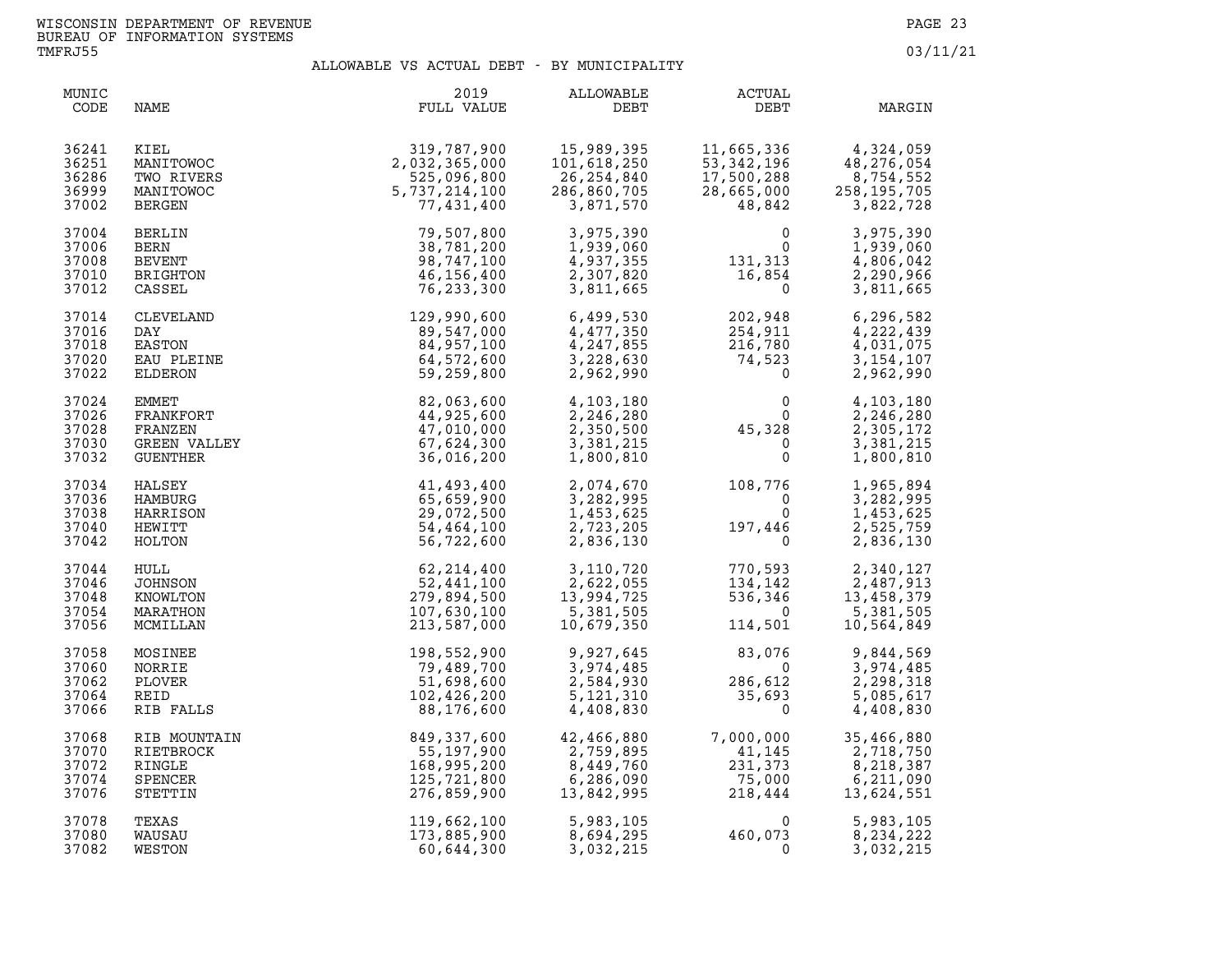| MUNIC<br>CODE                             | NAME                                                         | 2019<br>FULL VALUE                                                         | ALLOWABLE<br>DEBT                                                | ACTUAL<br>DEBT                                                                         | MARGIN                                                          |
|-------------------------------------------|--------------------------------------------------------------|----------------------------------------------------------------------------|------------------------------------------------------------------|----------------------------------------------------------------------------------------|-----------------------------------------------------------------|
| 37084<br>37102                            | WIEN<br><b>ATHENS</b>                                        | 67,615,000<br>59,588,000                                                   | 3,380,750<br>2,979,400                                           | $\Omega$<br>1,183,600                                                                  | 3,380,750<br>1,795,800                                          |
| 37121<br>37122<br>37126<br>37136<br>37145 | EDGAR<br>ELDERON<br>FENWOOD<br>HATLEY<br>KRONENWETTER        | 80,440,700<br>7,636,400<br>7,384,000<br>35,937,400<br>653,682,400          | 4,022,035<br>381,820<br>369,200<br>1,796,870<br>32,684,120       | 265,000<br>265,000<br>103,751<br>9,906<br>1,001,228<br>16,170,000                      | 3,757,035<br>278,069<br>359,294<br>795,642<br>16, 514, 120      |
| 37146<br>37151<br>37176<br>37181<br>37182 | MAINE<br>MARATHON<br>ROTHSCHILD<br>SPENCER<br>STRATFORD      | 257,558,700<br>156,845,900<br>495,672,700<br>107,773,800<br>116,130,000    | 12,877,935<br>7,842,295<br>24,783,635<br>5,388,690<br>5,806,500  | 923,572<br>4,118,907<br>9,405,000<br>2,273,498<br>4,294,352                            | 11,954,363<br>3,723,388<br>15,378,635<br>3,115,192<br>1,512,148 |
| 37186<br>37192<br>37251<br>37281<br>37291 | UNITY<br>WESTON<br>MOSINEE<br>SCHOFIELD<br>WAUSAU            | 14,575,200<br>1,276,454,100<br>314,550,000<br>248,834,500<br>3,075,863,100 | 728,760<br>63,822,705<br>15,727,500<br>12,441,725<br>153,793,155 | $\overline{0}$<br>9,654,530<br>8, 758, 262<br>9, 420, 465<br>83, 869, 779              | 728,760<br>54, 168, 175<br>6,969,238<br>3,021,260<br>69,923,376 |
| 37999<br>38002<br>38004<br>38006<br>38008 | MARATHON<br>AMBERG<br>ATHELSTANE<br>BEAVER<br>BEECHER        | $11,639,160,900 \ 94,719,200 \ 121,057,000 \ 158,123,200 \ 98,941,400$     | 581,958,045<br>4,735,960<br>6,052,850<br>7,906,160<br>4,947,070  | 17,905,000<br>$\overline{\mathbf{0}}$<br>215,543<br>$\overline{\mathbf{0}}$<br>136,348 | 564,053,045<br>4,735,960<br>5,837,307<br>7,906,160<br>4,810,722 |
| 38010<br>38012<br>38014<br>38016<br>38018 | DUNBAR<br>GOODMAN<br>GROVER<br>LAKE<br>MIDDLE INLET          | 80,440,800<br>72,180,100<br>134,745,600<br>170,545,900<br>112,582,700      | 4,022,040<br>3,609,005<br>6,737,280<br>8,527,295<br>5,629,135    | 0<br>362,740<br>$\overline{0}$<br>315,475<br>$\overline{0}$                            | 4,022,040<br>3, 246, 265<br>6,737,280<br>8,211,820<br>5,629,135 |
| 38020<br>38022<br>38024<br>38026<br>38028 | NIAGARA<br>PEMBINE<br>PESHTIGO<br>PORTERFIELD<br>POUND       | 74,166,700<br>92,196,700<br>335,520,300<br>177, 133, 200<br>109,310,600    | 3,708,335<br>4,609,835<br>16,776,015<br>8,856,660<br>5,465,530   | $95,256$<br>0<br>0<br>$\overline{0}$<br>$\mathsf{O}$<br>$\mathbf{0}$                   | 3,708,335<br>4,514,579<br>16,776,015<br>8,856,660<br>5,465,530  |
| 38030<br>38032<br>38034<br>38036<br>38111 | SILVER CLIFF<br>STEPHENSON<br>WAGNER<br>WAUSAUKEE<br>COLEMAN | 125,128,100<br>588,108,600<br>95,349,600<br>184,866,400<br>44,390,100      | 6,256,405<br>29,405,430<br>4,767,480<br>9,243,320<br>2,219,505   | $\mathbf 0$<br>$\mathsf{O}$<br>$\overline{0}$<br>$\overline{0}$<br>1,428,102           | 6,256,405<br>29,405,430<br>4,767,480<br>9,243,320<br>791,403    |
| 38121<br>38171<br>38191<br>38251<br>38261 | CRIVITZ<br>POUND<br>WAUSAUKEE<br>MARINETTE<br>NIAGARA        | 79,187,300<br>14,319,500<br>26,724,400<br>756,179,800<br>70,594,000        | 3,959,365<br>715,975<br>1,336,220<br>37,808,990<br>3,529,700     | 1,765,000<br>387,407<br>316,925<br>19,693,478<br>928,380                               | 2,194,365<br>328,568<br>1,019,295<br>18, 115, 512<br>2,601,320  |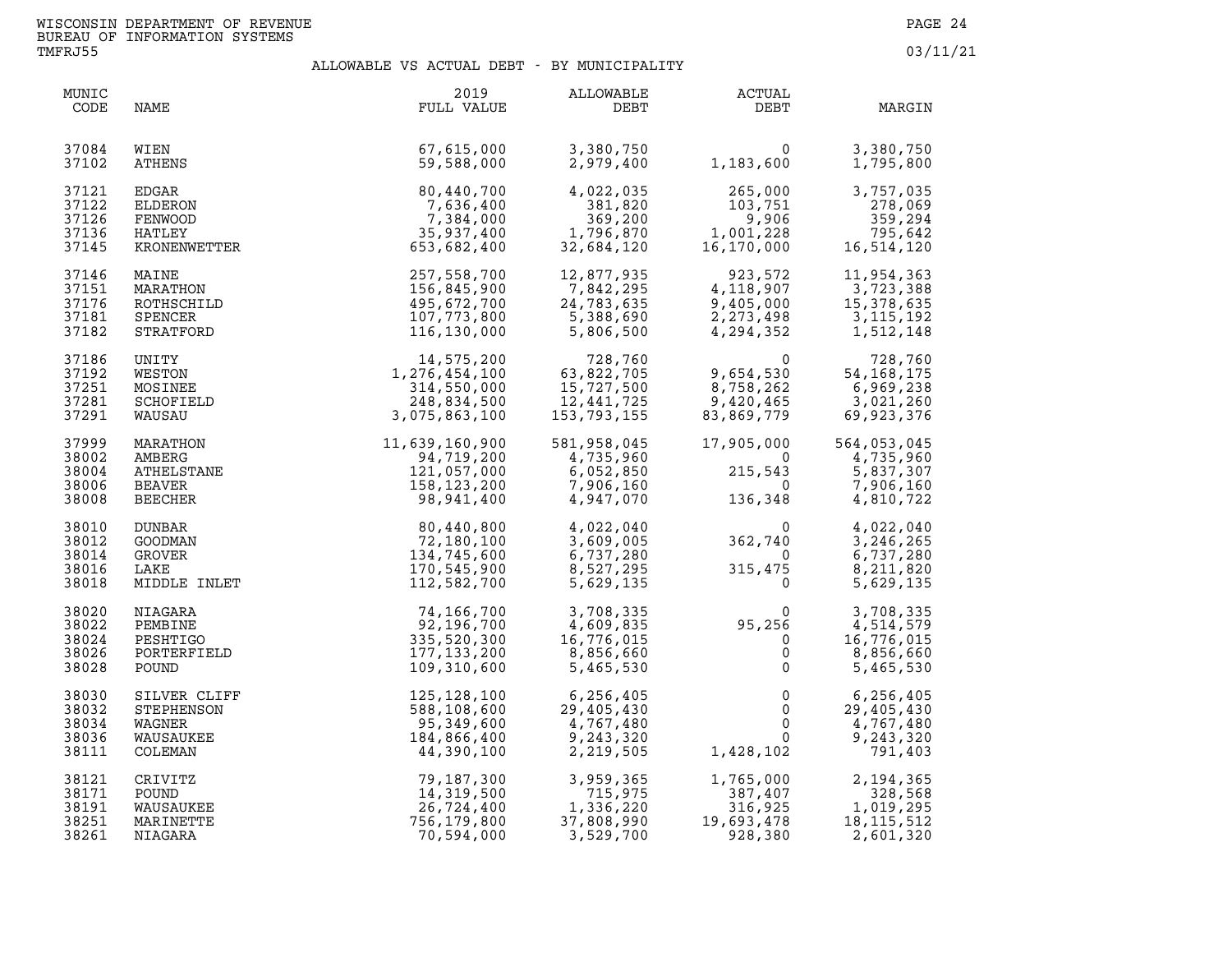| MUNIC<br>CODE                             | NAME                                                                     | 2019<br>FULL VALUE                                                                             | ALLOWABLE<br>DEBT                                                       | ACTUAL<br>DEBT                                                                            | MARGIN                                                                        |
|-------------------------------------------|--------------------------------------------------------------------------|------------------------------------------------------------------------------------------------|-------------------------------------------------------------------------|-------------------------------------------------------------------------------------------|-------------------------------------------------------------------------------|
| 38271                                     | PESHTIGO<br>MARINETTE<br>BUFFALO<br>CRYSTAL LAKE<br>COUCLAS              | 185,949,600                                                                                    | 9,297,480                                                               | 80,057                                                                                    | 9,217,423                                                                     |
| 38999                                     |                                                                          | 4,002,460,800                                                                                  | 200,123,040                                                             | 22,990,000                                                                                | 177, 133, 040                                                                 |
| 39002                                     |                                                                          | 106,549,600                                                                                    | 5,327,480                                                               | $\mathbf 0$                                                                               | 5,327,480                                                                     |
| 39004                                     |                                                                          | 124,495,300                                                                                    | 6,224,765                                                               | $\overline{0}$                                                                            | 6,224,765                                                                     |
| 39006                                     |                                                                          | 76,557,500                                                                                     | 3,827,875                                                               | $\mathbf 0$                                                                               | 3,827,875                                                                     |
| 39008                                     | HARRIS                                                                   | 76,101,700                                                                                     | 3,805,085                                                               | $0$<br>$0$<br>$0$<br>$222,760$<br>$0$                                                     | 3,805,085                                                                     |
| 39010                                     | MECAN                                                                    | 119,523,300                                                                                    | 5,976,165                                                               |                                                                                           | 5,976,165                                                                     |
| 39012                                     | MONTELLO                                                                 | 151, 412, 700                                                                                  | 7,570,635                                                               |                                                                                           | 7,570,635                                                                     |
| 39014                                     | MOUNDVILLE                                                               | 47,213,400                                                                                     | 2,360,670                                                               |                                                                                           | 2,137,910                                                                     |
| 39016                                     | NESHKORO                                                                 | 92,008,000                                                                                     | 4,600,400                                                               |                                                                                           | 4,600,400                                                                     |
| 39018                                     | NEWTON                                                                   | 69,393,500                                                                                     | 3,469,675                                                               | $140,000$<br>0<br>0<br>0                                                                  | 3,469,675                                                                     |
| 39020                                     | OXFORD                                                                   | 117,660,700                                                                                    | 5,883,035                                                               |                                                                                           | 5,743,035                                                                     |
| 39022                                     | PACKWAUKEE                                                               | 154,545,300                                                                                    | 7,727,265                                                               |                                                                                           | 7,727,265                                                                     |
| 39024                                     | SHIELDS                                                                  | 58,555,800                                                                                     | 2,927,790                                                               |                                                                                           | 2,927,790                                                                     |
| 39026                                     | SPRINGFIELD                                                              | 145,704,600                                                                                    | 7,285,230                                                               |                                                                                           | 7,285,230                                                                     |
| 39028<br>39121<br>39161<br>39165<br>39191 | WESTFIELD<br>ENDEAVOR<br>NESHKORO<br>OXFORD<br>WESTFIELD                 | 110,977,500<br>19,351,900<br>22,888,400<br>27,437,500<br>60,612,900                            | 5,548,875<br>967,595<br>1,144,420<br>1,371,875<br>3,030,645             | $\begin{smallmatrix}&&&0\0&575\,,024\end{smallmatrix}$<br>$40,000$<br>$4,536$<br>575,151  | $\overline{0}$<br>5,548,875<br>392,571<br>1,104,420<br>1,367,339<br>2,455,494 |
| 39251<br>39999<br>40106<br>40107<br>40126 | MONTELLO<br>MARQUETTE<br><b>BAYSIDE</b><br>BROWN DEER<br>FOX POINT       | 88,524,200<br>1,669,513,800<br>674,530,100<br>1,005,880,400<br>1,221,306,000                   | 4,426,210<br>83,475,690<br>33,726,505<br>50,294,020<br>61,065,300       | 1,680,197<br>10,804,999 72,670,691<br>10,206,289 23,520,216<br>28, 197, 804<br>12,430,000 | 22,096,216<br>48,635,300                                                      |
| 40131<br>40136<br>40176<br>40181<br>40191 | GREENDALE<br>HALES CORNERS<br>RIVER HILLS<br>SHOREWOOD<br>WEST MILWAUKEE | 1,568,268,000<br>727,751,600<br>466, 252, 700<br>1,755,222,400<br>375,980,900                  | 78,413,400<br>36,387,580<br>23, 312, 635<br>87,761,120<br>18,799,045    | 23, 292, 842<br>$12,900,$<br>3,204,620<br>47,994,614<br>11,262,848                        | 55, 120, 558<br>23,487,580<br>20,108,015<br>39,766,506<br>7,536,197           |
| 40192                                     | WHITEFISH BAY                                                            | 2,408,192,200                                                                                  | 120,409,610                                                             | 25,740,519                                                                                | 94,669,091                                                                    |
| 40211                                     | <b>CUDAHY</b>                                                            | 1,233,560,900                                                                                  | 61,678,045                                                              | 22,940,000                                                                                | 38,738,045                                                                    |
| 40226                                     | FRANKLIN                                                                 | 4,360,269,000                                                                                  | 218,013,450                                                             | 71,870,341                                                                                | 146, 143, 109                                                                 |
| 40231                                     | GLENDALE                                                                 | 2,052,116,500                                                                                  | 102,605,825                                                             | 37,995,242                                                                                | 64,610,583                                                                    |
| 40236                                     | GREENFIELD                                                               | 3, 277, 447, 900                                                                               | 163,872,395                                                             | 79,904,533                                                                                | 83,967,862                                                                    |
| 40251<br>40265<br>40281<br>40282<br>40291 | MILWAUKEE<br>OAK CREEK<br>SAINT FRANCIS<br>SOUTH MILWAUKEE<br>WAUWATOSA  | 29,746,345,900<br>3,831,003,800<br>51,881,800<br>551,881,800<br>1,310,228,400<br>6,543,192,600 | 1,487,317,295<br>191,550,190<br>32,594,090<br>65,511,420<br>327,159,630 | 996,140,000<br>97,845,000<br>20,412,857<br>26,300,000<br>123,624,951                      | 491, 177, 295<br>93,705,190<br>12, 181, 233<br>39, 211, 420<br>203,534,679    |
| 40292                                     | WEST ALLIS                                                               | 4,010,376,800                                                                                  | 200,518,840                                                             | 86,873,189                                                                                | 113,645,651                                                                   |
| 40999                                     | MILWAUKEE                                                                | 67,178,449,700                                                                                 | 3,358,922,485                                                           | 475,667,091                                                                               | 2,883,255,394                                                                 |
| 41002                                     | ADRIAN                                                                   | 75,659,800                                                                                     | 3,782,990                                                               | $\Omega$                                                                                  | 3,782,990                                                                     |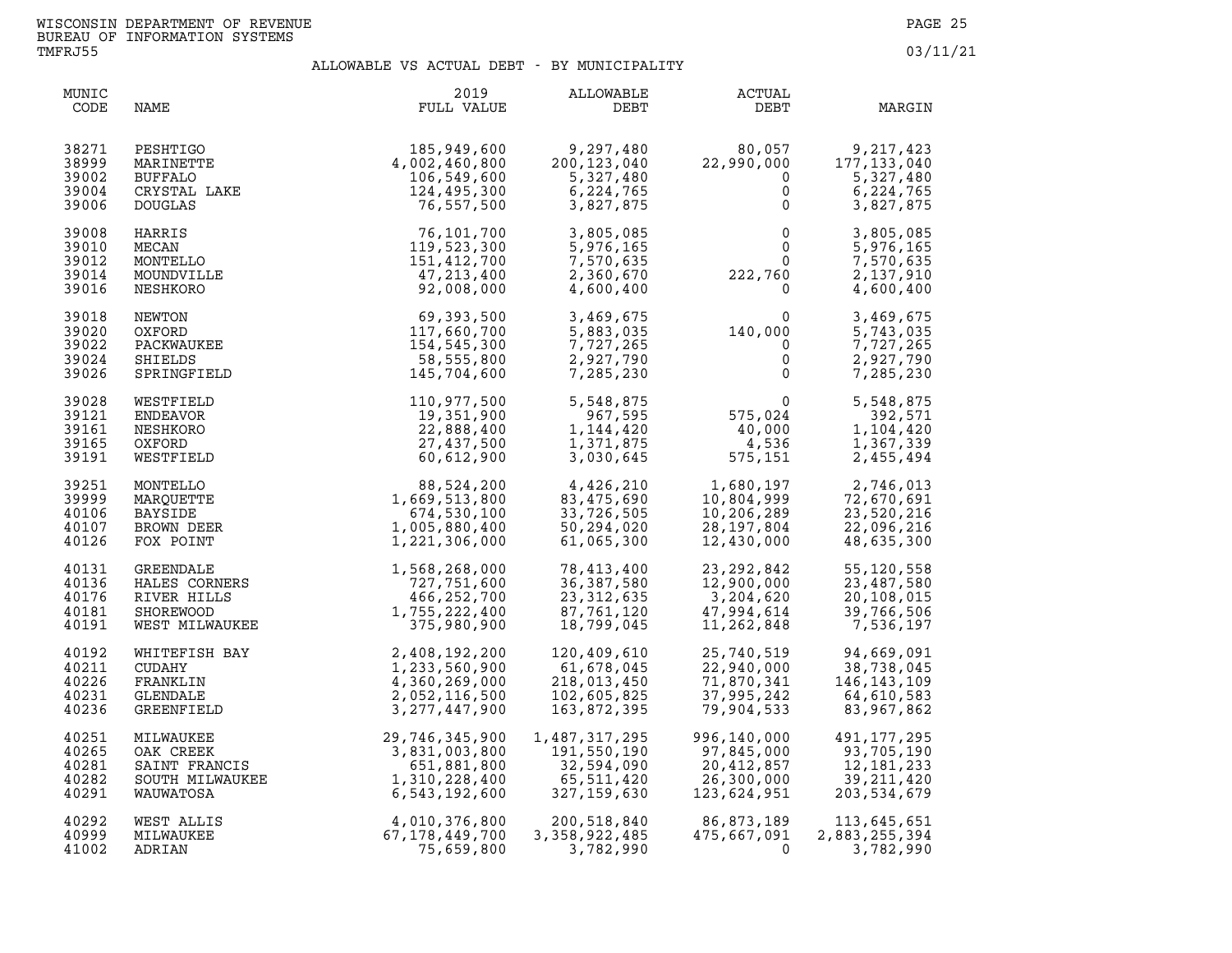| MUNIC<br>CODE                             | NAME                                                                  | 2019<br>FULL VALUE                                                       | ALLOWABLE<br>DEBT                                                 | ACTUAL<br>DEBT                                                        | MARGIN                                                            |
|-------------------------------------------|-----------------------------------------------------------------------|--------------------------------------------------------------------------|-------------------------------------------------------------------|-----------------------------------------------------------------------|-------------------------------------------------------------------|
| 41004<br>41006                            | <b>ANGELO</b><br>BYRON                                                | 81,073,600<br>131,082,000                                                | 4,053,680<br>6,554,100                                            | 15,992<br>$\mathbf 0$                                                 | 4,037,688<br>6,554,100                                            |
| 41008<br>41010<br>41012<br>41014<br>41016 | CLIFTON<br>GLENDALE<br><b>GRANT</b><br>GREENFIELD<br><b>JEFFERSON</b> | 41,139,300<br>44,659,700<br>44,520,300<br>124,695,200<br>53,864,100      | 2,056,965<br>2,232,985<br>2,226,015<br>6,234,760<br>2,693,205     | $\begin{smallmatrix}&&&0\0&&&0\167,513\0&503,000\end{smallmatrix}$    | 2,056,965<br>2,232,985<br>2,058,502<br>6,234,760<br>2,190,205     |
| 41018<br>41020<br>41022<br>41024<br>41026 | LA FAYETTE<br>LA GRANGE<br>LEON<br>LINCOLN<br>LITTLE FALLS            | 27,925,200<br>168,045,600<br>99,823,600<br>92,384,700<br>131,964,500     | 1,396,260<br>8,402,280<br>4,991,180<br>4,619,235<br>6,598,225     | $\begin{smallmatrix}0\0\0\0\0\end{smallmatrix}$<br>282,094<br>130,184 | 1,396,260<br>8,402,280<br>4,955,791<br>4,337,141<br>6,468,041     |
| 41028<br>41030<br>41032<br>41034<br>41036 | NEW LYME<br>OAKDALE<br>PORTLAND<br>RIDGEVILLE<br>SCOTT                | 25,541,700<br>129,591,600<br>61,795,400<br>41,603,900<br>13,022,800      | 1,277,085<br>6,479,580<br>3,089,770<br>2,080,195<br>651,140       | $\mathbf{0}$<br>$\Omega$<br>21,621                                    | 1,277,085<br>6,479,580<br>3,089,770<br>2,058,574<br>651,140       |
| 41038<br>41040<br>41042<br>41044<br>41046 | SHELDON<br>SPARTA<br>TOMAH<br>WELLINGTON<br>WELLS                     | 38,277,600<br>269,997,900<br>123, 199, 200<br>41,384,400<br>53, 236, 400 | 1,913,880<br>13,499.895<br>6,159,960<br>2,069,220<br>2,661,820    | 424,940<br>179,505<br>116,849<br>90,510<br>81,209                     | 1,488,940<br>13,320,390<br>6,043,111<br>1,978,710<br>2,580,611    |
| 41048<br>41111<br>41141<br>41151<br>41161 | WILTON<br>CASHTON<br>KENDALL<br>MELVINA<br>NORWALK                    | 45,560,100<br>96,585,700<br>18,279,100<br>2,827,500<br>15,949,200        | 2,278,005<br>4,829,285<br>913,955<br>141,375<br>797,460           | 333,916<br>$434,806$<br>631,437<br>50,000<br>422,052                  | 1,944,089<br>4,394,479<br>282,518<br>91,375<br>375,408            |
| 41165<br>41185<br>41191<br>41192<br>41281 | OAKDALE<br>WARRENS<br>WILTON<br>WYEVILLE<br>SPARTA                    | 23, 141, 500<br>56,142,500<br>34,158,300<br>5,885,800<br>646,616,100     | 1,157,075<br>2,807,125<br>1,707,915<br>294,290<br>32,330,805      | 104,717<br>1,821,374<br>748,075<br>$\Omega$<br>12,686,019             | 1,052,358<br>985,751<br>959,840<br>294,290<br>19,644,786          |
| 41286<br>41999<br>42002<br>42006<br>42008 | TOMAH<br>MONROE<br>ABRAMS<br><b>BAGLEY</b><br>BRAZEAU                 | 716,267,500<br>3,579,764,100<br>194,861,100<br>46,621,400<br>253,917,400 | 35,813,375<br>178,988,205<br>9,743,055<br>2,331,070<br>12,695,870 | 19, 328, 740<br>$\overline{\mathbf{0}}$<br>63,271<br>$\Omega$         | 16,484,635<br>160,263,988<br>9,743,055<br>2,267,799<br>12,695,870 |
| 42010<br>42012<br>42014<br>42016<br>42018 | <b>BREED</b><br>CHASE<br>DOTY<br>GILLETT<br>HOW                       | 79,321,400<br>269,032,200<br>109,436,800<br>81,073,000<br>43,646,800     | 3,966,070<br>13,451.610<br>5,471,840<br>4,053,650<br>2,182,340    | 160,903<br>66,829<br>529,192<br>$\mathbf{0}$<br>0                     | 3,805,167<br>13,384,781<br>4,942,648<br>4,053,650<br>2,182,340    |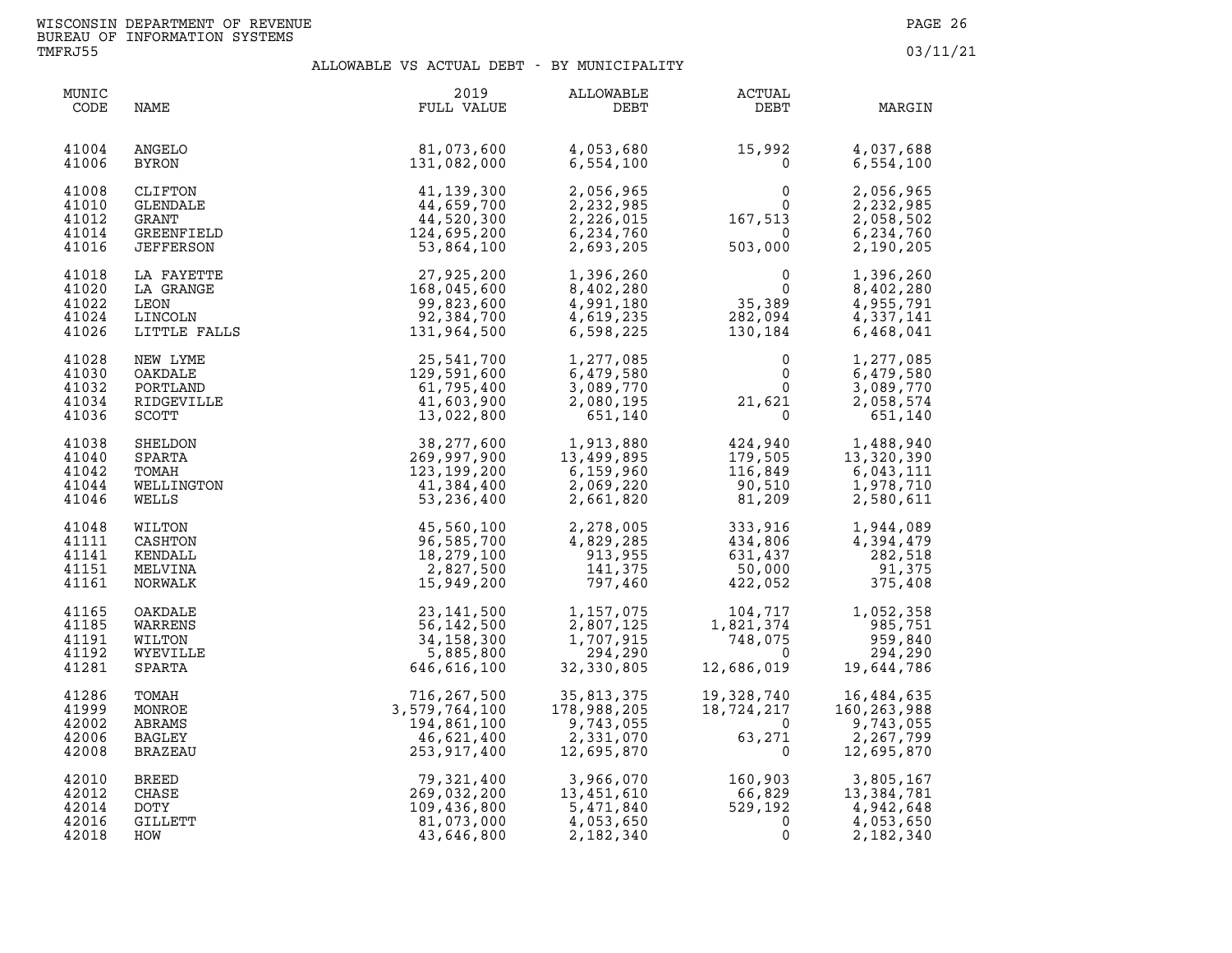| MUNIC<br>CODE                             | NAME                                                             | 2019<br>FULL VALUE                                                                                                                                                      | ALLOWABLE<br>DEBT                                                                                 | <b>ACTUAL</b><br>DEBT                                                                                                                                                                                                                                                                            | MARGIN                                                                        |
|-------------------------------------------|------------------------------------------------------------------|-------------------------------------------------------------------------------------------------------------------------------------------------------------------------|---------------------------------------------------------------------------------------------------|--------------------------------------------------------------------------------------------------------------------------------------------------------------------------------------------------------------------------------------------------------------------------------------------------|-------------------------------------------------------------------------------|
| 42019<br>42020<br>42022<br>42024<br>42026 |                                                                  | 1240,859,900<br>LENA 60,178,600<br>LENA 60,178,600<br>LITTLE RIVER 88,157,100<br>LITTLE SUAMICO 527,591,700<br>MAPLE VALLEY 57,305,400                                  | 12,042,995<br>$12,042,7$<br>3,008,930<br>4,407,855<br>دده , ، نامو<br>26, 379, 585<br>2, 865, 270 | $686, 771$<br>150,000<br>0<br>0                                                                                                                                                                                                                                                                  | 11,356,224<br>2,858,930<br>4,407,855<br>26, 379, 585<br>2,865,270             |
| 42028<br>42029<br>42030<br>42032<br>42034 | MORGAN<br>MOUNTAIN<br><b>OCONTO</b><br>OCONTO FALLS<br>PENSAUKEE | 93,061,000<br>162,243,600<br>118,301,400<br>111,074,400<br>130,159,900                                                                                                  | 4,653,050<br>8,112,180<br>5,915,070<br>5,553,720<br>6,507,995                                     | $\begin{array}{c} 0 \\ 264, 775 \\ 231, 854 \\ 44, 299 \\ 31, 337 \end{array}$                                                                                                                                                                                                                   | 4,653,050<br>7,847,405<br>5,683,216<br>5,509,421<br>6,476,658                 |
| 42036<br>42038<br>42040<br>42042<br>42044 | RIVERVIEW<br><b>SPRUCE</b><br>STILES<br>TOWNSEND<br>UNDERHILL    | 254,460,500<br>115,372,800<br>134,803,600<br>317,519,900<br>96,316,800                                                                                                  | 12,723,025<br>5,768,640<br>6,740,180<br>15,875,995<br>4,815,840                                   | $69,966$<br>$29,000$<br>$68,368$<br>$95,620$<br>$43,164$                                                                                                                                                                                                                                         | 12,653,059<br>5,739,640<br>6,671,812<br>15,780,375<br>4,772,676               |
| 42146<br>42181<br>42231<br>42265<br>42266 | LENA<br>SURING<br>GILLETT<br>OCONTO<br>OCONTO FALLS              | 32,352,700<br>21,945,300<br>60,295,100<br>227,041,000<br>174,673,800                                                                                                    | 1,617,635<br>1,097,265<br>3,014,755<br>11,352,050<br>8,733,690                                    | $\begin{array}{c} 427,954\ 518,593\ 1,902,200\ 6,165,000\ 1,585,841\ \end{array}$                                                                                                                                                                                                                | 1,189,681<br>578,672<br>1, 112, 555<br>5,187,050<br>7,147,849                 |
| 42999<br>43002<br>43004<br>43006<br>43008 | OCONTO<br>CASSIAN<br>CRESCENT<br>ENTERPRISE<br>HAZELHURST        | $4, 102, 238, 100$<br>$249, 056, 600$<br>$258, 848, 900$<br>$92, 734, 600$<br>$381, 054, 500$                                                                           | 205,111,905<br>12,452,830<br>12,942,445<br>4,636,730<br>19,052,725                                | 20,100,000<br>0<br>283,616<br>151,347<br>635,750<br>$283,616$<br>151,347<br>635,750<br>151,347                                                                                                                                                                                                   | 20,100,000 185,011,905<br>12,452,830<br>12,658,829<br>4,485,383<br>18,416,975 |
| 43010<br>43012<br>43014<br>43016<br>43018 | LAKE TOMAHAWK<br>LITTLE RICE<br>LYNNE<br>MINOCQUA<br>MONICO      |                                                                                                                                                                         | 13,016,425<br>85,765,060<br>1,385,675                                                             | $13,016,425$<br>$3,643,130$<br>$1,700,015$<br>$85,765,060$<br>$6,115,633$<br>$0$                                                                                                                                                                                                                 | 13,016,425<br>3,508,156<br>1,700,015<br>79,649,427<br>1,385,675               |
| 43020<br>43022<br>43024<br>43026<br>43028 | NEWBOLD<br>NOKOMIS<br>PELICAN<br>PIEHL<br>PINE LAKE              | HAWK<br>CE<br>CE<br>72, 862, 600<br>34, 000, 300<br>1, 715, 301, 200<br>27, 713, 500<br>27, 713, 500<br>312, 403, 600<br>16, 563, 100<br>313, 368, 400<br>313, 368, 400 | 26,957,830                                                                                        | 41,029<br>$\begin{array}{cc} 26\,,957\,,830 \qquad \qquad & 41\,,029 \\ 12\,,417\,,410 \qquad \qquad & 0 \\ 15\,,620\,,180 \qquad \qquad & 102\,,154 \\ 828\,,155 \qquad \qquad & 0 \\ 15\,,668\,,420 \qquad \qquad & 312\,,159 \end{array}$<br>$\begin{matrix}0\\154\\0\end{matrix}$<br>312,159 | 26,916,801<br>12,417,410<br>15,518,026<br>828,155<br>15,356,261               |
| 43030<br>43032<br>43034<br>43036<br>43038 | SCHOEPKE<br>STELLA<br>SUGAR CAMP<br>THREE LAKES<br>WOODBORO      | 125,517,000<br>81,742,400<br>388,267,700<br>958,747,900<br>167,016,500                                                                                                  | 6,275,850<br>4,087,120<br>19,413,385<br>19,413,385<br>47,937,395<br>8,350,825                     | $423,082$<br>$86,043$<br>$244,438$<br>$5,469,768$<br>$423,082$<br>$86,043$<br>$244,438$<br>$5,469,768$                                                                                                                                                                                           | 5,852,768<br>4,001,077<br>19,168,947<br>42,467,627<br>8,350,825               |
| 43040<br>43276<br>43999                   | WOODRUFF<br>RHINELANDER<br>ONEIDA                                | 373,662,100<br>609,740,600<br>7,226,434,800                                                                                                                             | 18,683,105<br>18,683,105<br>30,487,030<br>361, 321, 740                                           | 1,662,513<br>17,170,638<br>12, 174, 475                                                                                                                                                                                                                                                          | 17,020,592<br>13,316,392<br>349, 147, 265                                     |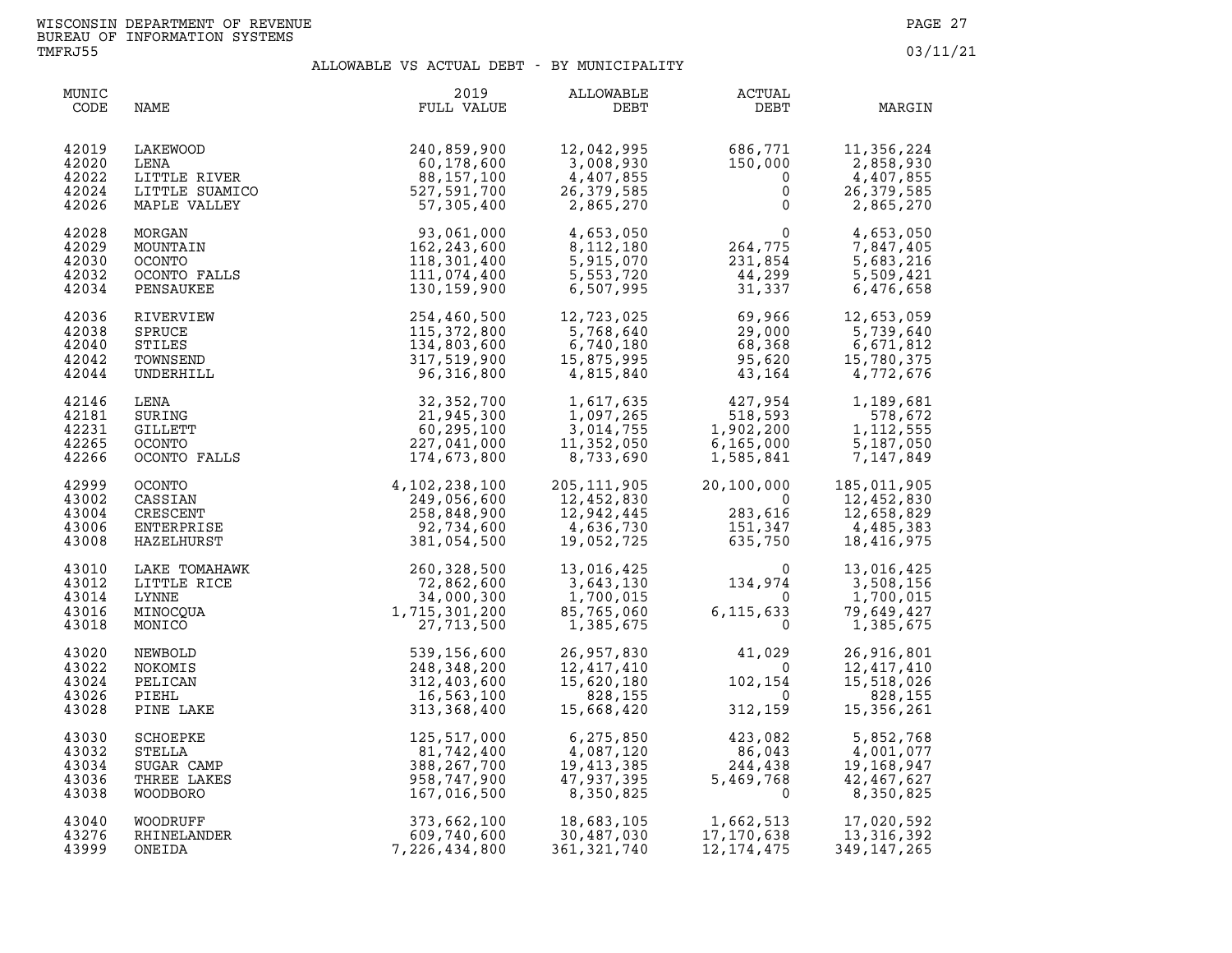| MUNIC<br>CODE                             | NAME                                                           | 2019<br>FULL VALUE                                                               | ALLOWABLE<br>DEBT                                                      | ACTUAL<br>DEBT                                               | MARGIN                                                                |
|-------------------------------------------|----------------------------------------------------------------|----------------------------------------------------------------------------------|------------------------------------------------------------------------|--------------------------------------------------------------|-----------------------------------------------------------------------|
| 44002<br>44004                            | BLACK CREEK<br>BOVINA                                          | 107,853,300<br>102,015,300                                                       | 5,392,665<br>5,100,765                                                 | 117,427<br>23,345                                            | 5,275,238<br>5,077,420                                                |
| 44006                                     | <b>BUCHANAN</b>                                                | 723,121,600                                                                      | 36,156,080                                                             | 3, 293, 154                                                  | 32,862,926                                                            |
| 44008                                     | CENTER                                                         | 390,582,600                                                                      | 19,529,130                                                             | 78,941                                                       | 19,450,189                                                            |
| 44010                                     | CICERO                                                         | 94,874,500                                                                       | 19,529,130<br>4,743,725                                                | $\Omega$                                                     | 4,743,725                                                             |
| 44012                                     | DALE                                                           | 271,240,400                                                                      | 13,562,020                                                             | 212,885                                                      | 13,349,135                                                            |
| 44014                                     | DEER CREEK                                                     | 44,877,400                                                                       | 2,243,870                                                              | $\overline{0}$                                               | 2,243,870                                                             |
| 44016                                     | <b>ELLINGTON</b>                                               | 285, 141, 700                                                                    | 14,257,085                                                             | 815,539                                                      | 13,441,546                                                            |
| 44018                                     | FREEDOM                                                        | 542,643,600                                                                      | 27,132,180                                                             | 8,555,624                                                    | 18,576,556                                                            |
| 44020                                     | GRAND CHUTE                                                    | 2,800,738,600                                                                    | 140,036,930                                                            | 37,940,000                                                   | 102,096,930                                                           |
| 44022                                     | GREENVILLE                                                     | 1,434,434,600                                                                    | 71,721,730                                                             | 13, 352, 340                                                 | 58,369,390                                                            |
| 44024                                     | HORTONIA                                                       | 129,777,900                                                                      | 6,488,895                                                              | $\Omega$                                                     | 6,488,895                                                             |
| 44026                                     | KAUKAUNA                                                       | 148,946,600                                                                      | 7,447,330                                                              | 0                                                            | 7,447,330                                                             |
| 44028                                     | LIBERTY                                                        | 72,693,400                                                                       | 3,634,670                                                              | $\mathbf 0$                                                  | 3,634,670                                                             |
| 44030                                     | MAINE                                                          | 73,872,200                                                                       | 3,693,610                                                              | $\mathsf{O}$                                                 | 3,693,610                                                             |
| 44032                                     | MAPLE CREEK                                                    | 48,336,700                                                                       | 2,416,835                                                              | $\mathbf 0$                                                  | 2,416,835                                                             |
| 44034                                     | ONEIDA                                                         | 226,360,100                                                                      | 11,318,005                                                             | $\mathsf 0$                                                  | 11,318,005                                                            |
| 44036                                     | OSBORN                                                         | 104,037,700                                                                      | 5,201,885                                                              | $\mathsf{O}$                                                 | 5,201,885                                                             |
| 44038                                     | SEYMOUR                                                        | 103,755,900                                                                      | 5,187,795                                                              | $\Omega$                                                     | 5,187,795                                                             |
| 44040                                     | VANDENBROEK                                                    | 182,974,900                                                                      | 9,148,745                                                              | 831,810                                                      | 8,316,935                                                             |
| 44106                                     | BEAR CREEK                                                     | 17,490,900                                                                       | 874,545                                                                | $\overline{0}$                                               | 874,545                                                               |
| 44107                                     | BLACK CREEK                                                    | 71,713,300                                                                       | 3,585,665                                                              | 90,121                                                       | 3,495,544                                                             |
| 44111                                     | COMBINED LOCKS                                                 | 321,121,600                                                                      | 16,056,080                                                             | 5,771,488                                                    | 10,284,592                                                            |
| 44136                                     | HORTONVILLE                                                    | 218,681,900                                                                      | 10,934,095                                                             | 4,287,968                                                    | 6,646,127                                                             |
| 44141                                     | KIMBERLY                                                       | 561,813,100                                                                      | 28,090,655                                                             | 23,879,000                                                   | 4,211,655                                                             |
| 44146                                     | LITTLE CHUTE                                                   | 952,165,700                                                                      | 47,608,285                                                             | 23,964,548                                                   | 23,643,737                                                            |
| 44155                                     | NICHOLS                                                        | 9,047,500                                                                        | 452,375                                                                | 125,921                                                      | 326,454                                                               |
| 44181<br>44201<br>44241<br>44281<br>44999 | SHIOCTON<br>APPLETON<br>KAUKAUNA<br>SEYMOUR<br>OUTAGAMIE       | 41,853,400<br>5,855,356,700<br>1, 153, 793, 700<br>219,505,500<br>16,570,536,900 | 2,092,670<br>292,767,835<br>57,689,685<br>10,975,275<br>828,526,845    | 336,883<br>69,215,000<br>42,315,000<br>943,540<br>68,488,125 | 1,755,787<br>223, 552, 835<br>15,374,685<br>10,031,735<br>760,038,720 |
| 45002<br>45004<br>45006<br>45008<br>45012 | BELGIUM<br>CEDARBURG<br>FREDONIA<br>GRAFTON<br>PORT WASHINGTON | 291, 274, 200<br>977,734,900<br>243,933,500<br>667,246,500<br>228,757,800        | 14,563,710<br>48,886,745<br>12, 196, 675<br>33, 362, 325<br>11,437,890 | $1,288,339$<br>878,712<br>0<br>1,288,339                     | 14,563,710<br>47,598,406<br>11,317,963<br>33, 362, 325<br>11,437,890  |
| 45014                                     | SAUKVILLE                                                      | 239,909,900                                                                      | 11,995,495                                                             | $\Omega$                                                     | 11,995,495                                                            |
| 45106                                     | BELGIUM                                                        | 206,892,400                                                                      | 10,344,620                                                             | 5,320,668                                                    | 5,023,952                                                             |
| 45126                                     | FREDONIA                                                       | 183,863,200                                                                      | 9,193,160                                                              | 5,443,064                                                    | 3,750,096                                                             |
| 45131                                     | GRAFTON                                                        | 1,490,727,800                                                                    | 74,536,390                                                             | 32,879,786                                                   | 41,656,604                                                            |
| 45181                                     | SAUKVILLE                                                      | 462,439,400                                                                      | 23, 121, 970                                                           | 13,422,756                                                   | 9,699,214                                                             |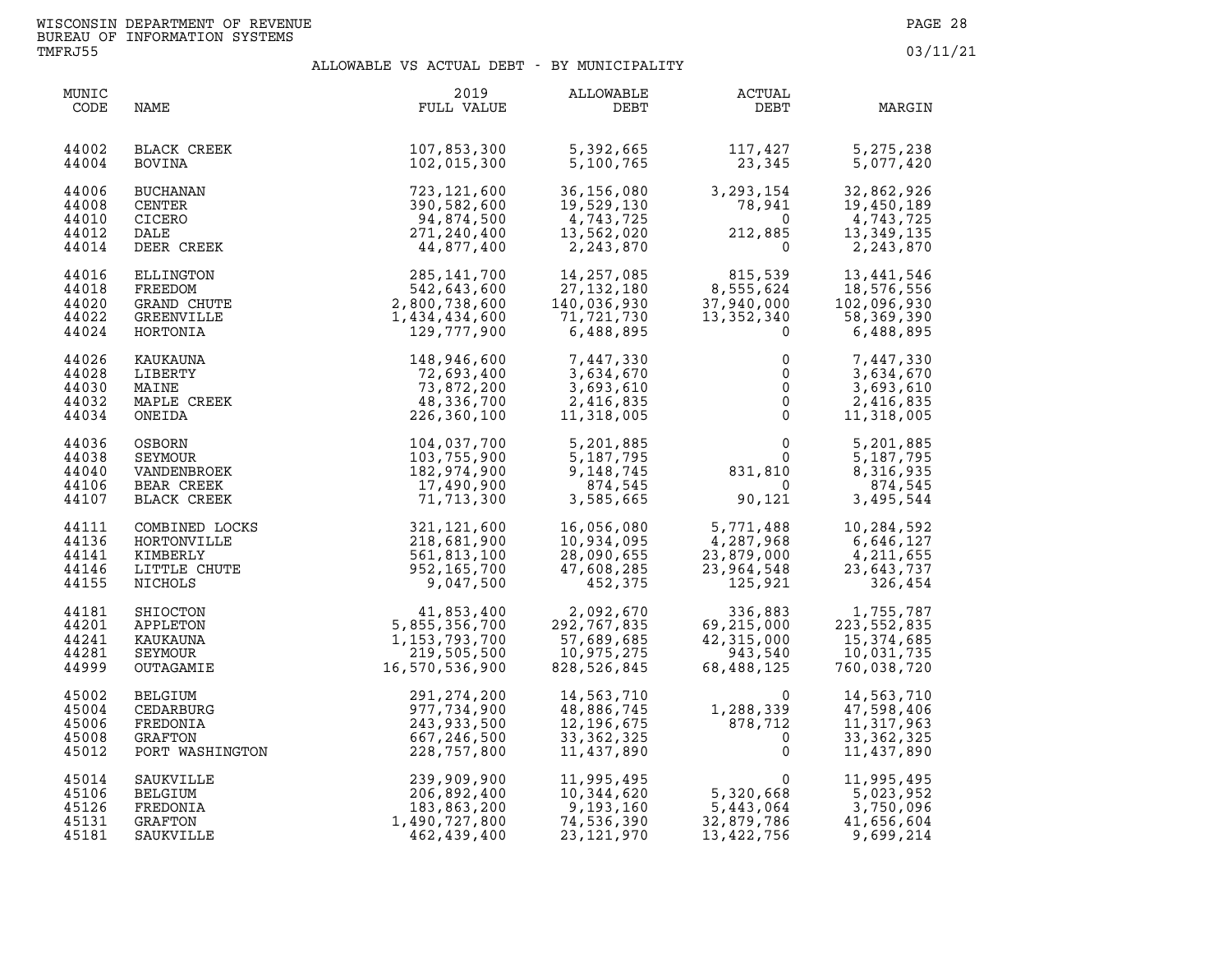| MUNIC<br>CODE                             | NAME                                                                         | 2019<br>FULL VALUE                                                               | ALLOWABLE<br>DEBT                                                            | ACTUAL<br>DEBT                                                                                       | MARGIN                                                                                             |
|-------------------------------------------|------------------------------------------------------------------------------|----------------------------------------------------------------------------------|------------------------------------------------------------------------------|------------------------------------------------------------------------------------------------------|----------------------------------------------------------------------------------------------------|
| 45186<br>45211<br>45255<br>45271<br>45999 | THIENSVILLE<br>CEDARBURG<br>MEQUON<br>PORT WASHINGTON<br>CZAIIKEE<br>OZAUKEE | 374,572,900<br>1,433,294,900<br>5,048,795,100<br>1,112,699,800<br>12,995,887,800 | 18,728,645<br>71,664,745<br>252,439,755<br>55,634,990<br>649,794,390         | 0<br>18,524,050<br>44,260,000<br>29,114,584<br>25, 225, 000                                          | 18,728,645<br>53,140,695<br>208, 179, 755<br>26,520,406<br>624,569,390                             |
| 46002<br>46004<br>46006<br>46008<br>46010 | ALBANY<br>DURAND<br>FRANKFORT<br>LIMA<br>PEPIN                               | 57, 142, 900<br>53,963,900<br>30,575,300<br>62,773,200<br>106,908,100            | 2,857,145<br>2,698,195<br>1,528,765<br>3,138,660<br>5,345,405                | 90,000<br>$\overline{0}$<br>$\mathbf{0}$<br>$\mathsf{O}$<br>$\mathbf 0$                              | 2,767,145<br>2,698,195<br>1,528,765<br>3,138,660<br>5,345,405                                      |
| 46012<br>46014<br>46016<br>46171<br>46181 | STOCKHOLM<br>WATERVILLE<br>WAUBEEK<br>PEPIN<br>STOCKHOLM                     | 41,027,700<br>60,867,500<br>44,015,200<br>70, 241, 700<br>21,684,400             | 2,051,385<br>3,043,375<br>2,200,760<br>3,512,085<br>1,084,220                | 50,863<br>$\overline{0}$<br>$919, 266$<br>0                                                          | 2,000,522<br>3,043,375<br>2,200,760<br>2,592,819<br>1,084,220                                      |
| 46216<br>46999<br>47002<br>47004<br>47006 | DURAND<br>PEPIN<br>CLIFTON<br>DIAMOND BLUFF<br>ELLSWORTH                     | 97,726,800<br>646,926,700<br>338,529,300<br>54,345,500<br>113,847,900            | 4,886,340<br>32,346,335<br>16,926,465<br>2,717,275<br>5,692,395              | $\begin{smallmatrix}&&&0\160,140\end{smallmatrix}$<br>$\Omega$                                       | 2, 148, 954<br>3, 684, 383<br>28, 661, 952<br>28, 661, 952<br>16,926,465<br>2,557,135<br>5,692,395 |
| 47008<br>47010<br>47012<br>47014<br>47016 | EL PASO<br>GILMAN<br>HARTLAND<br><b>ISABELLE</b><br>MAIDEN ROCK              | 77,338,600<br>97,566,900<br>83,284,700<br>35,650,100<br>76,213,900               | 3,866,930<br>4,878,345<br>4,164,235<br>1,782,505<br>3,810,695                | $\begin{smallmatrix}&&&0\&48,988\&0\&&0\end{smallmatrix}$<br>$\Omega$                                | 3,866,930<br>4,829,357<br>4, 164, 235<br>1,782,505<br>3,810,695                                    |
| 47018<br>47020<br>47022<br>47024<br>47026 | MARTELL<br>OAK GROVE<br>RIVER FALLS<br>ROCK ELM<br>SALEM                     | 103,201,000<br>309,657,500<br>266,016,100<br>43,253,500<br>53,130,800            | 5,160,050<br>15,482,875<br>13,300,805<br>2.162.675<br>2,162,675<br>2,656,540 | 398,349 4,761,701<br>0 15,482,875<br>$\begin{array}{c} 0 \\ 69,139 \end{array}$<br>80,000<br>221,026 | 13,231,666<br>2,082,675<br>2,435,514                                                               |
| 47028<br>47030<br>47032<br>47034<br>47106 | SPRING LAKE<br>TRENTON<br>TRIMBELLE<br>UNION<br>BAY CITY                     | 50,538,900<br>215,080,800<br>157,451,900<br>55,672,400<br>20, 277, 400           | 2,526,945<br>10,754,040<br>7,872,595<br>2,783,620<br>1,013,870               | $\mathbf{0}$<br>51,284<br>60,018<br>282,227<br>299,867<br>299,867                                    | 2,526,945<br>10,702,756<br>7,812,577<br>2,501,393<br>714,003                                       |
| 47121<br>47122<br>47151<br>47171<br>47181 | ELLSWORTH<br>ELMWOOD<br>MAIDEN ROCK<br>PLUM CITY<br>SPRING VALLEY            | 219, 235, 300<br>42,361,400<br>23,661,500<br>30,902,700<br>76,857,100            | 10,961,765<br>10,961,765<br>2,118,070<br>1,183,075<br>1,545,135<br>3,842,855 | 3,202,540<br>1,256,773<br>$\overline{0}$<br>235,638<br>2,744,591                                     | 7,759,225<br>861,297<br>1,183,075<br>1,309,497<br>1,098,264                                        |
| 47271<br>47276<br>47999                   | PRESCOTT<br>RIVER FALLS<br>PIERCE                                            | 398,453,900<br>1,084,357,900<br>3,624,907,300                                    | 19, 922, 01<br>54, 217, 895<br>015, 365<br>181, 245, 365                     | 7,425,000<br>20.498.780<br>20,498,780<br>26,420,000                                                  | 12,497,695<br>33,719,115<br>154,825,365                                                            |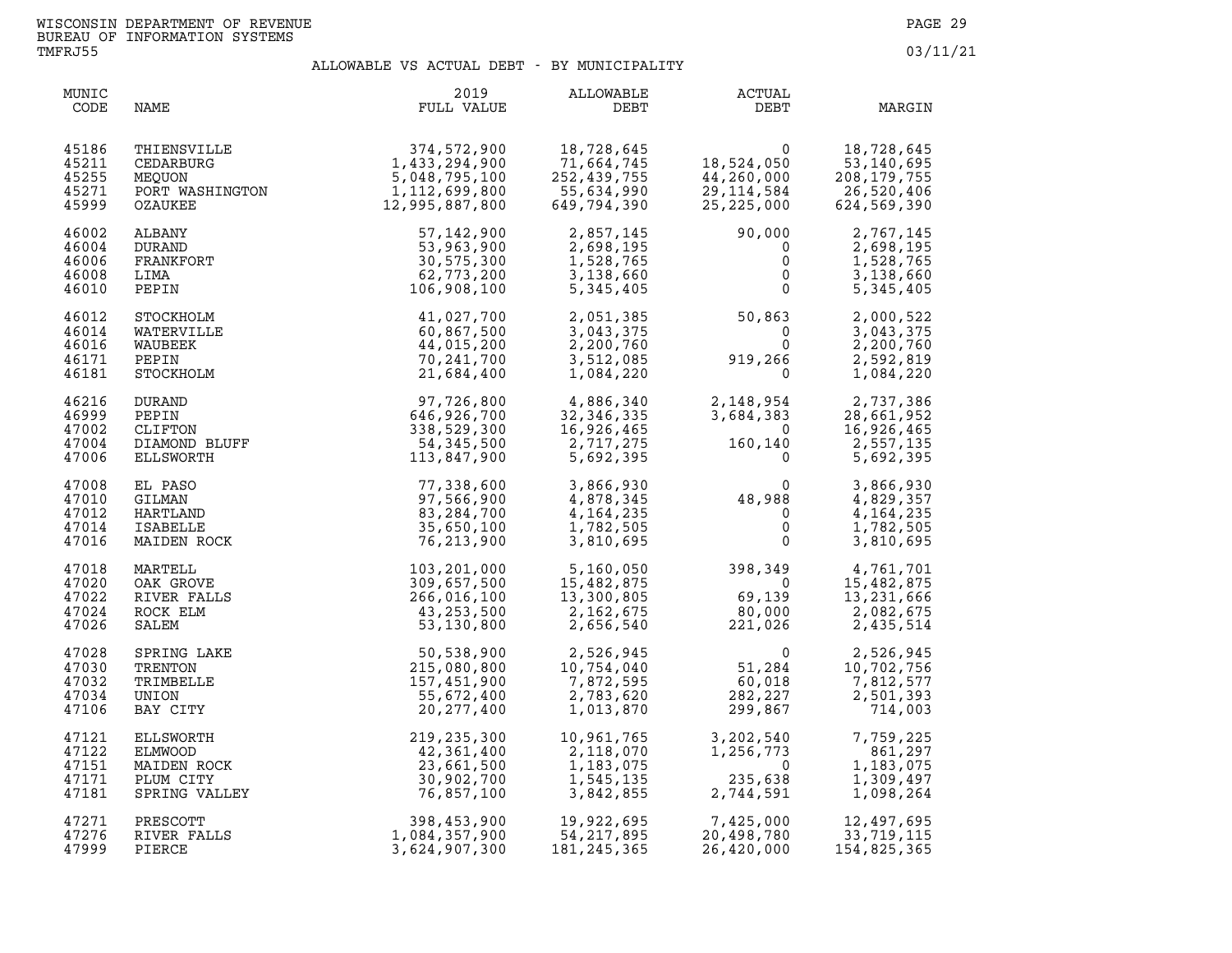| MUNIC<br>CODE                             | NAME                                                                   | 2019<br>FULL VALUE                                                                                                                                                                                                                  | ALLOWABLE<br>DEBT                                                                                        | <b>ACTUAL</b><br>DEBT                                                                                                                            | MARGIN                                                                   |
|-------------------------------------------|------------------------------------------------------------------------|-------------------------------------------------------------------------------------------------------------------------------------------------------------------------------------------------------------------------------------|----------------------------------------------------------------------------------------------------------|--------------------------------------------------------------------------------------------------------------------------------------------------|--------------------------------------------------------------------------|
| 48002<br>48004                            | ALDEN<br>APPLE RIVER                                                   | 380,388,600<br>166,106,900                                                                                                                                                                                                          | 19,019,430<br>8,305,345                                                                                  | 982,385<br>0                                                                                                                                     | 18,037,045<br>8,305,345                                                  |
| 48006<br>48008<br>48010<br>48012<br>48014 | <b>BALSAM LAKE</b><br>BEAVER<br>BLACK BROOK<br>BONE LAKE<br>CLAM FALLS | 302,572,000<br>113,482,100<br>115,614,000<br>104,695,100<br>55,167,300                                                                                                                                                              | 15,128,600<br>5,674,105<br>5,780,700<br>5, 234, 755<br>2,758,365                                         | $\begin{array}{ccc} 0 & 15,128,600 \\ 0 & 5,674,105 \\ 0 & 5,780,700 \\ 247,995 & 4,986,760 \\ 0 & 2,758,365 \end{array}$                        |                                                                          |
| 48016<br>48018<br>48020<br>48022<br>48024 | CLAYTON<br>CLEAR LAKE<br>EUREKA<br>FARMINGTON<br>GARFIELD              | 79,837,500<br>60,490,800<br>151,344,100<br>188,309,900<br>220,838,200                                                                                                                                                               | 3,024,540<br>7,567,205<br>9,415,495<br>11,041,910                                                        | 3,991,875<br>3,024,540<br>7,567,205<br>9,415,495<br>11,041,910<br>596,501                                                                        | 3,991,875<br>2,665,25<br>7,442,876<br>195,665<br>7,665,665<br>10,445,409 |
| 48026<br>48028<br>48030<br>48032<br>48034 | GEORGETOWN<br>JOHNSTOWN<br>LAKETOWN<br>LINCOLN<br>LORAIN               | 347,006,800<br>115,169,900<br>92,517,400<br>296,994,800<br>28,955,700                                                                                                                                                               | 17,350,340<br>5,758,495<br>4,625,870<br>14,849,740<br>1,447,785                                          | $\begin{array}{llll} 17,350,340 & 0 \\ 5,758,495 & 55,468 \\ 4,625,870 & 0 \\ 14,849,740 & 0 \\ 1,447,785 & 0 \end{array}$                       | 17,350,340<br>5,703,027<br>4,625,870<br>14,849,740<br>1,447,785          |
| 48036<br>48038<br>48040<br>48042<br>48044 | LUCK<br>MCKINLEY<br>MILLTOWN<br>OSCEOLA                                | $\begin{array}{c} 82,818,700 \\ 49,644,700 \\ 277,296,500 \\ 316,983,800 \\ \textcolor{red}{117},08,800 \end{array}$<br>USUEULA<br>SAINT CROIX FALLS (177,306,800                                                                   | 4,140,935<br>2,482,235<br>2,482,235<br>13,864,825<br>15,849,190<br>8,865,340<br>13,864,825<br>15,849,190 | $\begin{array}{cccc} 72,813 & & 4,068,122 \\ 0 & & 2,482,235 \\ 149,204 & & 13,715,621 \\ 255,304 & & 15,593,886 \\ 0 & & 8,865,340 \end{array}$ |                                                                          |
| 48046<br>48048<br>48106<br>48111<br>48112 | STERLING<br>WEST SWEDEN<br>BALSAM LAKE<br>CENTURIA<br>CLAYTON          | $65,006,700$<br>$63,655,000$<br>$150,982,100$<br>$33,684,500$<br>$24,254,700$                                                                                                                                                       | 3,250,335<br>3,182,750<br>7,549,105<br>1,684,225<br>1,212,735                                            | $\begin{smallmatrix}&&&0\223,967\1,052,758\239,878\641,223\end{smallmatrix}$                                                                     | 3,250,335<br>2,958,783<br>6,496,347<br>1,444,347<br>571,512              |
| 48113<br>48116<br>48126<br>48146<br>48151 | CLEAR LAKE<br>DRESSER<br>FREDERIC<br>LUCK<br>MILLTOWN                  | 67,395,500<br>65,548,300<br>59,471,300<br>79,042,400<br>42,525,200                                                                                                                                                                  | 3,369,775<br>3,277,415<br>2,973,565<br>3,952,120<br>2,126,260                                            | 1,599,326<br>1,478,682<br>1,403,621<br>1,463,260<br>1,541,104                                                                                    | 1,770,449<br>1,798,733<br>1,569,944<br>2,488,860<br>585,156              |
| 48165<br>48201<br>48281<br>48999<br>49002 | OSCEOLA                                                                | 218,082,400                                                                                                                                                                                                                         | 10,904,120<br>11,272,280<br>11,777,605<br>254,527,910<br>4,625,935                                       | 8,281,019<br>2,669,798<br>1,778,905<br>12,306,268<br>309,936<br>12,306,268                                                                       | 2,623,101<br>8,602,482<br>9,998,700<br>242, 221, 642<br>4,315,999        |
| 49004<br>49006<br>49008<br>49010<br>49012 |                                                                        | AMERY 225, 445, 600<br>SAINT CROIX FALLS 225, 445, 600<br>POLK 5, 090, 558, 200<br>ALMOND 58, 934, 400<br>ALMOND 58, 934, 400<br>AMERST 149, 652, 900<br>BELMONT 149, 652, 900<br>BUENA VISTA 111, 792, 800<br>CARSON 162, 649, 500 | 2,946,720<br>7,482,645<br>3,320,365<br>5,589,640<br>8,132,475                                            | $129,040$<br>0<br>0<br>0                                                                                                                         | 2,946,720<br>7,353,605<br>3,320,365<br>5,589,640<br>8, 132, 475          |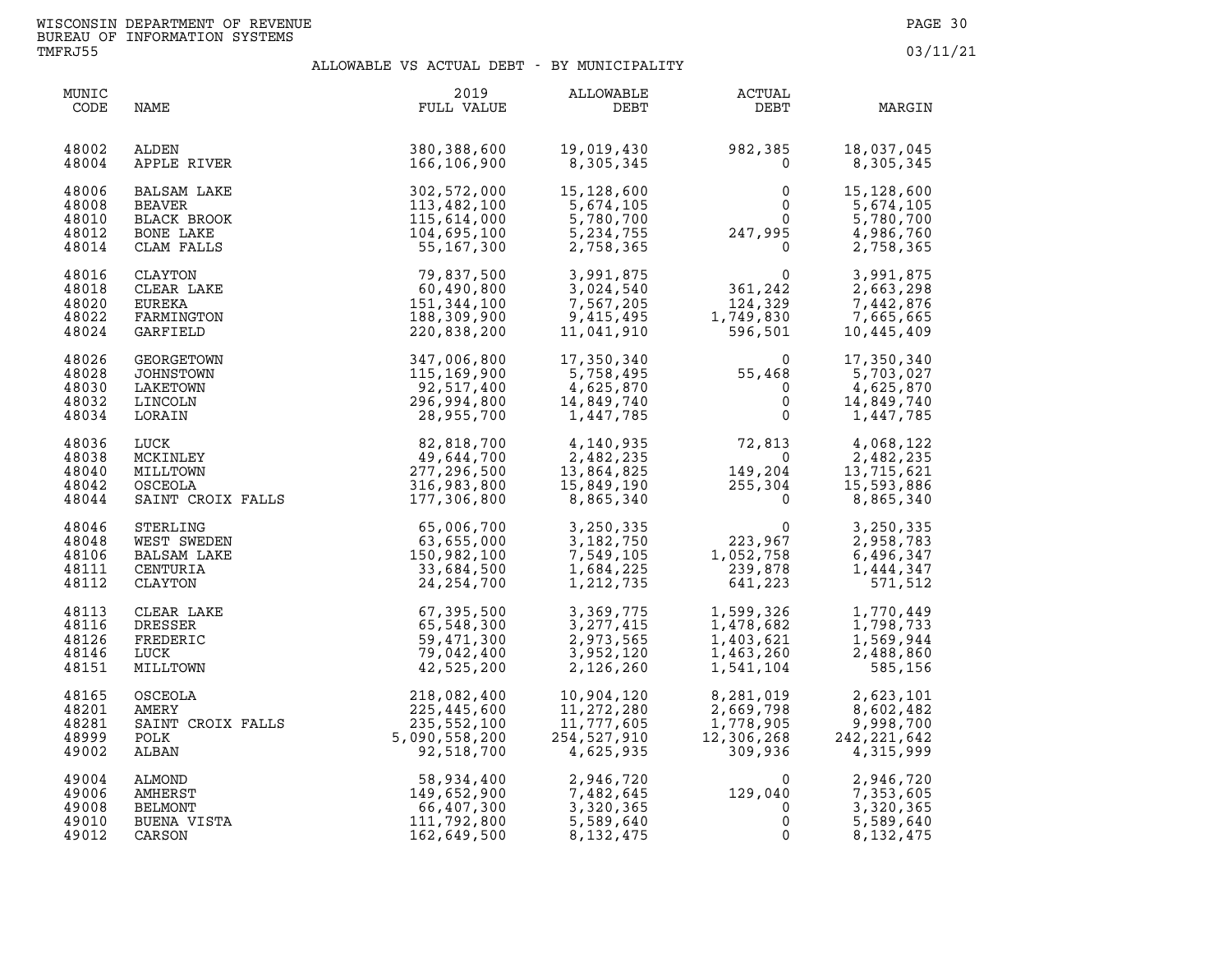| MUNIC<br>CODE                             | NAME                                                                                                                                                                                                                                               | 2019<br>FULL VALUE                                                                                                                                                                                                                                                                               | ALLOWABLE<br>DEBT                                                                                         | <b>ACTUAL</b><br>DEBT                                                                                               | MARGIN                                                                                                  |
|-------------------------------------------|----------------------------------------------------------------------------------------------------------------------------------------------------------------------------------------------------------------------------------------------------|--------------------------------------------------------------------------------------------------------------------------------------------------------------------------------------------------------------------------------------------------------------------------------------------------|-----------------------------------------------------------------------------------------------------------|---------------------------------------------------------------------------------------------------------------------|---------------------------------------------------------------------------------------------------------|
| 49014<br>49016<br>49018<br>49020<br>49022 | DEWEY<br>EAU PLEINE<br>GRANT<br>HULL<br>LANARK                                                                                                                                                                                                     | 120,363,700<br>121,431,500<br>177,230,000<br>453,903,000<br>141,718,700                                                                                                                                                                                                                          | 6,018,185<br>6,071,575<br>8,861,500<br>22,695,150<br>7,085,935                                            | $152, 563$<br>$72, 725$<br>$512, 463$<br>$2, 743, 465$<br>$\overline{0}$                                            | 5,865,622<br>5,998,850<br>8,349,037<br>19,951,685<br>7,085,935                                          |
| 49024<br>49026<br>49028<br>49030<br>49032 | LINWOOD<br>NEW HOPE<br>PINE GROVE<br>PLOVER<br>SHARON                                                                                                                                                                                              | 122,818,500<br>94,710,500<br>55,994,500<br>205, 383, 700<br>209,897,700                                                                                                                                                                                                                          | 6,140,925<br>4,735,525<br>2,799,725<br>10,269,185<br>10,494,885                                           | $0\ 0\ 0$<br>647,986<br>631,719                                                                                     | 6,140,925<br>4,735,525<br>2, 151, 739<br>10,269,185<br>9,863,166                                        |
| 49034<br>49101<br>49102<br>49103<br>49141 |                                                                                                                                                                                                                                                    | SHARON<br>STOCKTON<br>ALMOND<br>ALMOND<br>AMHERST<br>AMHERST<br>JUNCTION<br>CITY<br>CITY<br>CITY<br>CITY<br>CITY<br>CITY<br>CITY<br>CITY<br>CITY<br>CITY<br>CITY<br>CITY<br>CITY<br>CITY<br>CITY<br>CITY<br>CITY<br>CITY<br>CITY<br>CITY<br>CITY<br>CITY<br>CITY<br>CITY<br>CITY<br>CITY<br>CITY | 14,899,340<br>1,076,475<br>$\begin{array}{r} 1,070,470 \\ 3,515,310 \\ 1,580,985 \\ 979,345 \end{array}$  | $\begin{smallmatrix}&&&0\0&204,460\end{smallmatrix}$<br>1,222,648<br>371<br>371,932                                 | 14,899,340<br>872,015<br>2,292,662<br>1,580,985<br>607,413                                              |
| 49161<br>49171<br>49173<br>49176<br>49191 | NELSONVILLE<br>PARK RIDGE<br>PLOVER<br>ROSHOLT<br>WHITING                                                                                                                                                                                          | LE<br>E<br>11,726,700<br>56,189,900<br>1,222,834,600<br>22,406,600<br>132,750,500                                                                                                                                                                                                                | 11,726,700 586,335<br>56,189,900 2,809,495<br>222,834,600 61,141,730<br>22,406,600 1,120,330<br>6,637,525 | $\begin{array}{cc} & & 0 & & 2 \\ & & 0 & & 2 \\ 15,559,218 & & 45 \\ & 816,795 & & \\ 1,397,705 & & 5 \end{array}$ | 586,335<br>2,809,495<br>45,582,512<br>303,535<br>5,239,820                                              |
| 49281<br>49999<br>50002<br>50004<br>50006 |                                                                                                                                                                                                                                                    |                                                                                                                                                                                                                                                                                                  | 106,056,530<br>317,673,770<br>317,673,770<br>1,238,535<br>3,200,815<br>3,200,815<br>7,374,215             | $97,173$<br>0                                                                                                       | 26,593,475 79,463,055<br>15,525,000 302,148,770<br>0 1,238,535<br>1,238,535<br>3, 103, 642<br>7,374,215 |
| 50008<br>50010<br>50012<br>50014<br>50016 |                                                                                                                                                                                                                                                    |                                                                                                                                                                                                                                                                                                  |                                                                                                           | $1,784,200$<br>$8,669,975$<br>$3,556,700$<br>$829,695$<br>$1,388,435$<br>257,102<br>$69,415$<br>$0$<br>0            | 1,784,200<br>8,412,873<br>3,487,285<br>829,695<br>1,388,435                                             |
| 50018<br>50020<br>50022<br>50024<br>50026 |                                                                                                                                                                                                                                                    |                                                                                                                                                                                                                                                                                                  | 1,184,880<br>1,938,230<br>1,522,935<br>1,763,980<br>7,847,790                                             | $\begin{array}{c} 0 \\ 0 \\ 30, 125 \\ 0 \\ 106, 049 \end{array}$<br>$\overline{0}$<br>$\overline{0}$<br>106,049    | 1,184,880<br>1,938,230<br>1,492,810<br>1,763,980<br>7,741,741                                           |
| 50028<br>50030<br>50032<br>50034<br>50111 | WHITING 132,750,500<br>STEVENS POINT 2,121,130,600<br>PORTAGE 6,353,475,400<br>CATAWBA 24,770,700<br>ELK 24,770,700<br>ELK 147,484,300<br>ELK 147,484,300<br>FIFITIELD 35,684,000<br>FIFITIELD 173,399,500<br>HACKETT 153,99,500<br>HACKETT 154,40 |                                                                                                                                                                                                                                                                                                  | 3,314,790<br>2,577,655<br>2,377,215<br>8,606,570<br>295,870                                               | 270,775<br>17,295<br>52,777<br>0                                                                                    | 3,044,015<br>2,560,360<br>2,324,438<br>8,606,570<br>295,870                                             |
| 50141<br>50171<br>50271                   |                                                                                                                                                                                                                                                    |                                                                                                                                                                                                                                                                                                  | 305,820<br>1,473,260<br>6,219,480                                                                         | 830,494<br>$\overline{0}$<br>1,305,200                                                                              | 305,820<br>642,766<br>4,914,280                                                                         |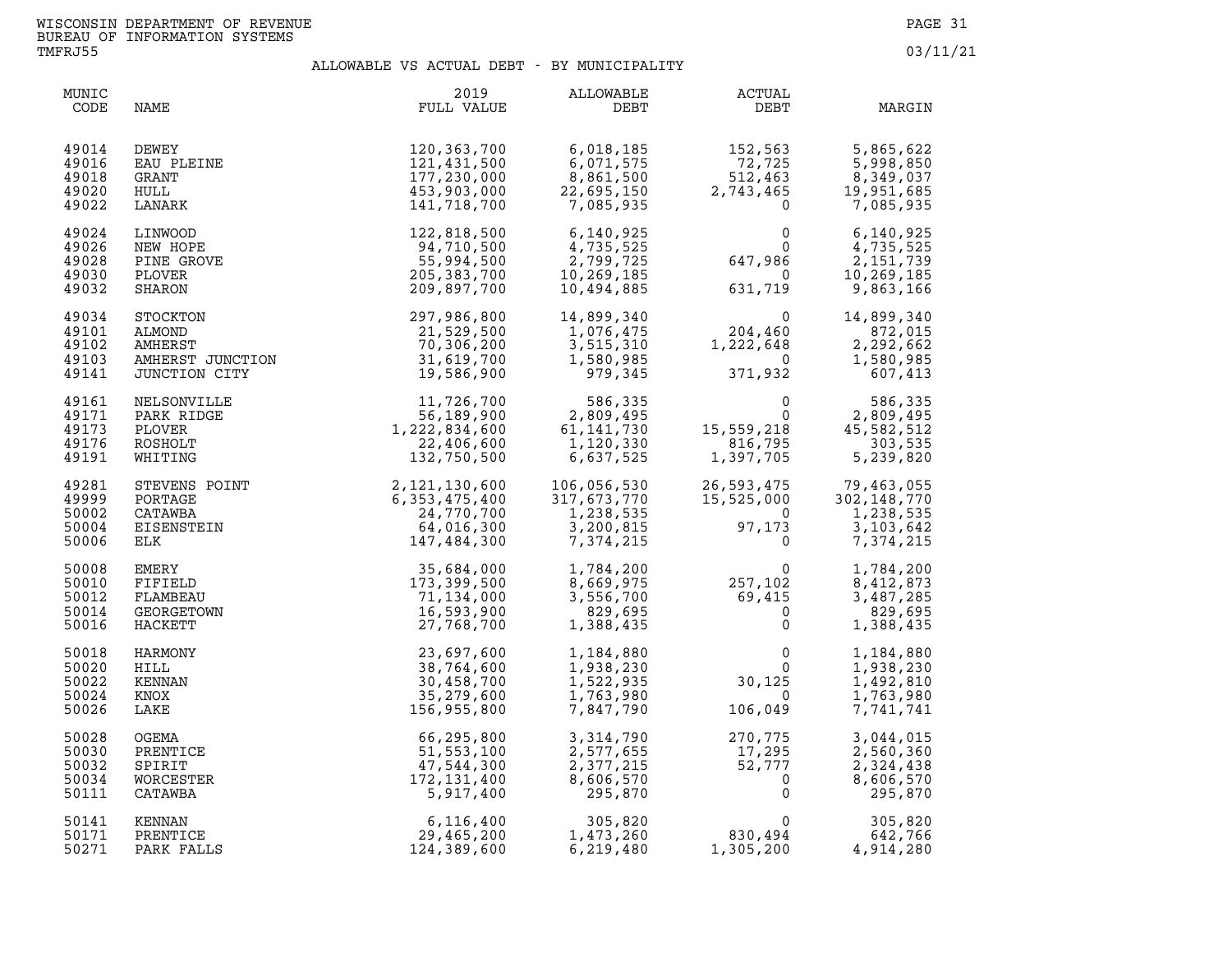| MUNIC<br>CODE                             | NAME                                                  | 2019<br>FULL VALUE                                                                                                              | ALLOWABLE<br>DEBT                                                  | ACTUAL<br><b>DEBT</b>                                                                    | MARGIN                                                                |
|-------------------------------------------|-------------------------------------------------------|---------------------------------------------------------------------------------------------------------------------------------|--------------------------------------------------------------------|------------------------------------------------------------------------------------------|-----------------------------------------------------------------------|
| 50272                                     | PHILLIPS                                              | 91,557,000                                                                                                                      | 4,577,850                                                          | 2,171,856                                                                                | 2,405,994                                                             |
| 50999                                     | PRICE                                                 | 1,440,977,900                                                                                                                   | 72,048,895                                                         | 3,572,162                                                                                | 68,476,733                                                            |
| 51002                                     | BURLINGTON                                            | 775,177,000                                                                                                                     | 38,758,850                                                         | $\mathbf{0}$                                                                             | 38,758,850                                                            |
| 51006                                     | <b>DOVER</b>                                          | 394,436,600                                                                                                                     | 19,721,830                                                         | $\Omega$                                                                                 | 19,721,830                                                            |
| 51010                                     | NORWAY                                                | 959,457,400                                                                                                                     | 47,972,870                                                         | 1,012,120                                                                                | 46,960,750                                                            |
| 51012                                     | RAYMOND                                               | 530,151,900                                                                                                                     | 26,507,595                                                         | 603,653                                                                                  | 25,903,942                                                            |
| 51016                                     | WATERFORD                                             | 814,949,000                                                                                                                     | 40,747,450                                                         | 72,225                                                                                   | 40,675,225                                                            |
| 51104<br>51121<br>51151<br>51161<br>51176 | NORTH BAY<br>ROCHESTER                                | CALEDONIA<br>ELMWOOD PARK 2,316,135,600<br>MOUNT PLEASANT 3,228,261,200<br>NORTH BAY 3,228,261,200<br>39,040,600<br>393,528,300 | 115,806,780<br>2,168,565<br>161,413,060<br>1,952,030<br>19,676,415 | 61,446,515<br>244,667,193<br>$\overline{0}$<br>2,644,874                                 | 54,360,265<br>1,775,375<br>$-83, 254, 133$<br>1,952,030<br>17,031,541 |
| 51181                                     | STURTEVANT                                            | 599,324,900                                                                                                                     | 29,966,245                                                         | 16,207,825                                                                               | 13,758,420                                                            |
| 51186                                     | UNION GROVE                                           | 359,379,800                                                                                                                     | 17,968,990                                                         | 7,928,751                                                                                | 10,040,239                                                            |
| 51191                                     | WATERFORD                                             | 522,308,700                                                                                                                     | 26, 115, 435                                                       | 12,573,052                                                                               | 13,542,383                                                            |
| 51192                                     | WIND POINT                                            | 260,361,500                                                                                                                     | 13,018,075                                                         | - 0                                                                                      | 13,018,075                                                            |
| 51194                                     | YORKVILLE                                             | 558,456,900                                                                                                                     | 27,922,845                                                         | 81,537                                                                                   | 27,841,308                                                            |
| 51206                                     | BURLINGTON                                            | 972, 118, 600<br>3, 718, 970, 500<br>3, 718, 970, 500<br>16, 475, 064, 700<br>34, 608, 400<br>39, 069, 500                      | 48,605,930                                                         | 23, 331, 076                                                                             | 25, 274, 854                                                          |
| 51276                                     | RACINE                                                |                                                                                                                                 | 185,948,525                                                        | 92,645,000                                                                               | 93, 303, 525                                                          |
| 51999                                     | RACINE                                                |                                                                                                                                 | 823,753,235                                                        | 172,644,916                                                                              | 651,108,319                                                           |
| 52002                                     | AKAN                                                  |                                                                                                                                 | 1,730,420                                                          | -188,784                                                                                 | 1,919,204                                                             |
| 52004                                     | <b>BLOOM</b>                                          |                                                                                                                                 | 1,953,475                                                          | $\mathbf 0$                                                                              | 1,953,475                                                             |
| 52006<br>52008<br>52010<br>52012<br>52014 | BUENA VISTA<br>DAYTON<br>EAGLE<br>FOREST<br>HENRIETTA | 121,906,000<br>55, 119, 700<br>45,038,600<br>33, 336, 700<br>36,738,200                                                         | 6,095,300<br>2,755,985<br>2,251,930<br>1,666,835<br>1,836,910      | 0<br>$\mathsf{O}\xspace$<br>$\mathsf{O}\xspace$<br>$\mathsf{O}\xspace$<br>$\overline{0}$ | 6,095,300<br>2,755,985<br>2,251,930<br>1,666,835<br>1,836,910         |
| 52016                                     | ITHACA                                                | 50,705,700                                                                                                                      | 2,535,285                                                          | $\mathsf{O}\xspace$                                                                      | 2,535,285                                                             |
| 52018                                     | MARSHALL                                              | 44,984,300                                                                                                                      | 2,249,215                                                          | $\mathsf{O}$                                                                             | 2,249,215                                                             |
| 52020                                     | ORION                                                 | 65,510,800                                                                                                                      | 3,275,540                                                          | $\mathsf{O}\xspace$                                                                      | 3,275,540                                                             |
| 52022                                     | RICHLAND                                              | 93,441,200                                                                                                                      | 4,672,060                                                          | $\ddot{\mathbf{0}}$                                                                      | 4,672,060                                                             |
| 52024                                     | RICHWOOD                                              | 43,614,300                                                                                                                      | 2,180,715                                                          | $\mathsf 0$                                                                              | 2,180,715                                                             |
| 52026                                     | ROCKBRIDGE                                            | 54,657,800                                                                                                                      | 2,732,890                                                          | $\mathbf 0$                                                                              | 2,732,890                                                             |
| 52028                                     | SYLVAN                                                | 36,718,400                                                                                                                      | 1,835,920                                                          | $\mathbf 0$                                                                              | 1,835,920                                                             |
| 52030                                     | WESTFORD                                              | 39,442,200                                                                                                                      | 1,972,110                                                          | $\mathsf 0$                                                                              | 1,972,110                                                             |
| 52032                                     | WILLOW                                                | 38,621,700                                                                                                                      | 1,931,085                                                          | $\overline{0}$                                                                           | 1,931,085                                                             |
| 52106                                     | BOAZ                                                  | 3,925,200                                                                                                                       | 196,260                                                            | $\Omega$                                                                                 | 196,260                                                               |
| 52111                                     | CAZENOVIA                                             | 15,921,600                                                                                                                      | 796,080                                                            | 705,129                                                                                  | 90,951                                                                |
| 52146                                     | LONE ROCK                                             | 35,989,000                                                                                                                      | 1,799,450                                                          | 124,471                                                                                  | 1,674,979                                                             |
| 52186                                     | VIOLA                                                 | 23,806,700                                                                                                                      | 1,190,335                                                          | 5,949                                                                                    | 1,184,386                                                             |
| 52196                                     | YUBA                                                  | 2,390,800                                                                                                                       | 119,540                                                            | 5,470                                                                                    | 114,070                                                               |
| 52276                                     | RICHLAND CENTER                                       | 303, 111, 800                                                                                                                   | 15, 155, 590                                                       | 8,267,035                                                                                | 6,888,555                                                             |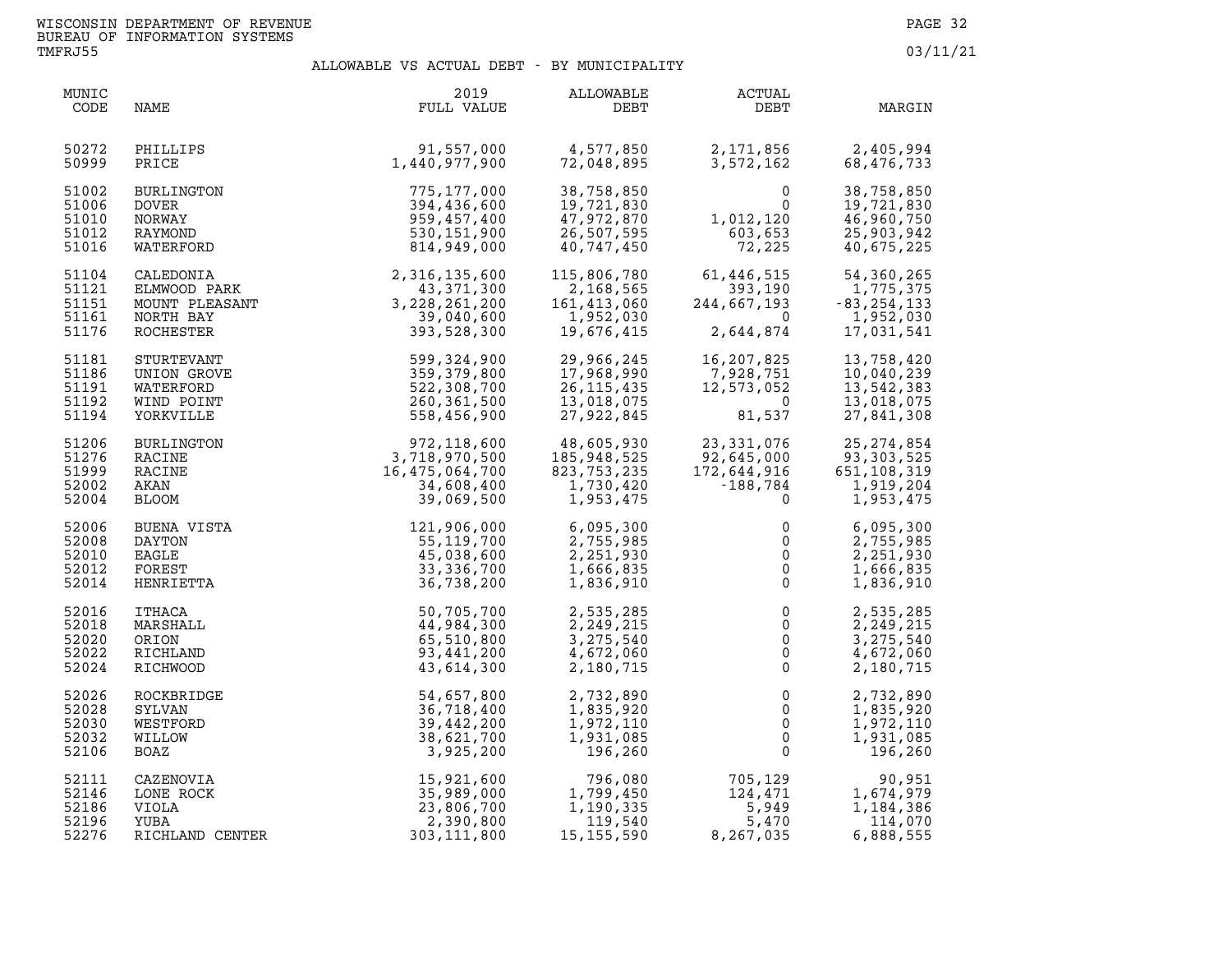| MUNIC<br>CODE                             | NAME                                                             | 2019<br>FULL VALUE                                                                       | <b>ALLOWABLE</b><br>DEBT                                                          | ACTUAL<br>DEBT                                                                                                                                                       | MARGIN                                                                                                                                                                                                   |
|-------------------------------------------|------------------------------------------------------------------|------------------------------------------------------------------------------------------|-----------------------------------------------------------------------------------|----------------------------------------------------------------------------------------------------------------------------------------------------------------------|----------------------------------------------------------------------------------------------------------------------------------------------------------------------------------------------------------|
| 52999<br>53002<br>53004<br>53006<br>53008 | RICHLAND<br>AVON<br><b>BELOIT</b><br>BRADFORD<br>CENTER          | 1,209,046,400<br>52,152,300<br>512,666,200<br>101,580,100<br>112,059,400                 | 60,452,320<br>2,607,615<br>013,007,015<br>25,633,310<br>5,079,005<br>5.603.0      | 24,037,950<br>$\overline{0}$<br>14,190,187<br>$\overline{\mathbf{0}}$<br>148,642                                                                                     | 36, 414, 370<br>2,607,615<br>11,443,123<br>5,079,005<br>5,454,328                                                                                                                                        |
| 53010<br>53012<br>53014<br>53016<br>53018 | CLINTON<br>FULTON<br>HARMONY<br>JANESVILLE<br>JOHNSTOWN          | 78,379,400<br>441,978,500<br>284,955,100<br>444,746,900<br>87,438,800                    | 3,918,970<br>22,098,925<br>14,247,755<br>22,237,345<br>4,371,940                  | $\begin{array}{cc} 138,488 & \qquad & 3,780,482 \ 696,967 & \qquad & 21,401,958 \ 9,662 & \qquad & 14,238,093 \ 0 & \qquad & 22,237,345 \end{array}$<br>$\mathsf{O}$ | 4,371,940                                                                                                                                                                                                |
| 53020<br>53022<br>53024<br>53026<br>53028 | LA PRAIRIE<br>LIMA<br>MAGNOLIA<br>MILTON<br>NEWARK               | 78,313,200<br>107,502,800<br>68,789,600<br>353, 310, 500<br>132,860,300                  | 3,915,660<br>5,375,140<br>3,439,480<br>17,665,525<br>6,643,015                    | $\begin{array}{c} 0 \\ 0 \\ 0 \\ 0 \\ 0 \end{array}$                                                                                                                 | 3,915,660<br>5,375,140<br>3,439,480<br>17,665,525<br>6,643,015                                                                                                                                           |
| 53030<br>53032<br>53034<br>53036<br>53038 | PLYMOUTH<br>PORTER<br>ROCK<br>SPRING VALLEY<br>TURTLE            | 101,974,800<br>110,767,900<br>195, 167, 300<br>72,188,900<br>210,953,800                 | 5,098,740<br>5,538,395<br>9,758,365<br>3,609,445<br>10,547,690                    | $\begin{array}{ll} 0 & \quad & 5\,,098\,,740\ 0 & \quad & 5\,,538\,,395\ 0 & \quad & 9\,,758\,,365\ 0 & \quad & 3\,.609\,.445 \end{array}$                           | $0 \qquad 9,758,365$<br>0 3,609,445<br>117,154 10,430,536                                                                                                                                                |
| 53040<br>53111<br>53126<br>53165<br>53206 | UNION<br>CLINTON<br>FOOTVILLE<br>ORFORDVILLE<br>BELOIT           | 191,371,600<br>129,746,900<br>47,742,500<br>79,343,200<br>1,785,854,900                  | 9,568,580<br>$\frac{1}{2}$<br>6,487,345<br>2,387,125<br>3,967,160<br>89, 292, 745 | 969,473                                                                                                                                                              | $\begin{array}{llll} 1,481,474 & \qquad & 8,087,106 \\ 3,660,790 & \qquad & 2,826,555 \\ 969,473 & \qquad & 1,417,652 \\ 1,692,824 & \qquad & 2,274,336 \\ 50,269,963 & \qquad & 39,022,782 \end{array}$ |
| 53221<br>53222<br>53241<br>53257<br>53999 | EDGERTON<br>EVANSVILLE<br>JANESVILLE<br>MILTON<br>ROCK           | 419, 790, 700<br>437, 027, 300<br>5, 315, 922, 100<br>427, 445, 300<br>12, 364, 512, 600 | 20,989,535<br>21,851,365<br>265.79 <i>6</i><br>21,372,265<br>618, 225, 630        | 3,782,801<br>11,050,000<br>48,730,000                                                                                                                                | 17,206,734<br>13,013,546<br>163,541,105<br>10,322,265<br>569,495,630                                                                                                                                     |
| 54002<br>54004<br>54006<br>54008<br>54010 | ATLANTA<br>BIG BEND<br><b>BIG FALLS</b><br>CEDAR RAPIDS<br>DEWEY | 47,704,200<br>124,005,600<br>12,627,300<br>3,760,000<br>69,681,700                       | 2,385,210<br>6,200,280<br>631,365<br>188,000<br>3,484,085                         | $\Omega$<br>38,509<br>$\mathsf{O}$<br>$\Omega$<br>66, 446                                                                                                            | 2,385,210<br>6,161,771<br>631,365<br>188,000<br>3,417,639                                                                                                                                                |
| 54012<br>54014<br>54016<br>54018<br>54020 | FLAMBEAU<br>GRANT<br>GROW<br>HAWKINS<br>HUBBARD                  | 71,761,100<br>49, 214, 800<br>23,567,500<br>16,284,300<br>20,241,900                     | 3,588,055<br>2,460,740<br>1,178,375<br>814,215<br>1,012,095                       | 574,408<br>$\Omega$<br>$\mathbf 0$<br>$192,500$<br>$281,681$                                                                                                         | 3,013,647<br>2,460,740<br>1,178,375<br>621,715<br>730,414                                                                                                                                                |
| 54022<br>54024<br>54026                   | LAWRENCE<br>MARSHALL<br>MURRY                                    | 21,208,400<br>28,596,400<br>26,916,800                                                   | 1,060,420<br>1,429,820<br>1,345,840                                               | $95,434$<br>0                                                                                                                                                        | 1,060,420<br>1,334,386<br>1,345,840                                                                                                                                                                      |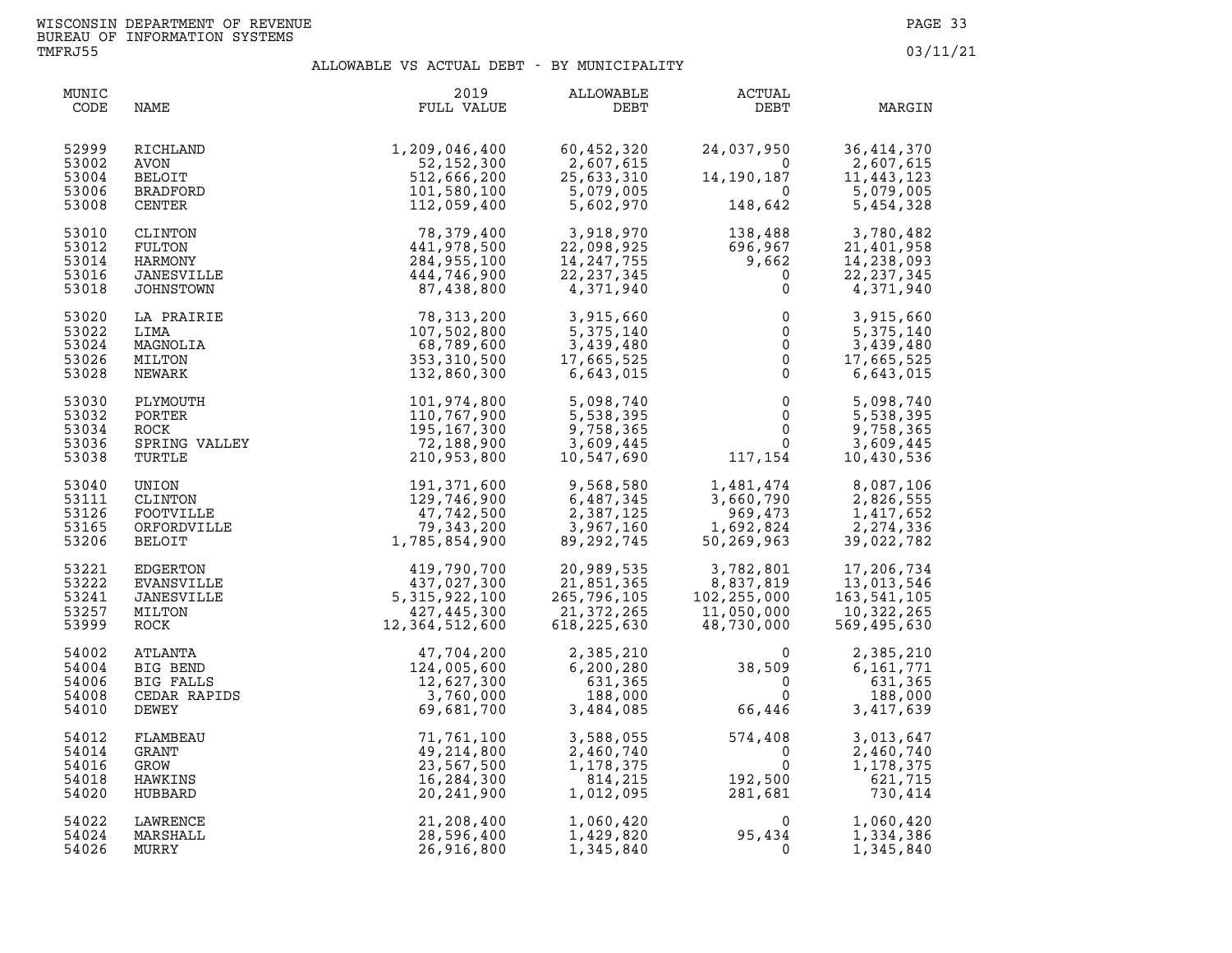| MUNIC<br>CODE                             | NAME                                                                  | 2019<br>FULL VALUE                                                                                   | ALLOWABLE<br>DEBT                                                                                      | ACTUAL<br>DEBT                                                                             | MARGIN                                                                                                                         |
|-------------------------------------------|-----------------------------------------------------------------------|------------------------------------------------------------------------------------------------------|--------------------------------------------------------------------------------------------------------|--------------------------------------------------------------------------------------------|--------------------------------------------------------------------------------------------------------------------------------|
| 54028<br>54030                            | RICHLAND<br>RUSK                                                      | 20,339,200<br>130,290,100                                                                            | 1,016,960<br>6,514,505                                                                                 | 0<br>$\mathbf{0}$                                                                          | 1,016,960<br>6,514,505                                                                                                         |
| 54032<br>54034<br>54036<br>54038<br>54040 | SOUTH FORK<br>STRICKLAND<br><b>STUBBS</b><br>THORNAPPLE<br>TRUE       | 11,779,100<br>29,618,500<br>58,198,800<br>63,481,800<br>16,741,600                                   | 588,955<br>1,480,925<br>2,909,940<br>3,174,090<br>837,080                                              | $\mathsf 0$<br>$\mathsf{O}\xspace$<br>$\overline{0}$<br>$\ddot{\mathbf{0}}$<br>$\mathsf 0$ | 588,955<br>1,480,925<br>2,909,940<br>3,174,090<br>837,080                                                                      |
| 54042<br>54044<br>54046<br>54048<br>54106 | WASHINGTON<br>WILKINSON<br>WILLARD<br>WILSON<br>BRUCE                 | 73,322,000<br>7,206,300<br>74,363,900<br>11,434,000<br>32,044,800                                    | 3,666,100<br>360,315<br>3,718,195<br>571,700<br>1,602,240                                              | $\mathbf 0$<br>$\Omega$<br>37,000<br>$\overline{0}$<br>84,966                              | 3,666,100<br>360,315<br>3,681,195<br>571,700<br>1,517,274                                                                      |
| 54111<br>54131<br>54136<br>54141<br>54181 | CONRATH<br>GLEN FLORA<br>HAWKINS<br>INGRAM<br>SHELDON                 | 3,301,000<br>5,560,100<br>14,432,100<br>1,797,700<br>8,889,400                                       | $165,050$<br>$278$<br>721,605<br>89,885<br>444,470                                                     | $\mathbf 0$<br>$\mathbf 0$<br>899,484<br>$\Omega$<br>50,828                                | 165,050<br>278,005<br>$-177,879$<br>89,885<br>393,642                                                                          |
| 54186<br>54191<br>54246<br>54999<br>55002 | TONY<br>WEYERHAEUSER<br>LADYSMITH<br>RUSK<br>BALDWIN                  | SER<br>$36.11, 200$<br>$28, 895, 300$<br>$167, 092, 300$<br>$1, 278, 969, 200$<br>$92, 953, 500$     | $230,560$<br>1,444,765<br>$\begin{array}{r} 1,114 \\ 8,354,615 \\ 63,948,460 \\ 4,647,675 \end{array}$ | 201,482<br>$201,482$<br>5,043,023<br>9,504,067<br>0                                        | $\frac{152,197}{123,283}$<br>$\frac{78,300}{1,243,283}$<br>$\frac{1,243,283}{211,592}$<br>3,311,592<br>54,444,393<br>4,647,675 |
| 55004<br>55006<br>55008<br>55010<br>55012 | CADY<br><b>CYLON</b><br>EAU GALLE<br>EMERALD<br>ERIN PRAIRIE          | 80,949,600<br>57,990,400<br>120,027,400<br>69,799,000<br>78,212,400                                  | 4,047,480<br>2,899,520<br>6,001,370<br>3,489,950<br>3,910,620                                          | $\mathbf 0$<br>$\mathbf{0}$<br>$\frac{140,000}{78,019}$                                    | 4,047,480<br>2,899,520<br>5,861,370<br>3,411,931<br>3,910,620                                                                  |
| 55014<br>55016<br>55018<br>55020<br>55022 | FOREST<br><b>GLENWOOD</b><br>HAMMOND<br>HUDSON<br>KINNICKINNIC        | $50, 435, 100$<br>$61, 377, 300$<br>$243, 195, 900$<br>$1, 160, 416, 700$<br>$239, 227, 200$         | $\begin{array}{r} .062 \\ 2,521,755 \\ 3,068,865 \\ 12,159,795 \\ 58,020 \\ 11\n\end{array}$           | $\Omega$<br>148,414<br>$\mathbf 0$<br>2,008,000<br>$\mathbf{0}$                            | 2,521,755<br>2,920,451<br>12, 159, 795<br>56,012,835<br>11,961,360                                                             |
| 55024<br>55026<br>55028<br>55030<br>55032 | PLEASANT VALLEY<br>RICHMOND<br>RUSH RIVER<br>SAINT JOSEPH<br>SOMERSET | $\begin{array}{r} 59,128,800 \\ 400,258,500 \\ 48,668,700 \\ 688,041,400 \\ 554,044,300 \end{array}$ | 2,956,440<br>20,012,925<br>2,433,435<br>34,402,070<br>27,702,215                                       | $\Omega$<br>41,996<br>$\overline{0}$<br>7,819,592<br>$\mathsf{O}$                          | 2,956,440<br>19,970,929<br>2,433,435<br>26,582,478<br>27,702,215                                                               |
| 55034<br>55036<br>55038<br>55040<br>55042 | SPRINGFIELD<br>STANTON<br>STAR PRAIRIE<br>TROY<br>WARREN              | 75,409,400<br>85,902,800<br>366,864,700<br>934,875,500<br>201,666,200                                | 3,770,470<br>4,295,140<br>18, 343, 235<br>46,743,775<br>10,083,310                                     | $\Omega$<br>28,489<br>$\overline{0}$<br>$\mathbf 0$<br>52,064                              | 3,770,470<br>4,266,651<br>18, 343, 235<br>46,743,775<br>10,031,246                                                             |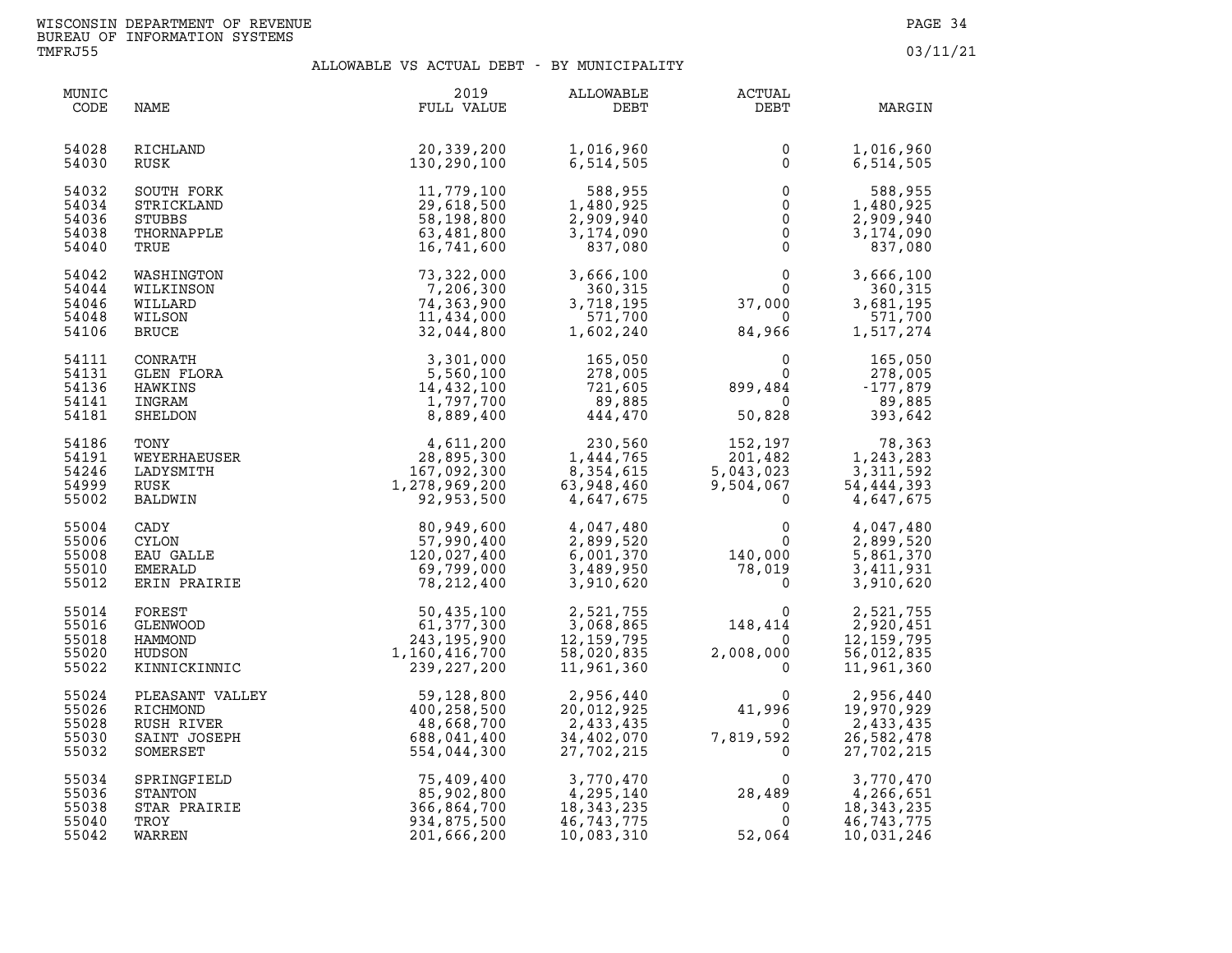| MUNIC<br>CODE                             | NAME                                                                                                                           | 2019<br>FULL VALUE                                                                                                                                                                                                                                                       | ALLOWABLE<br>DEBT                                                                                                                                                                                                                                                                  | ACTUAL<br>DEBT                                                                                          | MARGIN                                                                                                                                                                                                                                             |
|-------------------------------------------|--------------------------------------------------------------------------------------------------------------------------------|--------------------------------------------------------------------------------------------------------------------------------------------------------------------------------------------------------------------------------------------------------------------------|------------------------------------------------------------------------------------------------------------------------------------------------------------------------------------------------------------------------------------------------------------------------------------|---------------------------------------------------------------------------------------------------------|----------------------------------------------------------------------------------------------------------------------------------------------------------------------------------------------------------------------------------------------------|
| 55106<br>55116<br>55136<br>55161<br>55176 | BALDWIN<br>DEER PARK<br>HAMMOND<br>NORTH HUDSON<br>ROBERTS<br>SOMERSET<br>STAR PRAIRIE<br>WILSON<br>WOODVILLE<br>GLENWOOD CITY | 325,497,400<br>13,948,100<br>140,614,600<br>438,959,100<br>155,989,900                                                                                                                                                                                                   | 16,274,870<br>097,405<br>097,405<br>7,030,730<br>21,947,955<br>7,799.495                                                                                                                                                                                                           | 2,392,872<br>2,392,872<br>16,409<br>3,245,000<br>1,186,928<br>1,554,229                                 | 13,881,998<br>680,996<br>3, 245, 000<br>1, 186, 928<br>1, 554, 229<br>6, 245, 266                                                                                                                                                                  |
| 55181<br>55182<br>55191<br>55192<br>55231 |                                                                                                                                | 239,784,400<br>43,922,700<br>10,962,400<br>98,787,600<br>68,296,800                                                                                                                                                                                                      | 11, you, 11<br>2, 196, 135<br>548.120<br>4,939,380<br>3,414,840                                                                                                                                                                                                                    | 3,701,559<br>185,449<br>56,000<br>2,894,614<br>146,308                                                  | 8,287,661<br>2,010,686<br>492,120<br>2,044,766<br>3,268,532                                                                                                                                                                                        |
| 55236<br>55261<br>55999<br>56002<br>56004 |                                                                                                                                | EUBANWOL CIII<br>HUDSON 2,132,731,200<br>ST CROIX<br>ST CROIX<br>ST CROIX<br>DELLONA 221,892,100<br>DELLONA 224,759,000<br>DELLONA 224,759,000<br>EELONA 224,759,000<br>EELONA 224,759,000<br>EELONA 224,759,000<br>EELONA 224,759,000<br>EELONA 224,7                   | 106,636,560<br>$\begin{array}{c} 43,969,975\ 531,015,910\ 11,394,605\ 3,494,635 \end{array}$                                                                                                                                                                                       | 15,879,890<br>63,758,078<br>0<br>93,584                                                                 | 22,485,000 84,151,560<br>15,879,890 28,090,085<br>63,758,078 467,257,832<br>03,50 11,394,605<br>3,401,051                                                                                                                                          |
| 56006<br>56008<br>56010<br>56012<br>56014 |                                                                                                                                |                                                                                                                                                                                                                                                                          | 11,237,950<br>15,481,215<br>7,917,120<br>5,928,175<br>3,890,805                                                                                                                                                                                                                    | $\begin{smallmatrix}&&&0\0&&&0\140\, ,000\0&226\, ,059\end{smallmatrix}$                                | 11,237,950<br>$\begin{array}{cccc}\n0 & 15,401,7 \\ 00 & 7,777,120 \\ 0 & 5,928,175 \\ 2 & 664,746\n\end{array}$                                                                                                                                   |
| 56016<br>56018<br>56020<br>56022<br>56024 |                                                                                                                                |                                                                                                                                                                                                                                                                          | $\begin{array}{cccc} 3\, , 033\, , 045 & 142\, , 441 & 2\, , 890\, , 604\, \\ 6\, , 027\, , 815 & 0 & 6\, , 027\, , 815\, \\ 4\, , 578\, , 525 & 0 & 4\, , 578\, , 525\, \\ 2\, , 892\, , 865 & 81\, , 969 & 2\, , 810\, , 896\, \\ 18\, , 495\, , 460 & 3\, , 965\, , 989 & 14\,$ |                                                                                                         |                                                                                                                                                                                                                                                    |
| 56026<br>56028<br>56030<br>56032<br>56034 |                                                                                                                                |                                                                                                                                                                                                                                                                          | 14,338,720<br>8,224,460<br>5,697,485<br>9,299,120<br>3,506,455                                                                                                                                                                                                                     | $\begin{smallmatrix} & & 0\ & & 0\ & & & 0\ & & & 0\ & & & 0\ & & & 150\,291 & & & & \end{smallmatrix}$ | 14,338,720<br>$\begin{bmatrix} 0 \\ 0 \\ 0 \end{bmatrix}$<br>8,224,460<br>5,697,485<br>9,299,120<br>3,356,164                                                                                                                                      |
| 56036<br>56038<br>56040<br>56042<br>56044 |                                                                                                                                | 369,909,200<br>MERRIMAC<br>PRAIRIE DU SAC<br>REEDSBURG<br>REEDSBURG<br>SPRING GREEN<br>SUMPTER<br>TROY<br>TROY<br>TROY<br>MESTFIELD<br>MESTFIELD<br>MESTFIELD<br>MESTFIELD<br>TROY<br>MESTFIELD<br>TROY<br>SPRINGTON<br>MESTFIELD<br>SPRINGTON<br>SPRINGTON<br>SPRINGTON | 4,939,675<br>3,379,285<br>2,771,625<br>4,835,675<br>4,641,400                                                                                                                                                                                                                      | $\begin{smallmatrix}&&&0\0&35\, ,159\0&0\end{smallmatrix}$<br>22,000                                    | 4,939,675<br>3,344,126<br>2,771,625<br>4,835,675<br>4,619,400                                                                                                                                                                                      |
| 56141<br>56146<br>56147<br>56148<br>56149 | IRONTON<br>LAKE DELTON<br>LA VALLE<br>LIME RIDGE<br>LOGANVILLE                                                                 | $\begin{array}{r} \n 24,628,000 \\  7,919,000 \\  1,583,572,100 \\  15,972,900 \\  9,903,500 \\  15,322,000\n\end{array}$<br>1<br>$\begin{array}{r} 79,038,600 \\  25,985,300 \\  71,000,71\n\end{array}$                                                                | 79<br>395,950<br>79,178,605<br>798,645<br>495,175<br>766,100                                                                                                                                                                                                                       | $2,877,517$<br>152,961<br>155,524                                                                       | $\begin{array}{r} 12\, , 006 \qquad \qquad 383\, , 944 \cr 2\, , 877\, , 517 \qquad \qquad 76\, , 301\, , 088 \cr 152\, , 961 \qquad \qquad 645\, , 684 \cr 0 \qquad \qquad 495\, , 175 \cr 415\, , 524 \qquad \qquad 350\, , 576 \cr \end{array}$ |
| 56151<br>56161<br>56171                   | MERRIMAC<br>NORTH FREEDOM<br>PLAIN                                                                                             |                                                                                                                                                                                                                                                                          | 3,564,485                                                                                                                                                                                                                                                                          | 3,951,930 535,891<br>1,299,265 444,500<br>2,240,090                                                     | 3,416,039<br>854,765<br>1,324,395                                                                                                                                                                                                                  |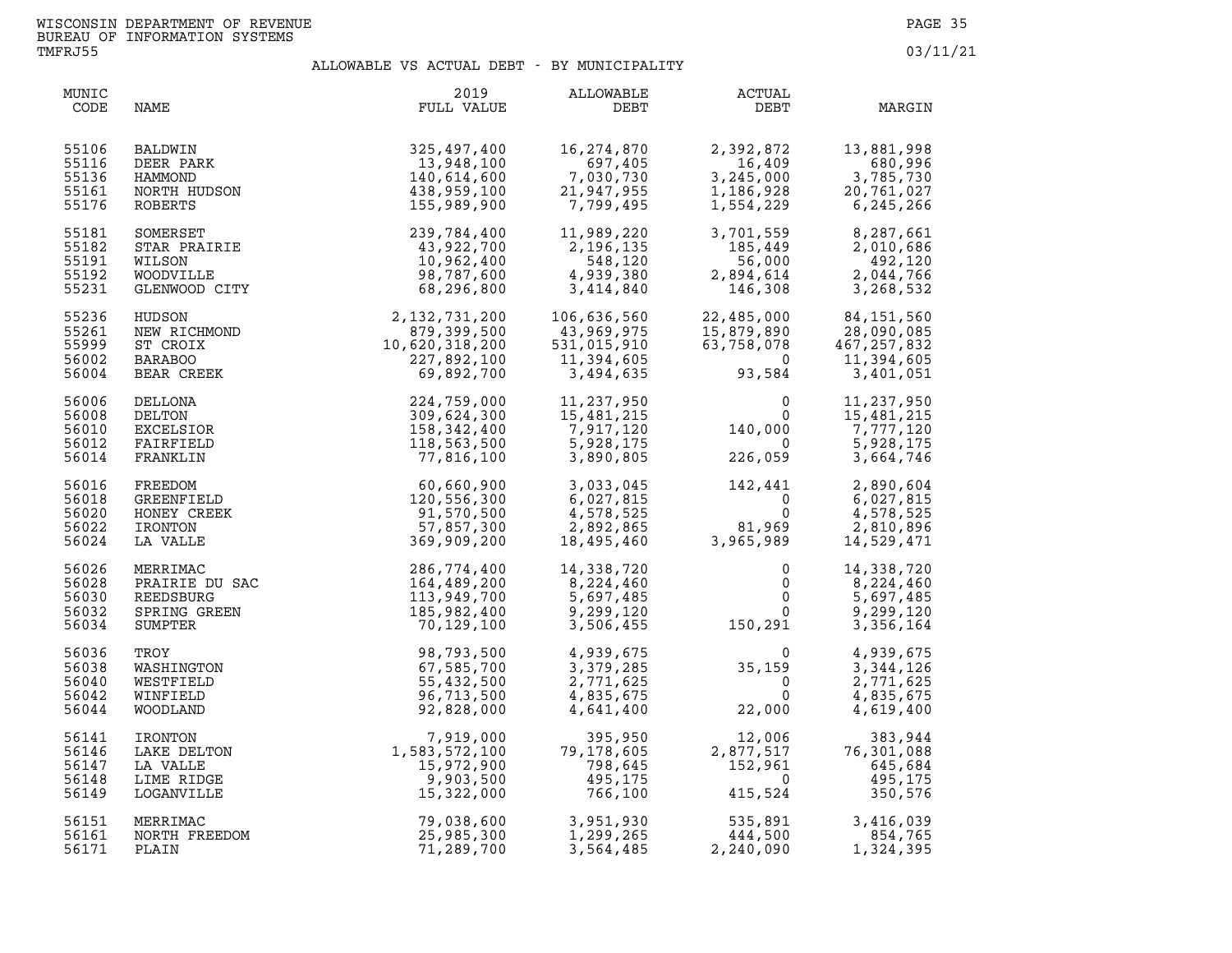| MUNIC<br>CODE | NAME                | 2019<br>FULL VALUE | ALLOWABLE<br>DEBT | <b>ACTUAL</b><br>DEBT | MARGIN        |
|---------------|---------------------|--------------------|-------------------|-----------------------|---------------|
| 56172         | PRAIRIE DU SAC      | 449,857,200        | 22,492,860        | 10,223,175            | 12,269,685    |
| 56176         | ROCK SPRINGS        | 23,289,600         | 1,164,480         | 820,064               | 344,416       |
| 56181         | SAUK CITY           | 375,041,700        | 18,752,085        | 13,163,608            | 5,588,477     |
| 56182         | SPRING GREEN        | 173,931,300        | 8,696,565         | 6,590,000             | 2,106,565     |
| 56191         | WEST BARABOO        | 128,012,200        | 6,400,610         | 808,575               | 5,592,035     |
| 56206         | <b>BARABOO</b>      | 865,524,100        | 43, 276, 205      | 17,423,562            | 25,852,643    |
| 56276         | REEDSBURG           | 662,445,700        | 33, 122, 285      | 19,139,142            | 13,983,143    |
| 56999         | SAUK                | 7,715,950,200      | 385,797,510       | 11,310,000            | 374,487,510   |
| 57002         | BASS LAKE           | 535,777,000        | 26,788,850        | $\Omega$              | 26,788,850    |
| 57004         | COUDERAY            | 30,888,600         | 1,544,430         | $\Omega$              | 1,544,430     |
| 57006         | <b>DRAPER</b>       | 50,255,800         | 2,512,790         | 180,525               | 2,332,265     |
| 57008         | EDGEWATER           | 181,616,400        | 9,080,820         | 263,876               | 8,816,944     |
| 57010         | HAYWARD             | 605,009,400        | 30,250,470        | 181,387               | 30,069,083    |
| 57012         | HUNTER              | 215,257,600        | 10,762,880        | $\overline{0}$        | 10,762,880    |
| 57014         | LENROOT             | 276,337,700        | 13,816,885        | 85,000                | 13,731,885    |
| 57016         | MEADOWBROOK         | 19,540,600         | 977,030           | 12,524                | 964,506       |
| 57018         | METEOR              | 26,358,100         | 1,317,905         | $\overline{0}$        | 1,317,905     |
| 57020         | OJIBWA              | 56,649,700         | 2,832,485         | $\mathbf{0}$          | 2,832,485     |
| 57022         | RADISSON            | 64,748,700         | 3,237,435         | 709,972               | 2,527,463     |
| 57024         | ROUND LAKE          | 374,783,700        | 18,739,185        | 76,994                | 18,662,191    |
| 57026         | SAND LAKE           | 404,674,500        | 20, 233, 725      | 149,992               | 20,083,733    |
| 57028         | SPIDER LAKE         | 320,709,800        | 16,035,490        | $\overline{0}$        | 16,035,490    |
| 57030         | WEIRGOR             | 42,991,300         | 2,149,565         | 247,332               | 1,902,233     |
| 57032         | WINTER              | 219,798,800        | 10,989,940        | $\overline{0}$        | 10,989,940    |
| 57111         | COUDERAY            | 3,416,500          | 170,825           | 46,000                | 124,825       |
| 57121         | EXELAND             | 7,663,600          | 383,180           | $\overline{0}$        | 383,180       |
| 57176         | RADISSON            | 7,790,900          | 389,545           | 33,100                | 356,445       |
| 57190         | WINTER              | 13,375,900         | 668,795           | 274,146               | 394,649       |
| 57236         | HAYWARD             | 237,778,700        | 11,888,935        | 1, 111, 148           | 10,777,787    |
| 57999         | SAWYER              | 3,695,423,300      | 184,771,165       | 1,597,975             | 183, 173, 190 |
| 58002         | ALMON               | 60,995,400         | 3,049,770         | $\mathbf 0$           | 3,049,770     |
| 58004         | ANGELICA            | 154,063,800        | 7,703,190         | $\mathbf{0}$          | 7,703,190     |
| 58006         | ANIWA               | 48,566,600         | 2,428,330         | 0                     | 2,428,330     |
| 58008         | BARTELME            | 22,309,600         | 1,115,480         | $\mathbf 0$           | 1,115,480     |
| 58010         | BELLE PLAINE        | 221,140,000        | 11,057,000        | $\mathsf{O}\xspace$   | 11,057,000    |
| 58012         | <b>BIRNAMWOOD</b>   | 57,910,400         | 2,895,520         | $\overline{0}$        | 2,895,520     |
| 58014         | FAIRBANKS           | 54,707,200         | 2,735,360         | $\Omega$              | 2,735,360     |
| 58016         | GERMANIA            | 49,132,000         | 2,456,600         | 0                     | 2,456,600     |
| 58018         | GRANT               | 72,555,100         | 3,627,755         | $\mathsf{O}$          | 3,627,755     |
| 58020         | <b>GREEN VALLEY</b> | 82,648,900         | 4,132,445         | $\mathbf{0}$          | 4,132,445     |
| 58022         | HARTLAND            | 70,110,000         | 3,505,500         | 23,304                | 3,482,196     |
| 58024         | HERMAN              | 57,870,200         | 2,893,510         | $\mathbf 0$           | 2,893,510     |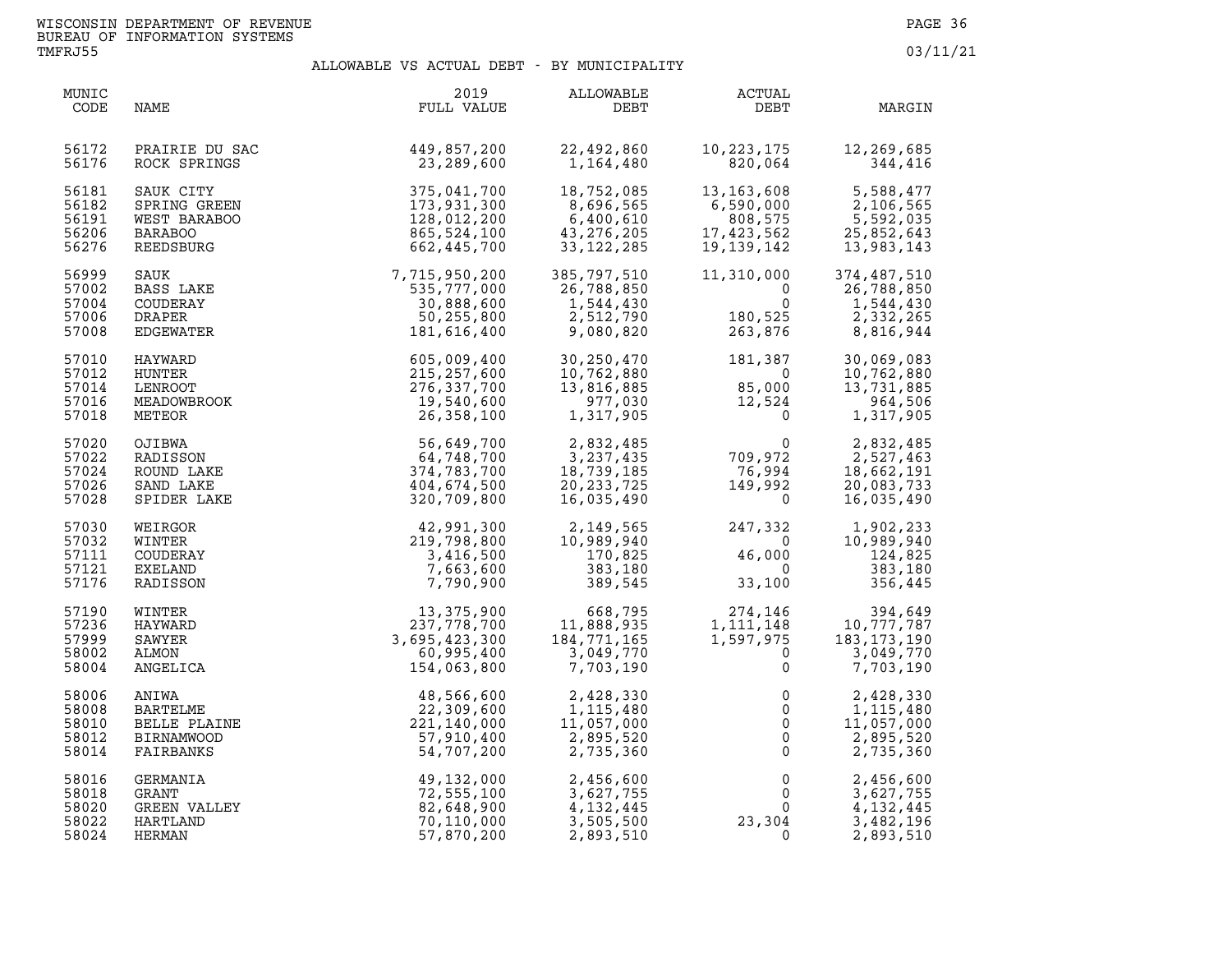| MUNIC<br>CODE                             | NAME                                                                                                                           | 2019<br>FULL VALUE                                                      | ALLOWABLE<br>DEBT                                                | <b>ACTUAL</b><br>DEBT                                 | MARGIN                                                             |
|-------------------------------------------|--------------------------------------------------------------------------------------------------------------------------------|-------------------------------------------------------------------------|------------------------------------------------------------------|-------------------------------------------------------|--------------------------------------------------------------------|
| 58026                                     | HUTCHINS                                                                                                                       | 50,755,900                                                              | 2,537,795                                                        | 0                                                     | 2,537,795                                                          |
| 58028                                     | LESSOR                                                                                                                         | 97,695,500                                                              | 4,884,775                                                        | $\mathsf 0$                                           | 4,884,775                                                          |
| 58030                                     | MAPLE GROVE                                                                                                                    | 69,816,300                                                              | 3,490,815                                                        | $\overline{0}$                                        | 3,490,815                                                          |
| 58032                                     | MORRIS                                                                                                                         | 46,753,400                                                              | 2,337,670                                                        | $\overline{0}$                                        | 2,337,670                                                          |
| 58034                                     | NAVARINO                                                                                                                       | 42,184,900                                                              | 2,109,245                                                        | $\mathsf 0$                                           | 2,109,245                                                          |
| 58036                                     | PELLA                                                                                                                          | 81,340,600                                                              | 4,067,030                                                        | 80,792                                                | 3,986,238                                                          |
| 58038                                     | RED SPRINGS                                                                                                                    | 75,164,600                                                              | 3,758,230                                                        | $\overline{0}$                                        | 3,758,230                                                          |
| 58040                                     | RICHMOND                                                                                                                       | 172,557,000                                                             | 8,627,850                                                        | $\overline{0}$                                        | 8,627,850                                                          |
| 58042                                     | SENECA                                                                                                                         | 55,965,500                                                              | 2,798,275                                                        | 84,000                                                | 2,714,275                                                          |
| 58044                                     | WASHINGTON                                                                                                                     | 235,921,200                                                             | 11,796,060                                                       | $\Omega$                                              | 11,796,060                                                         |
| 58046                                     | WAUKECHON                                                                                                                      | 91,896,800                                                              | 4,594,840                                                        | 0                                                     | 4,594,840                                                          |
| 58048                                     | WESCOTT                                                                                                                        | 409, 347, 400                                                           | 20,467,370                                                       | $\mathsf{O}$                                          | 20,467,370                                                         |
| 58050                                     | WITTENBERG                                                                                                                     | 76,717,100                                                              | 3,835,855                                                        | $\overline{0}$                                        | 3,835,855                                                          |
| 58101                                     | ANIWA                                                                                                                          | 8,754,600                                                               | 437,730                                                          | $\overline{0}$                                        | 437,730                                                            |
| 58106                                     | <b>BIRNAMWOOD</b>                                                                                                              | 35,298,500                                                              | 1,764,925                                                        | $\Omega$                                              | 1,764,925                                                          |
| 58107                                     | <b>BONDUEL</b>                                                                                                                 | 79,782,200                                                              | 3,989,110                                                        | 2,559,208                                             | 1,429,902                                                          |
| 58108                                     | BOWLER                                                                                                                         | 9,412,100                                                               | 470,605                                                          | $\overline{0}$                                        | 470,605                                                            |
| 58111                                     | CECIL                                                                                                                          | 49,966,900                                                              | 2,498,345                                                        | 216,440                                               | 2,281,905                                                          |
| 58121                                     | <b>ELAND</b>                                                                                                                   | 9,073,000                                                               | 453,650                                                          | $\overline{0}$                                        | 453,650                                                            |
| 58131                                     | GRESHAM                                                                                                                        | 20,159,400                                                              | 1,007,970                                                        | 1,167,228                                             | $-159,258$                                                         |
| 58151                                     | MATTOON                                                                                                                        | 11,307,300                                                              | 565,365                                                          | $176,521$<br>916,875<br>21,376,000<br>20,089,188      | 507,387                                                            |
| 58186                                     | TIGERTON                                                                                                                       | 21,978,900                                                              | 1,098,945                                                        |                                                       | 922,424                                                            |
| 58191                                     | WITTENBERG                                                                                                                     | 59,437,900                                                              | 2,971,895                                                        |                                                       | 2,055,020                                                          |
| 58281                                     | <b>SHAWANO</b>                                                                                                                 | 546, 277, 600                                                           | 27, 313, 880                                                     |                                                       | 5,937,880                                                          |
| 58999                                     | SHAWANO                                                                                                                        | 3,324,246,600                                                           | 166, 212, 330                                                    |                                                       | 146, 123, 142                                                      |
| 59002                                     | GREENBUSH                                                                                                                      | 156,305,700                                                             | 7,815,285                                                        | 79,539                                                | 7,735,746                                                          |
| 59004                                     | HERMAN                                                                                                                         | 152,208,300                                                             | 7,610,415                                                        | $\overline{0}$                                        | 7,610,415                                                          |
| 59006                                     | HOLLAND                                                                                                                        | 344,986,600                                                             | 17,249,330                                                       | 88,315                                                | 17, 161, 015                                                       |
| 59008                                     | LIMA                                                                                                                           | 249,653,300                                                             | 12,482,665                                                       | 9,461                                                 | 12, 473, 204                                                       |
| 59010                                     | LYNDON                                                                                                                         | 173,487,700                                                             | 8,674,385                                                        | $\overline{0}$                                        | 8,674,385                                                          |
| 59012                                     | MITCHELL                                                                                                                       | 123,485,400                                                             | 6,174,270                                                        | 0<br>290,060<br>115,027<br>488,337<br>0               | 6,174,270                                                          |
| 59014                                     | MOSEL                                                                                                                          | 139,650,800                                                             | 6,982,540                                                        |                                                       | 6,692,480                                                          |
| 59016                                     | PLYMOUTH                                                                                                                       | 368,099,100                                                             | 18,404,955                                                       |                                                       | 18,289,928                                                         |
| 59018                                     | RHINE                                                                                                                          | 381,497,300                                                             | 19,074,865                                                       |                                                       | 18,586,528                                                         |
| 59020                                     | RUSSELL                                                                                                                        | 38,979,400                                                              | 1,948,970                                                        |                                                       | 1,948,970                                                          |
| 59022<br>59024<br>59026<br>59028<br>59030 | $\label{eq:2.1} \begin{aligned} \text{LLS} \end{aligned}$<br><b>SCOTT</b><br>SHEBOYGAN<br>SHEBOYGAN FALLS<br>SHERMAN<br>WILSON | 162,820,000<br>833,672,200<br>234,731,700<br>149,317,000<br>450,229,700 | 8,141,000<br>41,683,610<br>11,736,585<br>7,465,850<br>22,511,485 | 108,791<br>4,002,094<br>649,836<br>113,177<br>295,000 | 8,032,209<br>37,681,516<br>11,086,749<br>7,352,673<br>22, 216, 485 |
| 59101                                     | ADELL                                                                                                                          | 37,523,000                                                              | 1,876,150                                                        | 851,895                                               | 1,024,255                                                          |
| 59111                                     | CASCADE                                                                                                                        | 43,448,600                                                              | 2,172,430                                                        | $\overline{0}$                                        | 2,172,430                                                          |
| 59112                                     | CEDAR GROVE                                                                                                                    | 154,197,700                                                             | 7,709,885                                                        | 3,194,807                                             | 4,515,078                                                          |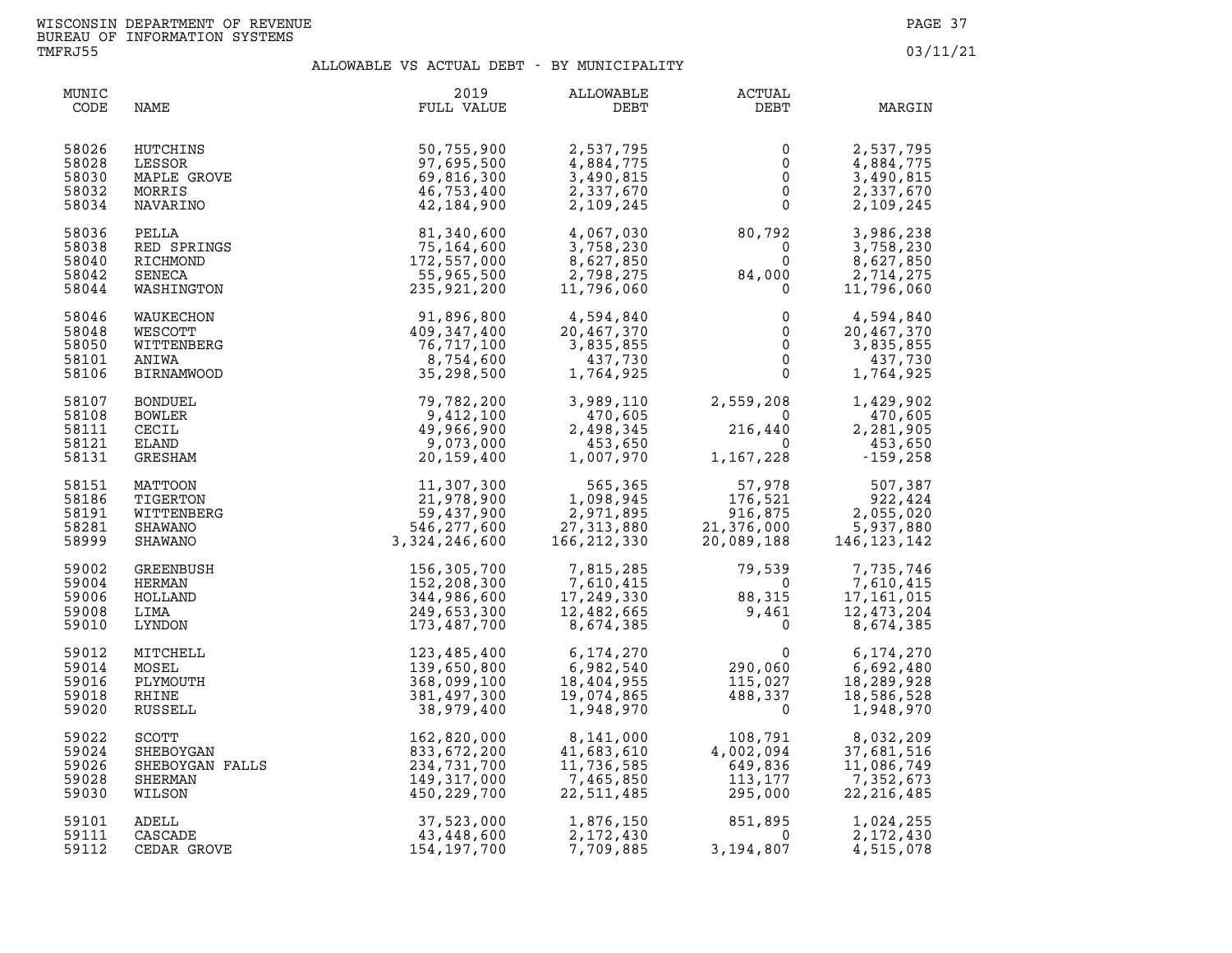| MUNIC<br>CODE                             | NAME                                                            | 2019<br>FULL VALUE                                                                          | ALLOWABLE<br>DEBT                                                   | <b>ACTUAL</b><br>DEBT                                                                                        | MARGIN                                                                 |
|-------------------------------------------|-----------------------------------------------------------------|---------------------------------------------------------------------------------------------|---------------------------------------------------------------------|--------------------------------------------------------------------------------------------------------------|------------------------------------------------------------------------|
| 59121                                     | ELKHART LAKE                                                    | 343,701,500                                                                                 | 17,185,075                                                          | 7,592,932                                                                                                    | 9,592,143                                                              |
| 59131                                     | GLENBEULAH                                                      | 35,146,800                                                                                  | 1,757,340                                                           | 517,234                                                                                                      | 1,240,106                                                              |
| 59135                                     | HOWARDS GROVE                                                   | 267,599,300                                                                                 | 13,379,965                                                          | 230,861                                                                                                      | 13, 149, 104                                                           |
| 59141                                     | KOHLER                                                          | 468,125,800                                                                                 | 23,406,290                                                          | 6,325,068                                                                                                    | 17,081,222                                                             |
| 59165                                     | <b>OOSTBURG</b>                                                 | 243,068,800                                                                                 | 12, 153, 440                                                        | 7,064,109                                                                                                    | 5,089,331                                                              |
| 59176                                     | RANDOM LAKE                                                     | 154, 137, 100                                                                               | 7,706,855                                                           | 2, 283, 419                                                                                                  | 5,423,436                                                              |
| 59191                                     | WALDO                                                           | 35,517,900                                                                                  | 1,775,895                                                           | 696,833                                                                                                      | 1,079,062                                                              |
| 59271<br>59281<br>59282<br>59999<br>60002 | PLYMOUTH<br>SHEBOYGAN<br>SHEBOYGAN FALLS<br>SHEBOYGAN<br>AURORA | $810,909,500$<br>2,919,239,300<br>671,222,800<br>10,142,962,300<br>30.993,300<br>30,993,300 | 40,545,475<br>145,961,965<br>33,561,140<br>507,148,115<br>1,549,665 | 18,395,000<br>59,594,678<br>13,965,772<br>30,165,000<br>$\Omega$                                             | 22, 150, 475<br>86, 367, 287<br>19,595,368<br>476,983,115<br>1,549,665 |
| 60004                                     | BROWNING                                                        | 63,165,600                                                                                  | 3,158,280                                                           | 0                                                                                                            | 3,158,280                                                              |
| 60006                                     | CHELSEA                                                         | 65,490,800                                                                                  | 3,274,540                                                           | 46,980                                                                                                       | 3,227,560                                                              |
| 60008                                     | CLEVELAND                                                       | 22, 251, 500                                                                                | 1, 112, 575                                                         | $\overline{\mathbf{0}}$                                                                                      | 1, 112, 575                                                            |
| 60010                                     | DEER CREEK                                                      | 47,097,800                                                                                  | 2,354,890                                                           | 57,879                                                                                                       | 2,297,011                                                              |
| 60012                                     | FORD                                                            | 23,958,700                                                                                  | 1,197,935                                                           | $\overline{\mathbf{0}}$                                                                                      | 1,197,935                                                              |
| 60014                                     | GOODRICH                                                        | 38,739,600                                                                                  | 1,936,980                                                           | 30,259                                                                                                       | 1,906,721                                                              |
| 60016                                     | GREENWOOD                                                       | 56,639,900                                                                                  | 2,831,995                                                           | 24,246                                                                                                       | 2,807,749                                                              |
| 60018                                     | GROVER                                                          | 36,749,200                                                                                  | 1,837,460                                                           | $\overline{0}$                                                                                               | 1,837,460                                                              |
| 60020                                     | HAMMEL                                                          | 71,356,500                                                                                  | 3,567,825                                                           | 248,539                                                                                                      | 3,319,286                                                              |
| 60022                                     | HOLWAY                                                          | 44,794,800                                                                                  | 2,239,740                                                           | 77,501                                                                                                       | 2,162,239                                                              |
| 60024<br>60026<br>60028<br>60030<br>60032 | JUMP RIVER<br>LITTLE BLACK<br>MAPLEHURST<br>MCKINLEY<br>MEDFORD | 23, 445, 200<br>69,823,500<br>29,517,100<br>31,162,300<br>174,626,600                       | 1,172,260<br>3,491,175<br>1,475,855<br>1,558,115<br>8,731,330       | $\begin{smallmatrix} & & & 0\ & & & 0\ & & & 0\ & & & 0\ & & & 93\, ,\,873\ & & & & 0\end{smallmatrix}$<br>0 | 1,172,260<br>3,491,175<br>1,475,855<br>1,464,242<br>8,731,330          |
| 60034<br>60036<br>60038<br>60040<br>60042 | MOLITOR<br>PERSHING<br>RIB LAKE<br><b>ROOSEVELT</b><br>TAFT     | 44,165,100<br>19,212,000<br>81,042,700<br>34,870,200<br>35,025,400                          | 2,208,255<br>960,600<br>4,052,135<br>1,743,510<br>1,751,270         | $\begin{array}{c}0\\0\\337,597\end{array}$<br>$\mathbf{0}$<br>$\mathbf{0}$                                   | 2,208,255<br>960,600<br>3,714,538<br>1,743,510<br>1,751,270            |
| 60044                                     | WESTBORO                                                        | 67,993,800                                                                                  | 3,399,690                                                           | 45,849                                                                                                       | 3,353,841                                                              |
| 60131                                     | GILMAN                                                          | 19,417,000                                                                                  | 970,850                                                             | 79,762                                                                                                       | 891,088                                                                |
| 60146                                     | LUBLIN                                                          | 3,815,000                                                                                   | 190,750                                                             | $\overline{0}$                                                                                               | 190,750                                                                |
| 60176                                     | RIB LAKE                                                        | 34,954,900                                                                                  | 1,747,745                                                           | 25,000                                                                                                       | 1,722,745                                                              |
| 60181                                     | STETSONVILLE                                                    | 25, 126, 100                                                                                | 1,256,305                                                           | 476,000                                                                                                      | 780,305                                                                |
| 60251                                     | MEDFORD                                                         | 313,644,200                                                                                 | 15,682,210                                                          | 3,645,000                                                                                                    | 12,037,210                                                             |
| 60999                                     | TAYLOR                                                          | 1,509,078,800                                                                               | 75,453,940                                                          | 2,100,000                                                                                                    | 73, 353, 940                                                           |
| 61002                                     | ALBION                                                          | 57,003,600                                                                                  | 2,850,180                                                           | $\overline{0}$                                                                                               | 2,850,180                                                              |
| 61004                                     | ARCADIA                                                         | 178,062,200                                                                                 | 8,903,110                                                           | 334,593                                                                                                      | 8,568,517                                                              |
| 61006                                     | <b>BURNSIDE</b>                                                 | 41,624,200                                                                                  | 2,081,210                                                           | $\mathbf{0}$                                                                                                 | 2,081,210                                                              |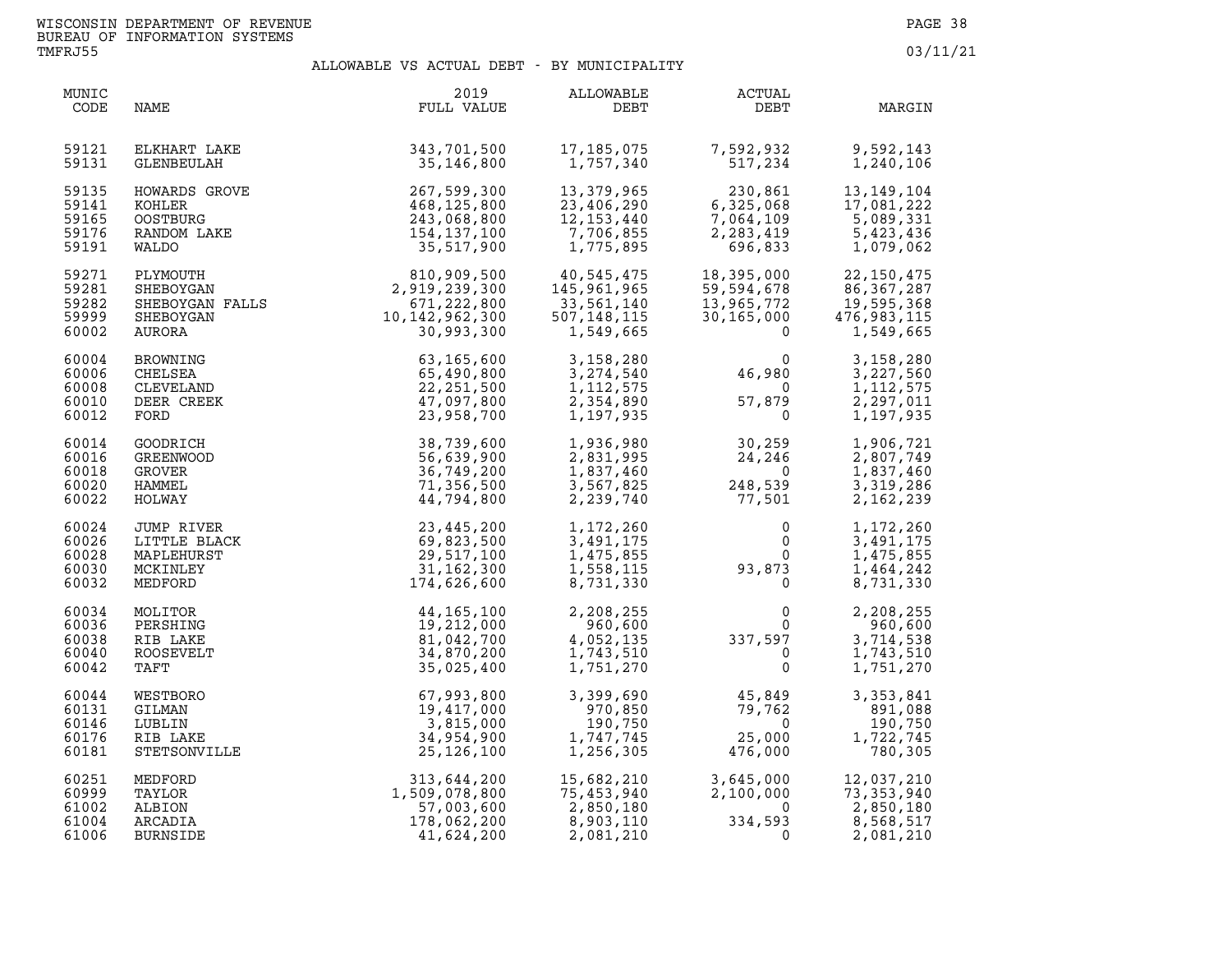| MUNIC<br>CODE                             | NAME                                                                                                                          | 2019<br>FULL VALUE                                                                   | ALLOWABLE<br>DEBT                                                                                                                                   | ACTUAL<br>DEBT                                                                                              | MARGIN                                                           |
|-------------------------------------------|-------------------------------------------------------------------------------------------------------------------------------|--------------------------------------------------------------------------------------|-----------------------------------------------------------------------------------------------------------------------------------------------------|-------------------------------------------------------------------------------------------------------------|------------------------------------------------------------------|
| 61008<br>61010<br>61012<br>61014<br>61016 | CALEDONIA<br>CHIMNEY ROCK<br>DODGE<br>ETTRICK<br>GALE<br>HALE<br>HALE<br>INCOLN<br>PIGEON<br>PRESTON<br>SUMNER<br>CREMPEALEAU | 82,718,000<br>30,677,000<br>38,805,700<br>130, 363, 200<br>185,771,900               | 4,135,900<br>1,533,850<br>1,940,285<br>6,518,160<br>9,288,595                                                                                       | $0$<br>352,751<br>97,000<br>416,949                                                                         | 4,135,900<br>1,181,099<br>1,940,285<br>6,421,160<br>8,871,646    |
| 61018<br>61020<br>61022<br>61024<br>61026 |                                                                                                                               | 87,769,900<br>47,558,100<br>65,622,700<br>88,553,900<br>76,841,200                   | 4,388,495<br>2,377,905<br>3, 281, 135<br>4,427,695<br>3,842,060                                                                                     | 162,000<br>162, ∪∪∪<br>22,920<br>268,795<br>0<br>$\begin{array}{c} 22 \\ 268 \\ 125 \end{array}$<br>125,000 | 4,226,495<br>2,354,985<br>3,012,340<br>4,427,695<br>3,717,060    |
| 61028<br>61030<br>61121<br>61122<br>61173 | TREMPEALEAU<br>UNITY<br><b>ELEVA</b><br>ETTRICK<br>PIGEON FALLS                                                               | AU 186,900,900<br>43,596,700<br>43,596,700<br>33,383,000<br>29,601,400<br>17,721,100 | 9,345,045<br>2,179,835<br>1,669,150<br>1,480,070<br>886,055                                                                                         | $\begin{array}{c} 0 \\ 135,659 \end{array}$<br>$\frac{138,159}{10,000}$                                     | 9,345,045<br>2,044,176<br>1,230,991<br>1,470,070<br>886,055      |
| 61181<br>61186<br>61201<br>61206<br>61231 | STRUM<br>TREMPEALEAU<br>ARCADIA<br>BLAIR<br>GALESVILLE                                                                        | 59,158,100<br>139,811,400<br>195,484,100<br>126,131,600<br>109, 114, 900             |                                                                                                                                                     | 2,957,905<br>6,990,570<br>9,774,205<br>6,306,580<br>5,455,745<br>1,378,1740<br>2,857,571<br>2,035,000       | 2,670,227<br>5,612,451<br>5,679,465<br>3,449,009<br>3,420,745    |
| 61241<br>61265<br>61291<br>61999<br>62002 |                                                                                                                               |                                                                                      | 4,729,320<br>7,248,225<br>7,248,225<br>5,519,370<br>120,110,655<br>6,269,220                                                                        | 2,780,972<br>$2,432,182$<br>$2,377,823$<br>$31,991,000$<br>$20,318$                                         | 1,948,348<br>4,816,043<br>3,141,547<br>88, 119, 655<br>6,248,902 |
| 62004<br>62006<br>62008<br>62010<br>62012 |                                                                                                                               |                                                                                      | 3,721,090<br>$2,706,205$<br>$3,419,110$<br>$1,876,280$<br>1,876,280<br>4,139,930                                                                    | 248,550<br>$\overline{0}$<br>1,201,183<br>$\Omega$<br>281,167                                               | 3,472,540<br>2,706,205<br>2,217,927<br>1,876,280<br>3,858,763    |
| 62014<br>62016<br>62018<br>62020<br>62022 |                                                                                                                               |                                                                                      | $\begin{array}{llll} 3,132,040 & & 309\,, \\ 2,127,280 & & & 500\,, \\ 4,191,625 & & 500\,, \\ 3,102,855 & & 678\,, \\ 3,139,020 & & & \end{array}$ | 309,644<br>500,000<br>500,000<br>678,659<br>0<br>$\Omega$                                                   | 2,822,396<br>2,127,280<br>3,691,625<br>2,424,196<br>3,139,020    |
| 62024<br>62026<br>62028<br>62030<br>62032 | <b>JEFFERSON</b><br>KICKAPOO<br>LIBERTY<br>STARK<br>STERLING                                                                  | 88,951,600<br>48,099,800<br>32,830,500<br>32,857,100<br>52,027,000                   | 4,447,580<br>2,404,990<br>1,641,525<br>1,642,855<br>2,601,350                                                                                       | $61, 133$<br>0<br>195, 439<br>0<br>0<br>195,439                                                             | 4,386,447<br>2,404,990<br>1,446,086<br>1,642,855<br>2,601,350    |
| 62034<br>62036<br>62038                   | UNION<br>VIROQUA<br>WEBSTER                                                                                                   | 42,948,000<br>150,174,100<br>60,868,700                                              | 2,147,400<br>7,508,705<br>3,043,435                                                                                                                 | 21,496<br>429,902<br>615,071                                                                                | 2,125,904<br>7,078,803<br>2,428,364                              |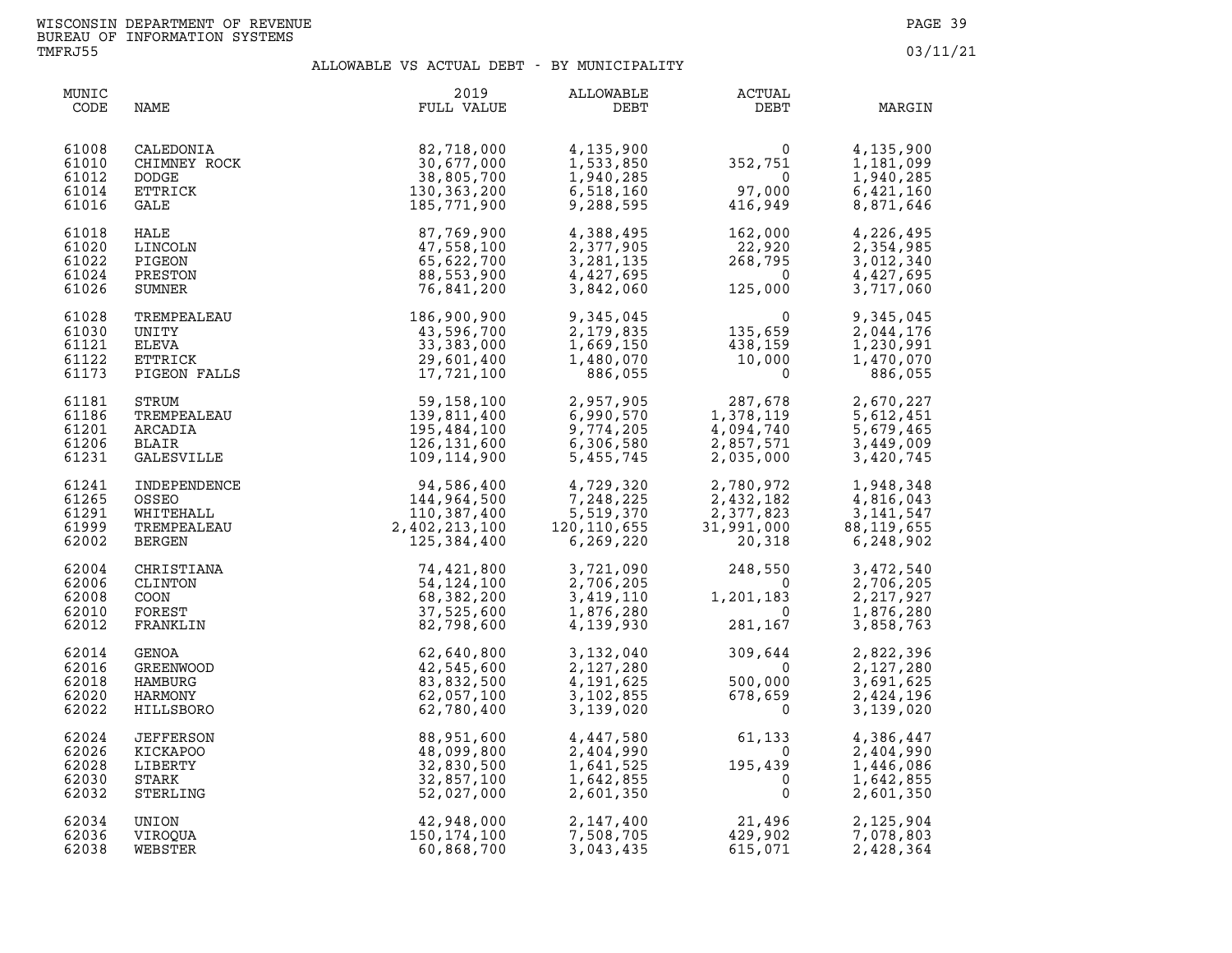| MUNIC<br>CODE                             | NAME                                                                                             | 2019<br>FULL VALUE                                                                                                                     | ALLOWABLE<br>DEBT                                                    | <b>ACTUAL</b><br>DEBT                                                                                                  | MARGIN                                                                   |
|-------------------------------------------|--------------------------------------------------------------------------------------------------|----------------------------------------------------------------------------------------------------------------------------------------|----------------------------------------------------------------------|------------------------------------------------------------------------------------------------------------------------|--------------------------------------------------------------------------|
| 62040                                     | WHEATLAND                                                                                        | 65,964,300                                                                                                                             | 3,298,215                                                            | 137,900                                                                                                                | 3,160,315                                                                |
| 62042                                     | WHITESTOWN                                                                                       | 31,738,600                                                                                                                             | 1,586,930                                                            | 134,494                                                                                                                | 1,452,436                                                                |
| 62111<br>62112<br>62116<br>62131<br>62146 | <b>CHASEBURG</b><br>COON VALLEY<br>DE SOTO<br>GENOA<br>LA FARGE                                  | 17,637,600<br>50,869,700<br>20,560,900<br>14,727,500<br>36,485,900                                                                     | 881,880<br>2,543,485<br>1,028,045<br>736,375<br>1,824,295            | 76,141<br>367,960<br>150,767                                                                                           | 805,739<br>2, 175, 525<br>877,278<br>41,185 695,190<br>1,061,398 762,897 |
| 62165<br>62176<br>62181<br>62236<br>62286 | ONTARIO<br>READSTOWN<br>STODDARD<br>HILLSBORO<br>VIROQUA                                         | 16,980,500<br>15,627,400<br>58,445,200<br>70,685,700<br>296,923,700                                                                    | 849,025<br>781,370<br>2,922,260<br>3,534,285<br>14,846,185           | 285,470<br>242.273<br>$-35$<br>$285,470$<br>$242,273$<br>0<br>$1,106,62^p$<br>670<br>1,106,628<br>670,872<br>6,803,591 | 563,555<br>539,097<br>1,815,632<br>2,863,413<br>8,042,594                |
| 62291<br>62999<br>63002<br>63004<br>63006 | VIROQUA<br>WESTBY<br>VERNON<br>ARBOR VITAE<br>BOULDER JUNCTION<br>COULDER JUNCTION<br>CLOVERLAND | 132,094,200<br>2,098,673,500<br>567,697,500<br>489,070,900<br>259,358,000                                                              | 6,604,710<br>104,933,675<br>28, 384, 875<br>24,453,545<br>12,967,900 | 2, 289, 878<br>8, 748, 964<br>242, 372<br>6, 480, 491<br>$\overline{0}$                                                | 4,314,832<br>96, 184, 711<br>28, 142, 503<br>17,973,054<br>12,967,900    |
| 63008<br>63010<br>63012<br>63014<br>63016 |                                                                                                  | CONOVER 185,915,400<br>LAC DU FLAMBEAU 955,637,800<br>LAND O LAKES 455,121,200<br>LINCOLN 562,302,400<br>MANITOWISH WATERS 557,685,400 | 19,295,770<br>47,781,890<br>22,756,060<br>28, 115, 120<br>27,884,270 | 856,725<br>$\overline{\mathbf{0}}$<br>212,113<br>$\overline{0}$<br>884,391                                             | 18,439,045<br>47,781,890<br>22,543,947<br>28, 115, 120<br>26,999,879     |
| 63018                                     | PHELPS                                                                                           | 393,923,600<br>272,017,000<br>594,820,100<br>702,533,800<br>561,876,900                                                                | 19,696,180                                                           | 963,005                                                                                                                | 18,733,175                                                               |
| 63020                                     | PLUM LAKE                                                                                        |                                                                                                                                        | 13,600,850                                                           | 479,186                                                                                                                | 13, 121, 664                                                             |
| 63022                                     | PRESQUE ISLE                                                                                     |                                                                                                                                        | 29,741,005                                                           | 645,931                                                                                                                | 29,095,074                                                               |
| 63024                                     | SAINT GERMAIN                                                                                    |                                                                                                                                        | 35,126,690                                                           | 734,419                                                                                                                | 34, 392, 271                                                             |
| 63026                                     | WASHINGTON                                                                                       |                                                                                                                                        | 28,093,845                                                           | $\Omega$                                                                                                               | 28,093,845                                                               |
| 63028                                     | WINCHESTER                                                                                       | 276,805,100                                                                                                                            | 13,840,255                                                           | 1,341,442                                                                                                              | 12,498,813                                                               |
| 63221                                     | EAGLE RIVER                                                                                      | 189,098,000                                                                                                                            | 9,454,900                                                            | 3,836,953                                                                                                              | 5,617,947                                                                |
| 63999                                     | VILAS                                                                                            | 7,223,863,100                                                                                                                          | 361, 193, 155                                                        | 3,836,953<br>12,955,000                                                                                                | 348,238,155                                                              |
| 64002                                     | BLOOMFIELD                                                                                       | 117,101,700                                                                                                                            | 5,855,085                                                            | $\overline{0}$                                                                                                         | 5,855,085                                                                |
| 64004                                     | DARIEN                                                                                           | 220,733,400                                                                                                                            | 11,036,670                                                           | $\mathbf{0}$                                                                                                           | 11,036,670                                                               |
| 64006                                     | DELAVAN                                                                                          | 1,044,875,700                                                                                                                          | 52, 243, 785                                                         | 14,845,000                                                                                                             | 37, 398, 785                                                             |
| 64008                                     | EAST TROY                                                                                        | 818,517,600                                                                                                                            | 40,925,880                                                           | $14, 64, 738$<br>1,664,738                                                                                             | 39, 261, 142                                                             |
| 64010                                     | GENEVA                                                                                           | 944, 144, 700                                                                                                                          | 47,207,235                                                           | 250,000                                                                                                                | 46,957,235                                                               |
| 64012                                     | LA FAYETTE                                                                                       | 297,708,300                                                                                                                            | 14,885,415                                                           | 548,002                                                                                                                | 14, 337, 413                                                             |
| 64014                                     | LA GRANGE                                                                                        | 814,699,200                                                                                                                            | 40,734,960                                                           | $\Omega$                                                                                                               | 40,734,960                                                               |
| 64016                                     | LINN                                                                                             | 1,921,283,700                                                                                                                          | 96,064,185                                                           | 2,000,000                                                                                                              | 94,064,185                                                               |
| 64018                                     | LYONS                                                                                            | 475,041,900                                                                                                                            | 23,752,095                                                           | $\mathbf 0$                                                                                                            | 23,752,095                                                               |
| 64020                                     | RICHMOND                                                                                         | 263,480,100                                                                                                                            | 13, 174, 005                                                         | 0                                                                                                                      | 13, 174, 005                                                             |
| 64022                                     | <b>SHARON</b>                                                                                    | 86,993,600                                                                                                                             | 4,349,680                                                            | 0                                                                                                                      | 4,349,680                                                                |
| 64024                                     | SPRING PRAIRIE                                                                                   | 277, 133, 700                                                                                                                          | 13,856,685                                                           | 145,000                                                                                                                | 13,711,685                                                               |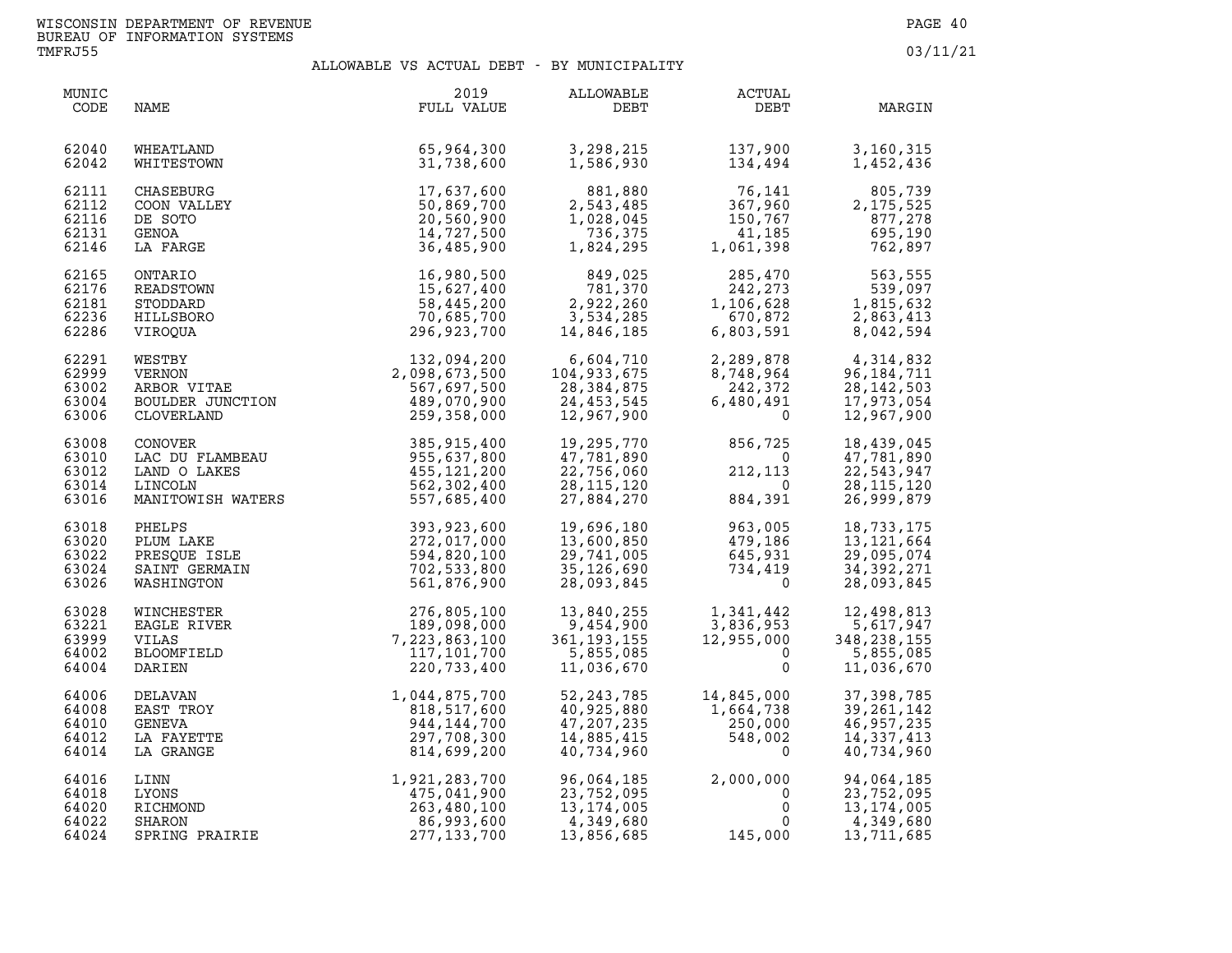| MUNIC<br>CODE                             | NAME                                                                | 2019<br>FULL VALUE                                                                                                                                                                                                                                       | ALLOWABLE<br>DEBT                                                    | <b>ACTUAL</b><br>DEBT                                                                                                                    | MARGIN                                                                                                                                                         |
|-------------------------------------------|---------------------------------------------------------------------|----------------------------------------------------------------------------------------------------------------------------------------------------------------------------------------------------------------------------------------------------------|----------------------------------------------------------------------|------------------------------------------------------------------------------------------------------------------------------------------|----------------------------------------------------------------------------------------------------------------------------------------------------------------|
| 64026<br>64028<br>64030<br>64032<br>64115 | SUGAR CREEK<br>TROY<br>WALWORTH<br>WHITEWATER<br>BLOOMFIELD         | 418,590,400<br>289,584,100<br>250,637,600<br>331,324,600<br>398,128,400                                                                                                                                                                                  | 20,929,520<br>14,479,205<br>12,531,880<br>16,566,230<br>19,906,420   | 245,949<br>1,600,479<br>796,799<br>5,962,334                                                                                             | 20,683,571<br>12,878,726<br>11,735,081<br>16,566,230<br>13,944,086                                                                                             |
| 64116<br>64121<br>64126<br>64131<br>64181 | DARIEN<br>EAST TROY<br>FONTANA<br>GENOA CITY<br>SHARON              | $108, 647, 600$<br>$395, 046, 400$<br>$1, 264, 289, 500$<br>$212, 183, 800$<br>$80, 572, 400$<br>$815, 527, 700$<br>$685, 152, 900$<br>$810, 662, 300$<br>$1, 466, 374, 700$                                                                             | 5,432,380<br>19,752,320<br>63, 214, 475<br>10,609,190<br>4,028,620   | 7,445,000<br>29,469,998<br>6,160,000<br>1,525,566                                                                                        | $\begin{array}{llll} 3,436,767 & 1,995,613 \\ 7,445,000 & 12,307,320 \\ 29,469,998 & 33,744,477 \\ 6,160,000 & 4,449,190 \\ 1,525,566 & 2,503,054 \end{array}$ |
| 64191<br>64192<br>64216<br>64221<br>64246 | WALWORTH<br>WILLIAMS BAY<br>DELAVAN<br>ELKHORN<br>LAKE GENEVA       |                                                                                                                                                                                                                                                          | 12,013,615<br>40,776,385<br>34, 257, 645<br>40,533,115<br>73,318,735 | 1,585,379<br>6,809,997<br>16,999,809<br>25,840,000<br>3,455,000                                                                          | 10,428,236<br>33,966,388<br>17,257,836<br>14,693,115<br>69,863,735                                                                                             |
| 64291<br>64999<br>65002<br>65004<br>65006 | WHITEWATER<br>WALWORTH<br>BARRONETT<br>BASHAW<br>BASS LAKE          | 696, 905, 800<br>15, 706, 734, 800<br>11, 665, 400<br>89, 273, 900<br>69, 076, 000                                                                                                                                                                       | 34,845,290<br>785,336,740<br>2,083,270<br>4,463,695<br>3,453,800     | $-4$<br>142,463<br>0                                                                                                                     | 21,791,388 13,053,902<br>0 785,336,740<br>142,463 1,940,807<br>4,463,695<br>3,453,800                                                                          |
| 65008<br>65010<br>65012<br>65014<br>65016 | BEAVER BROOK<br><b>BIRCHWOOD</b><br>BROOKLYN<br>CASEY<br>CHICOG     |                                                                                                                                                                                                                                                          |                                                                      | $\begin{array}{ccc} & 0 & 3,088,750 \\ 39,703 & 11,645,672 \\ & 0 & 2,110,135 \\ 135,267 & 8,819,548 \\ 303,926 & 5,220,279 \end{array}$ |                                                                                                                                                                |
| 65018<br>65020<br>65022<br>65024<br>65026 | CRYSTAL<br>EVERGREEN<br>FROG CREEK<br><b>GULL LAKE</b><br>LONG LAKE | 00K<br>61,775,000<br>61,775,000<br>3,088,750<br>233,707,500<br>11,685,375<br>42,202,700<br>2,110,135<br>179,096,300<br>8,954,815<br>110,484,100<br>5,524,205<br>5,288,325<br>7,750,800<br>8,954,815<br>17,500,800<br>875,040<br>37,737,200<br>10,971,335 |                                                                      | $78,366$<br>0<br>0<br>0<br>0                                                                                                             | 2,206,690<br>5,209,959<br>875,040<br>1,886,860<br>10,971,335                                                                                                   |
| 65028<br>65030<br>65032<br>65034<br>65036 | MADGE<br>MINONG<br>SARONA<br><b>SPOONER</b><br>SPRINGBROOK          | 153,732,000<br>347,341,900<br>77,758,700<br>94,062,000<br>41,399,200                                                                                                                                                                                     | 7,686,600<br>17,367,095<br>3,887,935<br>4,703,100<br>2,069,960       | $234, 127$<br>0<br>0<br>0<br>0                                                                                                           | 7,686,600<br>17, 132, 968<br>3,887,935<br>4,703,100<br>2,069,960                                                                                               |
| 65038<br>65040<br>65042<br>65106<br>65151 | STINNETT<br>STONE LAKE<br>TREGO<br><b>BIRCHWOOD</b><br>MINONG       | 18,282,300<br>75,421,200<br>139,389,600<br>33,877,000<br>39,988,000                                                                                                                                                                                      | 914,115<br>3,771,060<br>6,969,480<br>1,693,850<br>1,999,400          | 404, 268<br>$\overline{0}$<br><sub>±±∪,</sub> 622<br>320,966                                                                             | 914,115<br>3,366,792<br>6,969,480<br>1,253,228<br>1,678,434                                                                                                    |
| 65281<br>65282<br>65999                   | <b>SPOONER</b><br>SHELL LAKE<br>WASHBURN                            | 161,648,300<br>209,439,400<br>2,644,185,500                                                                                                                                                                                                              | 10,471,970<br>132, 209, 275                                          | 8,082,415<br>10,471,970 1,983,016<br>2,768,919<br>1.983,016<br>10,438,990                                                                | 5, 313, 496<br>8,488,954<br>121,770,285                                                                                                                        |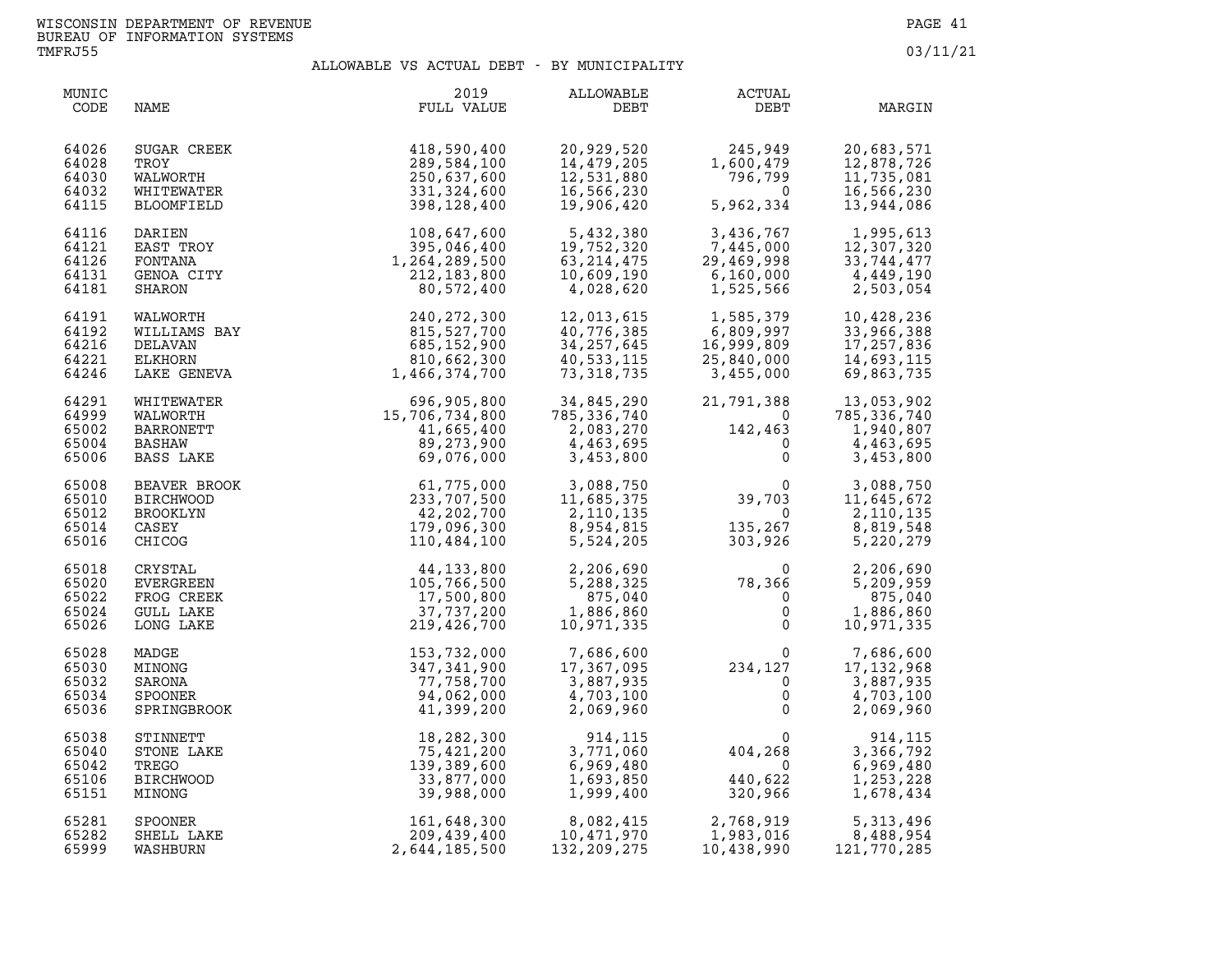| MUNIC<br>CODE                             | NAME                                                                | 2019<br>FULL VALUE                                                                           | ALLOWABLE<br>DEBT                                                    | ACTUAL<br>DEBT                                                                             | MARGIN                                                                 |
|-------------------------------------------|---------------------------------------------------------------------|----------------------------------------------------------------------------------------------|----------------------------------------------------------------------|--------------------------------------------------------------------------------------------|------------------------------------------------------------------------|
| 66002<br>66004                            | ADDISON<br>BARTON                                                   | 352,499,200<br>343,066,900                                                                   | 17,624,960<br>17, 153, 345                                           | 0<br>$\mathbf 0$                                                                           | 17,624,960<br>17, 153, 345                                             |
| 66006<br>66008<br>66010<br>66012<br>66014 | ERIN<br>FARMINGTON<br>GERMANTOWN<br>HARTFORD<br>JACKSON             | 631,519,000<br>450,721,900<br>27,260,700<br>427,509,700<br>578,998,900                       | 31,575,950<br>22,536,095<br>1,363,035<br>21, 375, 485<br>28,949,945  | $\begin{smallmatrix}&&&0\0&239,104\end{smallmatrix}$<br>$\Omega$<br>29,000<br>$\mathbf{0}$ | 31,575,950<br>22,296,991<br>1,363,035<br>21,346,485<br>28,949,945      |
| 66016<br>66018<br>66022<br>66024<br>66026 | KEWASKUM<br>POLK<br>TRENTON<br>WAYNE<br>WEST BEND                   | 139,750,900<br>692,729,800<br>556,448,400<br>247,051,400<br>950,428,200                      | 6,987,545<br>34,636,490<br>27,822,420<br>12,352,570<br>47,521,410    | $\begin{smallmatrix}&&&0\\&42,781\&0&998\end{smallmatrix}$<br>$-29,998$<br>42,028          | 6,987,545<br>34,636,490<br>27,779,639<br>12,382,568<br>47, 479, 382    |
| 66131<br>66141<br>66142<br>66161<br>66166 | GERMANTOWN<br><b>JACKSON</b><br>KEWASKUM<br>NEWBURG<br>RICHFIELD    | 2,807,971,400<br>732,309,800<br>342,958,500<br>88,011,100<br>1,831,710,300                   | 140,398,570<br>36,615,490<br>17,147,925<br>4,400,555<br>91,585,515   | 42,625,000<br>17,909,220<br>9,736,458<br>1,523,679<br>711,261                              | 97,773,570<br>18,706,270<br>7,411,467<br>2,876,876<br>90,874,254       |
| 66181<br>66236<br>66291<br>66999<br>67002 | SLINGER<br>HARTFORD<br>WEST BEND<br>WASHINGTON<br><b>BROOKFIELD</b> | 626,625,800<br>1,442,537,700<br>2,956,923,800<br>16,155,740,400<br>1,390,356,400             | 31,331,290<br>72,126,885<br>147,846,190<br>807,787,020<br>69,517,820 | 1,940,209<br>21,410,000<br>46,342,875<br>14,145,000<br>3,192,164                           | 29,391,081<br>50,716,885<br>101,503,315<br>793,642,020<br>66,325,656   |
| 67004<br>67006<br>67008<br>67010<br>67014 | DELAFIELD<br><b>EAGLE</b><br>GENESEE<br>LISBON<br>MERTON            | 1,679,035,200<br>534,058,700<br>1,066,199,900<br>1,322,314,000<br>1,726,993,900              | 83,951,760<br>26,702,935<br>53,309,995<br>66,115,700<br>86,349,695   | 3,437,670<br>438,221<br>3,588,585<br>9,347,943<br>1,872,284                                | 80,514,090<br>26, 264, 714<br>49,721,410<br>56,767,757<br>84, 477, 411 |
| 67016<br>67022<br>67024<br>67030<br>67032 | MUKWONAGO<br>OCONOMOWOC<br>OTTAWA<br>VERNON<br>WAUKESHA             | 946, 972, 700<br>1,741,003,000<br>625,666,800<br>1,004,010,900<br>1,139,752,000              | 47,348,635<br>87,050,150<br>31,283,340<br>50,200,545<br>56,987,600   | 4,048,051<br>7,544,895<br>5,597<br>905,977<br>8,269                                        | 43,300,584<br>79,505,255<br>31, 277, 743<br>49,294,568<br>56,979,331   |
| 67106<br>67107<br>67111<br>67116<br>67121 | BIG BEND<br>BUTLER<br>CHENEQUA<br>DOUSMAN<br><b>EAGLE</b>           | 186,982,700<br>247,158,600<br>491,901,800<br>216, 275, 600<br>195,934,300                    | 9,349,135<br>12,357,930<br>24,595,090<br>10,813,780<br>9,796,715     | 4,565,883<br>4,906,432<br>806,365<br>4,734,892<br>80,697                                   | 4,783,252<br>7,451,498<br>23,788,725<br>6,078,888<br>9,716,018         |
| 67122<br>67136<br>67146<br>67147<br>67151 | ELM GROVE<br>HARTLAND<br>LAC LA BELLE<br>LANNON<br>MENOMONEE FALLS  | 1,249,867,700<br>1,397,844,200<br>119,956,900<br>141,268,000<br>141,268,000<br>5,289,929,600 | 62,493,385<br>69,892,210<br>5,997,845<br>7,063,400<br>264,496,480    | 8,863,756<br>21,384,561<br>1,523 <i>.</i> 372<br>1,523,372<br>1,497,672<br>89,503,856      | 53,629,629<br>48,507,649<br>4,474,473<br>5,565,728<br>174,992,624      |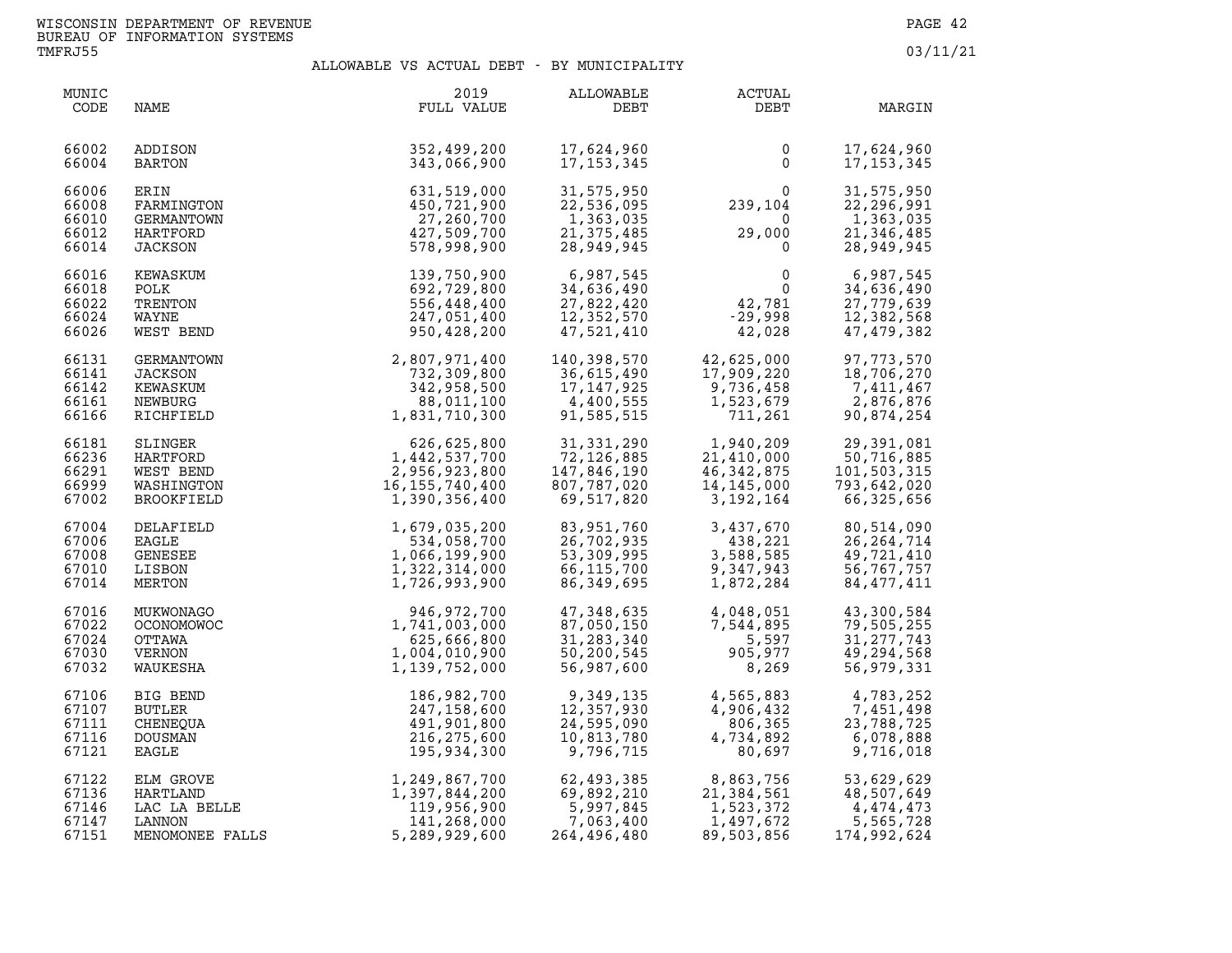| MUNIC<br>CODE                             | NAME                                                    | 2019<br>FULL VALUE                                                              | ALLOWABLE<br>DEBT                                                   | ACTUAL<br>DEBT                                                             | MARGIN                                                                |
|-------------------------------------------|---------------------------------------------------------|---------------------------------------------------------------------------------|---------------------------------------------------------------------|----------------------------------------------------------------------------|-----------------------------------------------------------------------|
| 67152                                     | MERTON                                                  | 474,341,100                                                                     | 23,717,055                                                          | 2,580,844                                                                  | 21, 136, 211                                                          |
| 67153                                     | MUKWONAGO                                               | 926,137,500                                                                     | 46,306,875                                                          | 26,545,298                                                                 | 19,761,577                                                            |
| 67158                                     | NASHOTAH                                                | 204, 363, 700                                                                   | 10,218,185                                                          | 306,053                                                                    | 9,912,132                                                             |
| 67161                                     | NORTH PRAIRIE                                           | 253,592,500                                                                     | 12,679,625                                                          | 567,064                                                                    | 12, 112, 561                                                          |
| 67166                                     | OCONOMOWOC LAKE                                         | 366,396,100                                                                     | 18,319,805                                                          | 458,488                                                                    | 17,861,317                                                            |
| 67171<br>67172<br>67181<br>67191<br>67206 | PEWAUKEE<br>SUMMIT<br>SUSSEX<br>WALES<br>BROOKFIELD     | 1,060,241,200<br>1,090,022,600<br>1,429,991,200<br>414,820,300<br>7,536,677,900 | 53,012,060<br>54,501,130<br>71,499,560<br>20,741,015<br>376,833,895 | 11,210,828<br>6,256,251<br>41,307,844<br>6,312,348<br>98,961,084           | 41,801,232<br>48,244,879<br>30, 191, 716<br>14,428,667<br>277,872,811 |
| 67216                                     | DELAFIELD                                               | 1,551,866,500                                                                   | 77,593,325                                                          | 15, 437, 124                                                               | 62, 156, 201                                                          |
| 67251                                     | MUSKEGO                                                 | 3,301,554,800                                                                   | 165,077,740                                                         | 44,923,221                                                                 | 120, 154, 519                                                         |
| 67261                                     | NEW BERLIN                                              | 5,714,405,700                                                                   | 285,720,285                                                         | 56,504,638                                                                 | 229, 215, 647                                                         |
| 67265                                     | <b>OCONOMOWOC</b>                                       | 2,443,815,900                                                                   | 122,190,795                                                         | 11, 156, 838                                                               | 111,033,957                                                           |
| 67270                                     | PEWAUKEE                                                | 3, 333, 311, 300                                                                | 166,665,565                                                         | 14,922,951                                                                 | 151,742,614                                                           |
| 67291                                     | WAUKESHA                                                | 6,749,416,700                                                                   | 337,470,835                                                         | 169,116,624                                                                | 168,354,211                                                           |
| 67999                                     | WAUKESHA                                                | 59,540,912,600                                                                  | 2,977,045,630                                                       | 79,330,000                                                                 | 2,897,715,630                                                         |
| 68002                                     | BEAR CREEK                                              | 68,023,100                                                                      | 3,401,155                                                           | $\Omega$                                                                   | 3,401,155                                                             |
| 68004                                     | CALEDONIA                                               | 168,532,200                                                                     | 8,426,610                                                           | 71,345                                                                     | 8,355,265                                                             |
| 68006                                     | DAYTON                                                  | 413,026,400                                                                     | 20,651,320                                                          | 0                                                                          | 20,651,320                                                            |
| 68008<br>68010<br>68012<br>68014<br>68016 | DUPONT<br>FARMINGTON<br>FREMONT<br>HARRISON<br>HELVETIA | 58,622,500<br>530,757,500<br>91,908,800<br>57,438,900<br>74,097,500             | 2,931,125<br>26,537,875<br>4,595,440<br>2,871,945<br>3,704,875      | 0<br>$\mathsf{O}\xspace$<br>$\mathsf{O}$<br>$\overline{0}$<br>$\mathsf{O}$ | 2,931,125<br>26,537,875<br>4,595,440<br>2,871,945<br>3,704,875        |
| 68018<br>68020<br>68022<br>68024<br>68026 | IOLA<br>LARRABEE<br>LEBANON<br>LIND<br>LITTLE WOLF      | 112,199,700<br>91,841,200<br>124,032,600<br>140,366,300<br>110,421,300          | 5,609,985<br>4,592,060<br>6,201,630<br>7,018,315<br>5,521,065       | $\begin{smallmatrix}&&&0\0&0\0&0\0&0\0&0\end{smallmatrix}$<br>$\Omega$     | 5,609,985<br>4,592,060<br>6,101,348<br>7,018,315<br>5,521,065         |
| 68028                                     | MATTESON                                                | 72,148,000                                                                      | 3,607,400                                                           | $\mathsf{O}$                                                               | 3,607,400                                                             |
| 68030                                     | MUKWA                                                   | 242,810,300                                                                     | 12, 140, 515                                                        | $\ddot{\mathbf{0}}$                                                        | 12,140,515                                                            |
| 68032                                     | ROYALTON                                                | 142,660,700                                                                     | 7,133,035                                                           | 51,644                                                                     | 7,081,391                                                             |
| 68034                                     | SAINT LAWRENCE                                          | 63,985,700                                                                      | 3,199,285                                                           | 40,097                                                                     | 3, 159, 188                                                           |
| 68036                                     | SCANDINAVIA                                             | 112,359,900                                                                     | 5,617,995                                                           | $\Omega$                                                                   | 5,617,995                                                             |
| 68038                                     | UNION                                                   | 62,784,800                                                                      | 3,139,240                                                           | 0                                                                          | 3,139,240                                                             |
| 68040                                     | WAUPACA                                                 | 107,522,500                                                                     | 5,376,125                                                           | $\mathsf 0$                                                                | 5,376,125                                                             |
| 68042                                     | WEYAUWEGA                                               | 62,487,500                                                                      | 3, 124, 375                                                         | $\overline{0}$                                                             | 3, 124, 375                                                           |
| 68044                                     | WYOMING                                                 | 38,098,800                                                                      | 1,904,940                                                           | $\overline{0}$                                                             | 1,904,940                                                             |
| 68106                                     | BIG FALLS                                               | 3,502,700                                                                       | 175, 135                                                            | $\mathsf 0$                                                                | 175,135                                                               |
| 68121                                     | EMBARRASS                                               | 16,432,900                                                                      | 821,645                                                             | $\Omega$                                                                   | 821,645                                                               |
| 68126                                     | FREMONT                                                 | 75,773,500                                                                      | 3,788,675                                                           | 31,035                                                                     | 3,757,640                                                             |
| 68141                                     | IOLA                                                    | 63,070,100                                                                      | 3, 153, 505                                                         | 1,547,794                                                                  | 1,605,711                                                             |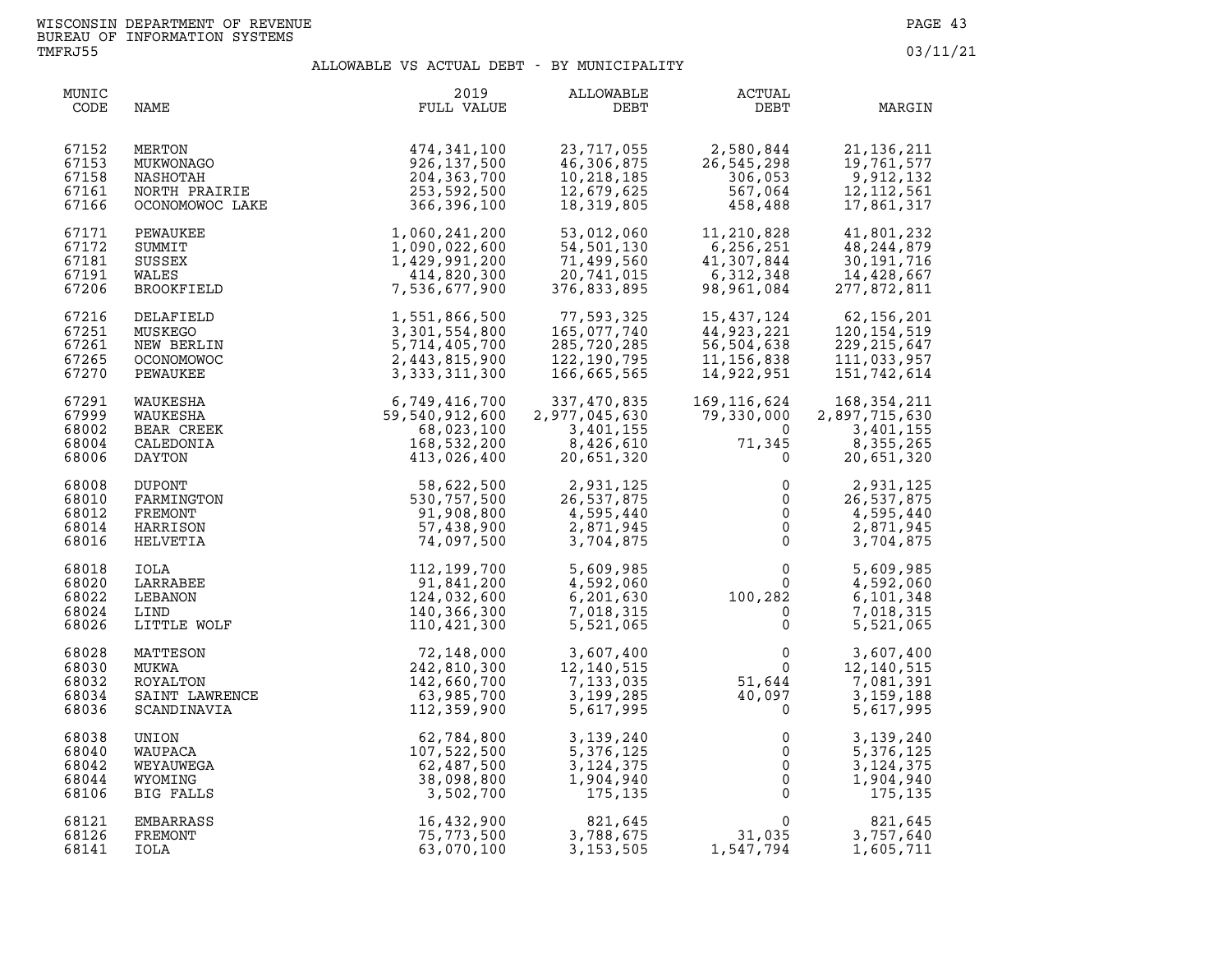| MUNIC<br>CODE                             | NAME                                                         | 2019<br>FULL VALUE                                                       | ALLOWABLE<br>DEBT                                              | <b>ACTUAL</b><br>DEBT                                                                       | MARGIN                                                           |
|-------------------------------------------|--------------------------------------------------------------|--------------------------------------------------------------------------|----------------------------------------------------------------|---------------------------------------------------------------------------------------------|------------------------------------------------------------------|
| 68165                                     | OGDENSBURG                                                   | 7,900,700                                                                | 395,035                                                        | 80,164                                                                                      | 314,871                                                          |
| 68181                                     | SCANDINAVIA                                                  | 17,312,300                                                               | 865,615                                                        | $\mathbf 0$                                                                                 | 865,615                                                          |
| 68211                                     | CLINTONVILLE                                                 | 234,782,100                                                              | 11,739,105                                                     | 6,099,684                                                                                   | 5,639,421                                                        |
| 68251                                     | MANAWA                                                       | 84,512,200                                                               | 4,225,610                                                      | 2,575,204                                                                                   | 1,650,406                                                        |
| 68252                                     | MARION                                                       | 64,508,800                                                               | 3, 225, 440                                                    | 1,370,881                                                                                   | 1,854,559                                                        |
| 68261                                     | NEW LONDON                                                   | 407,260,900                                                              | 20,363,045                                                     | 8,541,955                                                                                   | 11,821,090                                                       |
| 68291                                     | WAUPACA                                                      | 451,855,500                                                              | 22,592,775                                                     | 9,969,719                                                                                   | 12,623,056                                                       |
| 68292                                     | WEYAUWEGA                                                    | 99,741,500                                                               | 4,987,075                                                      | 2,930,000                                                                                   | 2,057,075                                                        |
| 68999                                     | WAUPACA                                                      | 4,336,538,900                                                            | 216,826,945                                                    | 10,245,000                                                                                  | 206,581,945                                                      |
| 69002                                     | AURORA                                                       | 103,001,400                                                              | 5,150,070                                                      | $\overline{\mathbf{0}}$                                                                     | 5,150,070                                                        |
| 69004                                     | BLOOMFIELD                                                   | 110,835,800                                                              | 5,541,790                                                      | 32,607                                                                                      | 5,509,183                                                        |
| 69006                                     | COLOMA                                                       | 105,245,600                                                              | 5,262,280                                                      | 0                                                                                           | 5,262,280                                                        |
| 69008<br>69010<br>69012<br>69014<br>69016 | DAKOTA<br>DEERFIELD<br>HANCOCK<br>LEON<br>MARION             | 111,337,100<br>103,930,300<br>80,438,500<br>184,743,600<br>363, 295, 700 | 5,566,855<br>5,196,515<br>4,021,925<br>9,237,180<br>18,164,785 | $\begin{smallmatrix}&&&0\\&&&0\\13\, ,\, 897\end{smallmatrix}$<br>106,693<br>$\overline{0}$ | 5,566,855<br>5,196,515<br>4,008,028<br>9,130,487<br>18, 164, 785 |
| 69018<br>69020<br>69022<br>69024<br>69026 | MOUNT MORRIS<br>OASIS<br>PLAINFIELD<br>POY SIPPI<br>RICHFORD | 251,284,800<br>57,916,500<br>52,496,900<br>75,073,200<br>70,107,000      | 12,564,240<br>2,895,825<br>2,624,845<br>3,753,660<br>3,505,350 | 202,406<br>$\overline{0}$<br>$91,445$<br>0                                                  | 12,361,834<br>2,895,825<br>2,533,400<br>3,753,660<br>3,505,350   |
| 69028                                     | ROSE                                                         | 80,878,700                                                               | 4,043,935                                                      | $\mathbf 0$                                                                                 | 4,043,935                                                        |
| 69030                                     | SAXEVILLE                                                    | 150,789,200                                                              | 7,539,460                                                      | $\Omega$                                                                                    | 7,539,460                                                        |
| 69032                                     | SPRINGWATER                                                  | 309,202,700                                                              | 15,460,135                                                     | 26,355                                                                                      | 15,433,780                                                       |
| 69034                                     | WARREN                                                       | 57,011,800                                                               | 2,850,590                                                      | 35,000                                                                                      | 2,815,590                                                        |
| 69036                                     | WAUTOMA                                                      | 134,821,600                                                              | 6,741,080                                                      | $\Omega$                                                                                    | 6,741,080                                                        |
| 69111                                     | COLOMA                                                       | 27,455,800                                                               | 1,372,790                                                      | 210,652                                                                                     | 1,162,138                                                        |
| 69136                                     | HANCOCK                                                      | 17,822,900                                                               | 891,145                                                        | 167,927                                                                                     | 723,218                                                          |
| 69146                                     | LOHRVILLE                                                    | 15,930,600                                                               | 796,530                                                        | $\overline{0}$                                                                              | 796,530                                                          |
| 69171                                     | PLAINFIELD                                                   | 36,941,300                                                               | 1,847,065                                                      | 137,093                                                                                     | 1,709,972                                                        |
| 69176                                     | REDGRANITE                                                   | 49,738,600                                                               | 2,486,930                                                      | 2,130,951                                                                                   | 355,979                                                          |
| 69191                                     | WILD ROSE                                                    | 34,022,500                                                               | 1,701,125                                                      | 411,859                                                                                     | 1,289,266                                                        |
| 69291                                     | WAUTOMA                                                      | 110,178,800                                                              | 5,508,940                                                      | 2,757,901                                                                                   | 2,751,039                                                        |
| 69999                                     | WAUSHARA                                                     | 2,709,640,200                                                            | 135,482,010                                                    | 3,150,000                                                                                   | 132, 332, 010                                                    |
| 70002                                     | ALGOMA                                                       | 718,259,200                                                              | 35,912,960                                                     | 480,000                                                                                     | 35,432,960                                                       |
| 70004                                     | BLACK WOLF                                                   | 311,542,700                                                              | 15,577,135                                                     | $\Omega$                                                                                    | 15, 577, 135                                                     |
| 70006                                     | CLAYTON                                                      | 555,961,400                                                              | 27,798,070                                                     | 8,913,197                                                                                   | 18,884,873                                                       |
| 70010                                     | NEENAH                                                       | 477,922,900                                                              | 23,896,145                                                     | 202,550                                                                                     | 23,693,595                                                       |
| 70012                                     | NEKIMI                                                       | 153,494,700                                                              | 7,674,735                                                      | $\Omega$                                                                                    | 7,674,735                                                        |
| 70014                                     | NEPEUSKUN                                                    | 67,492,000                                                               | 3,374,600                                                      | $\mathbf{0}$                                                                                | 3,374,600                                                        |
| 70016                                     | OMRO                                                         | 246,582,600                                                              | 12,329,130                                                     | 52,693                                                                                      | 12, 276, 437                                                     |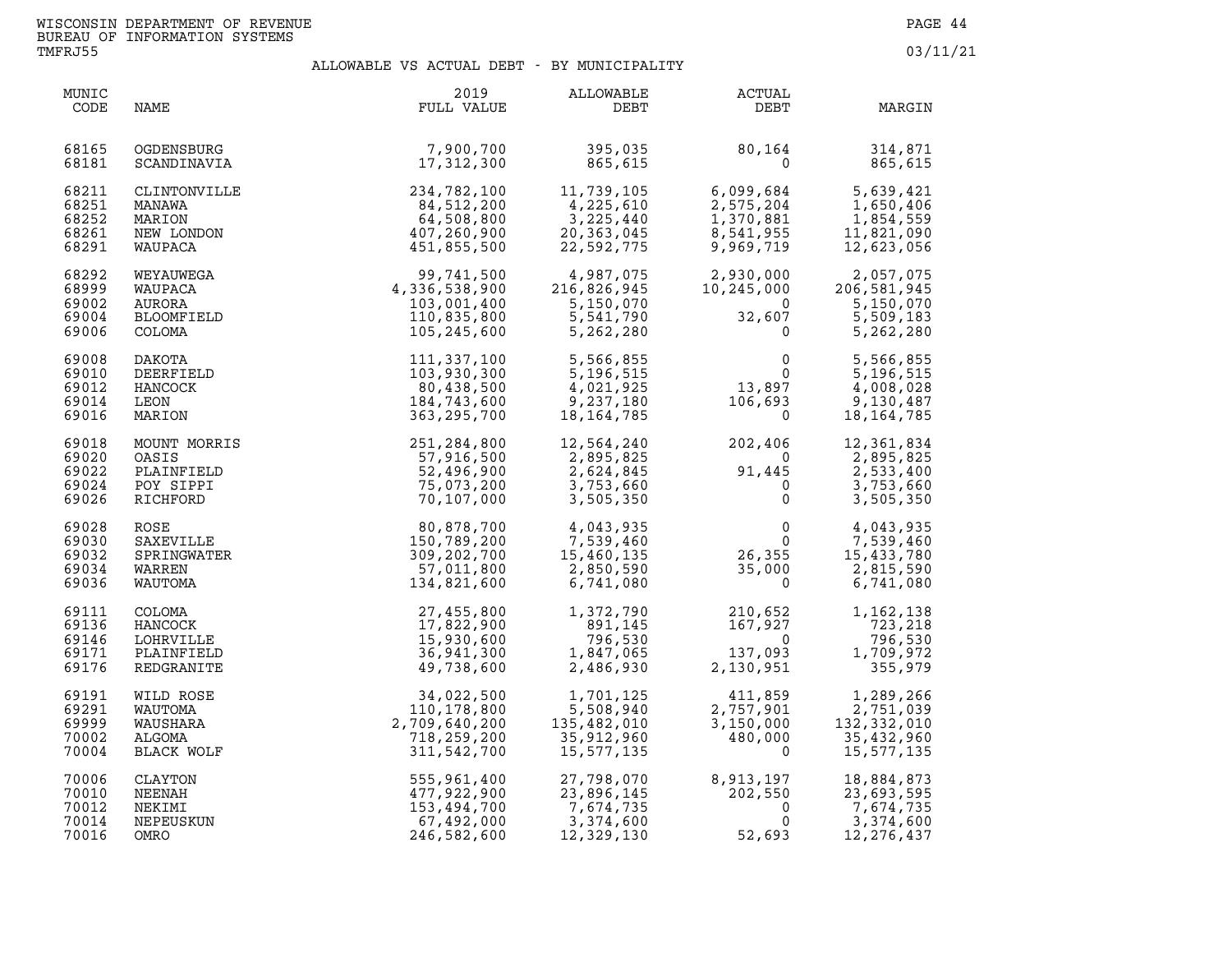| MUNIC<br>CODE                             | NAME                                                                 | 2019<br>FULL VALUE                                                                                                                                                                                              | ALLOWABLE<br>DEBT                                                           | ACTUAL<br>DEBT                                                                                                                                          | MARGIN                                                           |
|-------------------------------------------|----------------------------------------------------------------------|-----------------------------------------------------------------------------------------------------------------------------------------------------------------------------------------------------------------|-----------------------------------------------------------------------------|---------------------------------------------------------------------------------------------------------------------------------------------------------|------------------------------------------------------------------|
| 70018<br>70020<br>70022<br>70024<br>70026 | OSHKOSH<br>POYGAN<br>RUSHFORD<br>UTICA<br>VINLAND                    | 360,717,300<br>179,982,400<br>138,972,000<br>149,080,400<br>256,262,300                                                                                                                                         | - ۱۵,۵۰۰, 18<br>8,999,120<br>8 ۹48,600<br>7,454,020<br>12,813,115           | $\begin{smallmatrix}&&&0\14\,,901\0\163\,,804\133\,,990\end{smallmatrix}$<br>163,804<br>133,590                                                         | 18,035,865<br>8,984,219<br>6,948,600<br>7,290,216<br>12,679,525  |
| 70028<br>70030<br>70032<br>70121<br>70191 | WINCHESTER<br>WINNECONNE<br>WOLF RIVER<br>FOX CROSSING<br>WINNECONNE | 177,140,700<br>376,172,000<br>212,725,200<br>1,820,357,800<br>222,572,300                                                                                                                                       | 8,857,035<br>18,808,600<br>10,636,260<br>91,017,890<br>11,128,615           | 50,819<br>37,679<br>$\Omega$<br>20,036,493<br>8,432,682                                                                                                 | 8,806,216<br>18,770,921<br>10,636,260<br>70,981,397<br>2,695,933 |
| 70251<br>70261<br>70265<br>70266<br>70999 | MENASHA<br>NEENAH<br>OMRO<br>OSHKOSH<br>WINNEBAGO                    | 1, 196, 723, 000<br>2, 374, 159, 900<br>199, 769, 300<br>4, 211, 595, 500<br>14, 203, 069, 600                                                                                                                  | 59,836,150<br>118,707,995<br>9,988,465<br>210,579,775<br>710,153,480        | 27,365,588           32,470,562<br>52,053,334            66,654,661<br>5.535,207            4,453,258<br>5,535,207<br>$130, 216, 916$<br>$34, 600, 000$ | 4,453,258<br>80, 362, 859<br>675, 553, 480                       |
| 71002<br>71004<br>71006<br>71008<br>71010 | ARPIN<br>AUBURNDALE<br>CAMERON<br>CARY<br>CRANMOOR                   | 66, 555, 500<br>78, 107, 900<br>55, 109, 800<br>51, 919, 400<br>41, 542, 100<br>85, 602, 800<br>566, 082, 400<br>566, 082, 400<br>61, 993, 200<br>24, 625, 600<br>145, 116, 200<br>69. 392, 300<br>69. 392, 300 | 3,327,775<br>3,905,395<br>2,755,490<br>2,595,970<br>2,077,105               | $\mathbf 0$<br>$\begin{matrix}0\0\0\0\0\end{matrix}$                                                                                                    | 3,327,775<br>3,905,395<br>2,755,490<br>2,595,970<br>2,077,105    |
| 71012<br>71014<br>71016<br>71018<br>71020 | DEXTER<br>GRAND RAPIDS<br>HANSEN<br>HILES<br>LINCOLN                 |                                                                                                                                                                                                                 | 1,780,140<br>28,304,120<br>3,099,660<br>1,231,280<br>7,255,810              | $\begin{array}{cc} 29,558 & 1,750,582 \ 453,000 & 27,851,120 \ 0 & 3,099,660 \ 0 & 1,231,280 \ 0 & 7,255,810 \end{array}$                               |                                                                  |
| 71022<br>71024<br>71026<br>71028<br>71030 | MARSHFIELD<br>MILLADORE<br>PORT EDWARDS<br>REMINGTON<br>RICHFIELD    | $69, 392, 300$<br>$43, 770, 200$<br>$88, 091, 800$<br>$34, 761, 200$<br>$105, 306, 000$                                                                                                                         | 3,469,615<br>2,188,510<br>4,404,590<br>1,738,060<br>5,265,300               | $26,331$<br>55,238<br>200,418<br>0                                                                                                                      | 3,443,284<br>2,188,510<br>4,349,352<br>1,537,642<br>5,265,300    |
| 71032<br>71034<br>71036<br>71038<br>71040 | ROCK<br>RUDOLPH<br>SARATOGA<br>SENECA<br>SHERRY                      | 81,004,800<br>75,112,200<br>375,570,800<br>84,566,000<br>57,337,900                                                                                                                                             | 4,050,240<br>3,755,610<br>18,778,540<br>4,228.300<br>4,228,300<br>2,866,895 | $\begin{bmatrix} 40,000 & 0 \ 0 & 0 \ 0 & 1 \ 0 & 0 \end{bmatrix}$                                                                                      | 4,010,240<br>3,755,610<br>18,778,540<br>4,228,300<br>2,866,895   |
| 71042<br>71044<br>71100<br>71101<br>71106 | SIGEL<br><b>WOOD</b><br>ARPIN<br>AUBURNDALE<br><b>BIRON</b>          | 76,299,100<br>78,357,300<br>11,314,300<br>39,444,800<br>108,088,400                                                                                                                                             | 3,814,955<br>3,917,865<br>565,715<br>1,972,240<br>5,404,420                 | $\begin{array}{ccc}\n 0 & 0 \\  0 & 0 \\  \hline\n 5 & -60,000 \\  \frac{0}{3} & 0\n \end{array}$                                                       | 3,814,955<br>3,977,865<br>565,715<br>1,972,240<br>1,676,672      |
| 71122<br>71151<br>71171                   | HEWITT<br>MILLADORE<br>PORT EDWARDS                                  | 57,552,100<br>11,766,300<br>105,024,800                                                                                                                                                                         | 2,877,605<br>588,315<br>5,251,240                                           | 119,871<br>$\overline{0}$<br>512,967                                                                                                                    | 2,757,734<br>588,315<br>4,738,273                                |